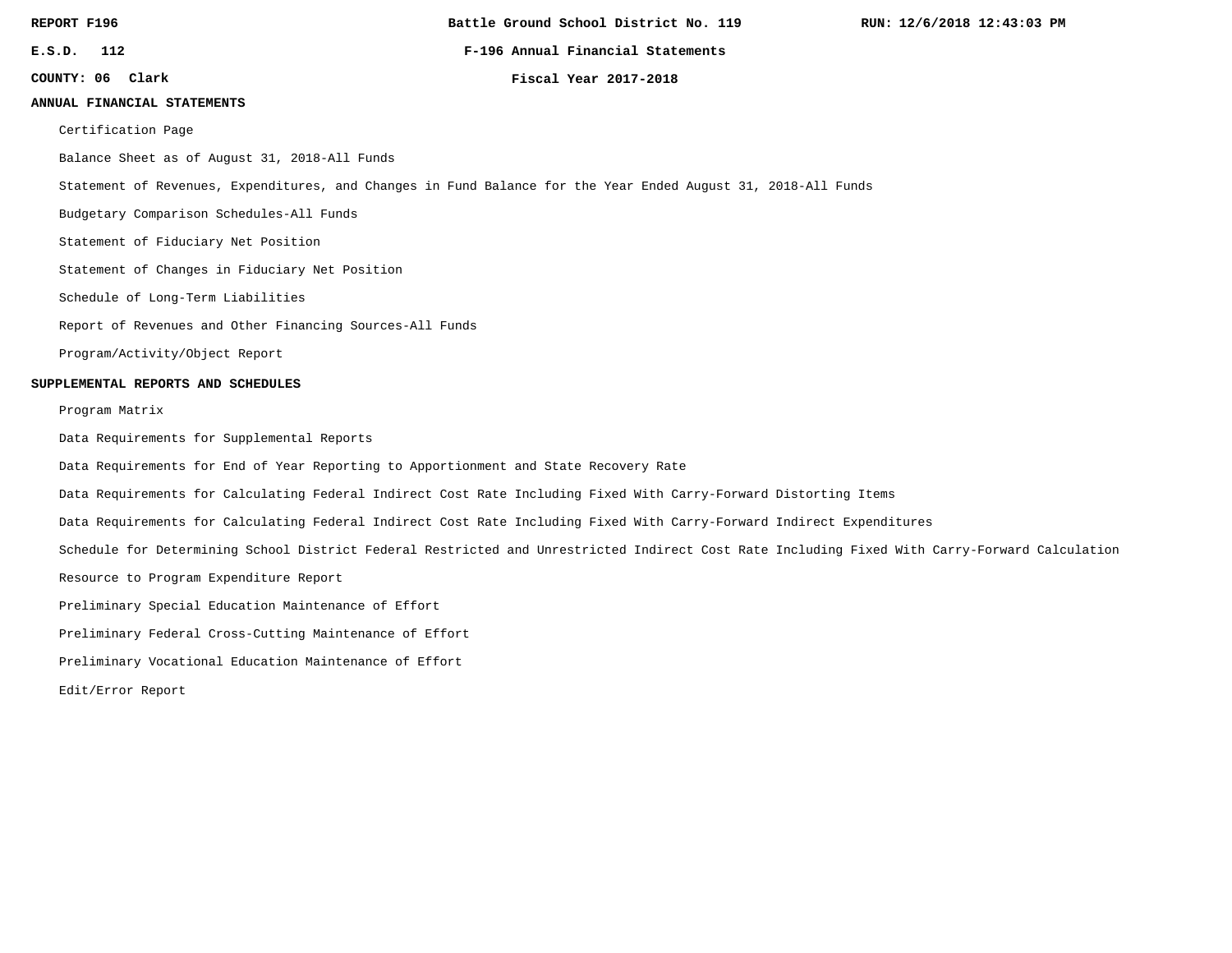#### **F-196 ANNUAL FINANCIAL STATEMENTS FOR FISCAL YEAR 2017-2018**

## CERTIFICATION

The Annual Financial Statements (Report F-196) for Battle Ground School District No. 119 of Clark County for the fiscal year ended August 31, 2018, were prepared on the modified accrual basis of accounting in accordance with the appropriate accounting principles as stated in the Accounting Manual for Public School Districts in the State of Washington. School was conducted for 180 days. (If school was operated fewer than 180 days, please include a statement covering the reasons and effort to make up days lost.) The indirect cost rate proposal has been reviewed and the data reflects allowable costs in accordance with federal requirements and 2 CFR 200 Uniform Administrative Requirements, Cost Principles, and Audit Requirements for Federal Awards: SubpartE.

|           | The school district Annual Financial Statement has been reviewed and submitted to OSPI in accordance with WAC 392-117-035 for the<br>fiscal year September 1, 2017-August 31, 2018 |      |
|-----------|------------------------------------------------------------------------------------------------------------------------------------------------------------------------------------|------|
| Approved: |                                                                                                                                                                                    |      |
|           | School District Superintendent or Authorized Official                                                                                                                              | Date |
| Reviewed: |                                                                                                                                                                                    |      |
|           | ESD Superintendent or Authorized Official                                                                                                                                          | Date |

|                                                                                                     |                   |              |                      |                          | Transportation  |                |                |
|-----------------------------------------------------------------------------------------------------|-------------------|--------------|----------------------|--------------------------|-----------------|----------------|----------------|
| REPORT F-196 SUMMARY                                                                                | General Fund      | ASB Fund     | Debt Service<br>Fund | Capital<br>Projects Fund | Vehicle<br>Fund | Permanent Fund | Total          |
| Total Revenues and Other Financing<br>Sources                                                       | 164, 958, 194. 33 | 1,236,835.62 | 6,447,263.94         | 5,975,021.73             | 0.00            | 0.00           | 178,617,315.62 |
| Total Expenditures                                                                                  | 157, 257, 088.40  | 1,241,366.72 | 6,331,310.00         | 1,790,267.93             | 0.00            | 0.00           | 166,620,033.05 |
| Other Financing Uses                                                                                | 174,469.00        |              | 0.00                 | 0.00                     | 0.00            |                | 174,469.00     |
| Excess of Revenues/Other Financing<br>Sources Over/(Under) Expenditures<br>and Other Financing Uses | 7,526,636.93      | $-4,531.10$  | 115,953.94           | 4,184,753.80             | 0.00            | 0.00           | 11,822,813.57  |
| Beginning Total Fund Balance                                                                        | 12, 170, 126.06   | 917,269.61   | 3,301,341.90         | 1,539,644.98             | 0.00            | 0.00           | 17,928,382.55  |
| Prior Year(s) Corrections or<br>Restatements                                                        | 0.00              | 0.00         | 0.00                 | 0.00                     | 0.00            | 0.00           | 0.00           |
| Ending Total Fund Balance                                                                           | 19,696,762.99     | 912,738.51   | 3, 417, 295, 84      | 5,724,398.78             | 0.00            | 0.00           | 29,751,196.12  |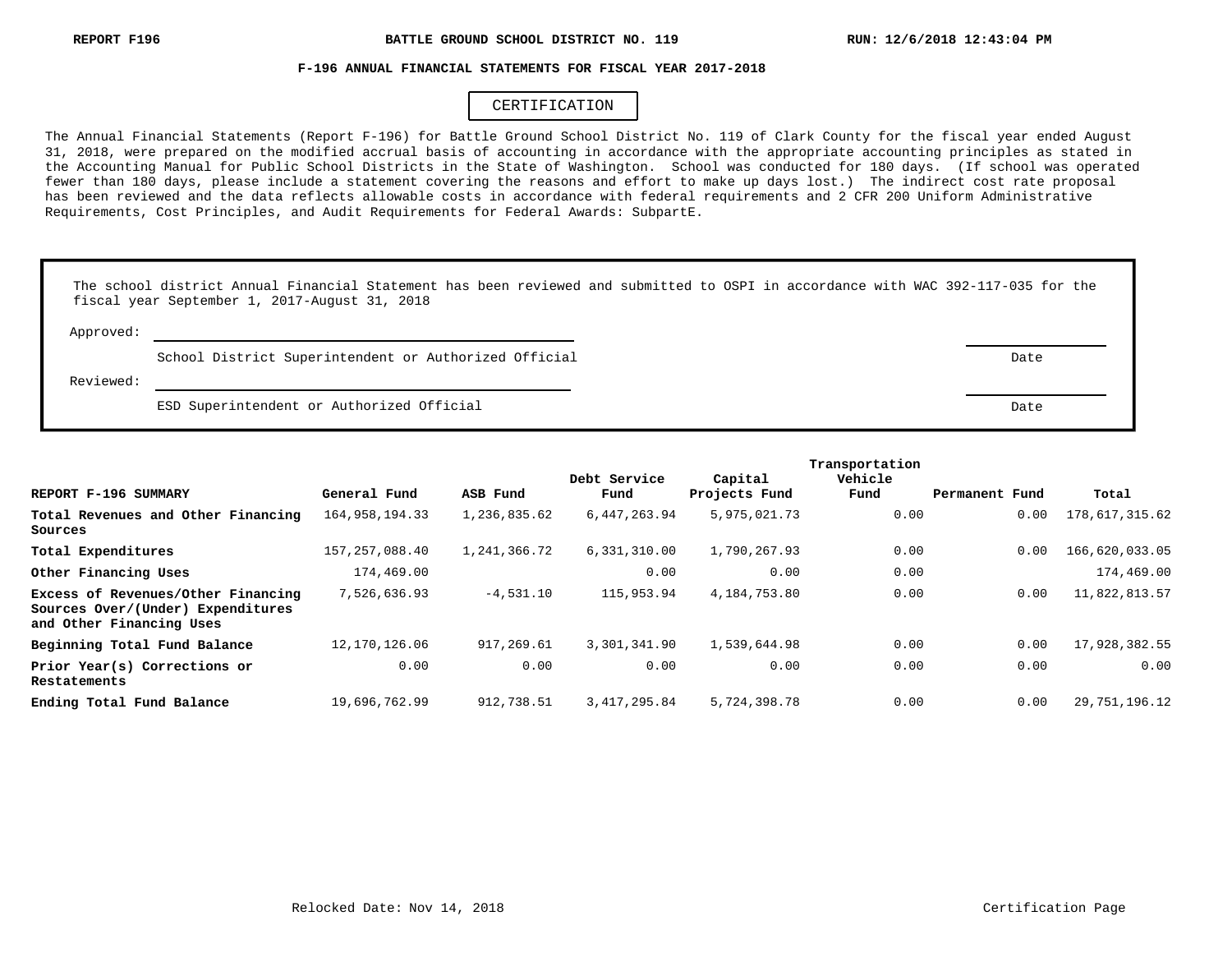**Battle Ground School District No. 119**

**E.S.D. 112**

## **COUNTY: 06 Clark**

**Balance Sheet**

## **Governmental Funds**

**August 31, 2018**

|                                                   | General<br>Fund | ASB<br>Fund  | Debt<br>Service<br>Fund | Capital<br>Projects<br>Fund | Transportation<br>Vehicle<br>Fund | Permanent<br>Fund | Total            |
|---------------------------------------------------|-----------------|--------------|-------------------------|-----------------------------|-----------------------------------|-------------------|------------------|
| ASSETS:                                           |                 |              |                         |                             |                                   |                   |                  |
| Cash and Cash Equivalents                         | 1,042,017.08    | 72,700.54    | 10,745.83               | 127,670.50                  | 0.00                              | 0.00              | 1, 253, 133.95   |
| Minus Warrants Outstanding                        | $-920, 259.71$  | $-9,873.61$  | 0.00                    | $-77, 218.50$               | 0.00                              | 0.00              | $-1,007,351.82$  |
| Taxes Receivable                                  | 14,669,783.42   |              | 2,850,703.12            | 0.00                        | 0.00                              |                   | 17,520,486.54    |
| Due From Other Funds                              | 86,544.19       | 0.00         | 0.00                    | 104,258.48                  | 0.00                              | 0.00              | 190,802.67       |
| Due From Other Governmental<br>Units              | 707,870.01      | 0.00         | 0.00                    | 0.00                        | 0.00                              | 0.00              | 707,870.01       |
| Accounts Receivable                               | 172,987.84      | 1,758.67     | 0.00                    | 0.00                        | 0.00                              | 0.00              | 174,746.51       |
| Interfund Loans Receivable                        | 0.00            |              |                         | 0.00                        |                                   |                   | 0.00             |
| Accrued Interest Receivable                       | 0.00            | 0.00         | 0.00                    | 0.00                        | 0.00                              | 0.00              | 0.00             |
| Inventory                                         | 219, 267.40     | 1,319.16     |                         | 0.00                        |                                   |                   | 220,586.56       |
| Prepaid Items                                     | 1,680.71        | 0.00         |                         |                             | 0.00                              | 0.00              | 1,680.71         |
| Investments                                       | 20,752,845.51   | 935,824.62   | 3,406,550.01            | 6,299,663.08                | 0.00                              | 0.00              | 31, 394, 883. 22 |
| Investments/Cash With Trustee                     | 0.00            |              | 0.00                    | 0.00                        | 0.00                              | 0.00              | 0.00             |
| Investments-Deferred<br>Compensation              | 0.00            |              |                         | 0.00                        |                                   |                   | 0.00             |
| Self-Insurance Security<br>Deposit                | 0.00            |              |                         |                             |                                   |                   | 0.00             |
| TOTAL ASSETS                                      | 36,732,736.45   | 1,001,729.38 | 6,267,998.96            | 6,454,373.56                | 0.00                              | 0.00              | 50,456,838.35    |
| DEFERRED OUTFLOWS OF<br><b>RESOURCES:</b>         |                 |              |                         |                             |                                   |                   |                  |
| Deferred Outflows of<br>Resources - Other         | 0.00            |              | 0.00                    | 0.00                        | 0.00                              |                   | 0.00             |
| TOTAL DEFERRED OUTFLOWS OF<br><b>RESOURCES</b>    | 0.00            | 0.00         | 0.00                    | 0.00                        | 0.00                              | 0.00              | 0.00             |
| TOTAL ASSETS AND DEFERRED<br>OUTFLOW OF RESOURCES | 36,732,736.45   | 1,001,729.38 | 6,267,998.96            | 6,454,373.56                | 0.00                              | 0.00              | 50,456,838.35    |
| LIABILITIES:                                      |                 |              |                         |                             |                                   |                   |                  |
| Accounts Payable                                  | 1,915,612.77    | 14,386.53    | 0.00                    | 651,902.63                  | 0.00                              | 0.00              | 2,581,901.93     |
| Contracts Payable Current                         | 0.00            | 0.00         |                         | 0.00                        | 0.00                              | 0.00              | 0.00             |
| Accrued Interest Payable                          |                 |              | 0.00                    |                             |                                   |                   | 0.00             |
| Accrued Salaries                                  | 230,908.71      | 0.00         |                         | 0.00                        |                                   |                   | 230,908.71       |
| Anticipation Notes Payable                        | 0.00            |              | 0.00                    | 0.00                        | 0.00                              |                   | 0.00             |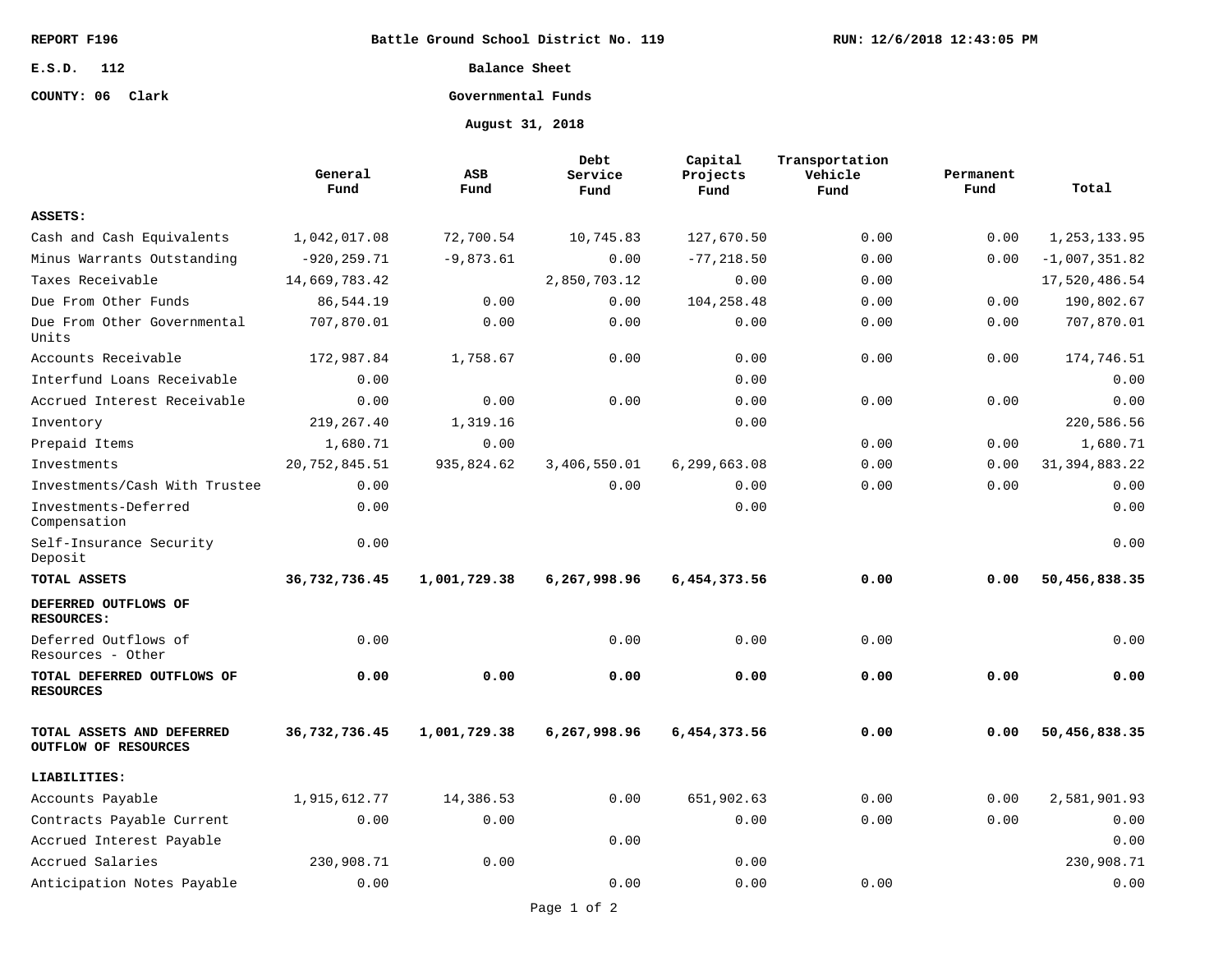| REPORT F196      | Battle Ground School District No. 119 | RUN: 12/6/2018 12:43:05 PM |
|------------------|---------------------------------------|----------------------------|
| E.S.D. 112       | Balance Sheet                         |                            |
| COUNTY: 06 Clark | Governmental Funds                    |                            |
|                  | August 31, 2018                       |                            |

|                                                                                | General<br>Fund | ASB<br>Fund  | Debt<br>Service<br>Fund | Capital<br>Projects<br>Fund | Transportation<br>Vehicle<br>Fund | Permanent<br>Fund | Total           |
|--------------------------------------------------------------------------------|-----------------|--------------|-------------------------|-----------------------------|-----------------------------------|-------------------|-----------------|
| LIABILITIES:                                                                   |                 |              |                         |                             |                                   |                   |                 |
| Payroll Deductions and Taxes<br>Payable                                        | 9,288.88        | 0.00         |                         | 0.00                        |                                   |                   | 9,288.88        |
| Due To Other Governmental<br>Units                                             | 2.53            | 0.00         |                         | 0.00                        | 0.00                              | 0.00              | 2.53            |
| Deferred Compensation Payable                                                  | 0.00            |              |                         | 0.00                        |                                   |                   | 0.00            |
| Estimated Employee Benefits<br>Payable                                         | 0.00            |              |                         |                             |                                   |                   | 0.00            |
| Due To Other Funds                                                             | 104,258.48      | 8,472.04     | 0.00                    | 78,072.15                   | 0.00                              | 0.00              | 190,802.67      |
| Interfund Loans Payable                                                        | 0.00            |              | 0.00                    | 0.00                        | 0.00                              |                   | 0.00            |
| Deposits                                                                       | 0.00            | 0.00         |                         | 0.00                        |                                   |                   | 0.00            |
| Unearned Revenue                                                               | 106,118.67      | 66,132.30    | 0.00                    | 0.00                        | 0.00                              |                   | 172,250.97      |
| Matured Bonds Payable                                                          |                 |              | 0.00                    |                             |                                   |                   | 0.00            |
| Matured Bond Interest Payable                                                  |                 |              | 0.00                    |                             |                                   |                   | 0.00            |
| Arbitrage Rebate Payable                                                       | 0.00            |              | 0.00                    | 0.00                        | 0.00                              |                   | 0.00            |
| TOTAL LIABILITIES                                                              | 2,366,190.04    | 88,990.87    | 0.00                    | 729,974.78                  | 0.00                              | 0.00              | 3,185,155.69    |
| DEFERRED INFLOWS OF<br><b>RESOURCES:</b>                                       |                 |              |                         |                             |                                   |                   |                 |
| Unavailable Revenue                                                            | 0.00            | 0.00         | 0.00                    | 0.00                        | 0.00                              | 0.00              | 0.00            |
| Unavailable Revenue - Taxes<br>Receivable                                      | 14,669,783.42   |              | 2,850,703.12            | 0.00                        | 0.00                              |                   | 17,520,486.54   |
| TOTAL DEFERRED INFLOWS OF<br><b>RESOURCES</b>                                  | 14,669,783.42   | 0.00         | 2,850,703.12            | 0.00                        | 0.00                              | 0.00              | 17,520,486.54   |
| FUND BALANCE:                                                                  |                 |              |                         |                             |                                   |                   |                 |
| Nonspendable Fund Balance                                                      | 220,948.11      | 0.00         | 0.00                    | 0.00                        | 0.00                              | 0.00              | 220,948.11      |
| Restricted Fund Balance                                                        | 847,145.09      | 912,738.51   | 3, 417, 295.84          | 4,777,511.16                | 0.00                              | 0.00              | 9,954,690.60    |
| Committed Fund Balance                                                         | 0.00            | 0.00         | 0.00                    | 0.00                        | 0.00                              | 0.00              | 0.00            |
| Assigned Fund Balance                                                          | 7,303,159.23    | 0.00         | 0.00                    | 946,887.62                  | 0.00                              | 0.00              | 8,250,046.85    |
| Unassigned Fund Balance                                                        | 11,325,510.56   | 0.00         | 0.00                    | 0.00                        | 0.00                              | 0.00              | 11, 325, 510.56 |
| TOTAL FUND BALANCE                                                             | 19,696,762.99   | 912,738.51   | 3, 417, 295.84          | 5,724,398.78                | 0.00                              | 0.00              | 29,751,196.12   |
| TOTAL LIABILITIES, DEFERRED<br>INFLOW OF RESOURCES, AND FUND<br><b>BALANCE</b> | 36,732,736.45   | 1,001,729.38 | 6,267,998.96            | 6,454,373.56                | 0.00                              | 0.00              | 50,456,838.35   |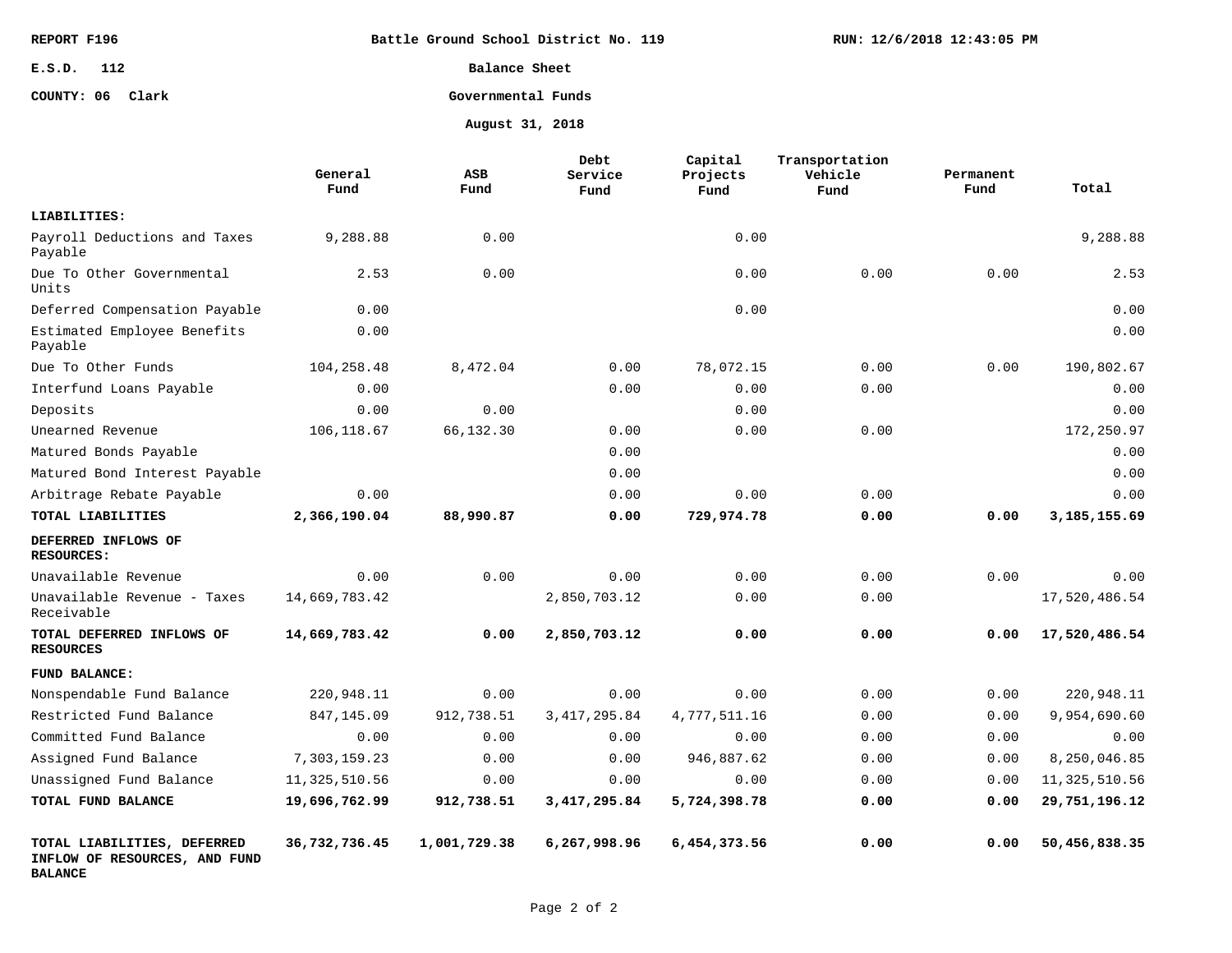**Battle Ground School District No. 119**

**RUN: 12/6/2018 12:43:06 PM**

**112 E.S.D.**

**Statement of Revenues, Expenditures, and Changes in Fund Balance**

**COUNTY: 06 Clark**

```
Governmental Funds
```
**For the Year Ended August 31, 2018**

|                                         | General<br>Fund  | ASB<br>Fund    | Debt<br>Service<br>Fund | Capital<br>Projects<br>Fund | Transportation<br>Vehicle<br>Fund | Permanent<br>Fund | Total               |
|-----------------------------------------|------------------|----------------|-------------------------|-----------------------------|-----------------------------------|-------------------|---------------------|
| <b>REVENUES:</b>                        |                  |                |                         |                             |                                   |                   |                     |
| Local                                   | 33,090,371.37    | 1,236,835.62   | 6,192,842.69            | 4,897,032.52                | 0.00                              |                   | 45, 417, 082.20     |
| State                                   | 124, 338, 020.34 |                | 79,952.25               | 0.00                        | 0.00                              |                   | 124, 417, 972.59    |
| Federal                                 | 7,467,068.75     |                | 0.00                    | 0.00                        | 0.00                              |                   | 7,467,068.75        |
| Federal Stimulus                        | 0.00             |                |                         |                             |                                   |                   | 0.00                |
| Other                                   | 62,002.23        |                |                         | 933.00                      | 0.00                              | 0.00              | 62,935.23           |
| TOTAL REVENUES                          | 164,957,462.69   | 1,236,835.62   | 6,272,794.94            | 4,897,965.52                | 0.00                              |                   | 0.00 177,365,058.77 |
| <b>EXPENDITURES:</b><br><b>CURRENT:</b> |                  |                |                         |                             |                                   |                   |                     |
| Regular Instruction                     | 90, 457, 774.30  |                |                         |                             |                                   |                   | 90, 457, 774.30     |
| Federal Stimulus                        | 0.00             |                |                         |                             |                                   |                   | 0.00                |
| Special Education                       | 19,540,317.77    |                |                         |                             |                                   |                   | 19,540,317.77       |
| Vocational Education                    | 6,631,135.90     |                |                         |                             |                                   |                   | 6,631,135.90        |
| Skill Center                            | 0.00             |                |                         |                             |                                   |                   | 0.00                |
| Compensatory Programs                   | 5, 278, 472.30   |                |                         |                             |                                   |                   | 5,278,472.30        |
| Other Instructional Programs            | 1,628,719.56     |                |                         |                             |                                   |                   | 1,628,719.56        |
| Community Services                      | 498,309.95       |                |                         |                             |                                   |                   | 498,309.95          |
| Support Services                        | 32,682,760.75    |                |                         |                             |                                   |                   | 32,682,760.75       |
| Student Activities/Other                |                  | 1, 241, 366.72 |                         |                             |                                   | 0.00              | 1,241,366.72        |
| CAPITAL OUTLAY:                         |                  |                |                         |                             |                                   |                   |                     |
| Sites                                   |                  |                |                         | 71,361.08                   |                                   |                   | 71,361.08           |
| Building                                |                  |                |                         | 1,513,430.96                |                                   |                   | 1,513,430.96        |
| Equipment                               |                  |                |                         | 205, 475.89                 |                                   |                   | 205, 475.89         |
| Instructional Technology                |                  |                |                         | 0.00                        |                                   |                   | 0.00                |
| Energy                                  |                  |                |                         | 0.00                        |                                   |                   | 0.00                |
| Transportation Equipment                |                  |                |                         |                             | 0.00                              |                   | 0.00                |
| Sales and Lease                         |                  |                |                         | 0.00                        |                                   |                   | 0.00                |
| Other                                   | 374,103.04       |                |                         |                             |                                   |                   | 374,103.04          |
| DEBT SERVICE:                           |                  |                |                         |                             |                                   |                   |                     |
| Principal                               | 157,499.63       |                | 4,800,000.00            | 0.00                        | 0.00                              |                   | 4,957,499.63        |
| Interest and Other Charges              | 7,995.20         |                | 1,531,310.00            | 0.00                        | 0.00                              |                   | 1,539,305.20        |
| Bond/Levy Issuance                      |                  |                |                         | 0.00                        | 0.00                              |                   | 0.00                |
| TOTAL EXPENDITURES                      | 157,257,088.40   | 1,241,366.72   | 6,331,310.00            | 1,790,267.93                | 0.00                              |                   | 0.00 166,620,033.05 |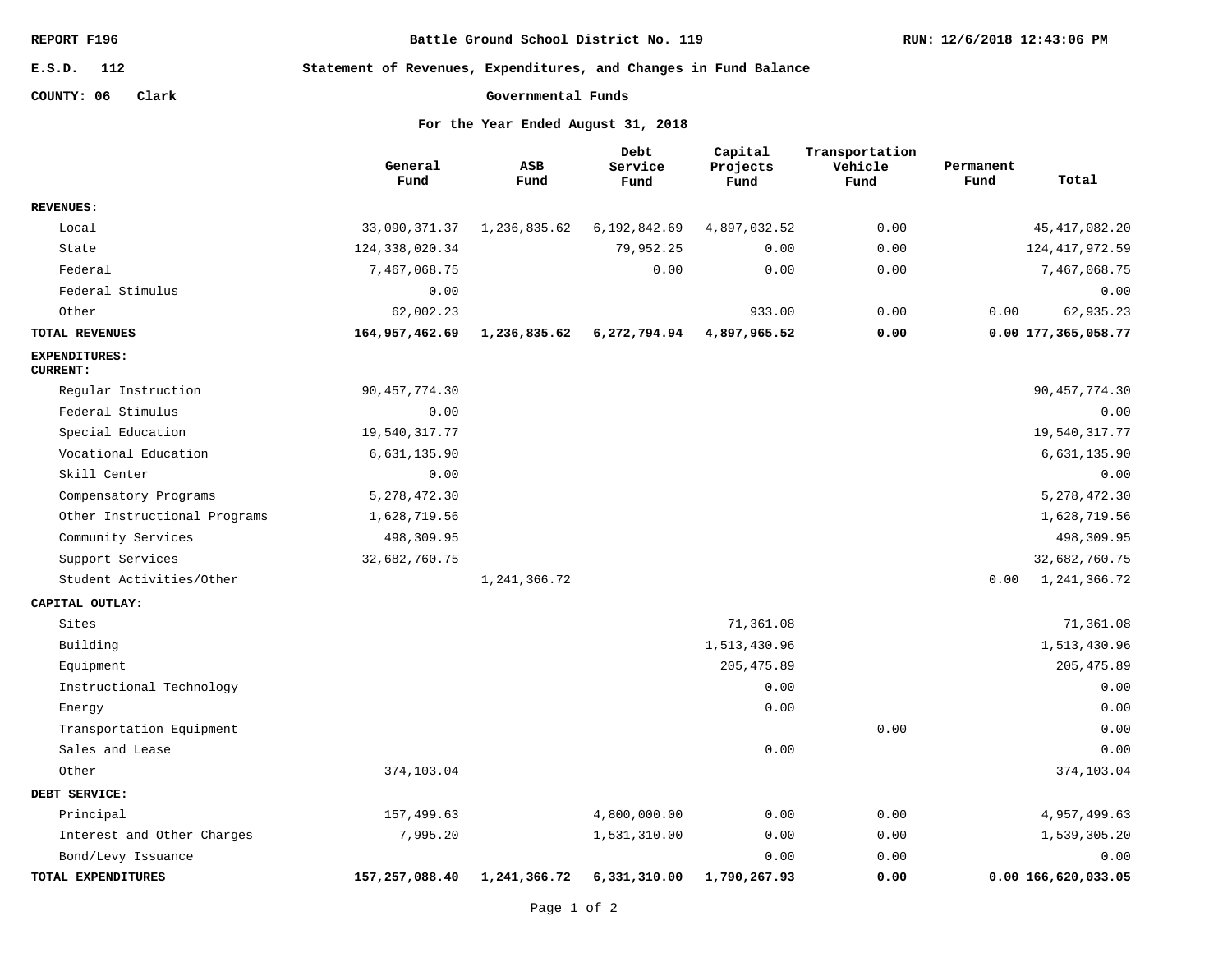**Battle Ground School District No. 119**

**RUN: 12/6/2018 12:43:06 PM**

**112 E.S.D.**

**Statement of Revenues, Expenditures, and Changes in Fund Balance**

**COUNTY: 06 Clark**

**Governmental Funds**

**For the Year Ended August 31, 2018**

|                                                                                                     | General<br>Fund | ASB<br>Fund | Debt<br>Service<br>Fund | Capital<br>Projects<br>Fund | Transportation<br>Vehicle<br>Fund | Permanent<br>Fund | Total                      |
|-----------------------------------------------------------------------------------------------------|-----------------|-------------|-------------------------|-----------------------------|-----------------------------------|-------------------|----------------------------|
| DEBT SERVICE:                                                                                       |                 |             |                         |                             |                                   |                   |                            |
| REVENUES OVER (UNDER) EXPENDITURES                                                                  | 7,700,374.29    | $-4,531.10$ | $-58,515.06$            | 3,107,697.59                | 0.00                              |                   | 0.00 10,745,025.72         |
| OTHER FINANCING SOURCES (USES):                                                                     |                 |             |                         |                             |                                   |                   |                            |
| Bond Sales & Refunding Bond Sales                                                                   | 0.00            |             | 0.00                    | 0.00                        | 0.00                              |                   | 0.00                       |
| Long-Term Financing                                                                                 | 0.00            |             |                         | 0.00                        | 0.00                              |                   | 0.00                       |
| Transfers In                                                                                        | 0.00            |             | 174,469.00              | 0.00                        | 0.00                              |                   | 174,469.00                 |
| Transfers Out (GL 536)                                                                              | $-174, 469.00$  |             | 0.00                    | 0.00                        | 0.00                              | 0.00              | $-174, 469.00$             |
| Other Financing Uses (GL 535)                                                                       | 0.00            |             | 0.00                    | 0.00                        | 0.00                              |                   | 0.00                       |
| Other                                                                                               | 731.64          |             | 0.00                    | 1,077,056.21                | 0.00                              |                   | 1,077,787.85               |
| TOTAL OTHER FINANCING SOURCES (USES)                                                                | $-173,737.36$   |             | 174,469.00              | 1,077,056.21                | 0.00                              | 0.00              | 1,077,787.85               |
| EXCESS OF REVENUES/OTHER FINANCING SOURCES<br>OVER (UNDER) EXPENDITURES AND OTHER<br>FINANCING USES | 7,526,636.93    | $-4,531.10$ | 115,953.94              | 4,184,753.80                | 0.00                              |                   | $0.00 \quad 11,822,813.57$ |
| BEGINNING TOTAL FUND BALANCE                                                                        | 12,170,126.06   | 917,269.61  | 3,301,341.90            | 1,539,644.98                | 0.00                              |                   | $0.00 \quad 17,928,382.55$ |
| Prior Year(s) Corrections or<br>Restatements                                                        | 0.00            | 0.00        | 0.00                    | 0.00                        | 0.00                              | 0.00              | 0.00                       |
| ENDING TOTAL FUND BALANCE                                                                           | 19,696,762.99   | 912,738.51  | 3,417,295.84            | 5,724,398.78                | 0.00                              |                   | $0.00 \quad 29,751,196.12$ |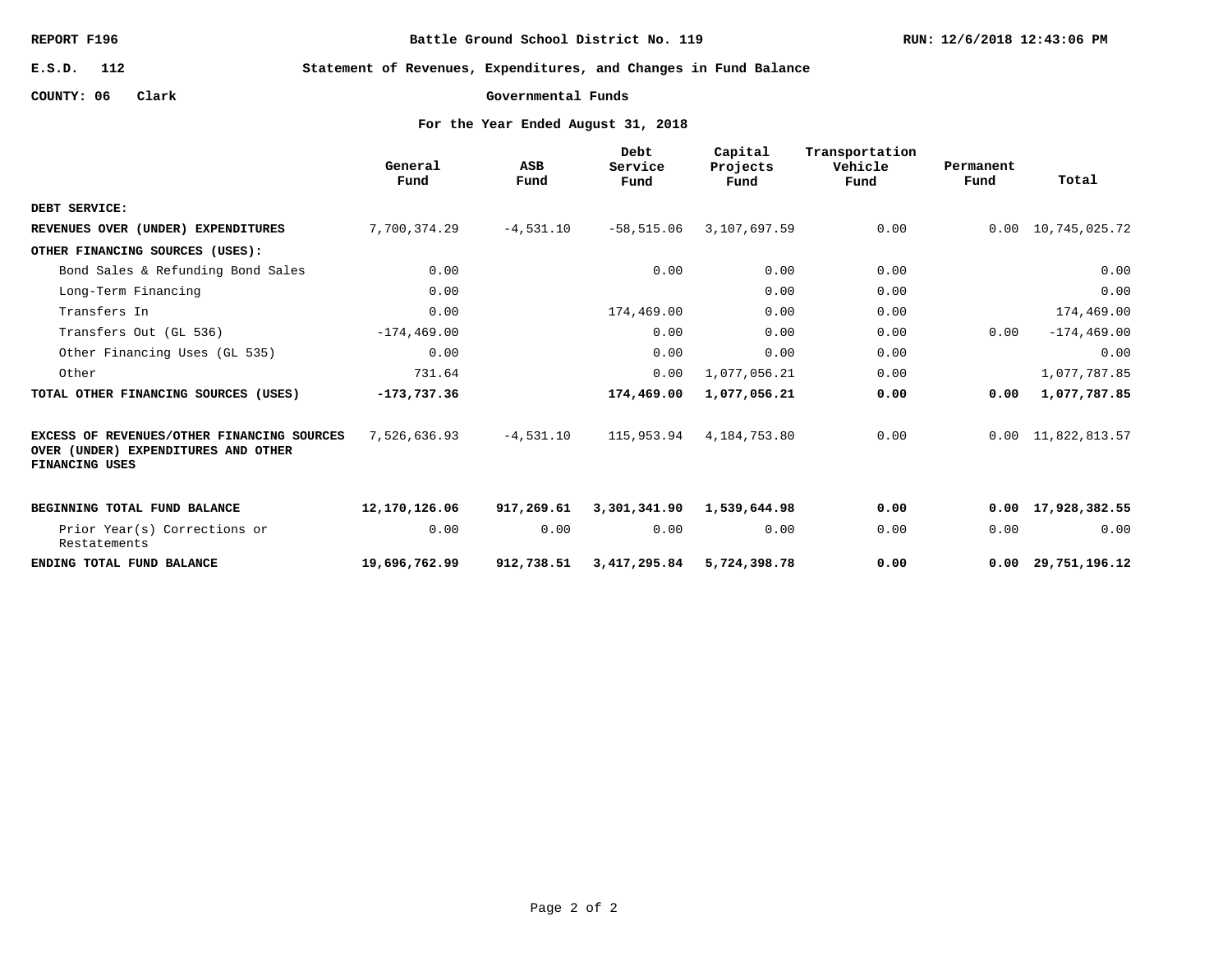| REPORT F196         | Battle Ground School District No. 119 | RUN: 12/6/2018 12:43:06 PM |
|---------------------|---------------------------------------|----------------------------|
| E.S.D. 112          | Budgetary Comparison Schedule         |                            |
| COUNTY: 06<br>Clark | General Fund                          |                            |
|                     | For The Year Ended August 31, 2018    |                            |

| <b>REVENUES:</b>                   | FINAL BUDGET    | <b>ACTUAL</b>                 | Variance with<br>Final Budget<br><b>POSITIVE</b><br>(NEGATIVE) |
|------------------------------------|-----------------|-------------------------------|----------------------------------------------------------------|
| Local                              | 35, 324, 782.00 | 33,090,371.37                 | $-2, 234, 410.63$                                              |
| State                              |                 | 124,959,046.00 124,338,020.34 | $-621,025.66$                                                  |
| Federal                            | 8,582,087.00    | 7,467,068.75                  | $-1, 115, 018.25$                                              |
| Federal Stimulus                   | 0.00            | 0.00                          | 0.00                                                           |
| Other                              | 33,200.00       | 62,002.23                     | 28,802.23                                                      |
| <b>TOTAL REVENUES</b>              |                 | 168,899,115.00 164,957,462.69 | $-3,941,652.31$                                                |
| <b>EXPENDITURES</b>                |                 |                               |                                                                |
| <b>CURRENT:</b>                    |                 |                               |                                                                |
| Regular Instruction                | 94, 423, 069.00 | 90, 457, 774.30               | 3,965,294.70                                                   |
| Federal Stimulus                   | 0.00            | 0.00                          | 0.00                                                           |
| Special Education                  | 20,639,546.00   | 19,540,317.77                 | 1,099,228.23                                                   |
| Vocational Education               | 7,539,345.00    | 6,631,135.90                  | 908,209.10                                                     |
| Skill Center                       | 0.00            | 0.00                          | 0.00                                                           |
| Compensatory Programs              | 6,507,183.00    | 5, 278, 472.30                | 1,228,710.70                                                   |
| Other Instructional Programs       | 2,267,537.00    | 1,628,719.56                  | 638,817.44                                                     |
| Community Services                 | 899,042.00      | 498,309.95                    | 400,732.05                                                     |
| Support Services                   | 35,025,557.00   | 32,682,760.75                 | 2,342,796.25                                                   |
| Student Activities/Other           |                 |                               |                                                                |
| CAPITAL OUTLAY:                    |                 |                               |                                                                |
| Sites                              |                 |                               |                                                                |
| Building                           |                 |                               |                                                                |
| Equipment                          |                 |                               |                                                                |
| Energy                             |                 |                               |                                                                |
| Transportation Equipment           |                 |                               |                                                                |
| Other                              | 658,100.00      | 374,103.04                    | 283,996.96                                                     |
| DEBT SERVICE:                      |                 |                               |                                                                |
| Principal                          | 260,848.00      | 157,499.63                    | 103,348.37                                                     |
| Interest and Other Charges         | 28,888.00       | 7,995.20                      | 20,892.80                                                      |
| TOTAL EXPENDITURES                 |                 | 168,249,115.00 157,257,088.40 | 10,992,026.60                                                  |
| REVENUES OVER (UNDER) EXPENDITURES | 650,000.00      | 7,700,374.29                  | 7,050,374.29                                                   |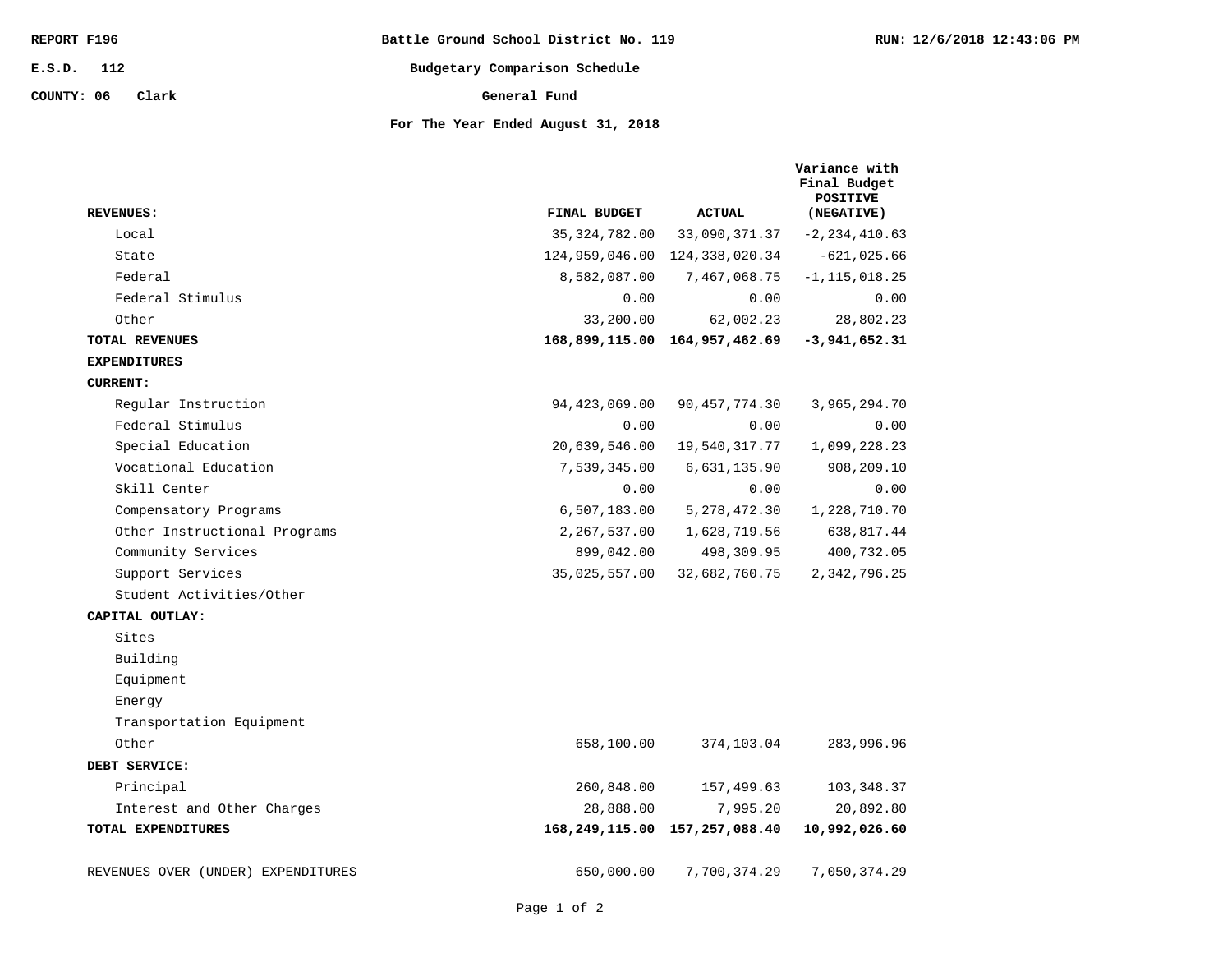| REPORT F196         | Battle Ground School District No. 119 |
|---------------------|---------------------------------------|
| E.S.D. 112          | Budgetary Comparison Schedule         |
| COUNTY: 06<br>Clark | General Fund                          |

## **For The Year Ended August 31, 2018**

**RUN: 12/6/2018 12:43:06 PM**

| OTHER FINANCING SOURCES (USES)                                                                   | <b>FINAL BUDGET</b> | <b>ACTUAL</b>  | Variance with<br>Final Budget<br>POSITIVE<br>(NEGATIVE) |
|--------------------------------------------------------------------------------------------------|---------------------|----------------|---------------------------------------------------------|
| Bond Sales and Refunding Bond Sales                                                              | 0.00                | 0.00           | 0.00                                                    |
| Long-Term Financing                                                                              | 300,000.00          | 0.00           | $-300,000.00$                                           |
| Transfers In                                                                                     | 0.00                | 0.00           | 0.00                                                    |
| Transfers Out (GL 536)                                                                           | $-350,000.00$       | $-174, 469.00$ | 175,531.00                                              |
| Other Financing Uses (GL 535)                                                                    | 0.00                | 0.00           | 0.00                                                    |
| Other                                                                                            | 0.00                | 731.64         | 731.64                                                  |
| TOTAL OTHER FINANCING SOURCES (USES)                                                             | $-50,000.00$        | $-173,737.36$  | $-123,737.36$                                           |
| EXCESS OF REVENUES/OTHER FINANCING SOURCES OVER (UNDER)<br>EXPENDITURES AND OTHER FINANCING USES | 600,000.00          | 7,526,636.93   | 6,926,636.93                                            |
| BEGINNING TOTAL FUND BALANCE                                                                     | 7,685,000.00        | 12,170,126.06  | 4,485,126.06                                            |
| Prior Year(s) Corrections or Restatements                                                        |                     | 0.00           | 0.00                                                    |
| ENDING TOTAL FUND BALANCE                                                                        | 8,285,000.00        | 19,696,762.99  | 11, 411, 762.99                                         |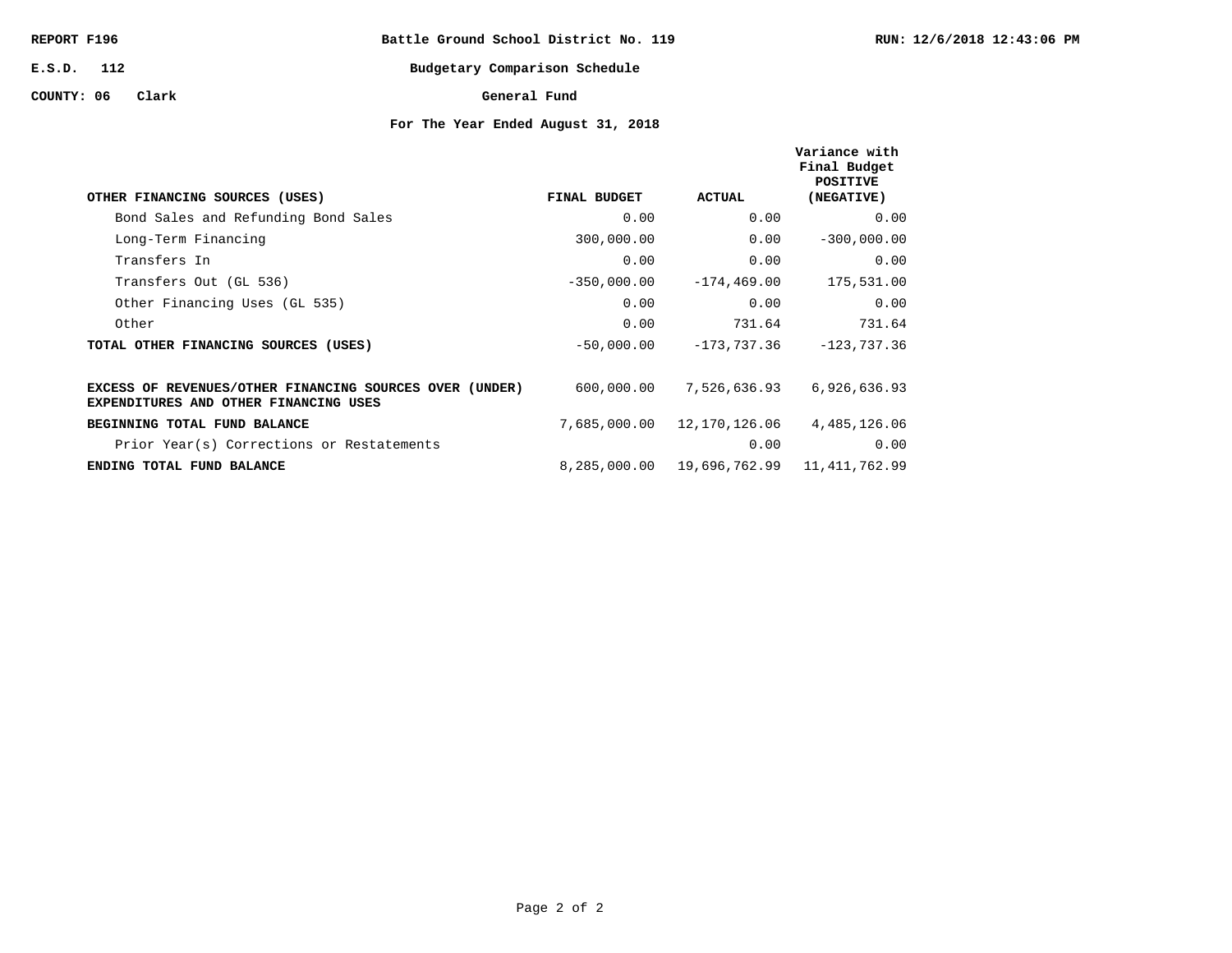| REPORT F196         | Battle Ground School District No. 119 | RUN: 12/6/2018 12:43:11 PM |
|---------------------|---------------------------------------|----------------------------|
| E.S.D. 112          | Budgetary Comparison Schedule         |                            |
| COUNTY: 06<br>Clark | Associated Student Body Fund          |                            |
|                     | For The Year Ended August 31, 2018    |                            |

| <b>REVENUES:</b>                   | FINAL BUDGET | <b>ACTUAL</b> | Variance with<br>Final Budget<br><b>POSITIVE</b><br>(NEGATIVE) |
|------------------------------------|--------------|---------------|----------------------------------------------------------------|
| Local                              | 2,692,125.00 | 1,236,835.62  | $-1, 455, 289.38$                                              |
| State                              |              |               |                                                                |
| Federal                            |              |               |                                                                |
| Federal Stimulus                   |              |               |                                                                |
| Other                              |              |               |                                                                |
| TOTAL REVENUES                     | 2,692,125.00 |               | $1, 236, 835.62$ -1, 455, 289.38                               |
| <b>EXPENDITURES</b>                |              |               |                                                                |
| <b>CURRENT:</b>                    |              |               |                                                                |
| Regular Instruction                |              |               |                                                                |
| Federal Stimulus                   |              |               |                                                                |
| Special Education                  |              |               |                                                                |
| Vocational Education               |              |               |                                                                |
| Skill Center                       |              |               |                                                                |
| Compensatory Programs              |              |               |                                                                |
| Other Instructional Programs       |              |               |                                                                |
| Community Services                 |              |               |                                                                |
| Support Services                   |              |               |                                                                |
| Student Activities/Other           | 2,692,125.00 |               | 1, 241, 366.72 1, 450, 758.28                                  |
| CAPITAL OUTLAY:                    |              |               |                                                                |
| Sites                              |              |               |                                                                |
| Building                           |              |               |                                                                |
| Equipment                          |              |               |                                                                |
| Energy                             |              |               |                                                                |
| Transportation Equipment           |              |               |                                                                |
| Other                              |              |               |                                                                |
| DEBT SERVICE:                      |              |               |                                                                |
| Principal                          |              |               |                                                                |
| Interest and Other Charges         |              |               |                                                                |
| TOTAL EXPENDITURES                 | 2,692,125.00 | 1,241,366.72  | 1,450,758.28                                                   |
| REVENUES OVER (UNDER) EXPENDITURES | 0.00         | $-4,531.10$   | $-4,531.10$                                                    |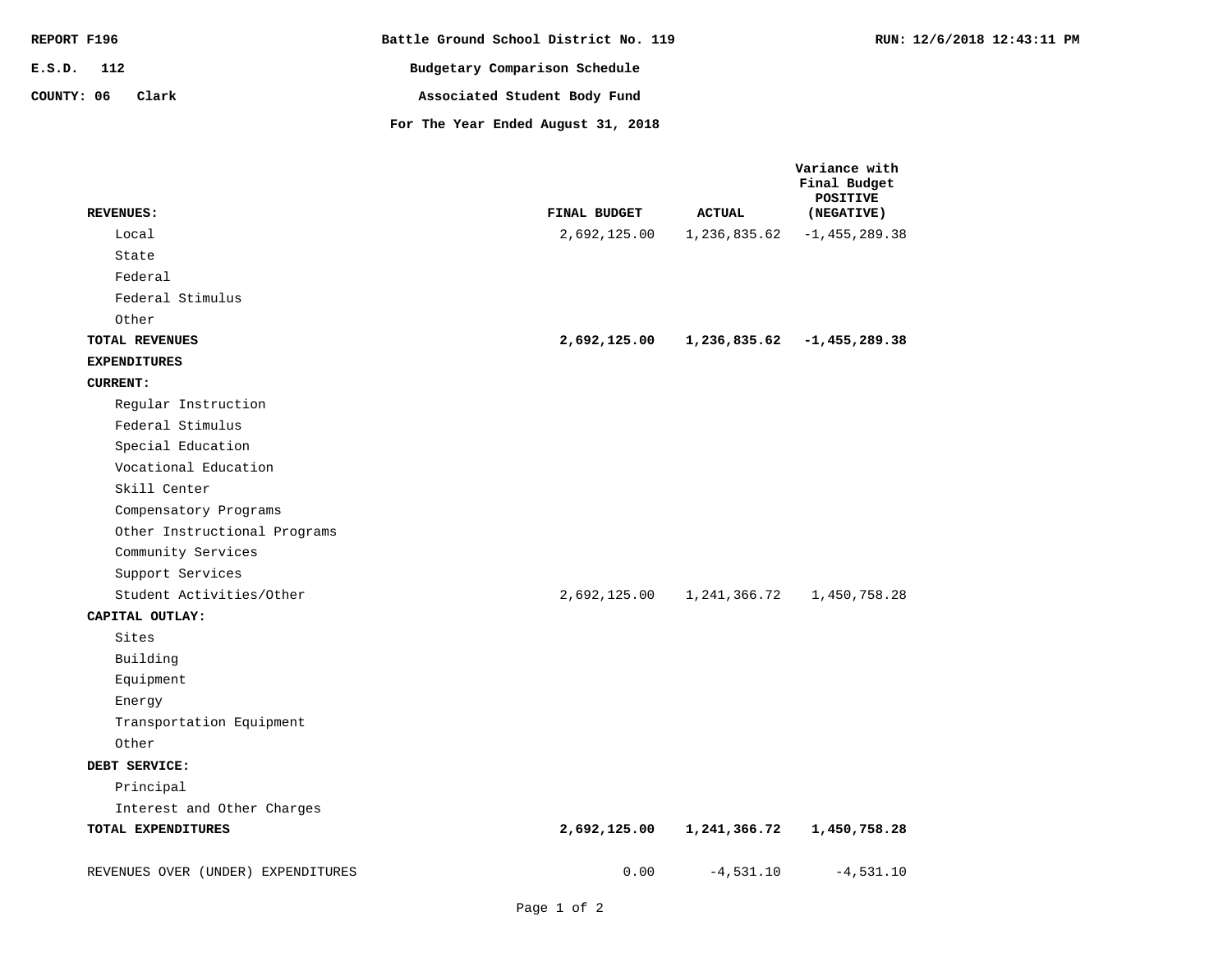| REPORT F196 |     |                                                                                                  | Battle Ground School District No. 119 |              |               | RUN:                                                           |
|-------------|-----|--------------------------------------------------------------------------------------------------|---------------------------------------|--------------|---------------|----------------------------------------------------------------|
| E.S.D.      | 112 |                                                                                                  | Budgetary Comparison Schedule         |              |               |                                                                |
| COUNTY: 06  |     | Clark                                                                                            | Associated Student Body Fund          |              |               |                                                                |
|             |     |                                                                                                  | For The Year Ended August 31, 2018    |              |               |                                                                |
|             |     | OTHER FINANCING SOURCES (USES)                                                                   |                                       | FINAL BUDGET | <b>ACTUAL</b> | Variance with<br>Final Budget<br><b>POSITIVE</b><br>(NEGATIVE) |
|             |     | Bond Sales and Refunding Bond Sales                                                              |                                       |              |               |                                                                |
|             |     | Long-Term Financing                                                                              |                                       |              |               |                                                                |
|             |     | Transfers In                                                                                     |                                       |              |               |                                                                |
|             |     | Transfers Out (GL 536)                                                                           |                                       |              |               |                                                                |
|             |     |                                                                                                  |                                       |              |               |                                                                |
|             |     | Other Financing Uses (GL 535)                                                                    |                                       |              |               |                                                                |
|             |     | Other                                                                                            |                                       |              |               |                                                                |
|             |     | TOTAL OTHER FINANCING SOURCES (USES)                                                             |                                       |              |               |                                                                |
|             |     | EXCESS OF REVENUES/OTHER FINANCING SOURCES OVER (UNDER)<br>EXPENDITURES AND OTHER FINANCING USES |                                       | 0.00         | $-4.531.10$   | $-4,531.10$                                                    |
|             |     | BEGINNING TOTAL FUND BALANCE                                                                     |                                       | 925,000.00   | 917,269.61    | $-7,730,39$                                                    |
|             |     | Prior Year(s) Corrections or Restatements                                                        |                                       |              | 0.00          | 0.00                                                           |
|             |     | ENDING TOTAL FUND BALANCE                                                                        |                                       | 925,000.00   | 912,738.51    | $-12, 261.49$                                                  |

**RUN: 12/6/2018 12:43:11 PM**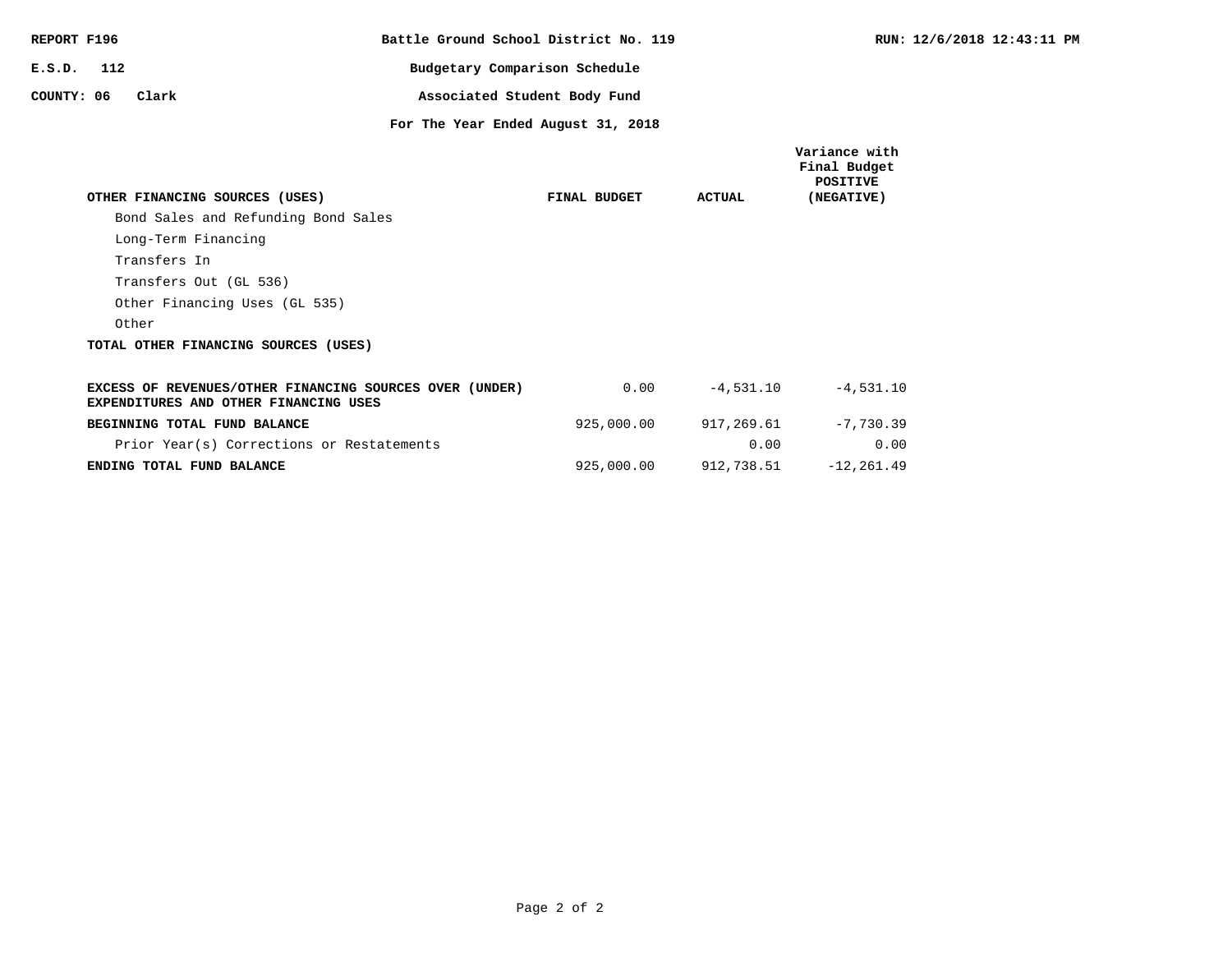| REPORT F196         | Battle Ground School District No. 119 | RUN: 12/6/2018 12:43:12 PM |
|---------------------|---------------------------------------|----------------------------|
| E.S.D. 112          | Budgetary Comparison Schedule         |                            |
| COUNTY: 06<br>Clark | Debt Service Fund                     |                            |
|                     | For The Year Ended August 31, 2018    |                            |

|                                    |                |               | Variance with<br>Final Budget<br><b>POSITIVE</b> |
|------------------------------------|----------------|---------------|--------------------------------------------------|
| <b>REVENUES:</b>                   | FINAL BUDGET   | <b>ACTUAL</b> | (NEGATIVE)                                       |
| Local                              | 6, 186, 895.00 | 6,192,842.69  | 5,947.69                                         |
| State                              | 120,000.00     | 79,952.25     | $-40,047.75$                                     |
| Federal                            | 0.00           | 0.00          | 0.00                                             |
| Federal Stimulus                   |                |               |                                                  |
| Other                              |                |               |                                                  |
| TOTAL REVENUES                     | 6,306,895.00   | 6,272,794.94  | $-34, 100.06$                                    |
| <b>EXPENDITURES</b>                |                |               |                                                  |
| <b>CURRENT:</b>                    |                |               |                                                  |
| Regular Instruction                |                |               |                                                  |
| Federal Stimulus                   |                |               |                                                  |
| Special Education                  |                |               |                                                  |
| Vocational Education               |                |               |                                                  |
| Skill Center                       |                |               |                                                  |
| Compensatory Programs              |                |               |                                                  |
| Other Instructional Programs       |                |               |                                                  |
| Community Services                 |                |               |                                                  |
| Support Services                   |                |               |                                                  |
| Student Activities/Other           |                |               |                                                  |
| CAPITAL OUTLAY:                    |                |               |                                                  |
| Sites                              |                |               |                                                  |
| Building                           |                |               |                                                  |
| Equipment                          |                |               |                                                  |
| Energy                             |                |               |                                                  |
| Transportation Equipment           |                |               |                                                  |
| Other                              |                |               |                                                  |
| DEBT SERVICE:                      |                |               |                                                  |
| Principal                          | 4,800,000.00   | 4,800,000.00  | 0.00                                             |
| Interest and Other Charges         | 1,532,000.00   | 1,531,310.00  | 690.00                                           |
| TOTAL EXPENDITURES                 | 6,332,000.00   | 6,331,310.00  | 690.00                                           |
| REVENUES OVER (UNDER) EXPENDITURES | $-25, 105.00$  | $-58,515.06$  | $-33,410.06$                                     |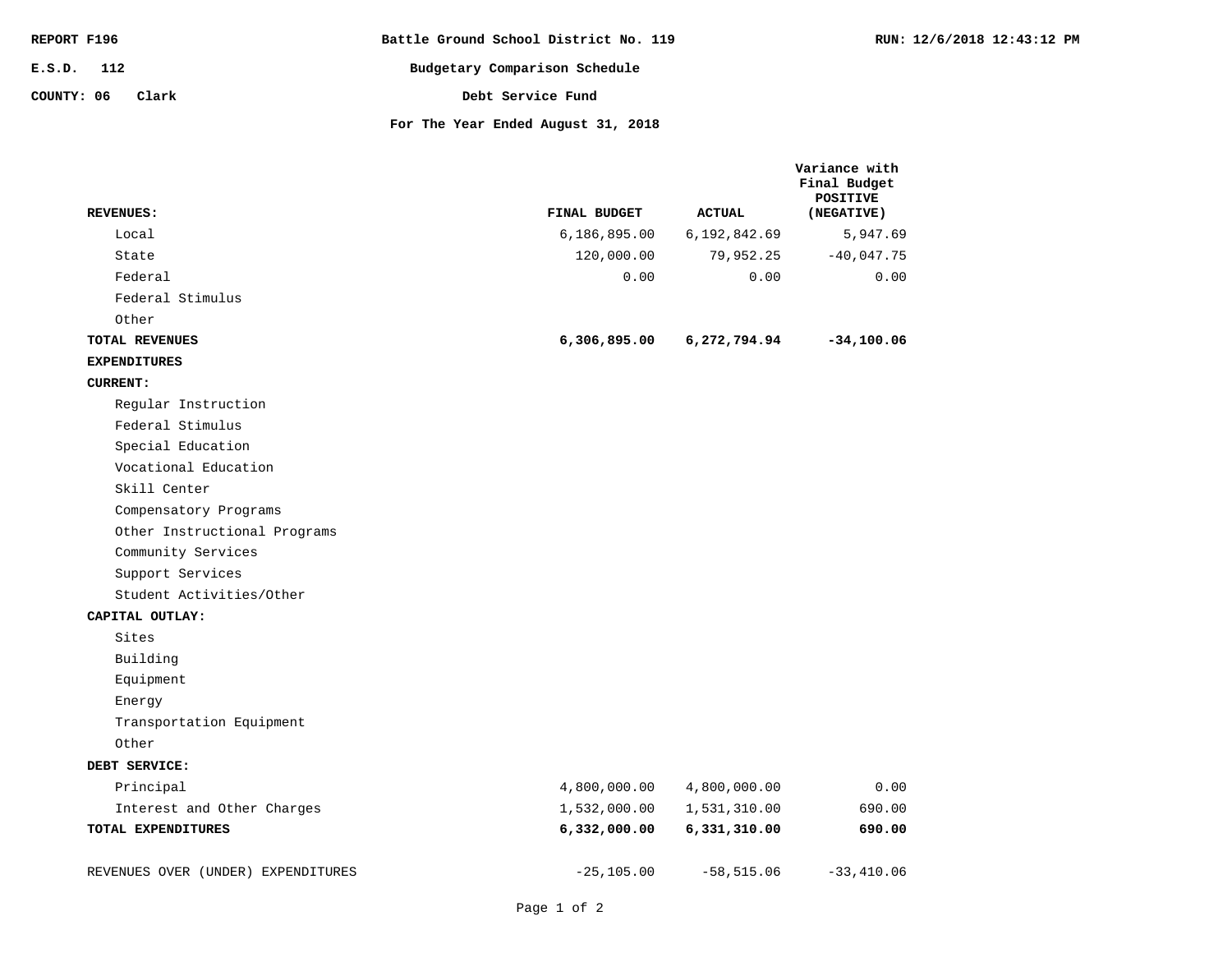| REPORT F196      |  |  | Battle Ground School District No. 119 |  |
|------------------|--|--|---------------------------------------|--|
| E.S.D. 112       |  |  | Budgetary Comparison Schedule         |  |
| COUNTY: 06 Clark |  |  | Debt Service Fund                     |  |

## **For The Year Ended August 31, 2018**

| OTHER FINANCING SOURCES (USES)                                                                   | FINAL BUDGET | ACTUAL       | Variance with<br>Final Budget<br>POSITIVE<br>(NEGATIVE) |
|--------------------------------------------------------------------------------------------------|--------------|--------------|---------------------------------------------------------|
| Bond Sales and Refunding Bond Sales                                                              | 0.00         | 0.00         | 0.00                                                    |
| Long-Term Financing                                                                              |              |              |                                                         |
| Transfers In                                                                                     | 350,000.00   | 174,469.00   | $-175,531.00$                                           |
| Transfers Out (GL 536)                                                                           | 0.00         | 0.00         | 0.00                                                    |
| Other Financing Uses (GL 535)                                                                    | 0.00         | 0.00         | 0.00                                                    |
| Other                                                                                            | 0.00         | 0.00         | 0.00                                                    |
| TOTAL OTHER FINANCING SOURCES (USES)                                                             | 350,000.00   | 174,469.00   | $-175,531.00$                                           |
| EXCESS OF REVENUES/OTHER FINANCING SOURCES OVER (UNDER)<br>EXPENDITURES AND OTHER FINANCING USES | 324,895.00   | 115,953.94   | $-208,941.06$                                           |
| BEGINNING TOTAL FUND BALANCE                                                                     | 2,500,000.00 | 3,301,341.90 | 801,341.90                                              |
| Prior Year(s) Corrections or Restatements                                                        |              | 0.00         | 0.00                                                    |
| ENDING TOTAL FUND BALANCE                                                                        | 2,824,895.00 | 3,417,295.84 | 592,400.84                                              |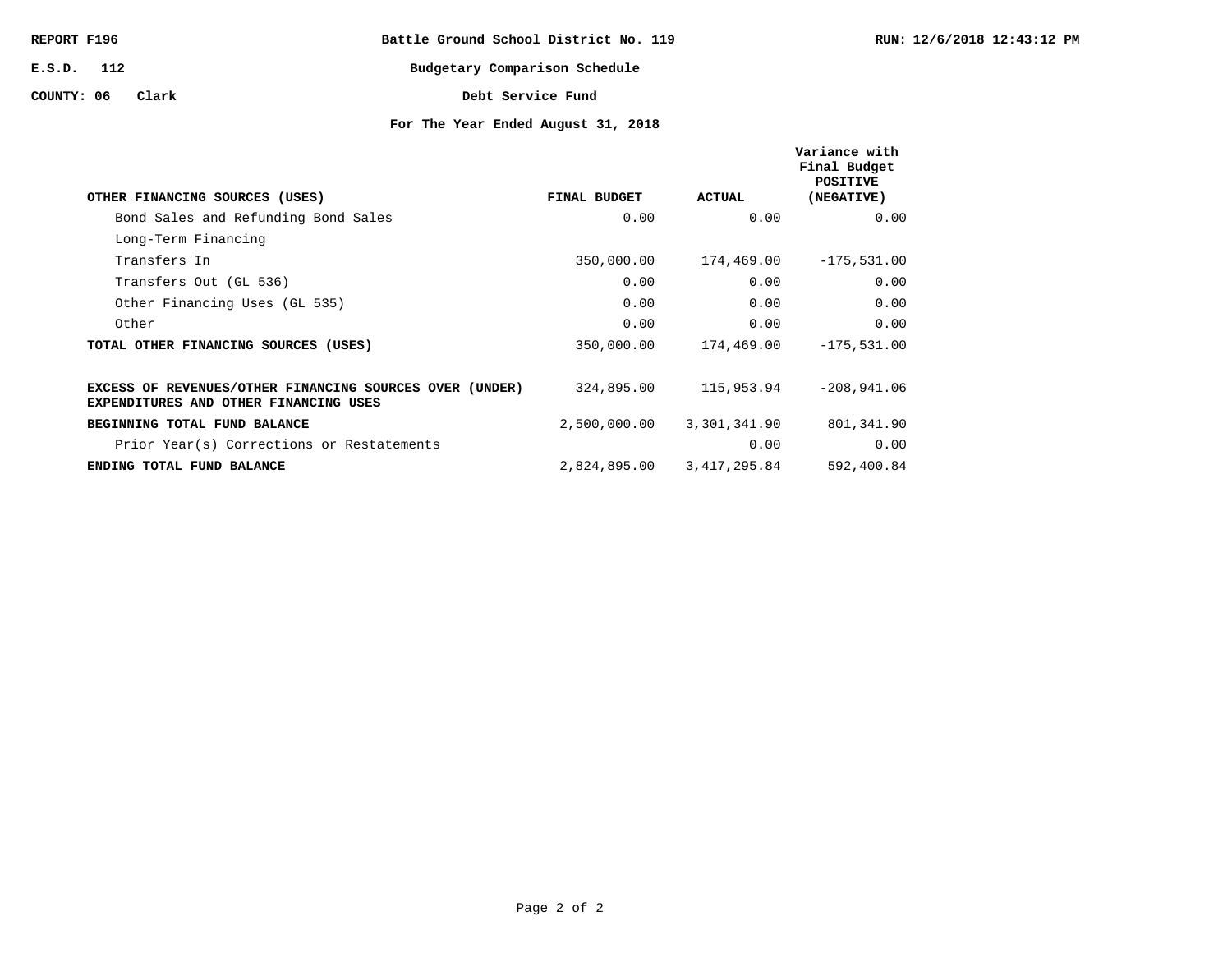| REPORT F196  |       | Battle Ground School District No. 119 |
|--------------|-------|---------------------------------------|
| $E.S.D.$ 112 |       | Budgetary Comparison Schedule         |
| COUNTY: 06   | Clark | Capital Projects Fund                 |
|              |       | For The Year Ended August 31, 2018    |

**Variance with** 

| <b>REVENUES:</b>             | FINAL BUDGET | <b>ACTUAL</b> | Final Budget<br><b>POSITIVE</b><br>(NEGATIVE) |
|------------------------------|--------------|---------------|-----------------------------------------------|
| Local                        | 3,505,000.00 | 4,897,032.52  | 1,392,032.52                                  |
| State                        | 25,000.00    | 0.00          | $-25,000.00$                                  |
| Federal                      | 0.00         | 0.00          | 0.00                                          |
| Federal Stimulus             |              |               |                                               |
| Other                        | 0.00         | 933.00        | 933.00                                        |
| TOTAL REVENUES               | 3,530,000.00 | 4,897,965.52  | 1,367,965.52                                  |
| <b>EXPENDITURES</b>          |              |               |                                               |
| <b>CURRENT:</b>              |              |               |                                               |
| Regular Instruction          |              |               |                                               |
| Federal Stimulus             |              |               |                                               |
| Special Education            |              |               |                                               |
| Vocational Education         |              |               |                                               |
| Skill Center                 |              |               |                                               |
| Compensatory Programs        |              |               |                                               |
| Other Instructional Programs |              |               |                                               |
| Community Services           |              |               |                                               |
| Support Services             |              |               |                                               |
| Student Activities/Other     |              |               |                                               |
| CAPITAL OUTLAY:              |              |               |                                               |
| Sites                        | 0.00         | 71,361.08     | $-71, 361.08$                                 |
| Building                     | 2,500,000.00 | 1,513,430.96  | 986,569.04                                    |
| Equipment                    | 730,000.00   | 205, 475.89   | 524, 524. 11                                  |
| Instructional Technology     | 300,000.00   | 0.00          | 300,000.00                                    |
| Energy                       | 0.00         | 0.00          | 0.00                                          |
| Sales and Lease              | 0.00         | 0.00          | 0.00                                          |
| Transportation Equipment     |              |               |                                               |
| Other                        |              |               |                                               |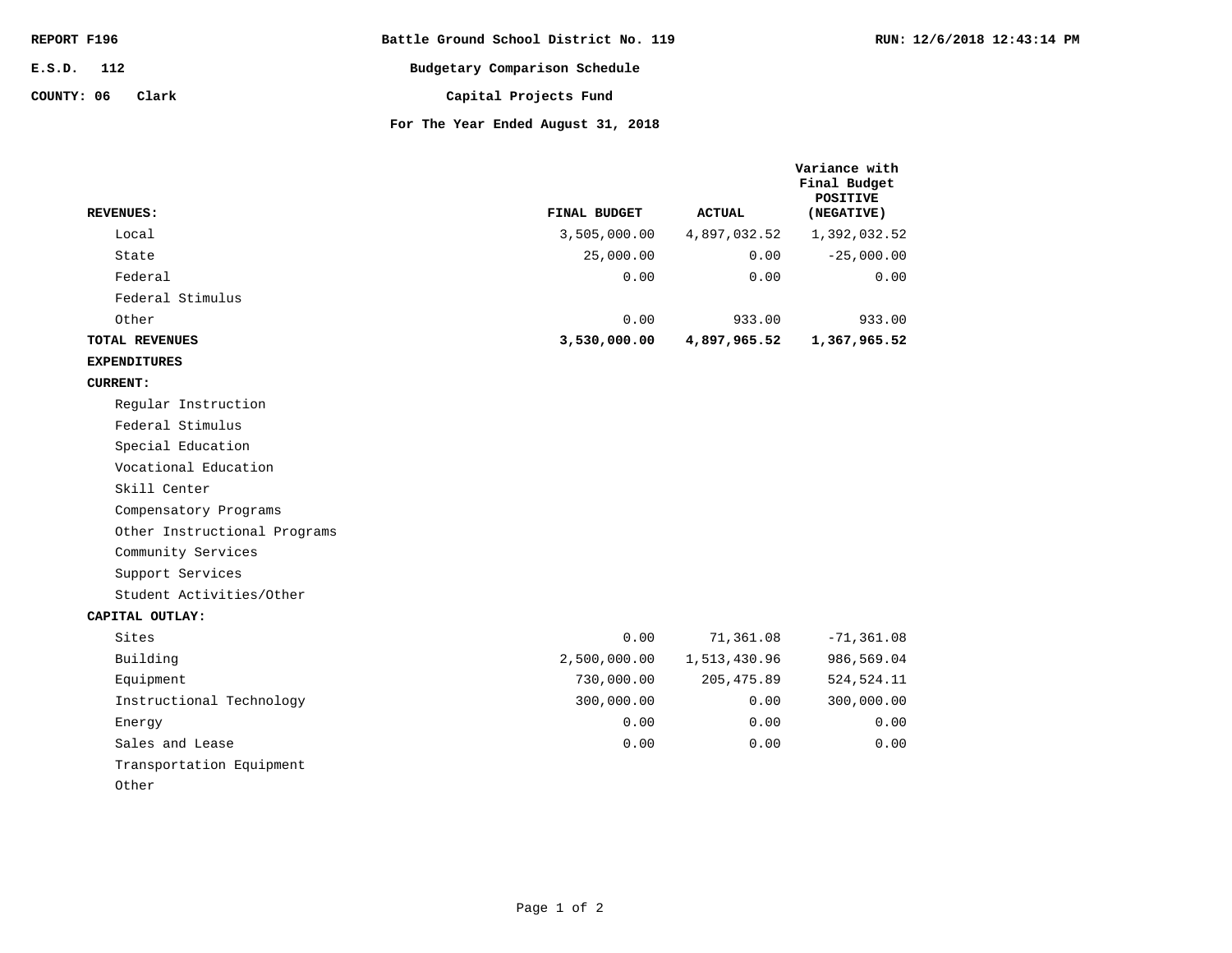| REPORT F196 |     |                                                                                                  | Battle Ground School District No. 119 |              |               |                                                                  | RUN: 12/6/2018 12:43:14 PM |
|-------------|-----|--------------------------------------------------------------------------------------------------|---------------------------------------|--------------|---------------|------------------------------------------------------------------|----------------------------|
| E.S.D.      | 112 |                                                                                                  | Budgetary Comparison Schedule         |              |               |                                                                  |                            |
| COUNTY: 06  |     | Clark                                                                                            | Capital Projects Fund                 |              |               |                                                                  |                            |
|             |     |                                                                                                  | For The Year Ended August 31, 2018    |              |               |                                                                  |                            |
|             |     | DEBT SERVICE:                                                                                    |                                       |              |               |                                                                  |                            |
|             |     | Bond/Levy Issuance and/or Election                                                               |                                       | 0.00         | 0.00          | 0.00                                                             |                            |
|             |     | Principal                                                                                        |                                       | 0.00         | 0.00          | 0.00                                                             |                            |
|             |     | Interest and Other Charges                                                                       |                                       | 0.00         | 0.00          | 0.00                                                             |                            |
|             |     | TOTAL EXPENDITURES                                                                               |                                       | 3,530,000.00 | 1,790,267.93  | 1,739,732.07                                                     |                            |
|             |     | REVENUES OVER (UNDER) EXPENDITURES                                                               |                                       | 0.00         | 3,107,697.59  | 3,107,697.59<br>Variance with<br>Final Budget<br><b>POSITIVE</b> |                            |
|             |     | OTHER FINANCING SOURCES (USES)                                                                   |                                       | FINAL BUDGET | <b>ACTUAL</b> | (NEGATIVE)                                                       |                            |
|             |     | Bond Sales and Refunding Bond Sales                                                              |                                       | 0.00         | 0.00          | 0.00                                                             |                            |
|             |     | Long-Term Financing                                                                              |                                       | 0.00         | 0.00          | 0.00                                                             |                            |
|             |     | Transfers In                                                                                     |                                       | 0.00         | 0.00          | 0.00                                                             |                            |
|             |     | Transfers Out (GL 536)                                                                           |                                       | 0.00         | 0.00          | 0.00                                                             |                            |
|             |     | Other Financing Uses (GL 535)                                                                    |                                       | 0.00         | 0.00          | 0.00                                                             |                            |
|             |     | Other                                                                                            |                                       | 0.00         | 1,077,056.21  | 1,077,056.21                                                     |                            |
|             |     | TOTAL OTHER FINANCING SOURCES (USES)                                                             |                                       | 0.00         | 1,077,056.21  | 1,077,056.21                                                     |                            |
|             |     | EXCESS OF REVENUES/OTHER FINANCING SOURCES OVER (UNDER)<br>EXPENDITURES AND OTHER FINANCING USES |                                       | 0.00         | 4,184,753.80  | 4, 184, 753.80                                                   |                            |
|             |     | BEGINNING TOTAL FUND BALANCE                                                                     |                                       | 1,200,000.00 | 1,539,644.98  | 339,644.98                                                       |                            |
|             |     | Prior Year(s) Corrections or Restatements                                                        |                                       |              | 0.00          | 0.00                                                             |                            |
|             |     | ENDING TOTAL FUND BALANCE                                                                        |                                       | 1,200,000.00 | 5,724,398.78  | 4,524,398.78                                                     |                            |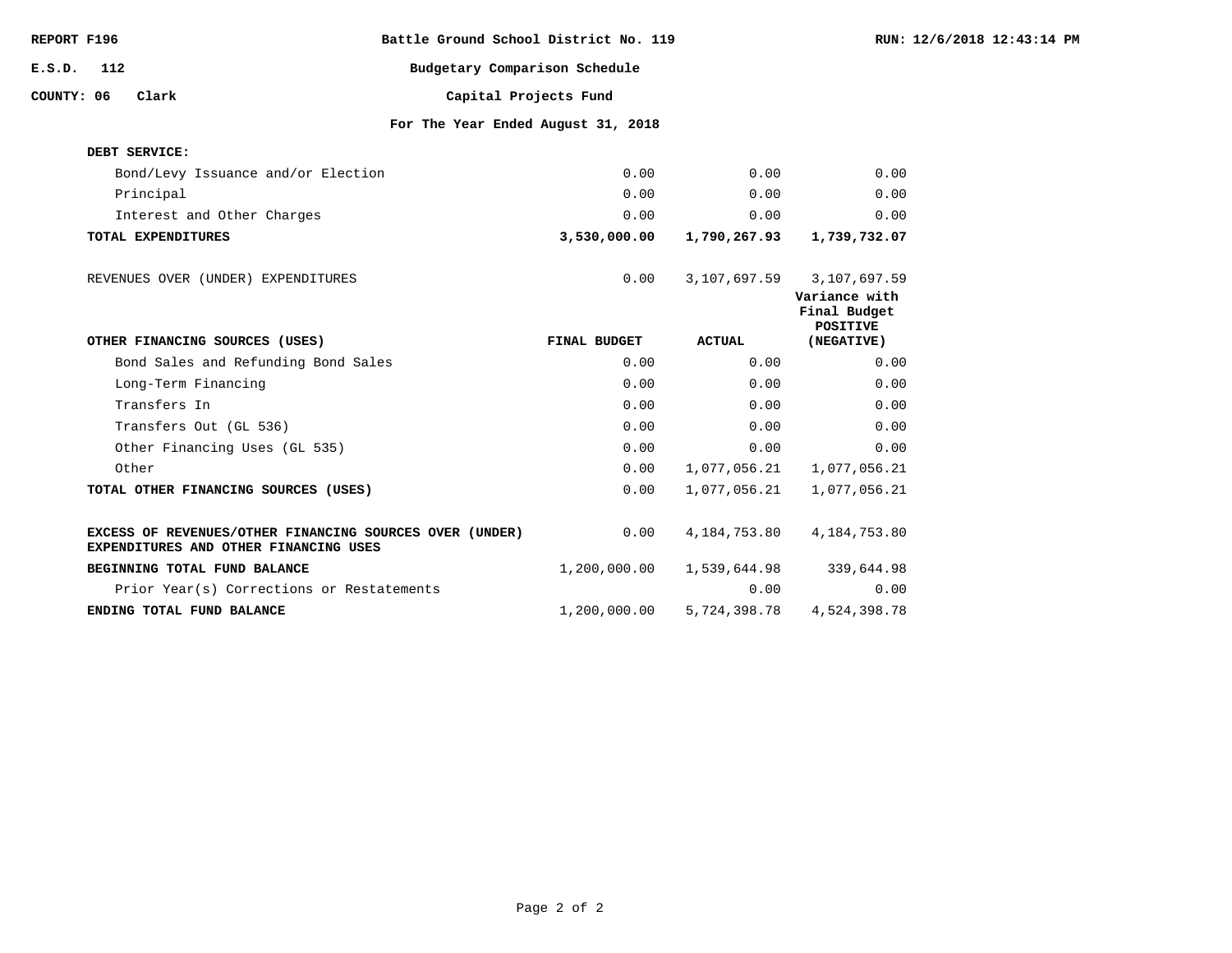| REPORT F196         | Battle Ground School District No. 119 |
|---------------------|---------------------------------------|
| $E.S.D.$ 112        | Budgetary Comparison Schedule         |
| COUNTY: 06<br>Clark | Transportation Vehicle Fund           |
|                     | For The Year Ended August 31, 2018    |

|  | RUN: 12/6/2018 12:43:15 PM |  |
|--|----------------------------|--|
|  |                            |  |

**Variance with** 

0.00 0.00 0.00 Other Transportation Equipment Energy Equipment Building Sites **CAPITAL OUTLAY: EXPENDITURES 0.00 0.00 0.00** 0.00 0.00 0.00 0.00 0.00 0.00 0.00 0.00 0.00 **TOTAL EXPENDITURES** Interest and Other Charges Principal Bond/Levy Issuance and/or Election **DEBT SERVICE:** Student Activities/Other Support Services Community Services Other Instructional Programs Compensatory Programs Skill Center Vocational Education Special Education Federal Stimulus Regular Instruction **CURRENT: 0.00 0.00 0.00** 0.00 0.00 0.00 0.00 0.00 0.00 0.00 0.00 0.00 0.00 0.00 0.00 **TOTAL REVENUES** Other Federal Stimulus Federal State Local **Final Budget POSITIVE REVENUES: FINAL BUDGET ACTUAL (NEGATIVE)**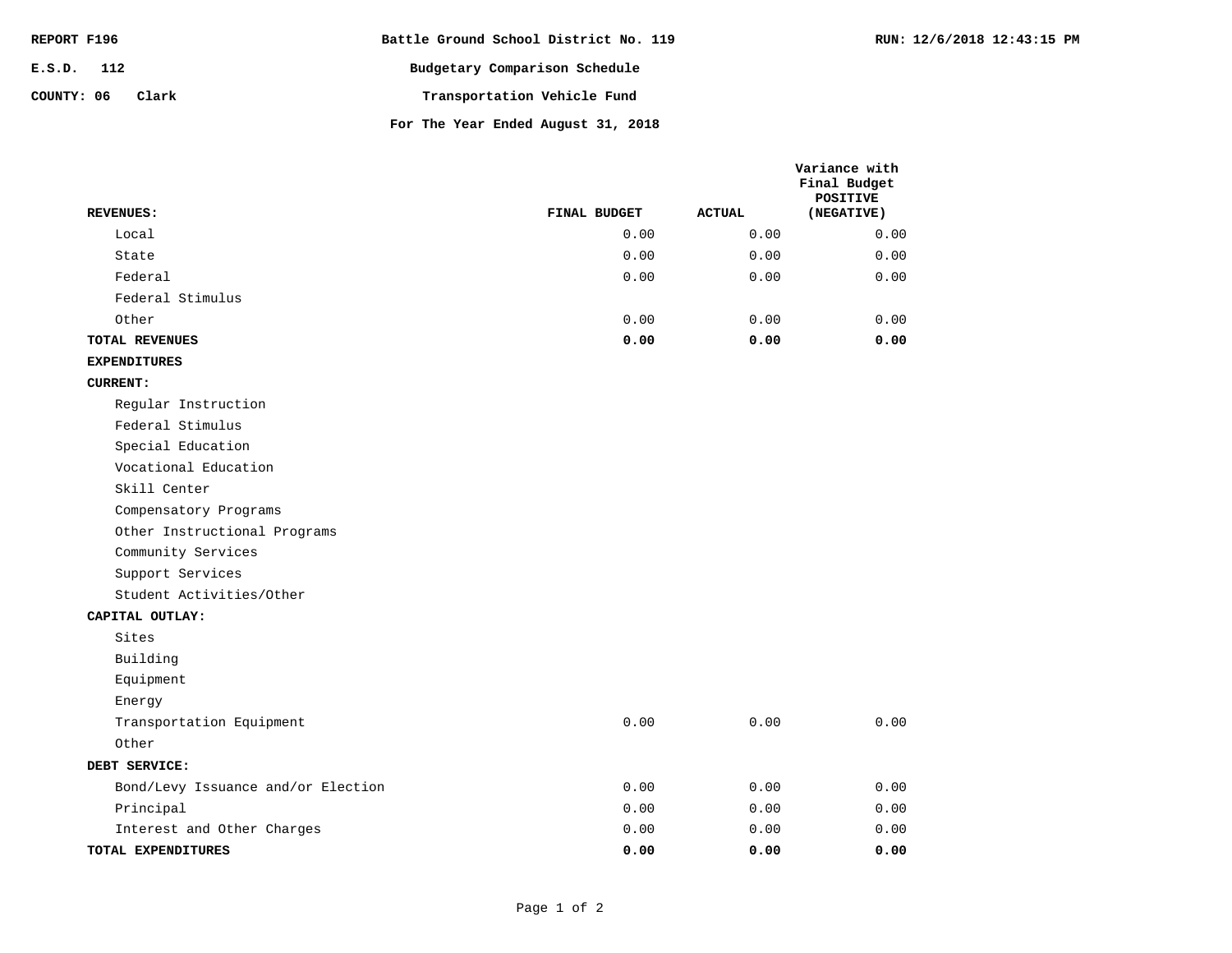| REPORT F196 |       | Battle Ground School District No. 119 |                             |  |
|-------------|-------|---------------------------------------|-----------------------------|--|
| E.S.D. 112  |       | Budgetary Comparison Schedule         |                             |  |
| COUNTY: 06  | Clark |                                       | Transportation Vehicle Fund |  |

**For The Year Ended August 31, 2018**

| REVENUES OVER (UNDER) EXPENDITURES                                                                      | 0.00         | 0.00   | Variance with<br>Final Budget $n_0$<br><b>POSITIVE</b> |
|---------------------------------------------------------------------------------------------------------|--------------|--------|--------------------------------------------------------|
| OTHER FINANCING SOURCES (USES)                                                                          | FINAL BUDGET | ACTUAL | (NEGATIVE)                                             |
| Bond Sales and Refunding Bond Sales                                                                     | 0.00         | 0.00   | 0.00                                                   |
| Long-Term Financing                                                                                     | 0.00         | 0.00   | 0.00                                                   |
| Transfers In                                                                                            | 0.00         | 0.00   | 0.00                                                   |
| Transfers Out (GL 536)                                                                                  | 0.00         | 0.00   | 0.00                                                   |
| Other Financing Uses (GL 535)                                                                           | 0.00         | 0.00   | 0.00                                                   |
| Other                                                                                                   | 0.00         | 0.00   | 0.00                                                   |
| TOTAL OTHER FINANCING SOURCES (USES)                                                                    | 0.00         | 0.00   | 0.00                                                   |
| EXCESS OF REVENUES/OTHER FINANCING SOURCES OVER (UNDER)<br><b>EXPENDITURES AND OTHER FINANCING USES</b> | 0.00         | 0.00   | 0.00                                                   |
| BEGINNING TOTAL FUND BALANCE                                                                            | 0.00         | 0.00   | 0.00                                                   |
| Prior Year(s) Corrections or Restatements                                                               |              | 0.00   | 0.00                                                   |
| ENDING TOTAL FUND BALANCE                                                                               | 0.00         | 0.00   | 0.00                                                   |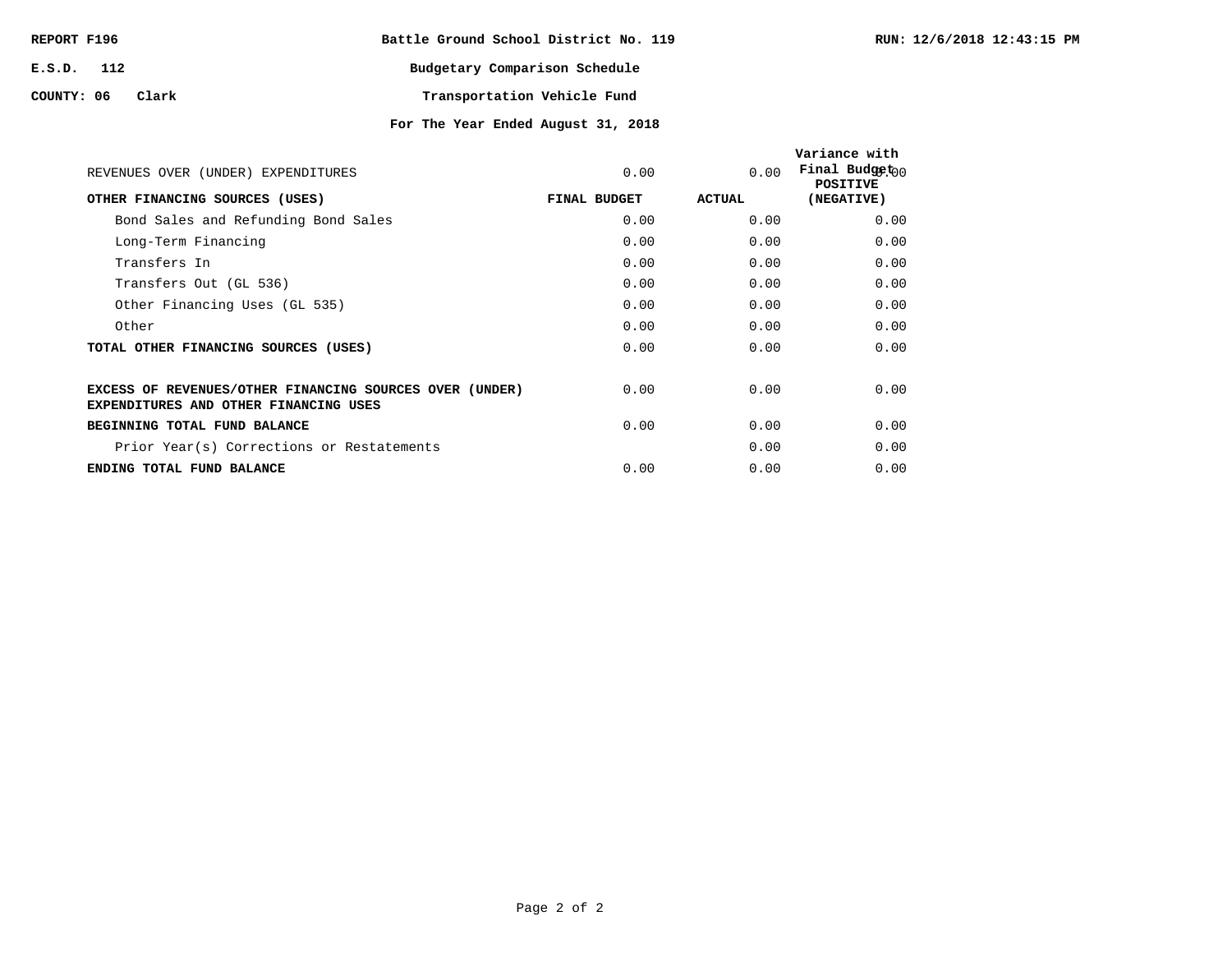| REPORT F196      | Battle Ground School District No. 119 |
|------------------|---------------------------------------|
| $E.S.D.$ 112     | Statement Of Fiduciary Net Position   |
| COUNTY: 06 Clark | Fiduciary Funds                       |
|                  | August 31, 2018                       |

|                                                             | Private<br>Purpose | Other |
|-------------------------------------------------------------|--------------------|-------|
| ASSETS:                                                     | Trust              | Trust |
| Imprest Cash                                                | 8,824.82           | 0.00  |
| Cash On Hand                                                | 0.00               | 0.00  |
| Cash On Deposit with Cty Treas                              | 0.00               | 0.00  |
| Minus Warrants Outstanding                                  | 0.00               | 0.00  |
| Due From Other Funds                                        | 0.00               | 0.00  |
| Accounts Receivable                                         | 0.00               | 0.00  |
| Accrued Interest Receivable                                 | 0.00               | 0.00  |
| Investments                                                 | 6,910.71           | 0.00  |
| Investments/Cash With Trustee                               | 0.00               | 0.00  |
| Other Assets                                                | 0.00               |       |
| Capital Assets, Land                                        | 0.00               |       |
| Capital Assets, Buildings                                   | 0.00               |       |
| Capital Assets, Equipment                                   | 0.00               | 0.00  |
| Accum Depreciation, Buildings                               | 0.00               |       |
| Accum Depreciation, Equipment                               | 0.00               | 0.00  |
| TOTAL ASSETS                                                | 15,735.53          | 0.00  |
| LIABILITIES:                                                |                    |       |
| Accounts Payable                                            | 0.00               | 0.00  |
| Due To Other Funds                                          | 2,500.00           | 0.00  |
| TOTAL LIABILITIES                                           | 2,500.00           | 0.00  |
| NET POSITION:                                               |                    |       |
| Held in trust for:                                          |                    |       |
| Held In Trust For Intact Trust Principal                    | 0.00               | 0.00  |
| Held In Trust For Private Purposes                          | 13,235.53          |       |
| Held In Trust For Pension Or Other Post-Employment Benefits |                    | 0.00  |
| Held In Trust For Other Purposes                            | 0.00               | 0.00  |
| TOTAL NET POSITION                                          | 13,235.53          | 0.00  |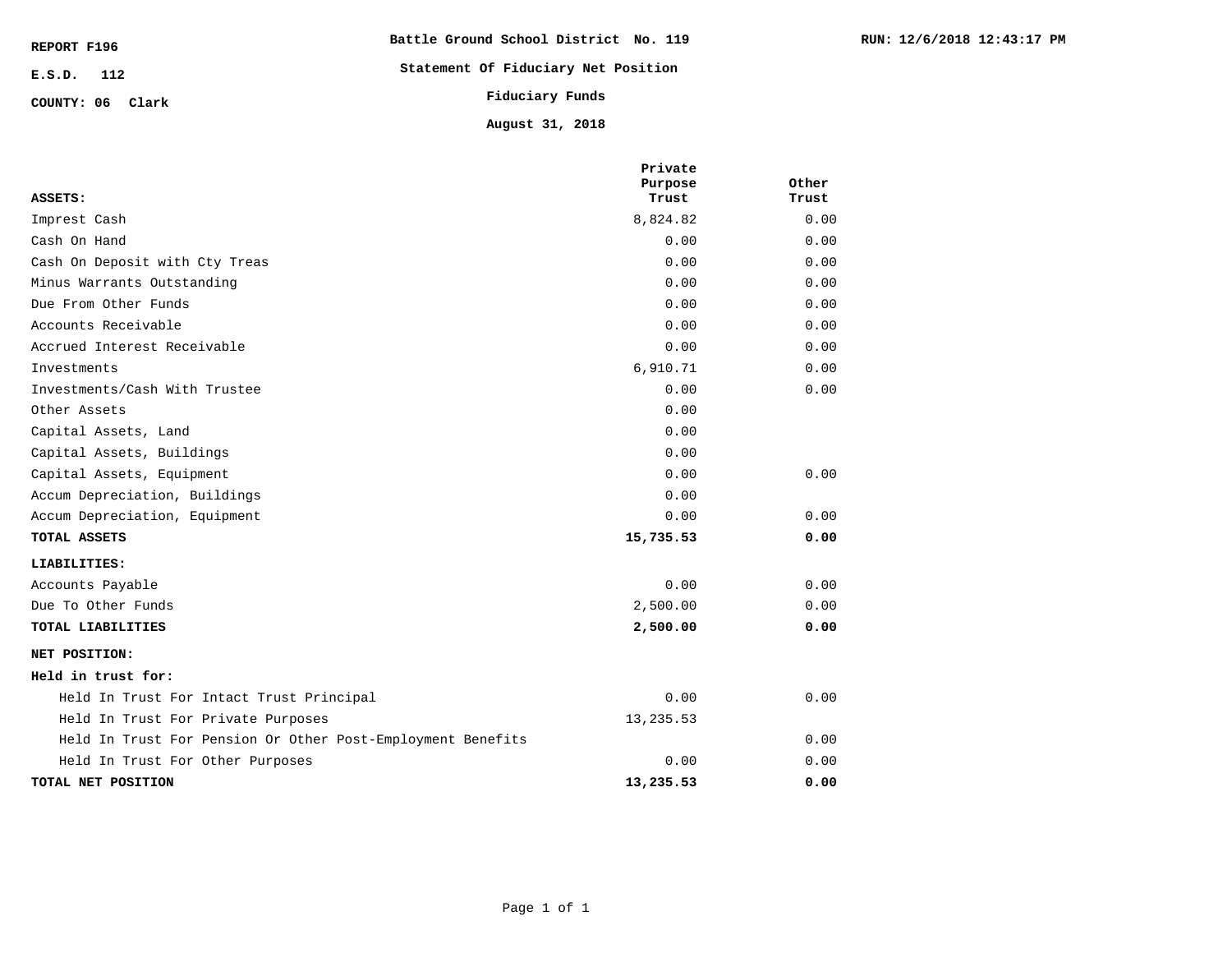| REPORT F196      | Battle Ground School District No. 119          |
|------------------|------------------------------------------------|
| E.S.D. 112       | Statement of Changes in Fiduciary Net Position |
| COUNTY: 06 Clark | Fiduciary Funds                                |

**TOTAL DEDUCTIONS** Other

**NET POSITION--ENDING**

Net Position - Total

Net Increase (Decrease)

Prior Year(s) Corrections or Restatements

Net Position--Prior Year August Beginning

Prior Year F-196 Manual Revision

|                                               | Private   |       |
|-----------------------------------------------|-----------|-------|
| ADDITIONS:                                    | Purpose   | Other |
| Contributions:                                | Trust     | Trust |
| Private Donations                             | 12,210.00 | 0.00  |
| Employer                                      |           | 0.00  |
| Members                                       |           | 0.00  |
| Other                                         | 0.00      | 0.00  |
| TOTAL CONTRIBUTIONS                           | 12,210.00 | 0.00  |
| Investment Income:                            |           |       |
| Net Appreciation (Depreciation) in Fair Value | 0.00      | 0.00  |
| Interest and Dividends                        | 92.29     | 0.00  |
| Less Investment Expenses                      | 0.00      | 0.00  |
| Net Investment Income                         | 92.29     | 0.00  |
| Other Additions:                              |           |       |
| Rent or Lease Revenue                         | 0.00      | 0.00  |
| Total Other Additions                         | 0.00      | 0.00  |
| TOTAL ADDITIONS                               | 12,302.29 | 0.00  |
| DEDUCTIONS:                                   |           |       |
| Benefits                                      |           | 0.00  |
| Refund of Contributions                       | 0.00      | 0.00  |
| Administrative Expenses                       | 0.00      | 0.00  |
| Scholarships                                  | 0.00      |       |

**For the Year Ended August 31, 2018**

**8,453.13 0.00** 8,453.13 0.00

**13,235.53 0.00** 0.00 0.00 9,386.37 0.00 0.00 0.00 9,386.37 0.00 3,849.16 0.00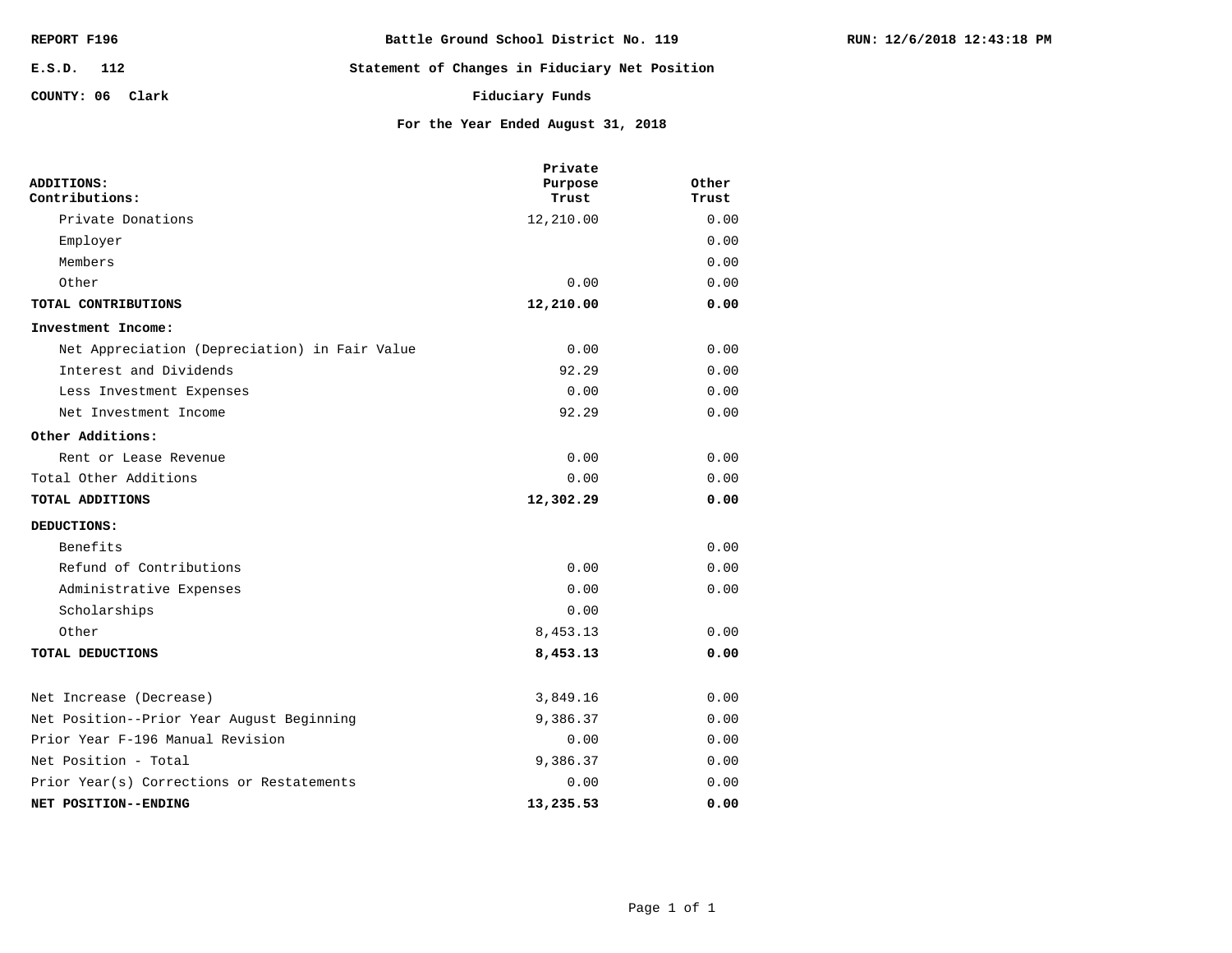| REPORT F196      | Battle Ground School District No. 119 | RUN: 12/6/2018 12:43:18 PM |
|------------------|---------------------------------------|----------------------------|
| E.S.D.<br>112    | Schedule of Long-Term Liabilities     |                            |
| COUNTY: 06 Clark | For the Year Ended August 31, 2018    |                            |

| Description                                    | Beginning<br>Outstanding Debt<br>September 1,<br>2017 | Amount Issued /<br>Increased | Amount<br>Redeemed /<br>Decreased | Ending<br>Outstanding Debt<br>August 31, 2018 | Amount Due<br>Within One Year |
|------------------------------------------------|-------------------------------------------------------|------------------------------|-----------------------------------|-----------------------------------------------|-------------------------------|
| Voted Debt                                     |                                                       |                              |                                   |                                               |                               |
| Voted Bonds                                    | 39,915,000.00                                         | 0.00                         | 4,480,000.00                      | 35,435,000.00                                 | 4,860,000.00                  |
| LOCAL Program Proceeds Issued in Lieu of Bonds | 0.00                                                  | 0.00                         | 0.00                              | 0.00                                          | 0.00                          |
| Non-Voted Debt and Liabilities                 |                                                       |                              |                                   |                                               |                               |
| Non-Voted Bonds                                | 2,770,000.00                                          | 0.00                         | 320,000.00                        | 2,450,000.00                                  | 330,000.00                    |
| LOCAL Program Proceeds                         | 0.00                                                  | 0.00                         | 0.00                              | 0.00                                          | 0.00                          |
| Capital Leases                                 | 530,587.00                                            | 0.00                         | 260,847.00                        | 269,740.00                                    | 269,740.00                    |
| Contracts Payable                              | 0.00                                                  | 0.00                         | 0.00                              | 0.00                                          | 0.00                          |
| Non-Cancellable Operating Leases               | 0.00                                                  | 0.00                         | 0.00                              | 0.00                                          | 0.00                          |
| Claims & Judgements                            | 0.00                                                  | 0.00                         | 0.00                              | 0.00                                          | 0.00                          |
| Compensated Absences                           | 2,846,716.00                                          | 0.00                         | 110,452.00                        | 2,736,264.00                                  | 137,242.00                    |
| Long-Term Notes                                | 0.00                                                  | 0.00                         | 0.00                              | 0.00                                          | 0.00                          |
| Anticipation Notes Payable                     | 0.00                                                  | 0.00                         | 0.00                              | 0.00                                          | 0.00                          |
| Lines of Credit                                | 0.00                                                  | 0.00                         | 0.00                              | 0.00                                          | 0.00                          |
| Other Non-Voted Debt                           | 0.00                                                  | 0.00                         | 0.00                              | 0.00                                          | 0.00                          |
| Other Liabilities                              |                                                       |                              |                                   |                                               |                               |
| Non-Voted Notes Not Recorded as Debt           | 0.00                                                  | 0.00                         | 0.00                              | 0.00                                          | 0.00                          |
| Net Pension Liabilities:                       |                                                       |                              |                                   |                                               |                               |
| Net Pension Liabilities TRS 1                  | 36,403,870.00                                         | 0.00                         | 3,853,034.00                      | 32,550,836.00                                 |                               |
| Net Pension Liabilities TRS 2/3                | 11,020,799.00                                         | 0.00                         | 6,027,234.00                      | 4,993,565.00                                  |                               |
| Net Pension Liabilities SERS 2/3               | 4,808,086.00                                          | 0.00                         | 2,185,672.00                      | 2,622,414.00                                  |                               |
| Net Pension Liabilities PERS 1                 | 7,573,629.00                                          | 0.00                         | 1,129,632.00                      | 6,443,997.00                                  |                               |
| Total Long-Term Liabilities                    | 105,868,687.00                                        | 0.00                         | 18,366,871.00                     | 87,501,816.00                                 | 5,596,982.00                  |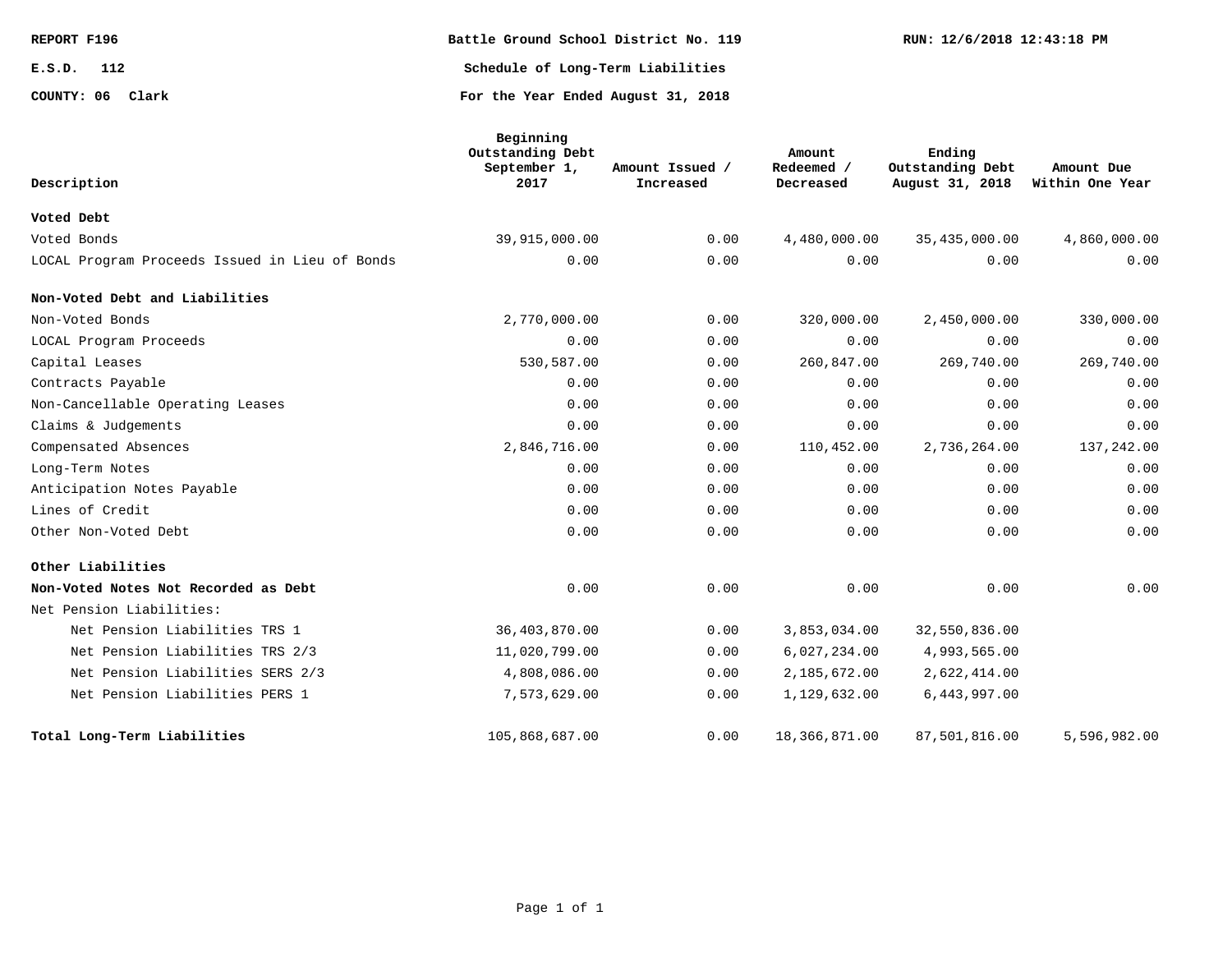| REPORT F196      | Battle Ground School District No. 119 | RUN: 12/6/2018 12:43:19 PM |
|------------------|---------------------------------------|----------------------------|
| E.S.D.<br>112    | Schedule of Long-Term Liabilities     |                            |
| COUNTY: 06 Clark | For the Year Ended August 31, 2018    |                            |

| Description                                    | Beginning<br>Outstanding Debt<br>September 1,<br>2017 | Amount Issued /<br>Increased | Amount<br>Redeemed /<br>Decreased | Ending<br>Outstanding Debt<br>August 31, 2018 | Amount Due<br>Within One Year |
|------------------------------------------------|-------------------------------------------------------|------------------------------|-----------------------------------|-----------------------------------------------|-------------------------------|
| Voted Debt                                     |                                                       |                              |                                   |                                               |                               |
| Voted Bonds                                    | 0.00                                                  | 0.00                         | 0.00                              | 0.00                                          | 0.00                          |
| LOCAL Program Proceeds Issued in Lieu of Bonds | 0.00                                                  | 0.00                         | 0.00                              | 0.00                                          | 0.00                          |
| Non-Voted Debt                                 |                                                       |                              |                                   |                                               |                               |
| Non-Voted Bonds                                | 0.00                                                  | 0.00                         | 0.00                              | 0.00                                          | 0.00                          |
| LOCAL Program Proceeds                         | 0.00                                                  | 0.00                         | 0.00                              | 0.00                                          | 0.00                          |
|                                                |                                                       |                              |                                   |                                               |                               |
| Total Long-Term Liabilities                    | 0.00                                                  | 0.00                         | 0.00                              | 0.00                                          | 0.00                          |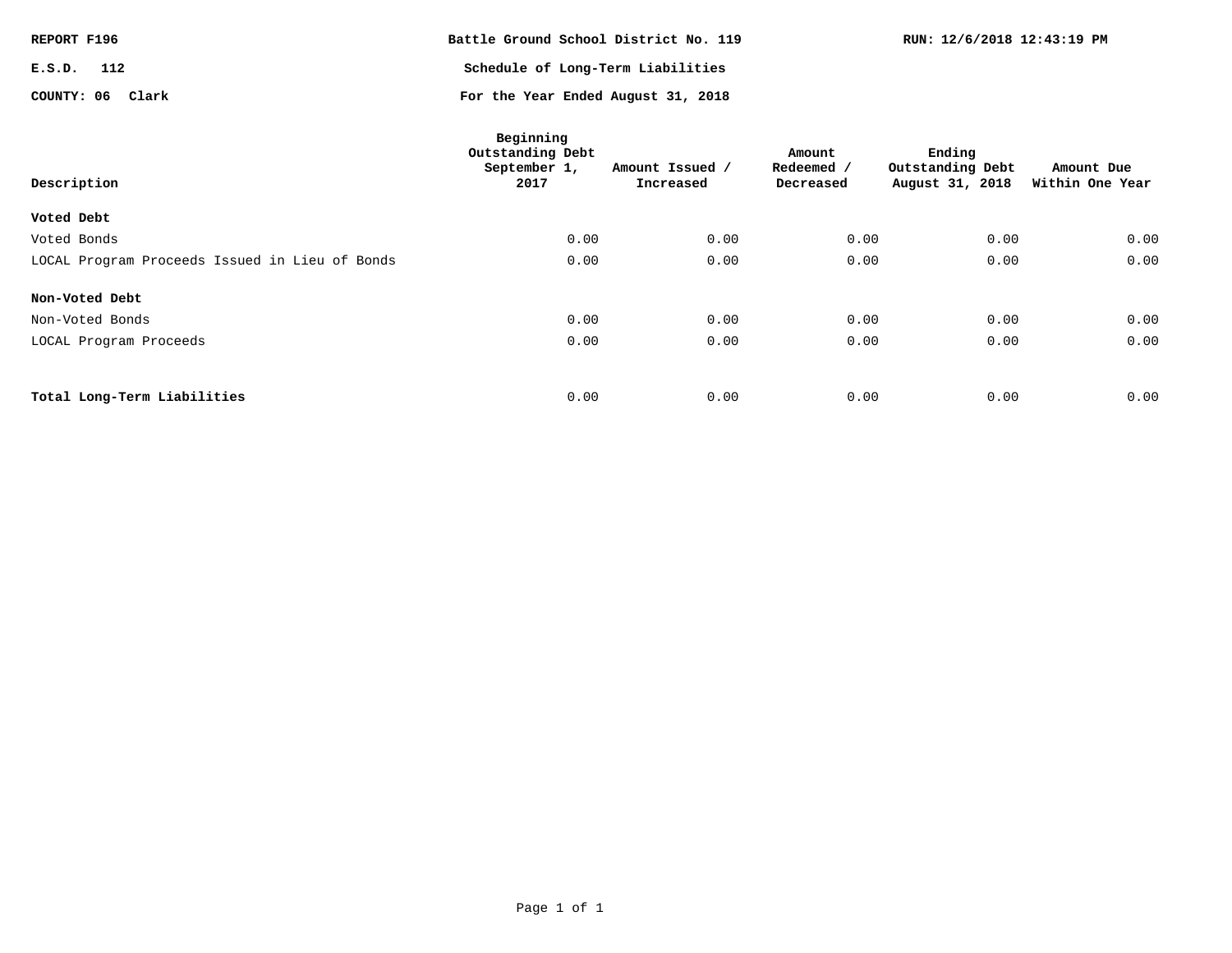| REPORT F196      | Battle Ground School District No. 119 | RUN: 12/6/2018 12:43:20 PM |
|------------------|---------------------------------------|----------------------------|
| E.S.D.<br>112    | Schedule of Long-Term Liabilities     |                            |
| COUNTY: 06 Clark | For the Year Ended August 31, 2018    |                            |

| Description                          | Beginning<br>Outstanding Debt<br>September 1,<br>2017 | Amount Issued /<br>Increased | Amount<br>Redeemed /<br>Decreased | Ending<br>Outstanding Debt<br>August 31, 2018 | Amount Due<br>Within One Year |
|--------------------------------------|-------------------------------------------------------|------------------------------|-----------------------------------|-----------------------------------------------|-------------------------------|
| Non-Voted Debt and Liabilities       |                                                       |                              |                                   |                                               |                               |
| Capital Leases                       | 0.00                                                  | 0.00                         | 0.00                              | 0.00                                          | 0.00                          |
| Contracts Payable                    | 0.00                                                  | 0.00                         | 0.00                              | 0.00                                          | 0.00                          |
| Claims & Judgements                  | 0.00                                                  | 0.00                         | 0.00                              | 0.00                                          | 0.00                          |
| Compensated Absences                 | 0.00                                                  | 0.00                         | 0.00                              | 0.00                                          | 0.00                          |
| Long-Term Notes                      | 0.00                                                  | 0.00                         | 0.00                              | 0.00                                          | 0.00                          |
| Anticipation Notes Payable           | 0.00                                                  | 0.00                         | 0.00                              | 0.00                                          | 0.00                          |
| Lines of Credit                      | 0.00                                                  | 0.00                         | 0.00                              | 0.00                                          | 0.00                          |
| Other Non-Voted Debt                 | 0.00                                                  | 0.00                         | 0.00                              | 0.00                                          | 0.00                          |
| Other Liabilities                    |                                                       |                              |                                   |                                               |                               |
| Non-Voted Notes Not Recorded as Debt | 0.00                                                  | 0.00                         | 0.00                              | 0.00                                          | 0.00                          |
|                                      |                                                       |                              |                                   |                                               |                               |
| Total Long-Term Liabilities          | 0.00                                                  | 0.00                         | 0.00                              | 0.00                                          | 0.00                          |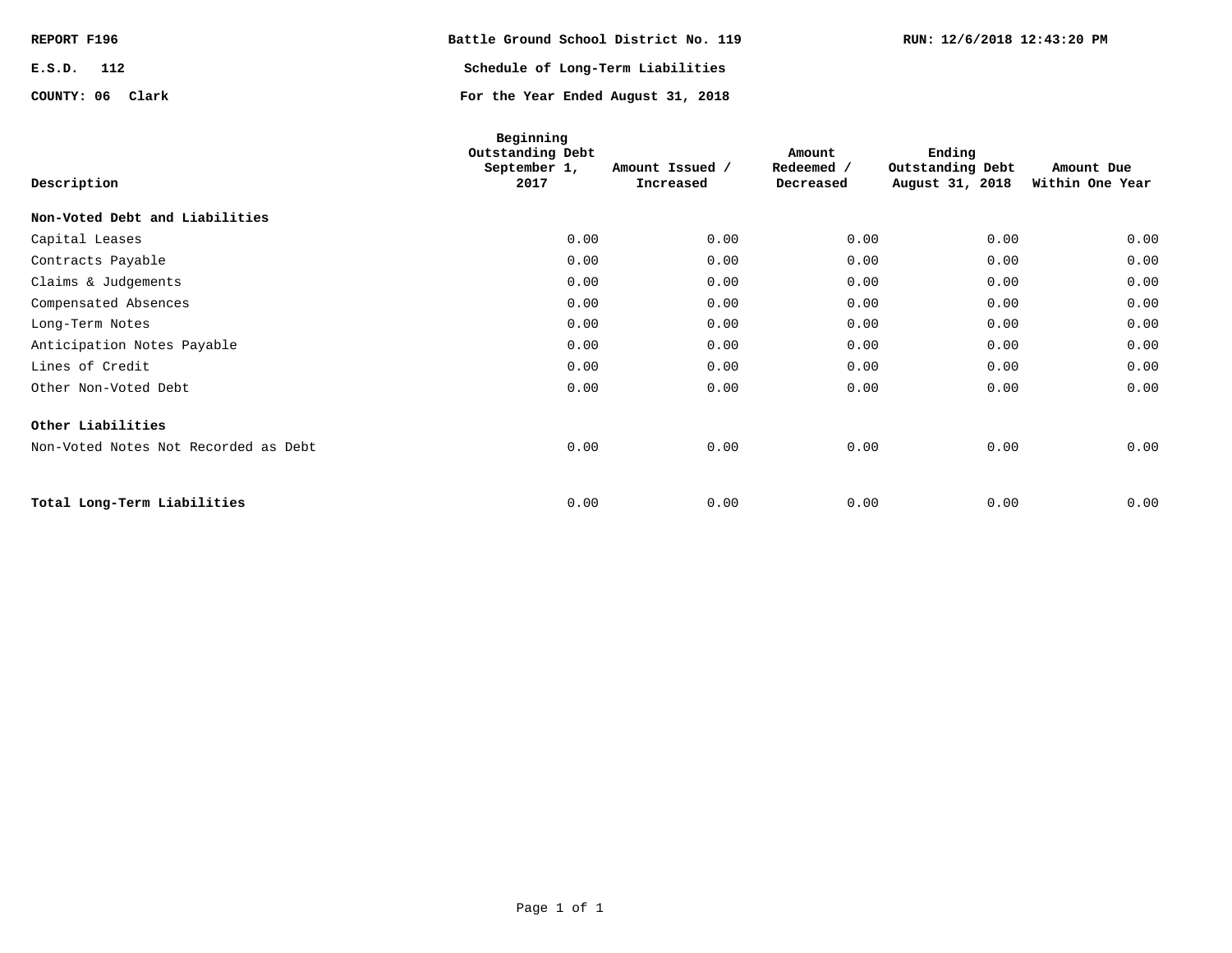| REPORT F196      | Battle Ground School District No. 119 | RUN: 12/6/2018 12:43:21 PM |
|------------------|---------------------------------------|----------------------------|
| E.S.D.<br>112    | Schedule of Long-Term Liabilities     |                            |
| COUNTY: 06 Clark | For the Year Ended August 31, 2018    |                            |

| Description                          | Beginning<br>Outstanding Debt<br>September 1,<br>2017 | Amount Issued /<br>Increased | Amount<br>Redeemed /<br>Decreased | Ending<br>Outstanding Debt<br>August 31, 2018 | Amount Due<br>Within One Year |
|--------------------------------------|-------------------------------------------------------|------------------------------|-----------------------------------|-----------------------------------------------|-------------------------------|
| Non-Voted Debt and Liabilities       |                                                       |                              |                                   |                                               |                               |
| Capital Leases                       | 0.00                                                  | 0.00                         | 0.00                              | 0.00                                          | 0.00                          |
| Contracts Payable                    | 0.00                                                  | 0.00                         | 0.00                              | 0.00                                          | 0.00                          |
| Long-Term Notes                      | 0.00                                                  | 0.00                         | 0.00                              | 0.00                                          | 0.00                          |
| Anticipation Notes Payable           | 0.00                                                  | 0.00                         | 0.00                              | 0.00                                          | 0.00                          |
| Lines of Credit                      | 0.00                                                  | 0.00                         | 0.00                              | 0.00                                          | 0.00                          |
| Other Non-Voted Debt                 | 0.00                                                  | 0.00                         | 0.00                              | 0.00                                          | 0.00                          |
| Other Liabilities                    |                                                       |                              |                                   |                                               |                               |
| Non-Voted Notes Not Recorded as Debt | 0.00                                                  | 0.00                         | 0.00                              | 0.00                                          | 0.00                          |
| Total Long-Term Liabilities          | 0.00                                                  | 0.00                         | 0.00                              | 0.00                                          | 0.00                          |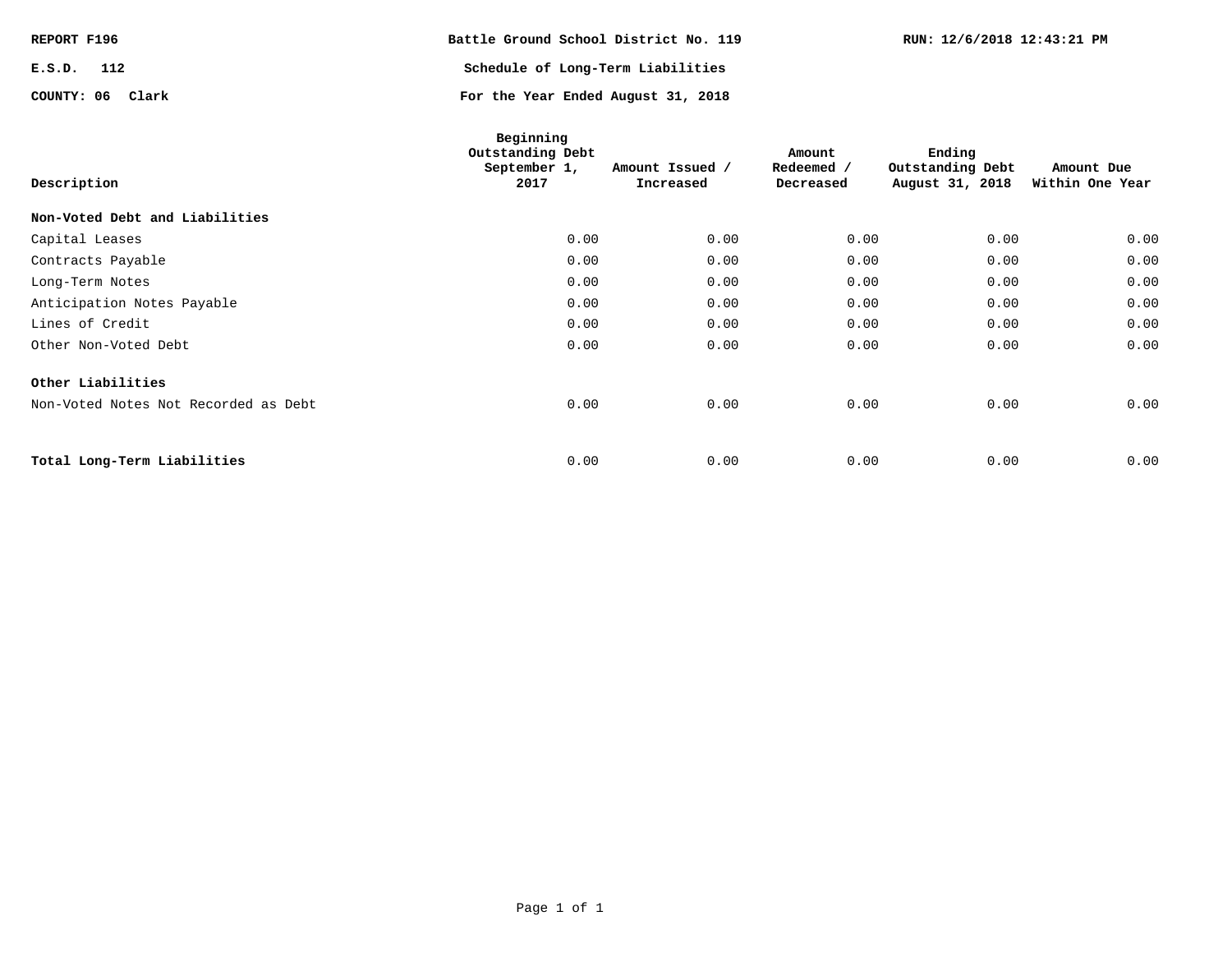**E.S.D. 112**

#### **Report of Revenues and Other Financing Sources**

**COUNTY: 06**

**Clark For the Year Ended August 31, 2018**

|                                                                          | General<br>Fund | Debt<br>Service<br>Fund | Capital<br>Projects<br>Fund | Transportation<br>Vehicle<br>Fund |
|--------------------------------------------------------------------------|-----------------|-------------------------|-----------------------------|-----------------------------------|
| <b>LOCAL TAXES</b>                                                       |                 |                         |                             |                                   |
| 1100 Local Property Tax                                                  | 29, 456, 711.82 | 6,017,154.74            | 0.00                        | 0.00                              |
| 1300 Sale of Tax Title Property                                          | 0.00            | 0.00                    | 0.00                        | 0.00                              |
| 1400 Local in Lieu of Taxes                                              | 0.00            | 0.00                    | 0.00                        | 0.00                              |
| 1500 Timber Excise Tax                                                   | 323, 357.03     | 140, 414.79             | 0.00                        | 0.00                              |
| 1600 County-Administered Forests                                         | 0.00            | 0.00                    | 0.00                        | 0.00                              |
| 1900 Other Local Taxes                                                   | 0.00            | 0.00                    | 0.00                        | 0.00                              |
| 1000 TOTAL LOCAL TAXES                                                   | 29,780,068.85   | 6,157,569.53            | 0.00                        | 0.00                              |
| LOCAL SUPPORT NONTAX                                                     |                 |                         |                             |                                   |
| 2100 Tuition and Fees, Unassigned                                        | 5,622.50        |                         |                             |                                   |
| 2122 Special Ed. - Infants and Toddlers - Tuition and Fees               | 0.00            |                         |                             |                                   |
| 2131 Secondary Vocational Education - Tuition                            | 43,722.00       |                         |                             |                                   |
| 2145 Skill Center Tuitions and Fees                                      | 0.00            |                         |                             |                                   |
| 2171 Traffic Safety Education Fees                                       | 0.00            |                         |                             |                                   |
| 2173 Summer School Tuitions and Fees                                     | 0.00            |                         |                             |                                   |
| 2186 Community School Tuitions and Fees                                  | 394,180.90      |                         |                             |                                   |
| 2188 Child Care Tuitions and Fees                                        | 0.00            |                         |                             |                                   |
| 2200 Sales of Goods, Supplies and Services, Unassigned                   | 328,800.05      |                         | 0.00                        | 0.00                              |
| 2231 Secondary Voc. Ed., Sales of Goods, Supplies and<br>Services        | 82, 242.98      |                         |                             |                                   |
| 2245 Skill Center, Sales of Goods, Supplies and Services                 | 0.00            |                         |                             |                                   |
| 2288 Child Care Sales of Goods, Supplies, and Services                   | 0.00            |                         |                             |                                   |
| 2289 Other Community Services? Sales of Goods, Supplies, and<br>Services | 83, 249. 15     |                         |                             |                                   |
| 2298 School Food Services--Sales of Goods, Supplies, and<br>Services     | 1, 143, 151. 15 |                         |                             |                                   |
| 2300 Investment Earnings                                                 | 210,812.19      | 35, 273. 16             | 58,564.77                   | 0.00                              |
| 2400 Interfund Loan Interest Earnings                                    | 0.00            |                         | 0.00                        |                                   |
| 2500 Gifts and Donations                                                 | 534,665.46      |                         | 0.00                        | 0.00                              |
| 2600 Fines and Damages                                                   | 18,630.62       |                         | 0.00                        | 0.00                              |
| 2700 Rentals and Leases                                                  | 117,449.20      | 0.00                    | 0.00                        | 0.00                              |
| 2800 Insurance Recoveries                                                | 72,610.78       |                         | 0.00                        | 0.00                              |
| 2900 Local Support Nontax, Unassigned                                    | 111,845.63      | 0.00                    | 4,838,467.75                | 0.00                              |
| 2910 E-Rate                                                              | 163, 319.91     |                         | 0.00                        |                                   |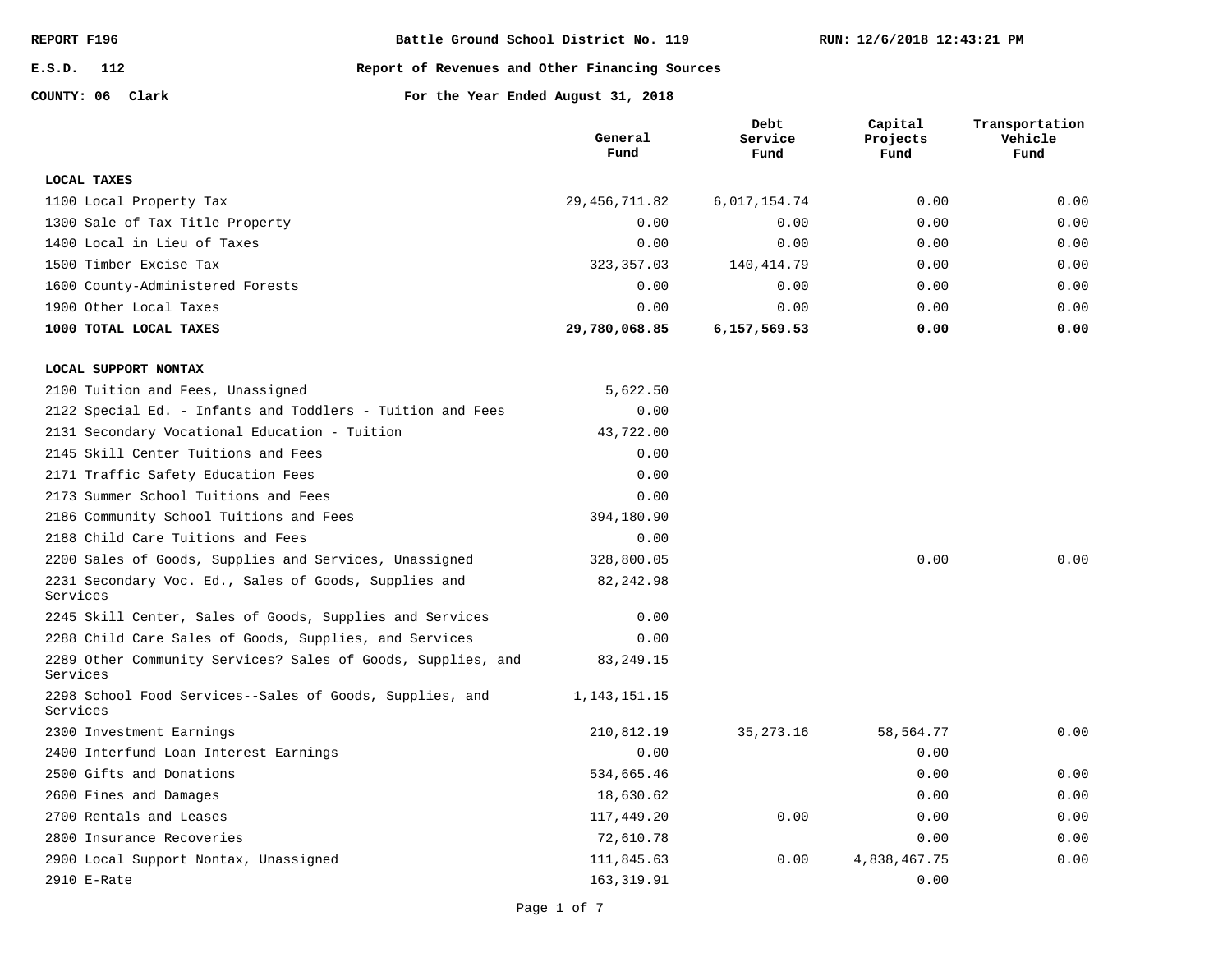**E.S.D. 112**

**REPORT F196 Battle Ground School District No. 119**

**Report of Revenues and Other Financing Sources**

**COUNTY: 06**

**Clark For the Year Ended August 31, 2018**

|                                                                                  | General<br>Fund  | Debt<br>Service<br>Fund | Capital<br>Projects<br>Fund | Transportation<br>Vehicle<br>Fund |
|----------------------------------------------------------------------------------|------------------|-------------------------|-----------------------------|-----------------------------------|
| LOCAL SUPPORT NONTAX                                                             |                  |                         |                             |                                   |
| 2000 TOTAL LOCAL SUPPORT NONTAX                                                  | 3,310,302.52     | 35,273.16               | 4,897,032.52                | 0.00                              |
| STATE, GENERAL PURPOSE                                                           |                  |                         |                             |                                   |
| 3100 Apportionment                                                               | 89, 213, 569. 17 |                         |                             |                                   |
| 3121 Special Education - General Apportionment                                   | 2,499,462.71     |                         |                             |                                   |
| 3300 Local Effort Assistance                                                     | 7,089,479.64     |                         |                             |                                   |
| 3600 State Forests                                                               | 401,554.33       | 79,952.25               | 0.00                        | 0.00                              |
| 3900 Other State General Purpose, Unassigned                                     | 0.00             | 0.00                    | 0.00                        |                                   |
| 3000 TOTAL STATE, GENERAL PURPOSE                                                | 99,204,065.85    | 79,952.25               | 0.00                        | 0.00                              |
| STATE, SPECIAL PURPOSE                                                           |                  |                         |                             |                                   |
| 4100 Special Purpose, Unassigned                                                 | 0.00             |                         | 0.00                        | 0.00                              |
| 4121 Special Education                                                           | 12,296,686.86    |                         |                             |                                   |
| 4122 Special Education - Infants and Toddlers - State                            | 398,961.79       |                         |                             |                                   |
| 4126 State Institutions, Special Education                                       | 0.00             |                         |                             |                                   |
| 4130 State Funding Assistance-Paid Direct to District                            |                  |                         | 0.00                        |                                   |
| 4155 Learning Assistance                                                         | 2,308,191.47     |                         |                             |                                   |
| 4156 State Institutions, Centers and Homes, Delinquent                           | 0.00             |                         |                             |                                   |
| 4158 Special and Pilot Programs                                                  | 382,150.51       |                         |                             |                                   |
| 4159 Juveniles in Adult Jails                                                    | 0.00             | 0.00                    |                             |                                   |
| 4165 Transitional Bilingual                                                      | 1,088,922.75     |                         |                             |                                   |
| 4174 Highly Capable                                                              | 301,023.71       |                         |                             |                                   |
| 4188 Child Care                                                                  | 0.00             |                         |                             |                                   |
| 4198 School Food Service                                                         | 46,657.74        |                         |                             |                                   |
| 4199 Transportation - Operations                                                 | 8,264,552.35     |                         |                             |                                   |
| 4230 State Funding Assistance-Paid Direct to Contractor                          |                  |                         | 0.00                        |                                   |
| 4300 Other State Agencies, Unassigned                                            | 0.00             |                         | 0.00                        | 0.00                              |
| 4321 Special Education - Other State Agencies                                    | 46,807.31        |                         |                             |                                   |
| 4322 Special Education - Infants and Toddlers - State                            | 0.00             |                         |                             |                                   |
| 4326 State Institutions - Special Education - Other State<br>Agencies            | 0.00             |                         |                             |                                   |
| 4330 State Funding Assistance-Other                                              |                  |                         | 0.00                        |                                   |
| 4356 State Institutions, Centers and Homes, Delinquent -<br>Other State Agencies | 0.00             |                         |                             |                                   |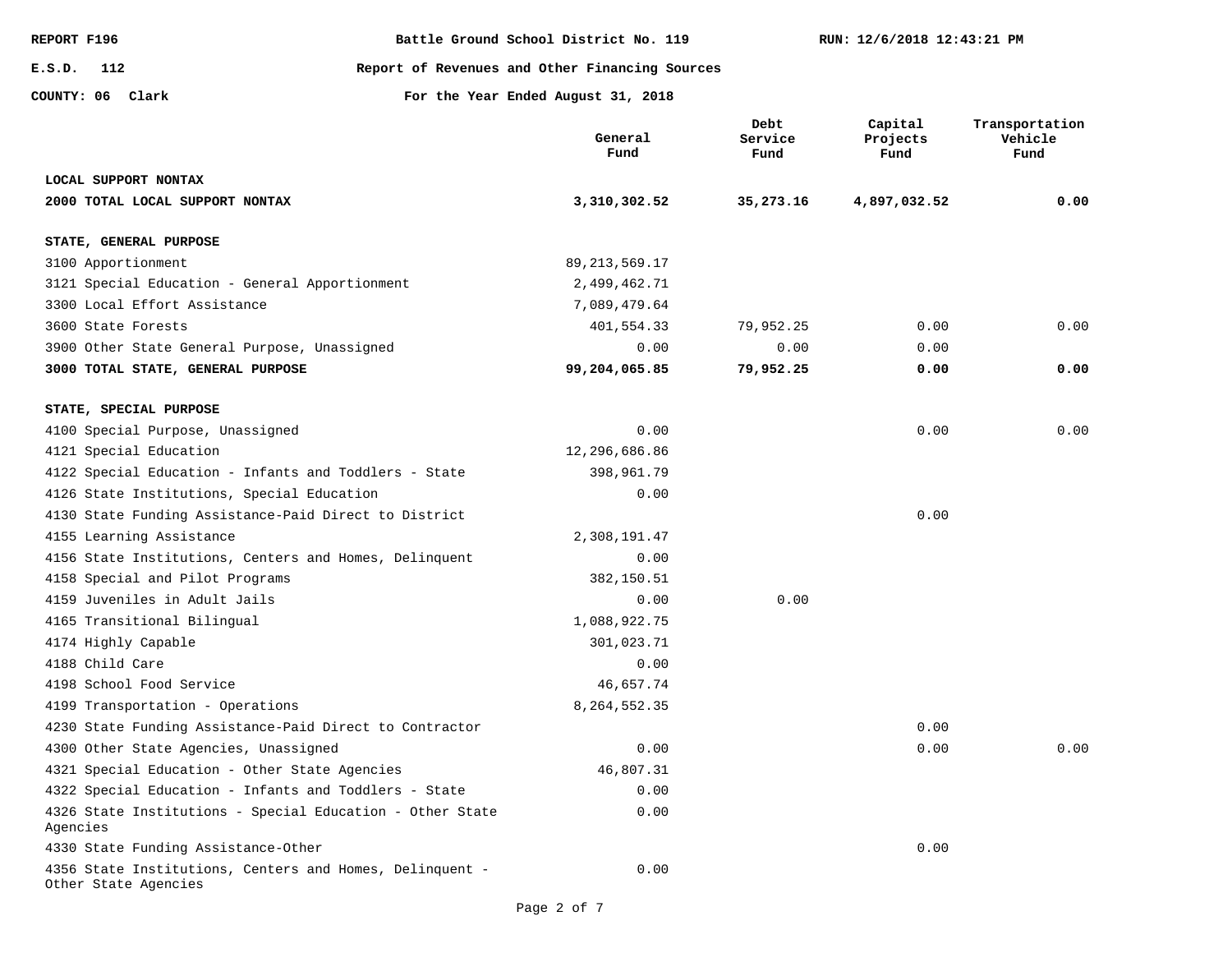| REPORT F196 |     |
|-------------|-----|
| E.S.D.      | 112 |

**COUNTY: 06**

## **Report of Revenues and Other Financing Sources**

**Clark For the Year Ended August 31, 2018**

|                                                                            | General<br>Fund | Debt<br>Service<br>Fund | Capital<br>Projects<br>Fund | Transportation<br>Vehicle<br>Fund |
|----------------------------------------------------------------------------|-----------------|-------------------------|-----------------------------|-----------------------------------|
| STATE, SPECIAL PURPOSE                                                     |                 |                         |                             |                                   |
| 4358 Special and Pilot Programs - Other State Agencies                     | 0.00            |                         |                             |                                   |
| 4365 Transitional Bilingual - Other State Agencies                         | 0.00            |                         |                             |                                   |
| 4388 Child Care - Other State Agencies                                     | 0.00            |                         |                             |                                   |
| 4398 School Food Service - Other State Agencies                            | 0.00            |                         |                             |                                   |
| 4399 Transportation Operations - Other State Agencies                      | 0.00            |                         |                             |                                   |
| 4499 Transportation Reimbursement - Depreciation                           |                 |                         |                             | 0.00                              |
| 4000 TOTAL STATE, SPECIAL PURPOSE                                          | 25, 133, 954.49 |                         | 0.00                        | 0.00                              |
| FEDERAL, GENERAL PURPOSE                                                   |                 |                         |                             |                                   |
| 5200 General Purpose Direct Federal Grants, Unassigned                     | 0.00            | 0.00                    | 0.00                        | 0.00                              |
| 5300 Impact Aid, Maintenance and Operation                                 | 0.00            | 0.00                    | 0.00                        | 0.00                              |
| 5329 Impact Aid, Special Education Funding                                 | 0.00            |                         |                             |                                   |
| 5400 Federal in Lieu of Taxes                                              | 0.00            | 0.00                    | 0.00                        | 0.00                              |
| 5500 Federal Forests                                                       | 298.15          | 0.00                    | 0.00                        |                                   |
| 5600 Oualified Bond Interest Credit                                        | 0.00            | 0.00                    | 0.00                        | 0.00                              |
| 5000 TOTAL FEDERAL, GENERAL PURPOSE                                        | 298.15          | 0.00                    | 0.00                        | 0.00                              |
| FEDERAL, SPECIAL PURPOSE                                                   |                 |                         |                             |                                   |
| 6100 Special Purpose, OSPI, Unassigned                                     | 696,298.72      |                         |                             | 0.00                              |
| 6111 Federal Stimulus-Title I                                              | 0.00            |                         |                             |                                   |
| 6112 Federal Stimulus-School Improvement                                   | 0.00            |                         |                             |                                   |
| 6113 Federal Stimulus-State Fiscal Stabilization Fund                      | 0.00            |                         |                             |                                   |
| 6114 Federal Stimulus-IDEA                                                 | 0.00            |                         |                             |                                   |
| 6118 Federal Stimulus-Competitive Grants                                   | 0.00            |                         |                             |                                   |
| 6119 Federal Stimulus-Other                                                | 0.00            |                         |                             |                                   |
| 6121 Special Education, Medicaid Reimbursement                             | 0.00            |                         |                             |                                   |
| 6122 Special Education - Infants and Toddlers - Medicaid<br>Reimbursements | 0.00            |                         |                             |                                   |
| 6124 Special Education, Supplemental                                       | 2,715,197.40    |                         |                             |                                   |
| 6125 Special Education - Infants and Toddlers - Federal                    | 0.00            |                         |                             |                                   |
| 6138 Secondary Vocational Education                                        | 187,922.37      |                         |                             |                                   |
| 6140 Impact Aid-Construction                                               |                 |                         | 0.00                        |                                   |
| 6146 Skill Center                                                          | 0.00            |                         |                             |                                   |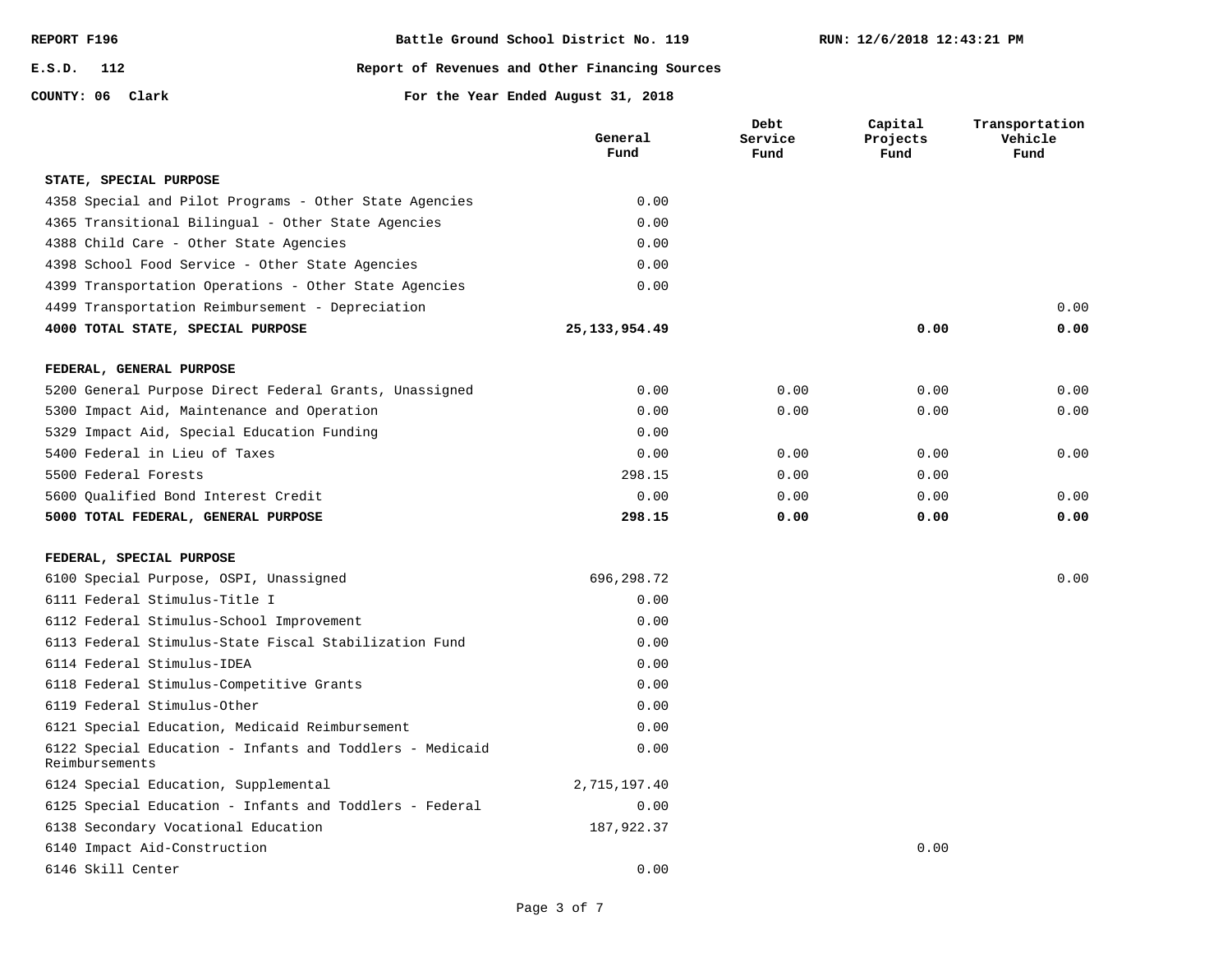| REPORT F196      | Battle Ground School District No. 119          |
|------------------|------------------------------------------------|
| E.S.D. 112       | Report of Revenues and Other Financing Sources |
| COUNTY: 06 Clark | For the Year Ended August 31, 2018             |

|                                                                            | General<br>Fund | Debt<br>Service<br>Fund | Capital<br>Projects<br>Fund | Transportation<br>Vehicle<br>Fund |
|----------------------------------------------------------------------------|-----------------|-------------------------|-----------------------------|-----------------------------------|
| FEDERAL, SPECIAL PURPOSE                                                   |                 |                         |                             |                                   |
| 6151 ESEA Disadvantaged, Fed                                               | 1,466,140.27    |                         |                             |                                   |
| 6152 Other Title, ESEA Fed                                                 | 238,853.14      |                         |                             |                                   |
| 6153 ESEA Migrant, Federal                                                 | 0.00            |                         |                             |                                   |
| 6154 Reading First, Federal                                                | 0.00            |                         |                             |                                   |
| 6157 Institutions, Neglected and Delinquent                                | 0.00            |                         |                             |                                   |
| 6161 Head Start                                                            | 0.00            |                         |                             |                                   |
| 6162 Math and Science - Professional Development                           | 0.00            |                         |                             |                                   |
| 6164 Limited English Proficiency                                           | 90,025.63       |                         |                             |                                   |
| 6167 Indian Education, JOM                                                 | 0.00            |                         |                             |                                   |
| 6168 Indian Education, ED                                                  | 0.00            |                         |                             |                                   |
| 6176 Targeted Assistance                                                   | 0.00            |                         |                             |                                   |
| 6178 Youth Training Programs                                               | 0.00            |                         |                             |                                   |
| 6188 Child Care                                                            | 0.00            |                         |                             |                                   |
| 6189 Other Community Services                                              | 15,904.47       |                         |                             |                                   |
| 6198 School Food Services                                                  | 1,623,102.63    |                         |                             |                                   |
| 6199 Transportation - Operations                                           | 0.00            |                         |                             |                                   |
| 6200 Direct Special Purpose Grants                                         | 0.00            |                         | 0.00                        | 0.00                              |
| 6211 Federal Stimulus-Title I                                              | 0.00            |                         |                             |                                   |
| 6212 Federal Stimulus-School Improvement                                   | 0.00            |                         |                             |                                   |
| 6213 Federal Stimulus-State Fiscal Stabilization Fund                      | 0.00            |                         |                             |                                   |
| 6214 Federal Stimulus-IDEA                                                 | 0.00            |                         |                             |                                   |
| 6218 Federal Stimulus-Competitive Grants                                   | 0.00            |                         |                             |                                   |
| 6219 Federal Stimulus-Other                                                | 0.00            |                         |                             |                                   |
| 6221 Special Education - Medicaid Reimbursement                            | 0.00            |                         |                             |                                   |
| 6222 Special Education - Infants and Toddlers - Medicaid<br>Reimbursements | 0.00            |                         |                             |                                   |
| 6224 Special Education - Supplemental                                      | 0.00            |                         |                             |                                   |
| 6225 Special Education - Infants and Toddlers - Federal                    | 0.00            |                         |                             |                                   |
| 6238 Secondary Vocational Education                                        | 0.00            |                         |                             |                                   |
| 6240 Impact Aid                                                            |                 |                         | 0.00                        |                                   |
| 6246 Skill Center                                                          | 0.00            |                         |                             |                                   |
| 6251 ESEA Disadvantaged, Fed                                               | 0.00            |                         |                             |                                   |
| 6252 Other Title, ESEA Fed                                                 | 0.00            |                         |                             |                                   |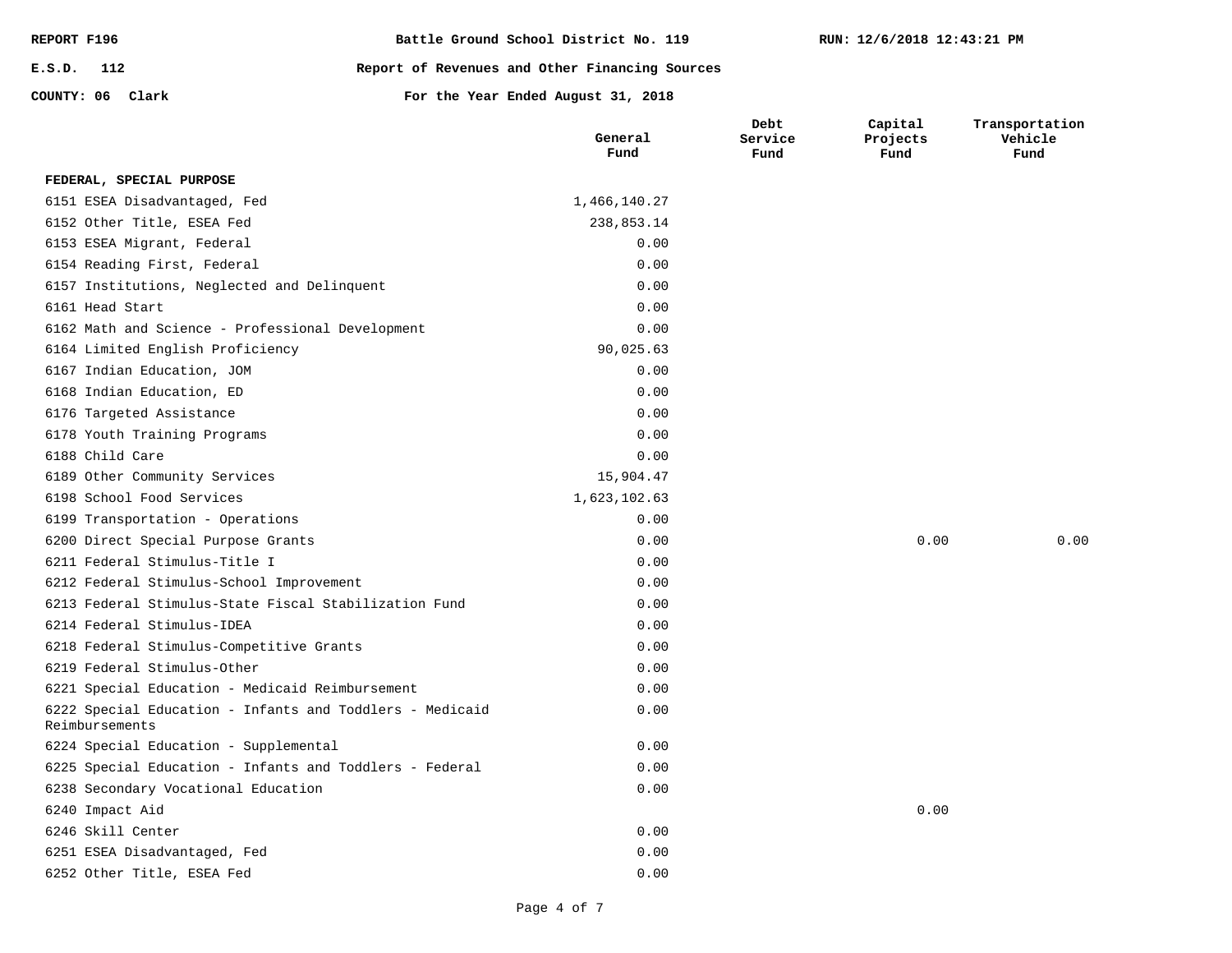| REPORT F196      |  |  | Battle Ground School District No. 119          |
|------------------|--|--|------------------------------------------------|
| $E.S.D.$ 112     |  |  | Report of Revenues and Other Financing Sources |
| COUNTY: 06 Clark |  |  | For the Year Ended August 31, 2018             |

**Debt** 

**RUN: 12/6/2018 12:43:21 PM**

**Capital** 

**Transportation** 

|                                                                            | General<br>Fund | Service<br>Fund | Projects<br>Fund | Vehicle<br>Fund |
|----------------------------------------------------------------------------|-----------------|-----------------|------------------|-----------------|
| FEDERAL, SPECIAL PURPOSE                                                   |                 |                 |                  |                 |
| 6253 ESEA Migrant, Federal                                                 | 0.00            |                 |                  |                 |
| 6254 Reading First, Federal                                                | 0.00            |                 |                  |                 |
| 6257 Institutions, Neglected and Delinquent                                | 0.00            |                 |                  |                 |
| 6261 Head Start                                                            | 0.00            |                 |                  |                 |
| 6262 Math and Science - Professional Development                           | 0.00            |                 |                  |                 |
| 6264 Limited English Proficiency                                           | 0.00            |                 |                  |                 |
| 6267 Indian Education - JOM                                                | 0.00            |                 |                  |                 |
| 6268 Indian Education - ED                                                 | 0.00            |                 |                  |                 |
| 6276 Targeted Assistance                                                   | 0.00            |                 |                  |                 |
| 6278 Youth Training, Direct Grants                                         | 0.00            |                 |                  |                 |
| 6288 Child Care                                                            | 0.00            |                 |                  |                 |
| 6289 Other Community Services                                              | 0.00            |                 |                  |                 |
| 6298 School Food Services                                                  | 0.00            |                 |                  |                 |
| 6299 Transportation - Operations                                           | 0.00            |                 |                  |                 |
| 6300 Federal Grants Through Other Agencies, Unassigned                     | 0.00            |                 | 0.00             | 0.00            |
| 6310 Medicaid Administrative Match                                         | 79,116.67       |                 |                  |                 |
| 6311 Federal Stimulus-Title I                                              | 0.00            |                 |                  |                 |
| 6312 Federal Stimulus-School Improvement                                   | 0.00            |                 |                  |                 |
| 6313 Federal Stimulus-State Fiscal Stabilization Fund                      | 0.00            |                 |                  |                 |
| 6314 Federal Stimulus-IDEA                                                 | 0.00            |                 |                  |                 |
| 6318 Federal Stimulus-Competitive Grants                                   | 0.00            |                 |                  |                 |
| 6319 Federal Stimulus-Other                                                | 0.00            |                 |                  |                 |
| 6321 Special Education - Medicaid Reimbursement                            | 117,018.30      |                 |                  |                 |
| 6322 Special Education - Infants and Toddlers - Medicaid<br>Reimbursements | 0.00            |                 |                  |                 |
| 6324 Special Education - Supplemental                                      | 0.00            |                 |                  |                 |
| 6325 Special Education - Infants and Toddlers - Federal                    | 0.00            |                 |                  |                 |
| 6338 Secondary Vocational Education                                        | 0.00            |                 |                  |                 |
| 6340 Impact Aid Construction                                               |                 |                 | 0.00             |                 |
| 6346 Skill Center                                                          | 0.00            |                 |                  |                 |
| 6351 ESEA Disadvantaged, Fed                                               | 0.00            |                 |                  |                 |
| 6352 Other Title, ESEA Fed                                                 | 0.00            |                 |                  |                 |
| 6353 ESEA Migrant, Federal                                                 | 0.00            |                 |                  |                 |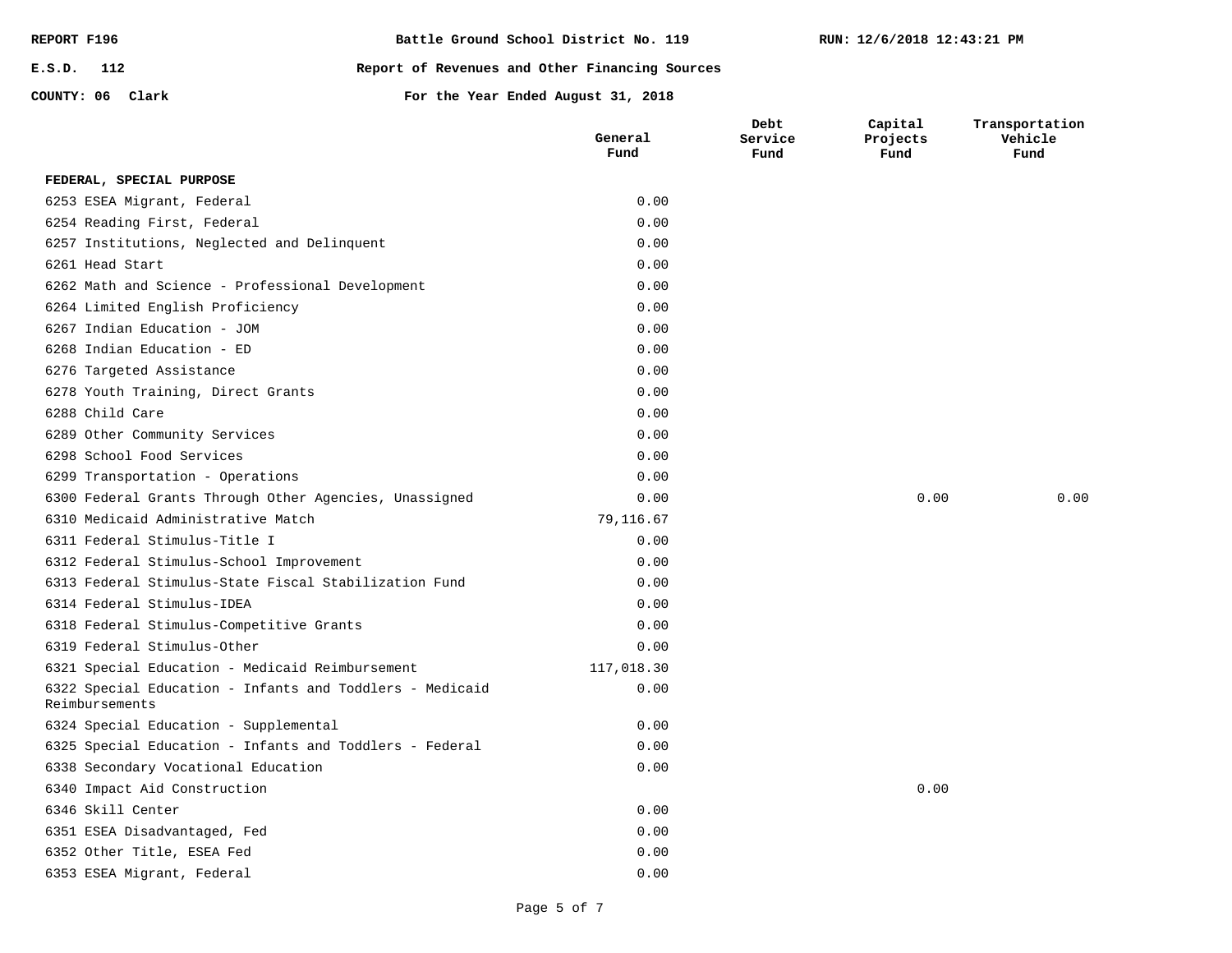| REPORT F196      | Battle Ground School District No. 119          |
|------------------|------------------------------------------------|
| E.S.D. 112       | Report of Revenues and Other Financing Sources |
| COUNTY: 06 Clark | For the Year Ended August 31, 2018             |

|                                                  | General<br>Fund | Debt<br>Service<br>Fund | Capital<br>Projects<br>Fund | Transportation<br>Vehicle<br>Fund |
|--------------------------------------------------|-----------------|-------------------------|-----------------------------|-----------------------------------|
| FEDERAL, SPECIAL PURPOSE                         |                 |                         |                             |                                   |
| 6354 Reading First, Federal                      | 0.00            |                         |                             |                                   |
| 6357 Institutions, Neglected and Delinquent      | 0.00            |                         |                             |                                   |
| 6361 Head Start                                  | 0.00            |                         |                             |                                   |
| 6362 Math and Science - Professional Development | 0.00            |                         |                             |                                   |
| 6364 Limited English Proficiency                 | 0.00            |                         |                             |                                   |
| 6367 Indian Education - JOM                      | 0.00            |                         |                             |                                   |
| 6368 Indian Education - ED                       | 0.00            |                         |                             |                                   |
| 6376 Targeted Assistance                         | 0.00            |                         |                             |                                   |
| 6378 Youth Training                              | 0.00            |                         |                             |                                   |
| 6388 Child Care                                  | 0.00            |                         |                             |                                   |
| 6389 Other Community Services                    | 0.00            |                         |                             |                                   |
| 6398 School Food Services                        | 0.00            |                         |                             |                                   |
| 6399 Transportation - Operations                 | 0.00            |                         |                             |                                   |
| 6998 USDA Commodities                            | 237,191.00      |                         |                             |                                   |
| 6000 TOTAL FEDERAL, SPECIAL PURPOSE              | 7,466,770.60    |                         | 0.00                        | 0.00                              |
| REVENUES FROM OTHER SCHOOL DISTRICTS             |                 |                         |                             |                                   |
| 7100 Program Participation, Unassigned           | 3,512.50        |                         | 0.00                        |                                   |
| 7121 Special Education                           | 0.00            |                         |                             |                                   |
| 7122 Special Education - Infants and Toddlers    | 0.00            |                         |                             |                                   |
| 7131 Vocational Education                        | 0.00            |                         |                             |                                   |
| 7145 Skill Center                                | 0.00            |                         |                             |                                   |
| 7189 Other Community Services                    | 0.00            |                         |                             |                                   |
| 7197 Support Services                            | 0.00            |                         |                             |                                   |
| 7198 School Food Services                        | 32,886.90       |                         |                             |                                   |
| 7199 Transportation                              | 0.00            |                         |                             |                                   |
| 7301 Nonhigh Participation                       | 23,624.92       |                         |                             |                                   |
| 7000 TOTAL REVENUES FROM OTHER SCHOOL DISTRICTS  | 60,024.32       |                         | 0.00                        |                                   |
| REVENUES FROM OTHER ENTITITES                    |                 |                         |                             |                                   |
| 8100 Governmental Entities                       | 0.00            |                         | 933.00                      | 0.00                              |
| 8188 Child Care                                  | 0.00            |                         |                             |                                   |
| 8189 Community Services                          | 0.00            |                         |                             |                                   |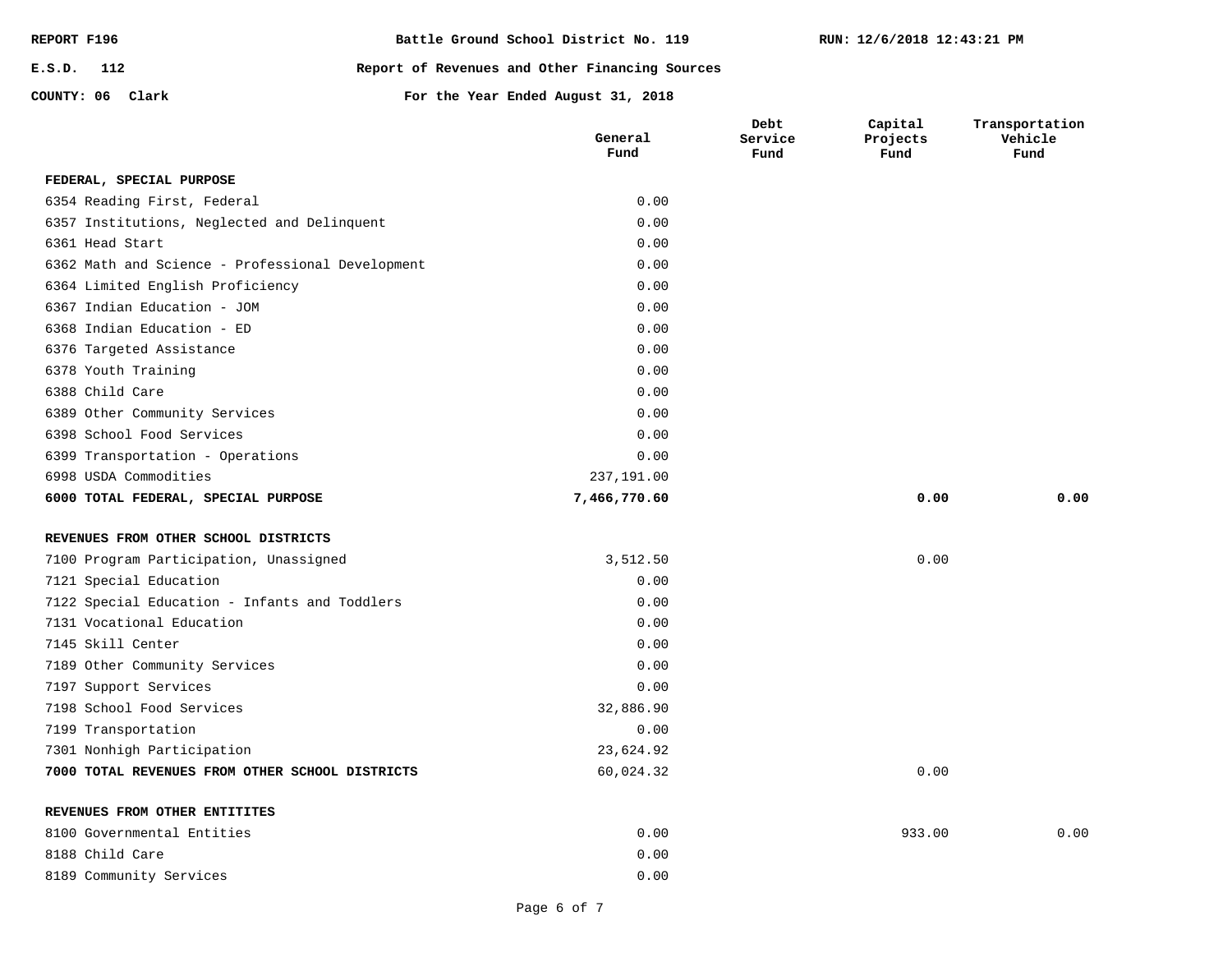| REPORT F196      | Battle Ground School District No. 119          |
|------------------|------------------------------------------------|
| E.S.D. 112       | Report of Revenues and Other Financing Sources |
| COUNTY: 06 Clark | For the Year Ended August 31, 2018             |

|                                                                                  | General<br>Fund | <b>Debt</b><br>Service<br>Fund | Capital<br>Projects<br>Fund | Transportation<br>Vehicle<br>Fund |
|----------------------------------------------------------------------------------|-----------------|--------------------------------|-----------------------------|-----------------------------------|
| REVENUES FROM OTHER ENTITITES                                                    |                 |                                |                             |                                   |
| 8198 School Food Services                                                        | 0.00            |                                |                             |                                   |
| 8199 Transportation                                                              | 0.00            |                                |                             |                                   |
| 8200 Private Foundations                                                         | 1,977.91        |                                |                             |                                   |
| 8500 Nonfederal, ESD                                                             | 0.00            |                                | 0.00                        | 0.00                              |
| 8521 Educational Service Districts - Special Education                           | 0.00            |                                |                             |                                   |
| 8522 Educational Service Districts - Special Education -<br>Infants and Toddlers | 0.00            |                                |                             |                                   |
| 8000 TOTAL REVENUES FROM OTHER ENTITIES                                          | 1,977.91        |                                | 933.00                      | 0.00                              |
| OTHER FINANCING SOURCES                                                          |                 |                                |                             |                                   |
| 9100 Sale of Bonds                                                               | 0.00            | 0.00                           | 0.00                        | 0.00                              |
| 9200 Sale of Real Property                                                       | 0.00            | 0.00                           | 1,077,056.21                |                                   |
| 9300 Sale of Equipment                                                           | 731.64          |                                |                             | 0.00                              |
| 9400 Compensated Loss of Fixed Assets                                            | 0.00            |                                | 0.00                        | 0.00                              |
| 9500 Long-Term Financing                                                         | 0.00            |                                | 0.00                        | 0.00                              |
| 9600 Sale of Refunding Bonds                                                     |                 | 0.00                           |                             |                                   |
| 9900 Transfers                                                                   | 0.00            | 174,469.00                     | 0.00                        | 0.00                              |
| 9000 TOTAL OTHER FINANCING SOURCES                                               | 731.64          | 174,469.00                     | 1,077,056.21                | 0.00                              |
| TOTAL REVENUES AND OTHER FINANCING SOURCES                                       | 164,958,194.33  | 6,447,263.94                   | 5,975,021.73                | 0.00                              |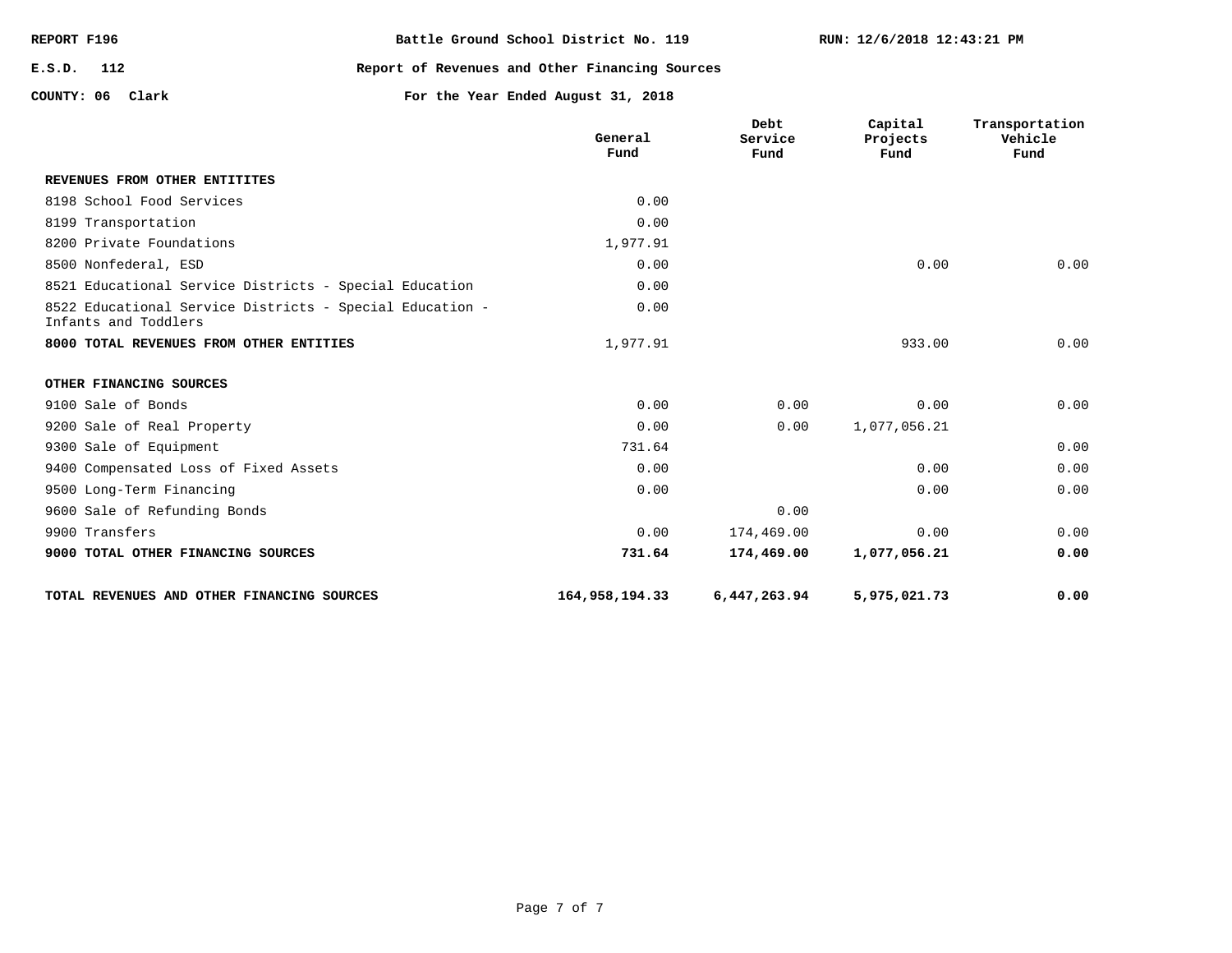**E.S.D. 112**

**COUNTY: 06**

**Battle Ground School District No. 119**

**RUN: 12/6/2018 12:43:22 PM**

**Program/Activity/Object Report**

For the Year Ended August 31, 2018

| PROGRAM EXPENDITURE SUMMARY                      |                 | ACTIVITY EXPENDITURE SUMMARY |                 | OBJECT EXPENDITURE SUMMARY |                  |  |  |
|--------------------------------------------------|-----------------|------------------------------|-----------------|----------------------------|------------------|--|--|
| NO. PROGRAM TITLE                                | <b>AMOUNT</b>   | NO. ACTIVITY TITLE           | AMOUNT          | NO. OBJECT TITLE           | AMOUNT           |  |  |
| 01 Basic Education                               | 80, 366, 733.32 | 11 Bd of Dir                 | 473, 253. 23    | 0 Debit Transfer           | 159,050.83       |  |  |
| 02 ALE                                           | 10,034,083.55   | 12 Supt Off                  | 541,952.99      | 1 Credit Transfer          | $-159,050.83$    |  |  |
| 03 Basic Education - Dropout                     | 83,017.27       | 13 Busns Off                 | 1,548,075.03    | 2 Cert. Salaries           | 67,570,139.53    |  |  |
| Reengagement                                     |                 | 14 HR                        | 1, 223, 175.84  | 3 Class. Salaries          | 21, 208, 677. 26 |  |  |
| 11 Stim, Title I                                 | .00             | 15 Pblc Rltn                 | 243,865.37      | 4 Employee Benefits        | 34,835,562.60    |  |  |
| 12 Stim, Schl Imprv                              | .00             | 21 Supv Inst                 | 4,968,105.18    | 5 Supplies / Materials     | 7,222,903.42     |  |  |
| 13 Federal Stimulus - SFSF<br>and Education Jobs | .00             | 22 Lrn Resrc                 | 1,506,441.06    | б.                         | .00              |  |  |
| 14 Stim, IDEA                                    | .00             | 23 Princ Off                 | 10,188,837.26   | 7 Purchased Services       | 25,561,408.11    |  |  |
| 18 Stim, Compt Grants                            | .00             | 24 Guid/Coun                 | 3, 117, 451.77  | 8 Travel                   | 484,294.44       |  |  |
| 19 Stim, Other                                   | .00             | 25 Pupil M/S                 | 1,238,031.47    | 9 Capital Outlay           | 374,103.04       |  |  |
| 21 Sp Ed, Sup, St                                | 16,501,462.22   | 26 Health                    | 6,303,424.44    | TOTAL ALL OBJECTS          | 157, 257, 088.40 |  |  |
| 22 Sp Ed, Infants and                            | 398,961.00      | 27 Teaching                  | 91,809,434.64   |                            |                  |  |  |
| Toddlers, State                                  |                 | 28 Extracur                  | 988,097.46      |                            |                  |  |  |
| 24 Sp Ed, Sup, Fed                               | 2,639,894.55    | 29 Pmt to SD                 | 574,247.15      |                            |                  |  |  |
| 25 Sp Ed, Infants and                            | .00             | 31 InstProDev                | 2,880,196.84    |                            |                  |  |  |
| Toddlers, Federal                                |                 | 32 Inst Tech                 | 467,199.63      |                            |                  |  |  |
| 26 Sp Ed, Inst, St                               | .00             | 33 Curriculum                | 847,100.25      |                            |                  |  |  |
| 29 Sp Ed, Oth, Fed                               | .00             | 41 Supervisn                 | 26,044.64       |                            |                  |  |  |
| 31 Voc, Basic, St                                | 6,179,378.68    | 42 Food                      | 231,029.00      |                            |                  |  |  |
| 34 MidSchCar/Tec                                 | 512, 154.46     | 44 Operation                 | 2,870,889.61    |                            |                  |  |  |
| 38 Voc, Fed                                      | 53,141.94       | 49 Transfers                 | $-17, 174.78$   |                            |                  |  |  |
| 39 Voc, Other                                    | .00             | 51 Supervisn                 | 161,914.97      |                            |                  |  |  |
| 45 Skil Cnt, Bas, St                             | .00             | 52 Operation                 | 8,741,277.01    |                            |                  |  |  |
| 46 Skill Cntr, Fed                               | .00             | 53 Maintnce                  | .00             |                            |                  |  |  |
| 51 ESEA Disadvantaged, Fed                       | 1,422,239.59    | 56 Insurance                 | .00             |                            |                  |  |  |
| 52 Other Title, ESEA, Fed                        | 231,648.87      | 59 Transfers                 | .00             |                            |                  |  |  |
| 53 ESEA Migrant, Federal                         | .00             | 61 Supv Bldg                 | 745,531.33      |                            |                  |  |  |
| 54 Read First, Fed                               | .00             | 62 Grnd Mnt                  | 597, 323.25     |                            |                  |  |  |
| 55 LAP                                           | 2,123,024.48    | 63 Oper Bldg                 | 4,716,007.15    |                            |                  |  |  |
| 56 St In, Ctr/Hm, D                              | .00             | 64 Maintnce                  | 3,810,930.52    |                            |                  |  |  |
| 57 St In, N/D, Fed                               | .00             | 65 Utilities                 | 3, 217, 586. 27 |                            |                  |  |  |
| 58 Sp/Plt Pgm, St                                | 381,017.59      | 67 Bldg Secu                 | .00             |                            |                  |  |  |
| 59 Inst. JAJ                                     | .00.            | 68 Insurance                 | 992,187.74      |                            |                  |  |  |
| 61 Head Start, Fed                               | .00             | 72 Info Sys                  | 1,146,064.60    |                            |                  |  |  |
|                                                  |                 |                              |                 |                            |                  |  |  |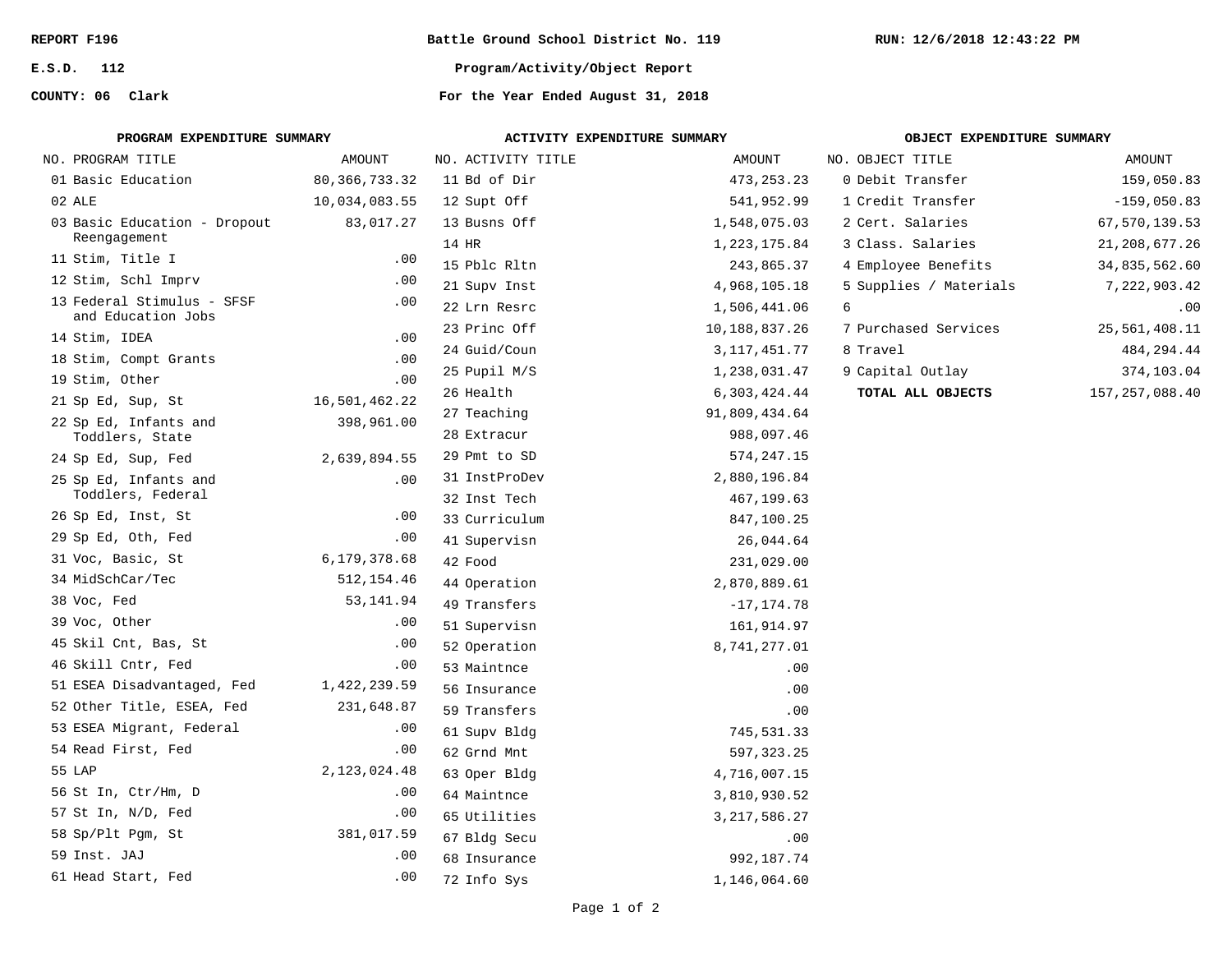| REPORT F196 |  |
|-------------|--|
|-------------|--|

**E.S.D. 112**

**COUNTY: 06**

**Battle Ground School District No. 119**

**Program/Activity/Object Report**

## For the Year Ended August 31, 2018

| PROGRAM EXPENDITURE SUMMARY |                  | ACTIVITY EXPENDITURE SUMMARY |                      |  |                  |  |  |
|-----------------------------|------------------|------------------------------|----------------------|--|------------------|--|--|
| NO. PROGRAM TITLE           | AMOUNT           |                              | NO. ACTIVITY TITLE   |  | AMOUNT           |  |  |
| 62 MS, Pro Dv, Fed          | .00              |                              | 73 Printing          |  | 128,590.77       |  |  |
| 64 LEP, Fed                 | 88,260.42        |                              | 74 Warehouse         |  | 668, 393.45      |  |  |
| 65 Tran Biling, St          | 1,032,281.35     |                              | 75 Mtr Pool          |  | 118,933.65       |  |  |
| 67 Ind Ed, Fd, JOM          | .00              |                              | 83 Interest          |  | 7,995.20         |  |  |
| 68 Ind Ed, Fd, ED           | .00              |                              | 84 Principal         |  | 157,499.63       |  |  |
| 69 Comp, Othr               | .00              |                              | 85 Debt Expn         |  | .00              |  |  |
| 71 Traffic Safety           | .00              |                              | 91 Publ Actv         |  | 17,174.78        |  |  |
| 73 Summer School            | .00              |                              | TOTAL ALL ACTIVITIES |  | 157, 257, 088.40 |  |  |
| 74 Highly Capable           | 263,066.14       |                              |                      |  |                  |  |  |
| 75 Prof Dev, State          | .00              |                              |                      |  |                  |  |  |
| 76 Target Asst, Fed         | .00              |                              |                      |  |                  |  |  |
| 78 Yth Trg Pm, Fed          | .00              |                              |                      |  |                  |  |  |
| 79 Inst Pgm, Othr           | 1,365,653.42     |                              |                      |  |                  |  |  |
| 81 Public Radio/TV          | .00              |                              |                      |  |                  |  |  |
| 86 Comm Schools             | 441,655.03       |                              |                      |  |                  |  |  |
| 88 Child Care               | .00              |                              |                      |  |                  |  |  |
| 89 Othr Comm Srv            | 56,654.92        |                              |                      |  |                  |  |  |
| 97 Distwide Suppt           | 20,746,841.31    |                              |                      |  |                  |  |  |
| 98 Schl Food Serv           | 3,110,788.47     |                              |                      |  |                  |  |  |
| 99 Pupil Transp             | 9, 225, 129.82   |                              |                      |  |                  |  |  |
| TOTAL ALL PROGRAMS          | 157, 257, 088.40 |                              |                      |  |                  |  |  |
|                             |                  |                              |                      |  |                  |  |  |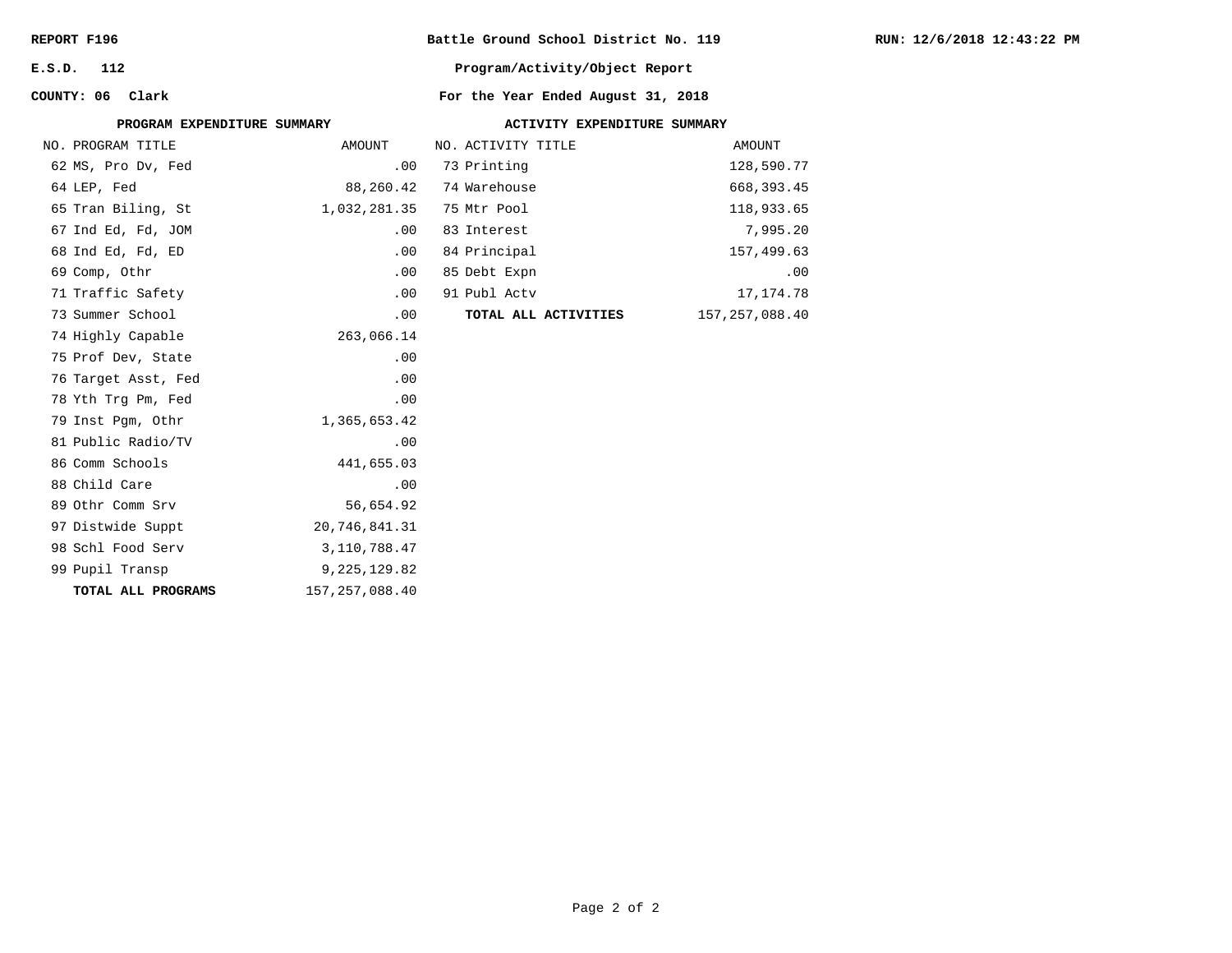**E.S.D. 112**

**COUNTY: 06**

**F-196 Annual Financial Statements**

**Clark Fiscal Year 2017-2018**

#### **SUPPLEMENTAL REPORTS AND SCHEDULES**

Program Matrix

Data Requirements for Supplemental Reports

Data Requirements for End of Year Reporting to Apportionment and State Recovery Rate

Data Requirements for Calculating Federal Indirect Cost Rate Including Fixed With Carry-Forward Distorting Items

Data Requirements for Calculating Federal Indirect Cost Rate Including Fixed With Carry-Forward Indirect Expenditures

Schedule for Determining School District Federal Restricted and Unrestricted Indirect Cost Rate Including Fixed With Carry-Forward Calculation

Resource to Program Expenditure Report

Preliminary Special Education Maintenance of Effort

Preliminary Federal Cross-Cutting Maintenance of Effort

Preliminary Vocational Education Maintenance of Effort

Edit/Error Report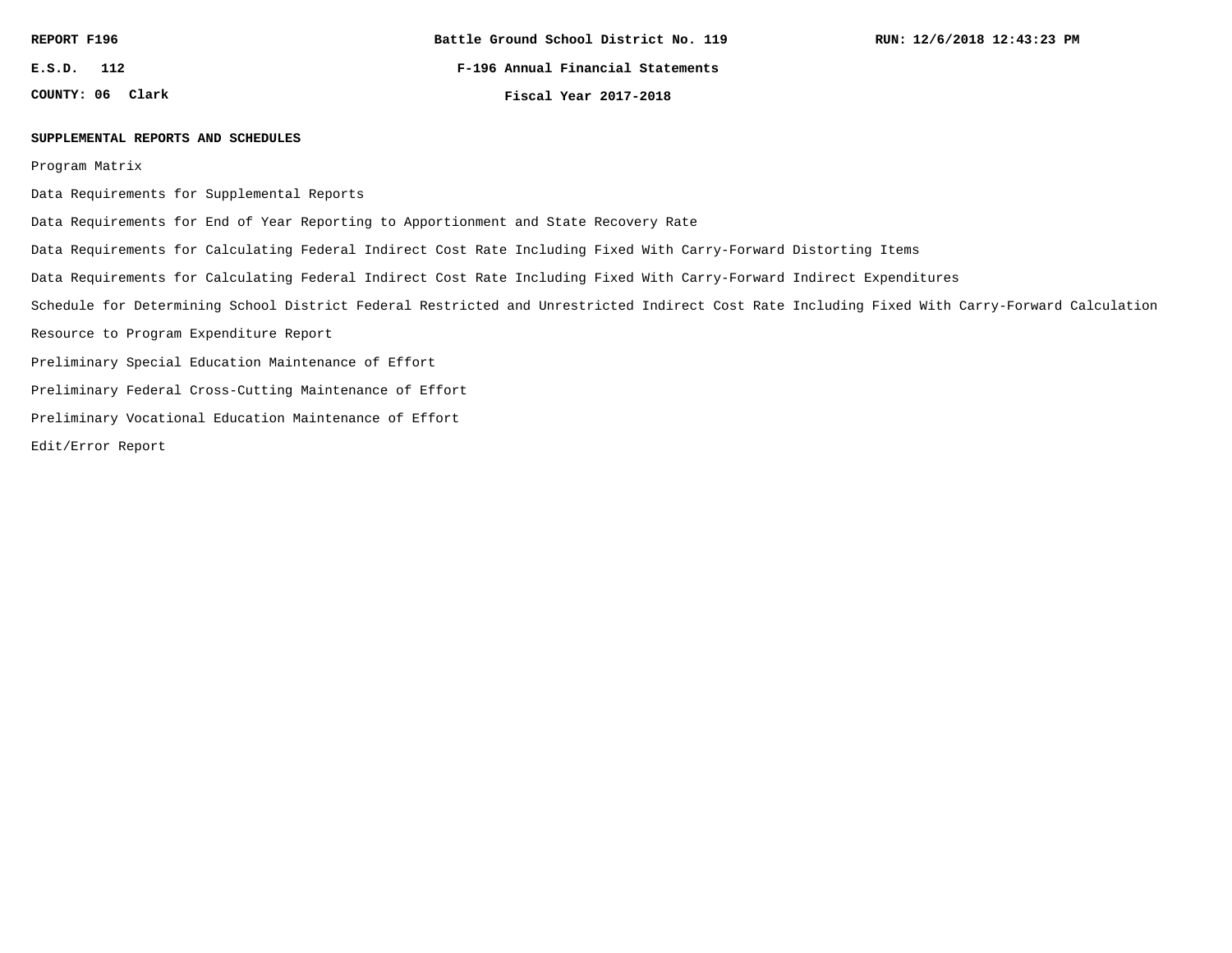#### **REPORT F196 Battle Ground School District No. 119 RUN: 12/6/2018 12:43:24 PM**

# **E.S.D. 112 PROGRAM 01 - Basic Education**

## **COUNTY: 06 Clark For the Year Ended August 31, 2018**

|               |               | (0)        | (1)      | (2)             | (3)          | (4)                                     | (5)        | (7)          | (8)       | (9)       |
|---------------|---------------|------------|----------|-----------------|--------------|-----------------------------------------|------------|--------------|-----------|-----------|
|               |               | Debit      | Credit   | Cert.           | Class.       | Employee                                | Supplies / | Purchased    |           | Capital   |
| Activity      | Total         | Transfer   | Transfer | Salaries        | Salaries     | Benefits                                | Materials  | Services     | Travel    | Outlay    |
| 21 Supv Inst  | 2,648,762.01  | 180.84     |          | 1,043,284.99    | 928,962.09   | 644,641.20                              | 18,001.89  | 11,903.59    | 1,787.41  | 0.00      |
| 22 Lrn Resrc  | 1,503,943.01  | 0.00       |          | 1,073,895.46    | 0.00         | 393,554.58                              | 36, 212.05 | 280.92       | 0.00      | 0.00      |
| 23 Princ Off  | 8,478,886.01  | 0.00       |          | 4, 133, 350. 21 | 2,028,151.44 | 2, 234, 053.53                          | 44,360.96  | 37, 173. 75  | 1,796.12  | 0.00      |
| 24 Guid/Coun  | 2,019,461.94  | 0.00       |          | 1,306,442.27    | 153,910.05   | 557,511.60                              | 1,598.02   | 0.00         | 0.00      | 0.00      |
| 25 Pupil M/S  | 505,878.02    | 0.00       |          | 0.00            | 263,991.80   | 147,246.17                              | 0.00       | 94,640.05    | 0.00      | 0.00      |
| 26 Health     | 2,150,038.28  | 0.00       |          | 1,156,370.09    | 321,988.24   | 581,330.32                              | 9,360.17   | 78,954.70    | 0.00      | 2,034.76  |
| 27 Teaching   | 60,615,701.90 | 111,506.94 |          | 37,847,172.15   |              | 1,615,183.26 15,401,389.24 2,152,264.47 |            | 3,427,736.65 | 36,424.11 | 24,025.08 |
| 28 Extracur   | 946,765.85    | 0.00       |          | 0.00            | 745,694.75   | 186,453.19                              | 7,760.29   | 946.00       | 5,911.62  | 0.00      |
| 31 InstProDev | 917,928.87    | 0.00       |          | 580,480.28      | 0.00         | 186,252.48                              | 12,105.86  | 129,287.70   | 9,802.55  | 0.00      |
| 32 Inst Tech  | 4,956.62      | 0.00       |          |                 | 0.00         | 0.00                                    | 4,956.62   | 0.00         | 0.00      | 0.00      |
| 33 Curriculum | 574,410.81    | 1,636.80   |          | 0.00            | 37,937.02    | 19,373.17                               | 511,597.52 | 3,866.30     | 0.00      | 0.00      |
| 01 TOTAL      | 80,366,733.32 | 113,324.58 |          | 47,140,995.45   |              | 6,095,818.65 20,351,805.48 2,798,217.85 |            | 3,784,789.66 | 55,721.81 | 26,059.84 |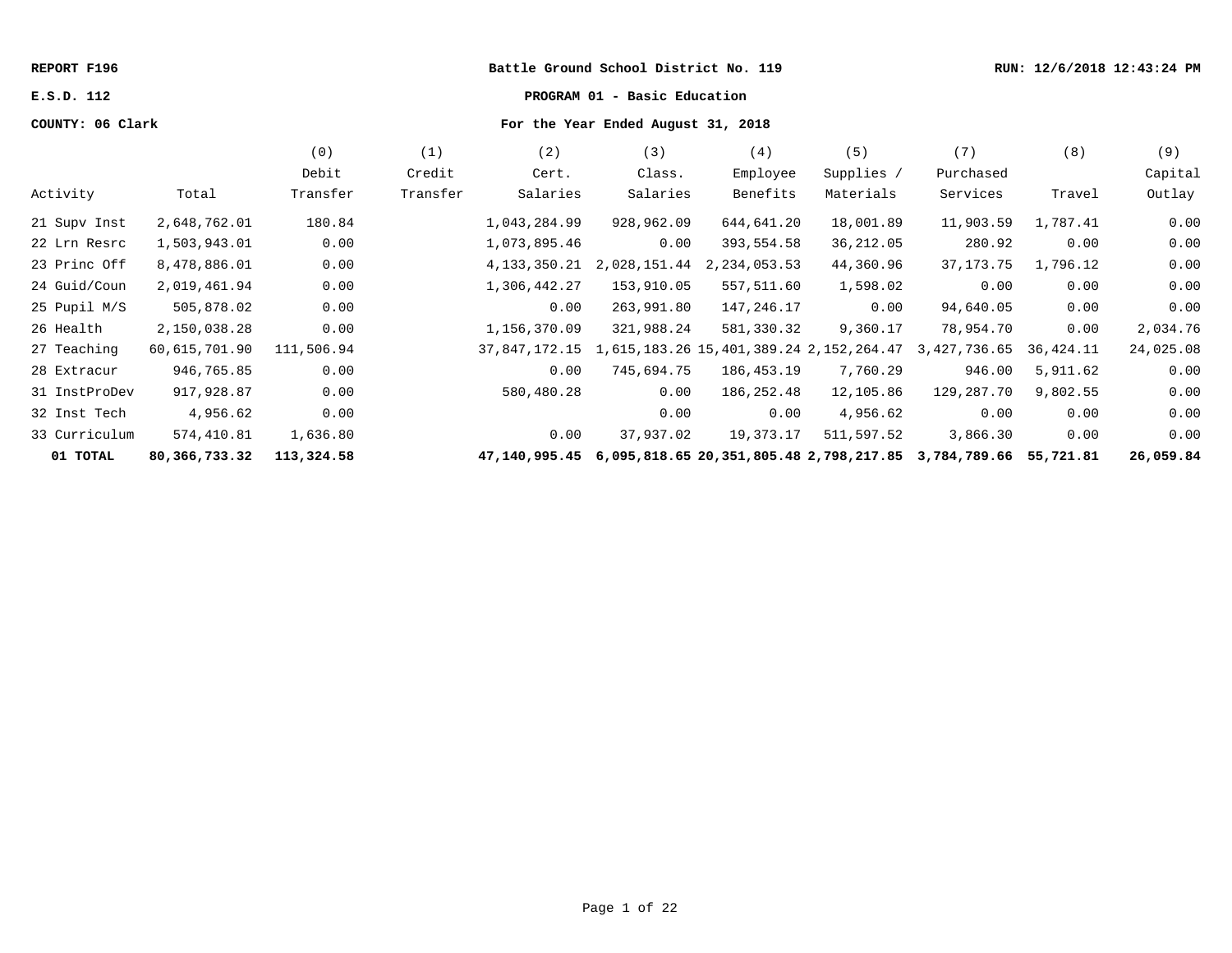#### **REPORT F196 Battle Ground School District No. 119 RUN: 12/6/2018 12:43:24 PM**

# **E.S.D. 112 PROGRAM 02 - Alternative Learning Experience**

# **COUNTY: 06 Clark For the Year Ended August 31, 2018**

|               |               | (0)      | (1)      | (2)          | (3)        | (4)                          | (5)        | (7)        | (8)      | (9)     |
|---------------|---------------|----------|----------|--------------|------------|------------------------------|------------|------------|----------|---------|
|               |               | Debit    | Credit   | Cert.        | Class.     | Employee                     | Supplies / | Purchased  |          | Capital |
| Activity      | Total         | Transfer | Transfer | Salaries     | Salaries   | Benefits                     | Materials  | Services   | Travel   | Outlay  |
| 21 Supv Inst  | 185,419.48    | 0.00     |          | 134,196.00   | 0.00       | 51,223.48                    | 0.00       | 0.00       | 0.00     | 0.00    |
| 23 Princ Off  | 1,587,948.20  | 0.00     |          | 496,740.12   | 633,785.25 | 456,611.80                   | 811.03     | 0.00       | 0.00     | 0.00    |
| 24 Guid/Coun  | 354, 222.58   | 0.00     |          | 248,249.51   | 9,901.08   | 96,071.99                    | 0.00       | 0.00       | 0.00     | 0.00    |
| 25 Pupil M/S  | 560.20        | 0.00     |          | 0.00         | 449.64     | 110.56                       | 0.00       | 0.00       | 0.00     | 0.00    |
| 26 Health     | 76,476.77     | 0.00     |          | 48,114.50    | 5,318.13   | 23,044.14                    | 0.00       | 0.00       | 0.00     | 0.00    |
| 27 Teaching   | 7,703,228.29  | 8,844.91 |          | 4,890,278.48 | 275,714.17 | 1,871,717.93                 | 111,914.15 | 544,242.44 | 516.21   | 0.00    |
| 28 Extracur   | 174.40        | 0.00     |          | 0.00         | 144.01     | 30.39                        | 0.00       | 0.00       | 0.00     | 0.00    |
| 31 InstProDev | 36,291.49     | 0.00     |          | 4,190.58     | 0.00       | 940.42                       | 0.00       | 26,771.57  | 4,388.92 | 0.00    |
| 32 Inst Tech  | 474.52        | 0.00     |          |              | 0.00       | 0.00                         | 474.52     | 0.00       | 0.00     | 0.00    |
| 33 Curriculum | 89,287.62     | 0.00     |          | 0.00         | 0.00       | 0.00                         | 88,627.62  | 660.00     | 0.00     | 0.00    |
| 02 TOTAL      | 10,034,083.55 | 8,844.91 |          | 5,821,769.19 |            | 925, 312. 28 2, 499, 750. 71 | 201,827.32 | 571,674.01 | 4,905.13 | 0.00    |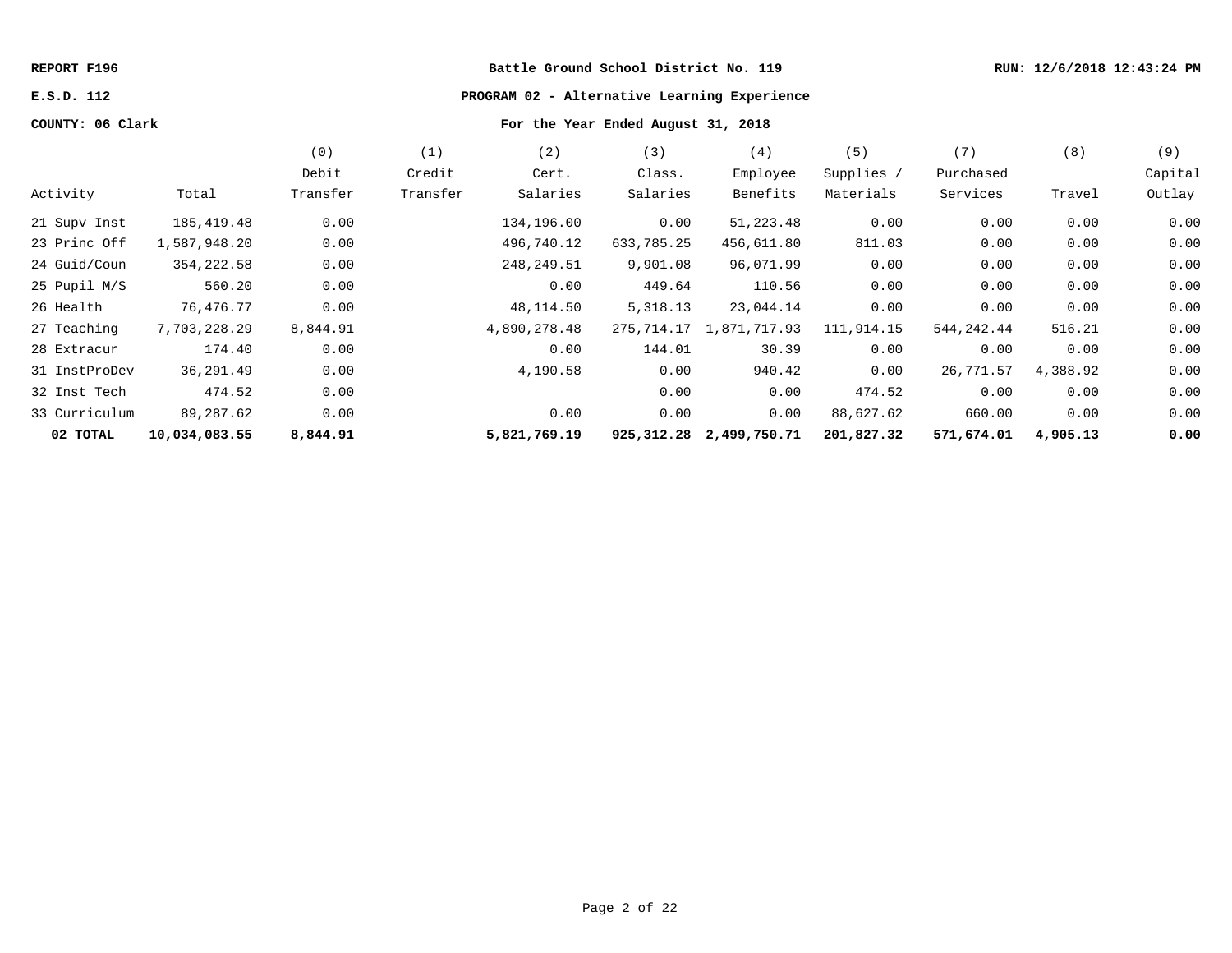| REPORT F196                                            |                                                     | Battle Ground School District No. 119 |          |          |          |          |            |           | RUN: 12/6/2018 12:43:24 PM |         |
|--------------------------------------------------------|-----------------------------------------------------|---------------------------------------|----------|----------|----------|----------|------------|-----------|----------------------------|---------|
| E.S.D. 112                                             | PROGRAM 03 - Basic Education - Dropout Reengagement |                                       |          |          |          |          |            |           |                            |         |
| COUNTY: 06 Clark<br>For the Year Ended August 31, 2018 |                                                     |                                       |          |          |          |          |            |           |                            |         |
|                                                        |                                                     | (0)                                   | (1)      | (2)      | (3)      | (4)      | (5)        | (7)       | (8)                        | (9)     |
|                                                        |                                                     | Debit                                 | Credit   | Cert.    | Class.   | Employee | Supplies / | Purchased |                            | Capital |
| Activity                                               | Total                                               | Transfer                              | Transfer | Salaries | Salaries | Benefits | Materials  | Services  | Travel                     | Outlay  |
| 27 Teaching                                            | 83,017.27                                           | 0.00                                  |          | 0.00     | 0.00     | 0.00     | 0.00       | 83,017.27 | 0.00                       | 0.00    |
| 03 TOTAL                                               | 83,017.27                                           | 0.00                                  |          | 0.00     | 0.00     | 0.00     | 0.00       | 83,017.27 | 0.00                       | 0.00    |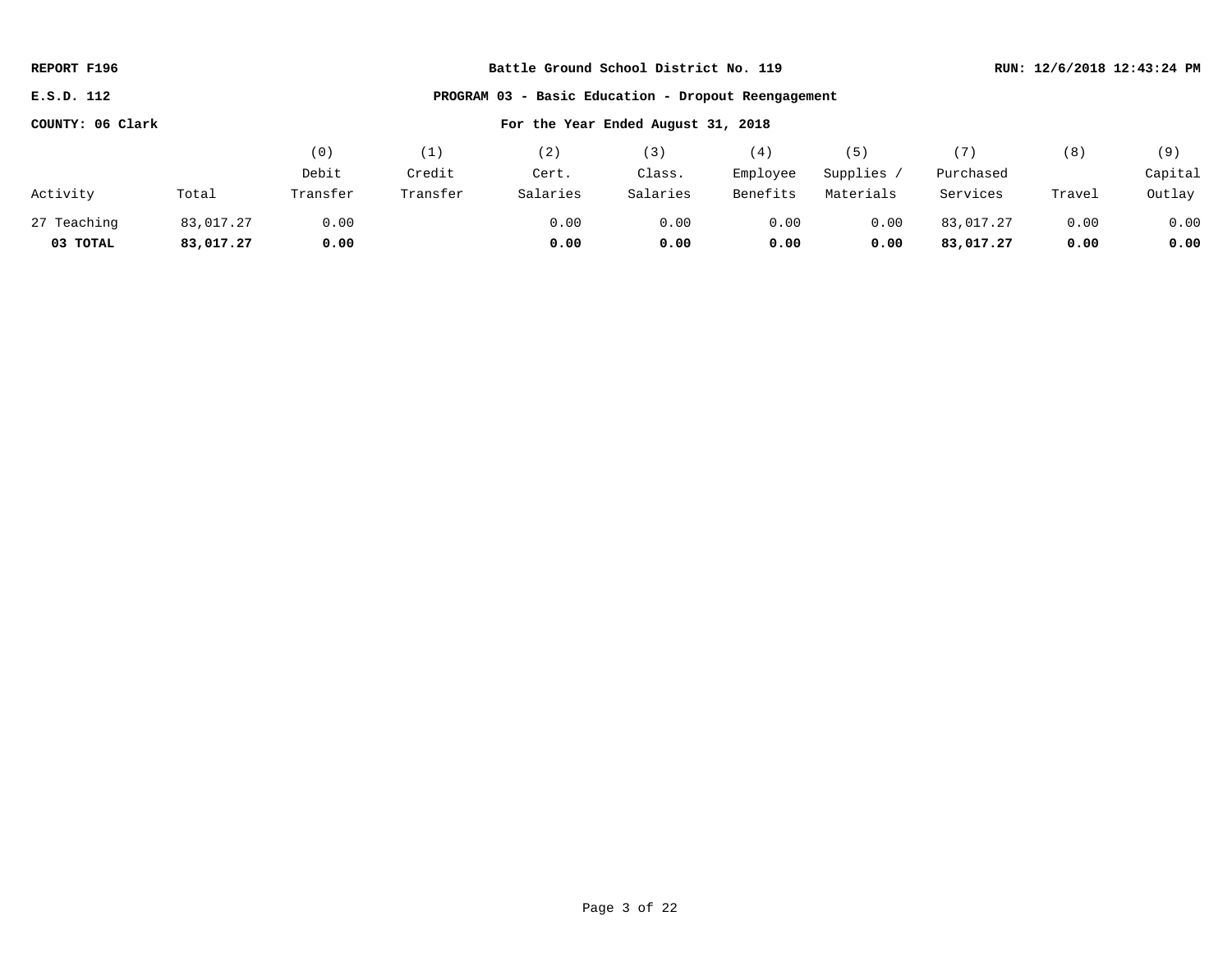## **REPORT F196 Battle Ground School District No. 119 RUN: 12/6/2018 12:43:24 PM**

## **E.S.D. 112 PROGRAM 21 - Special Education, Supplemental, State**

# **COUNTY: 06 Clark For the Year Ended August 31, 2018**

|               |               | (0)      |          | (2)          | (3)                       | (4)          | 〔5〕        | (7,                     | (8)       | (9)     |
|---------------|---------------|----------|----------|--------------|---------------------------|--------------|------------|-------------------------|-----------|---------|
|               |               | Debit    | Credit   | Cert.        | Class.                    | Employee     | Supplies / | Purchased               |           | Capital |
| Activity      | Total         | Transfer | Transfer | Salaries     | Salaries                  | Benefits     | Materials  | Services                | Travel    | Outlay  |
| 21 Supv Inst  | 791,639.73    | 0.00     |          | 374,036.91   | 201,495.21                | 208,365.76   | 0.00       | 7,741.85                | 0.00      | 0.00    |
| 26 Health     | 4,055,727.14  | 0.00     |          | 2,367,878.36 | 87,821.36                 | 950,291.21   | 0.00       | 649,736.21              | 0.00      | 0.00    |
| 27 Teaching   | 11,231,759.83 | 695.05   |          | 5,104,358.76 | 2,297,696.95              | 3,267,273.18 | 68,005.82  | 438,288.29              | 55,441.78 | 0.00    |
| 28 Extracur   | 373.56        | 0.00     |          | 0.00         | 306.72                    | 66.84        | 0.00       | 0.00                    | 0.00      | 0.00    |
| 29 Pmt to SD  | 312,049.50    |          |          |              |                           |              |            | 312,049.50              |           |         |
| 31 InstProDev | 25,410.95     | 0.00     |          | 5,257.76     | 0.00                      | 1,203.86     | 7,732.21   | 9,944.72                | 1,272.40  | 0.00    |
| 33 Curriculum | 84,501.51     | 0.00     |          | 0.00         | 0.00                      | 0.00         | 84,501.51  | 0.00                    | 0.00      | 0.00    |
| 21 TOTAL      | 16,501,462.22 | 695.05   |          | 7,851,531.79 | 2,587,320.24 4,427,200.85 |              |            | 160,239.54 1,417,760.57 | 56,714.18 | 0.00    |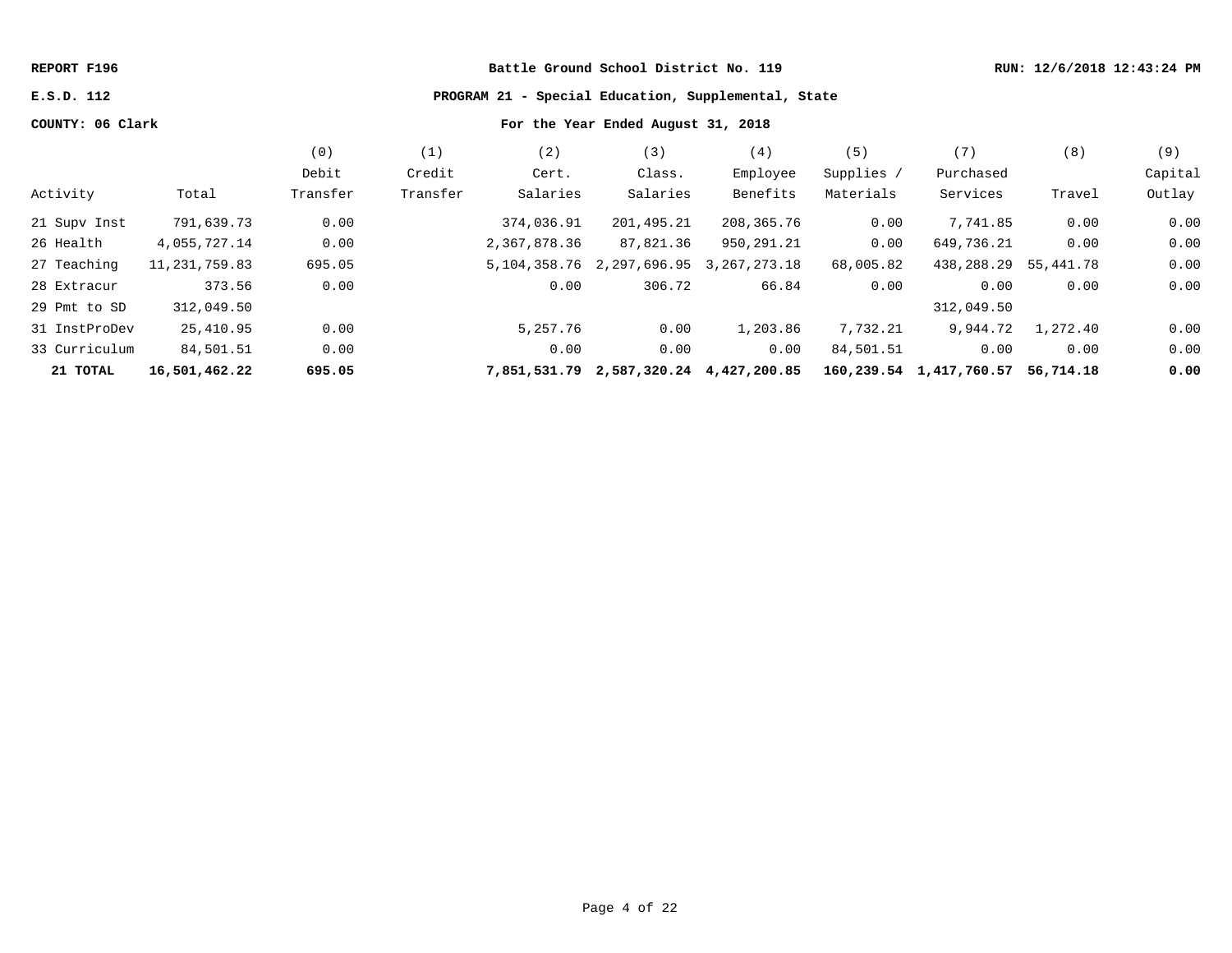**E.S.D. 112 PROGRAM 22 - Special Education - Infants and Toddlers - State**

|              |            | (0,      | (1)      | ' 2 )       | 【3】      | (4)      | (5)        | (7)        | (8)    | (9)     |
|--------------|------------|----------|----------|-------------|----------|----------|------------|------------|--------|---------|
|              |            | Debit    | Credit   | Cert.       | Class.   | Employee | Supplies / | Purchased  |        | Capital |
| Activity     | Total      | Transfer | Transfer | Salaries    | Salaries | Benefits | Materials  | Services   | Travel | Outlay  |
| 21 Supv Inst | 16,490.10  | 0.00     |          | 11,243.87   | 1,329.23 | 3,917.00 | 0.00       | 0.00       | 0.00   | 0.00    |
| 26 Health    | 21,182.25  | 0.00     |          | 15, 168. 33 | 0.00     | 6,013.92 | 0.00       | 0.00       | 0.00   | 0.00    |
| 27 Teaching  | 361,288.65 | 0.00     |          | 0.00        | 0.00     | 0.00     | 0.00       | 361,288.65 | 0.00   | 0.00    |
| 22 TOTAL     | 398,961.00 | 0.00     |          | 26,412.20   | 1,329.23 | 9,930.92 | 0.00       | 361,288.65 | 0.00   | 0.00    |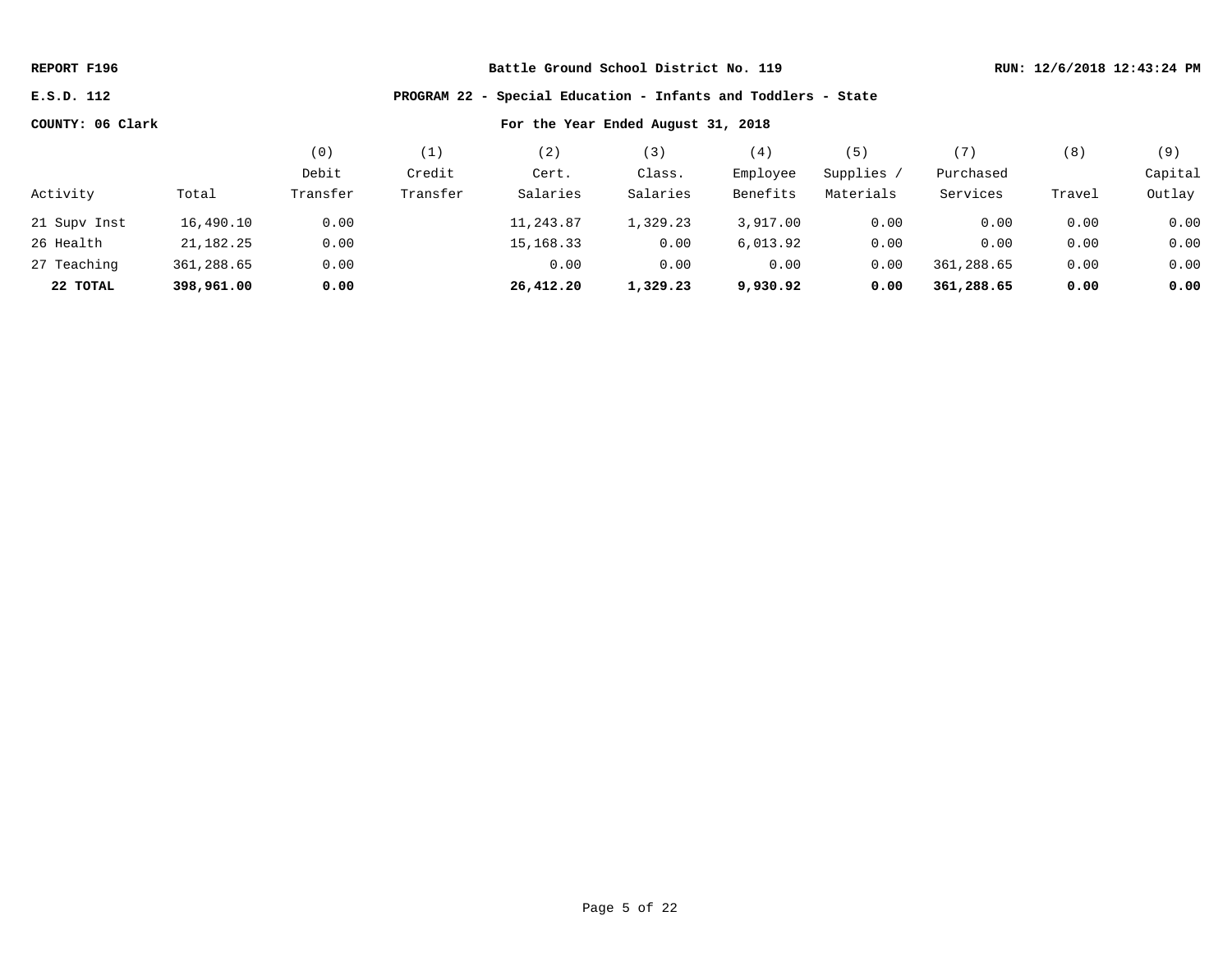| REPORT F196      |              |          | Battle Ground School District No. 119 |          |                                                       | RUN: 12/6/2018 12:43:24 PM |            |            |        |         |  |  |
|------------------|--------------|----------|---------------------------------------|----------|-------------------------------------------------------|----------------------------|------------|------------|--------|---------|--|--|
| E.S.D. 112       |              |          |                                       |          | PROGRAM 24 - Special Education, Supplemental, Federal |                            |            |            |        |         |  |  |
| COUNTY: 06 Clark |              |          | For the Year Ended August 31, 2018    |          |                                                       |                            |            |            |        |         |  |  |
|                  |              | (0)      | (1)                                   | (2)      | (3)                                                   | (4)                        | (5)        | (7)        | (8)    | (9)     |  |  |
|                  |              | Debit    | Credit                                | Cert.    | Class.                                                | Employee                   | Supplies / | Purchased  |        | Capital |  |  |
| Activity         | Total        | Transfer | Transfer                              | Salaries | Salaries                                              | Benefits                   | Materials  | Services   | Travel | Outlay  |  |  |
| 27 Teaching      | 2,421,509.55 | 0.00     |                                       |          | 24,594.99 1,535,235.42                                | 861,679.14                 | 0.00       | 0.00       | 0.00   | 0.00    |  |  |
| 29 Pmt to SD     | 218,385.00   |          |                                       |          |                                                       |                            |            | 218,385.00 |        |         |  |  |
| 24 TOTAL         | 2,639,894.55 | 0.00     |                                       |          | 24,594.99 1,535,235.42                                | 861,679.14                 | 0.00       | 218,385.00 | 0.00   | 0.00    |  |  |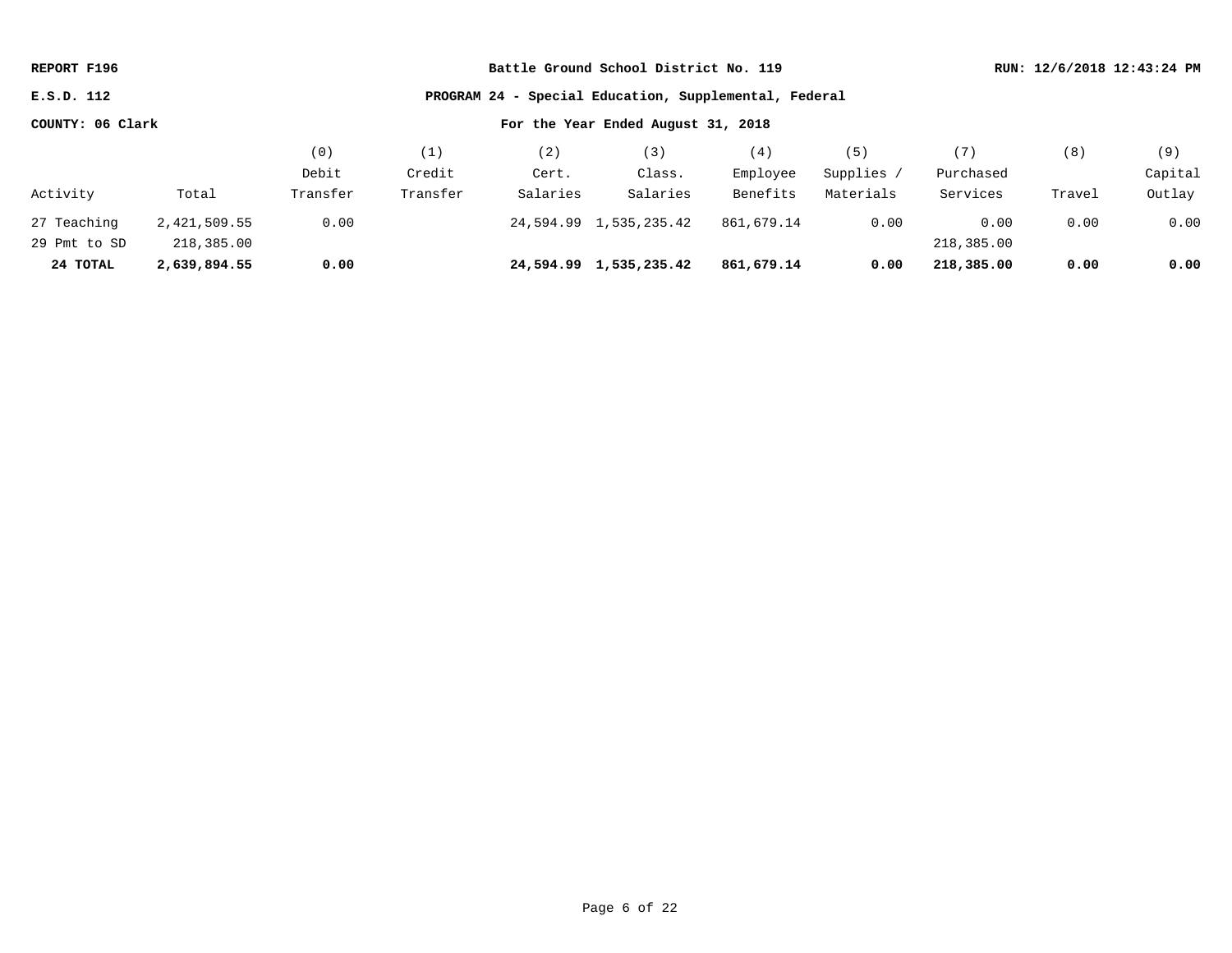| REPORT F196      |              |          |          | Battle Ground School District No. 119 |                                       |                                      | RUN: 12/6/2018 12:43:24 PM |                      |           |            |
|------------------|--------------|----------|----------|---------------------------------------|---------------------------------------|--------------------------------------|----------------------------|----------------------|-----------|------------|
| E.S.D. 112       |              |          |          |                                       | PROGRAM 31 - Vocational, Basic, State |                                      |                            |                      |           |            |
| COUNTY: 06 Clark |              |          |          |                                       | For the Year Ended August 31, 2018    |                                      |                            |                      |           |            |
|                  |              | (0)      | (1)      | (2)                                   | (3)                                   | (4)                                  | (5)                        | (7)                  | (8)       | (9)        |
|                  |              | Debit    | Credit   | Cert.                                 | Class.                                | Employee                             | Supplies /                 | Purchased            |           | Capital    |
| Activity         | Total        | Transfer | Transfer | Salaries                              | Salaries                              | Benefits                             | Materials                  | Services             | Travel    | Outlay     |
| 21 Supv Inst     | 906,182.76   | 4,261.09 |          | 125,208.16                            | 104,759.76                            | 79,724.96                            | 402,606.33                 | 75,558.03 10,068.75  |           | 103,995.68 |
| 24 Guid/Coun     | 309,212.88   | 0.00     |          | 162,078.33                            | 62,072.88                             | 83,010.05                            | 1,100.10                   | 543.61               | 407.91    | 0.00       |
| 27 Teaching      | 4,492,179.67 | 0.00     |          | 2,694,695.30                          |                                       | 182,816.48 1,139,511.35              | 288,339.44                 | 143,317.29           | 33,956.31 | 9,543.50   |
| 31 InstProDev    | 25,832.23    | 0.00     |          | 0.00                                  | 0.00                                  | 0.00                                 | 0.00                       | 19,724.08            | 6, 108.15 | 0.00       |
| 32 Inst Tech     | 393,556.29   | 0.00     |          |                                       | 0.00                                  | 0.00                                 | 393,556.29                 | 0.00                 | 0.00      | 0.00       |
| 33 Curriculum    | 52,414.85    | 0.00     |          | 0.00                                  | 0.00                                  | 0.00                                 | 52,414.85                  | 0.00                 | 0.00      | 0.00       |
| 31 TOTAL         | 6,179,378.68 | 4,261.09 |          | 2,981,981.79                          |                                       | 349,649.12 1,302,246.36 1,138,017.01 |                            | 239,143.01 50,541.12 |           | 113,539.18 |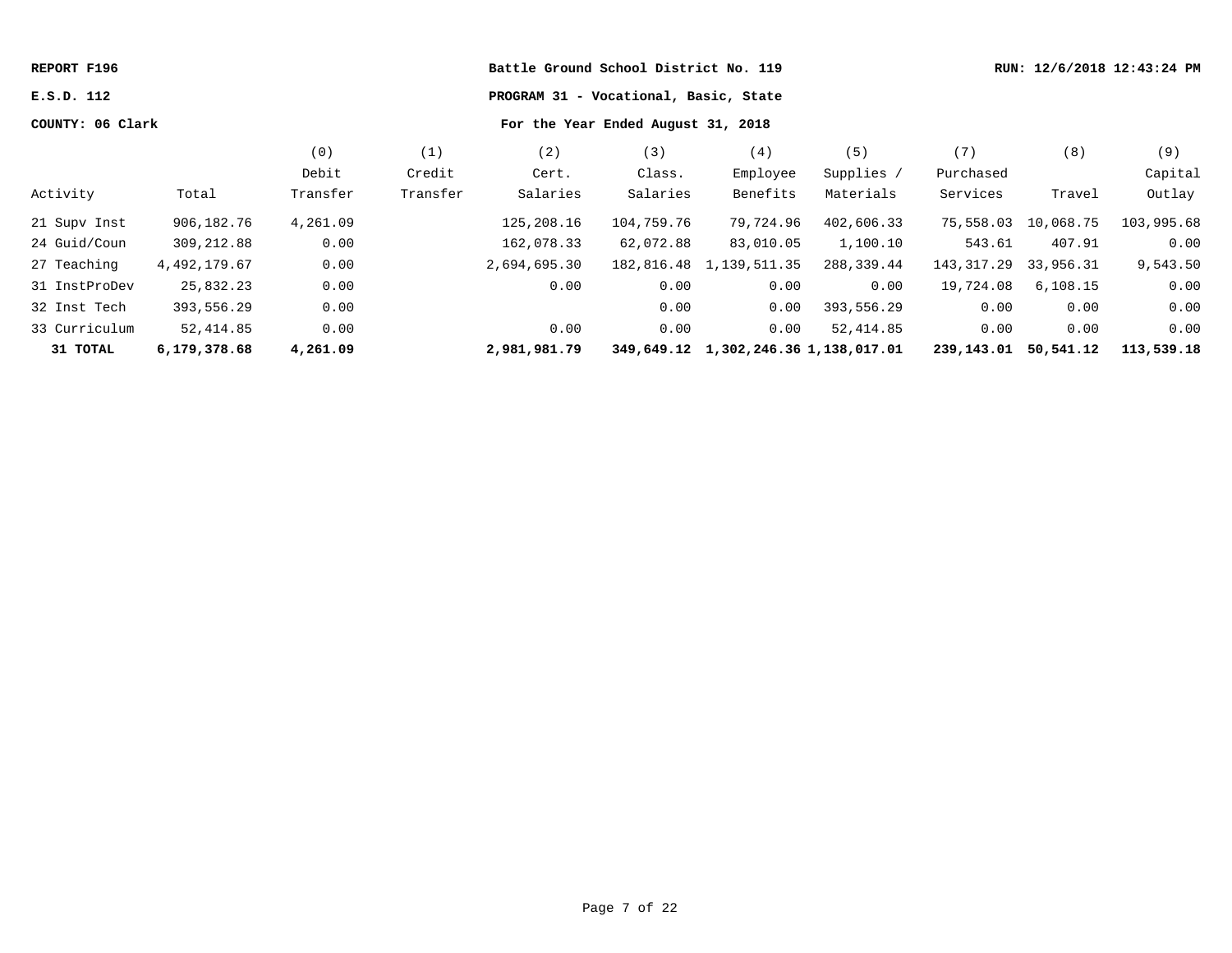**E.S.D. 112 PROGRAM 34 - Middle School Career and Technical Education, State**

|              |            | (0)      | $^{\prime}$ 1 | (2)        | (3)       | (4)        | (5)        | $^{\prime}$ 7 $^{\prime}$ | (8)    | (9)     |
|--------------|------------|----------|---------------|------------|-----------|------------|------------|---------------------------|--------|---------|
|              |            | Debit    | Credit        | Cert.      | Class.    | Employee   | Supplies / | Purchased                 |        | Capital |
| Activity     | Total      | Transfer | Transfer      | Salaries   | Salaries  | Benefits   | Materials  | Services                  | Travel | Outlay  |
| 21 Supv Inst | 55,340.32  | 0.00     |               | 12,889.61  | 23,690.01 | 14,621.63  | 4,139.07   | 0.00                      | 0.00   | 0.00    |
| 24 Guid/Coun | 89,002.09  | 0.00     |               | 0.00       | 61,467.88 | 26,762.91  | 499.06     | 0.00                      | 272.24 | 0.00    |
| 27 Teaching  | 358,510.77 | 0.00     |               | 231,226.44 | 0.00      | 86,212.31  | 37,429.15  | 3,495.00                  | 147.87 | 0.00    |
| 32 Inst Tech | 9,301.28   | 0.00     |               |            | 0.00      | 0.00       | 9,301.28   | 0.00                      | 0.00   | 0.00    |
| 34 TOTAL     | 512,154.46 | 0.00     |               | 244,116.05 | 85,157.89 | 127,596.85 | 51,368.56  | 3,495.00                  | 420.11 | 0.00    |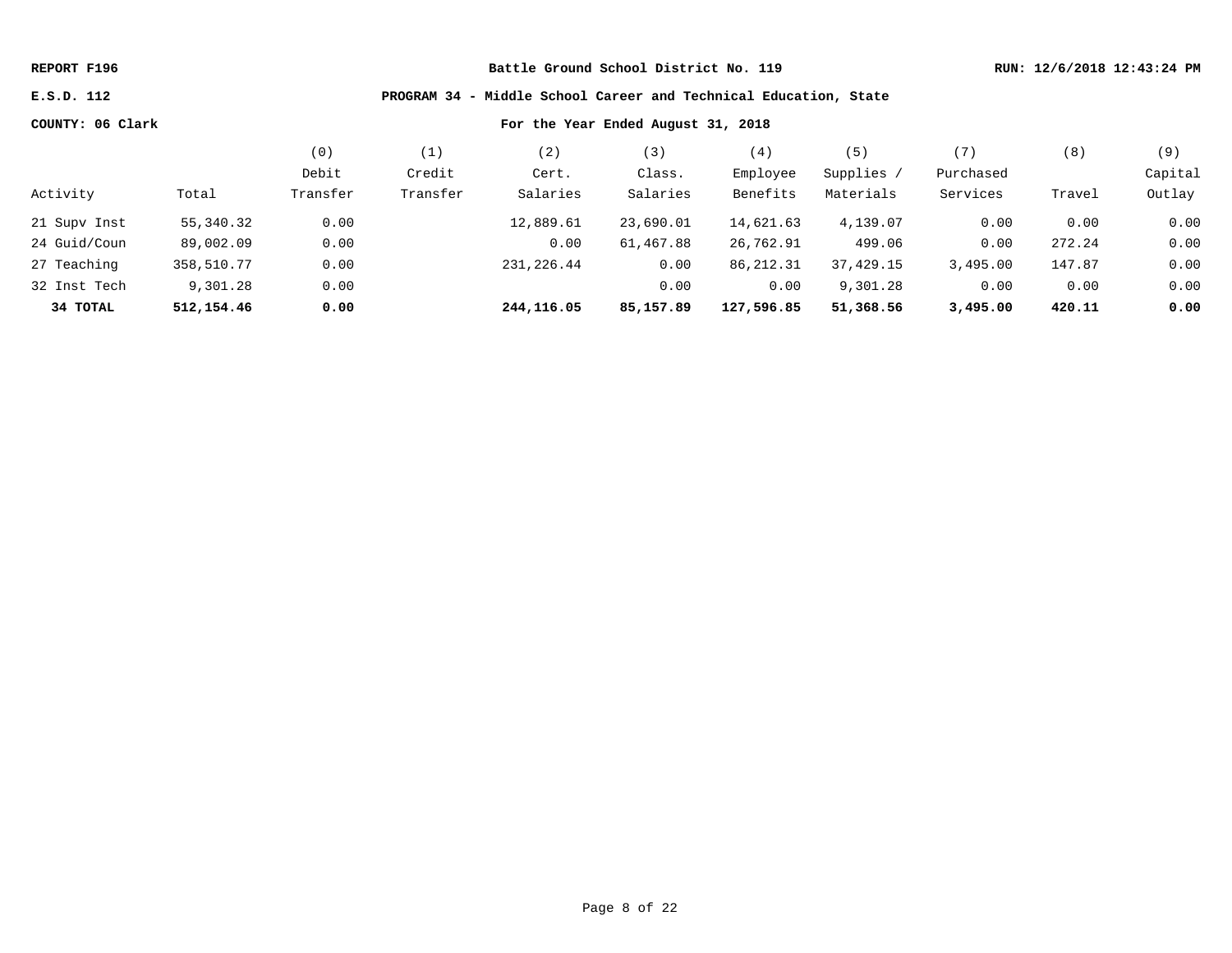| REPORT F196      |           |          | Battle Ground School District No. 119 |          | RUN: 12/6/2018 12:43:24 PM |          |            |           |          |         |
|------------------|-----------|----------|---------------------------------------|----------|----------------------------|----------|------------|-----------|----------|---------|
| E.S.D. 112       |           |          |                                       |          |                            |          |            |           |          |         |
| COUNTY: 06 Clark |           |          |                                       |          |                            |          |            |           |          |         |
|                  |           | (0)      | (1)                                   | (2)      | (3)                        | (4)      | (5)        | (7)       | (8)      | (9)     |
|                  |           | Debit    | Credit                                | Cert.    | Class.                     | Employee | Supplies / | Purchased |          | Capital |
| Activity         | Total     | Transfer | Transfer                              | Salaries | Salaries                   | Benefits | Materials  | Services  | Travel   | Outlay  |
| 27 Teaching      | 7,676.08  | 0.00     |                                       | 0.00     | 0.00                       | 0.00     | 5,740.79   | 0.00      | 1,935.29 | 0.00    |
| 31 InstProDev    | 18,173.71 | 0.00     |                                       | 0.00     | 0.00                       | 0.00     | 0.00       | 14,748.00 | 3,425.71 | 0.00    |
| 32 Inst Tech     | 19,295.78 | 0.00     |                                       |          | 0.00                       | 0.00     | 19,295.78  | 0.00      | 0.00     | 0.00    |
| 33 Curriculum    | 7,996.37  | 0.00     |                                       | 0.00     | 0.00                       | 0.00     | 7,996.37   | 0.00      | 0.00     | 0.00    |
| 38 TOTAL         | 53,141.94 | 0.00     |                                       | 0.00     | 0.00                       | 0.00     | 33,032.94  | 14,748.00 | 5,361.00 | 0.00    |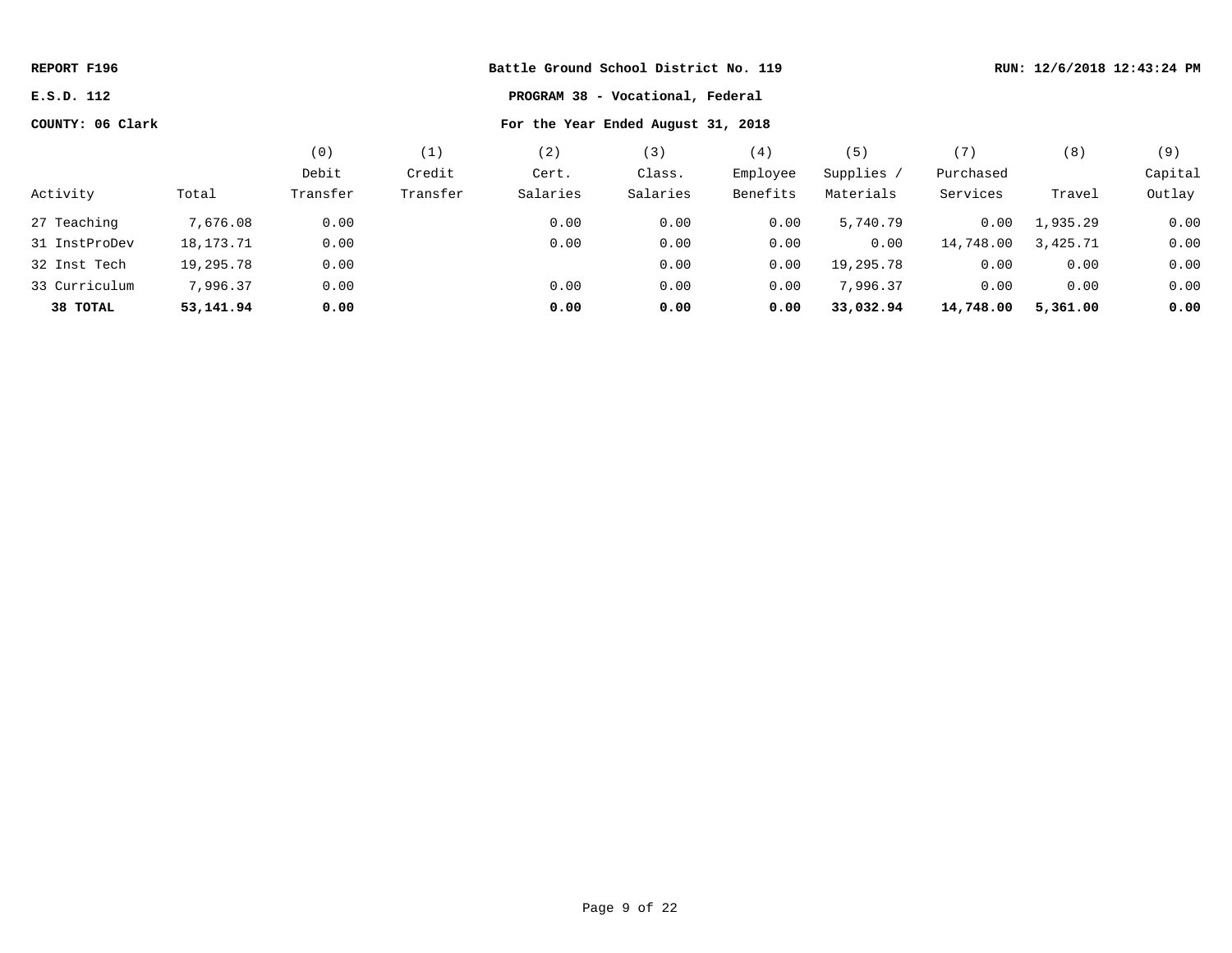### **E.S.D. 112 PROGRAM 51 - Disadvantaged (formerly Remediation) ESEA Disadvantaged, Federal**

|               |              | ΄Ο)      |          | 2)         | $3^{\circ}$ | (4)        | 5           | '7,         | (8)      | (9)     |
|---------------|--------------|----------|----------|------------|-------------|------------|-------------|-------------|----------|---------|
|               |              | Debit    | Credit   | Cert.      | Class.      | Employee   | Supplies /  | Purchased   |          | Capital |
| Activity      | Total        | Transfer | Transfer | Salaries   | Salaries    | Benefits   | Materials   | Services    | Travel   | Outlay  |
| 21 Supv Inst  | 92,576.46    | 0.00     |          | 36,044.50  | 31,060.20   | 25,471.76  | 0.00        | 0.00        | 0.00     | 0.00    |
| 27 Teaching   | 1,068,137.37 | 5,604.00 |          | 327,664.94 | 399,612.22  | 272,867.12 | 13, 125. 37 | 47, 154. 18 | 2,109.54 | 0.00    |
| 31 InstProDev | 259,963.43   | 0.00     |          | 148,726.53 | 29,763.48   | 64,529.02  | 1,099.26    | 11,722.00   | 4,123.14 | 0.00    |
| 33 Curriculum | 1,562.33     | 0.00     |          | 0.00       | 0.00        | 0.00       | 1,562.33    | 0.00        | 0.00     | 0.00    |
| 51 TOTAL      | 1,422,239.59 | 5,604.00 |          | 512,435.97 | 460,435.90  | 362,867.90 | 15,786.96   | 58,876.18   | 6,232.68 | 0.00    |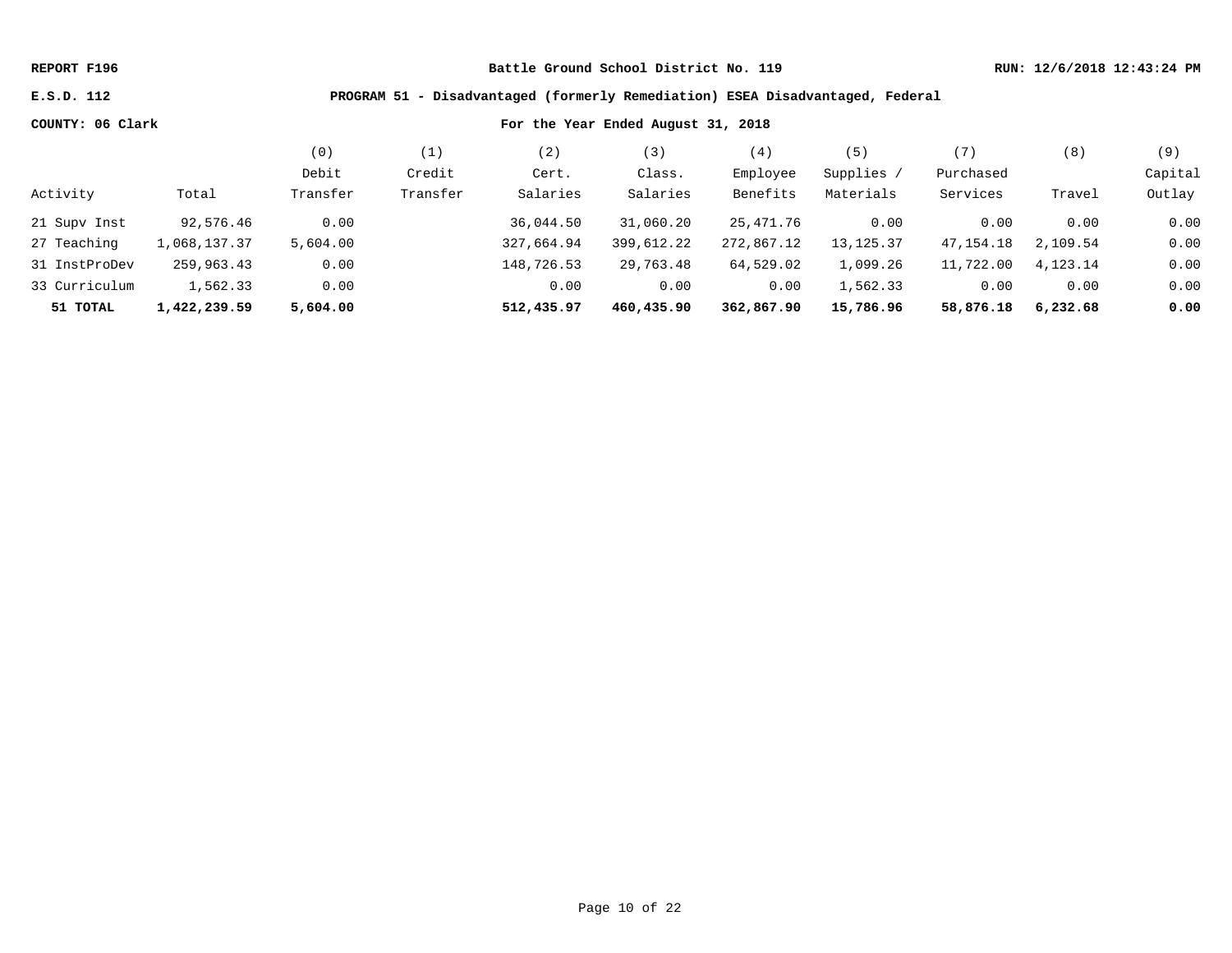**E.S.D. 112 PROGRAM 52 - Other Title Grants Under ESEA - Federal**

|               |            | (0)      | (1)      | (2)        | (3)      | (4)       | (5)       | (7)       | (8)                 | (9)     |
|---------------|------------|----------|----------|------------|----------|-----------|-----------|-----------|---------------------|---------|
|               |            | Debit    | Credit   | Cert.      | Class.   | Employee  | Supplies  | Purchased |                     | Capital |
| Activity      | Total      | Transfer | Transfer | Salaries   | Salaries | Benefits  | Materials | Services  | Travel              | Outlay  |
| 27 Teaching   | 17,597.48  | 0.00     |          | 4,224.00   | 0.00     | 965.34    | 9,830.00  | 0.00      | 2,578.14            | 0.00    |
| 31 InstProDev | 214,051.39 | 0.00     |          | 104,910.19 | 0.00     | 21,963.23 | 2,942.52  |           | 41,988.78 42,246.67 | 0.00    |
| 52 TOTAL      | 231,648.87 | 0.00     |          | 109,134.19 | 0.00     | 22,928.57 | 12,772.52 |           | 41,988.78 44,824.81 | 0.00    |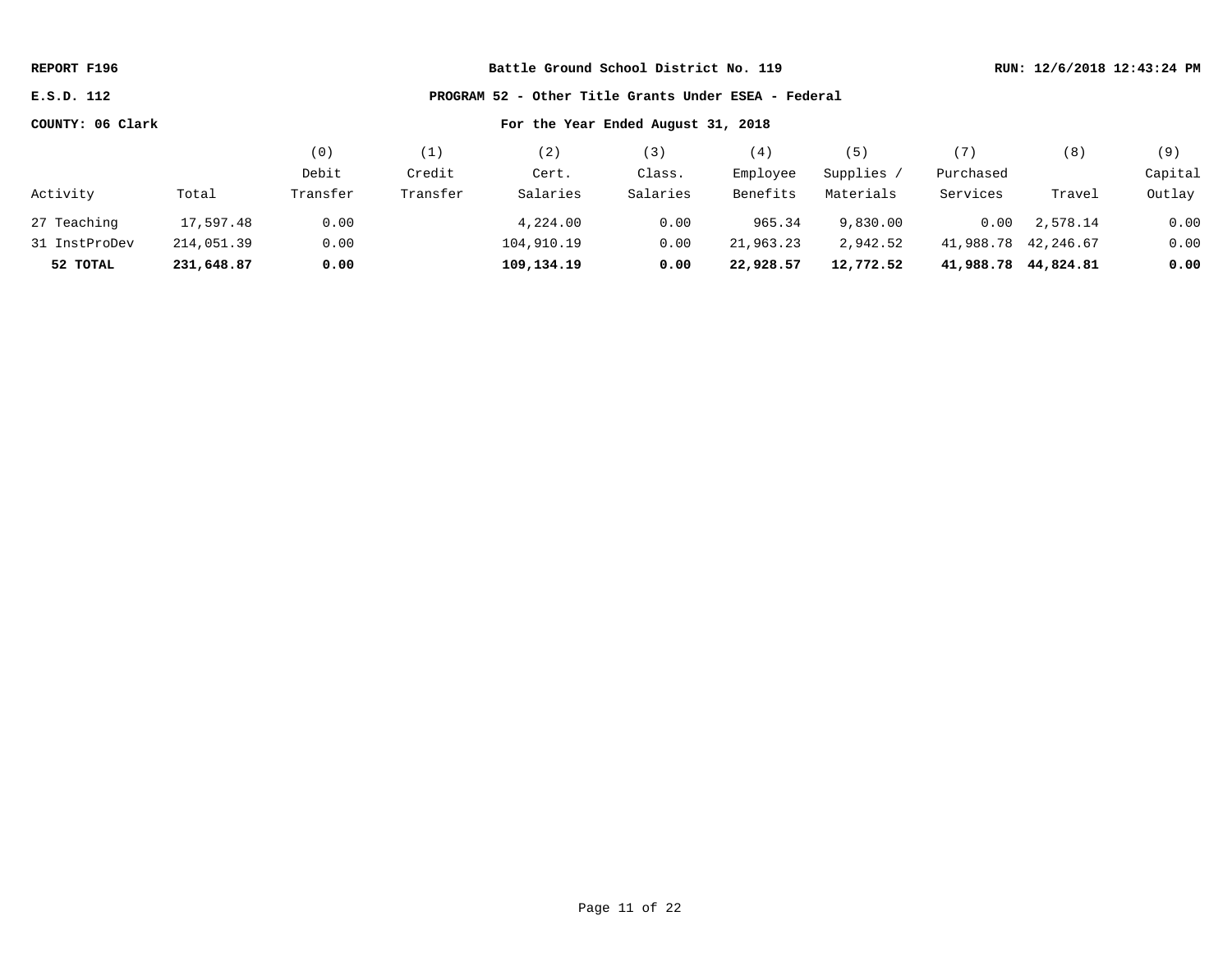# **E.S.D. 112 PROGRAM 55 - Learning Assistance Program (LAP), State**

|               |              | (0)      | (1)      | (2)        | (3)        | (4)        | (5)        | (7)       | (8)                | (9)     |
|---------------|--------------|----------|----------|------------|------------|------------|------------|-----------|--------------------|---------|
|               |              | Debit    | Credit   | Cert.      | Class.     | Employee   | Supplies / | Purchased |                    | Capital |
| Activity      | Total        | Transfer | Transfer | Salaries   | Salaries   | Benefits   | Materials  | Services  | Travel             | Outlay  |
| 21 Supv Inst  | 29,451.50    | 0.00     |          | 0.00       | 19,858.20  | 9,593.30   | 0.00       | 0.00      | 0.00               | 0.00    |
| 27 Teaching   | 1,187,290.20 | 57.43    |          | 360,929.51 | 443,804.85 | 355,805.42 | 19,288.42  | 3,612.62  | 3,791.95           | 0.00    |
| 31 InstProDev | 884, 378. 73 | 0.00     |          | 636,551.96 | 4,692.27   | 230,241.76 | 1,454.32   | 3,862.00  | 7,576.42           | 0.00    |
| 32 Inst Tech  | 4,065.00     | 0.00     |          |            | 0.00       | 0.00       | 4,065.00   | 0.00      | 0.00               | 0.00    |
| 33 Curriculum | 17,839.05    | 0.00     |          | 0.00       | 0.00       | 0.00       | 17,839.05  | 0.00      | 0.00               | 0.00    |
| 55 TOTAL      | 2,123,024.48 | 57.43    |          | 997,481.47 | 468,355.32 | 595,640.48 | 42,646.79  |           | 7,474.62 11,368.37 | 0.00    |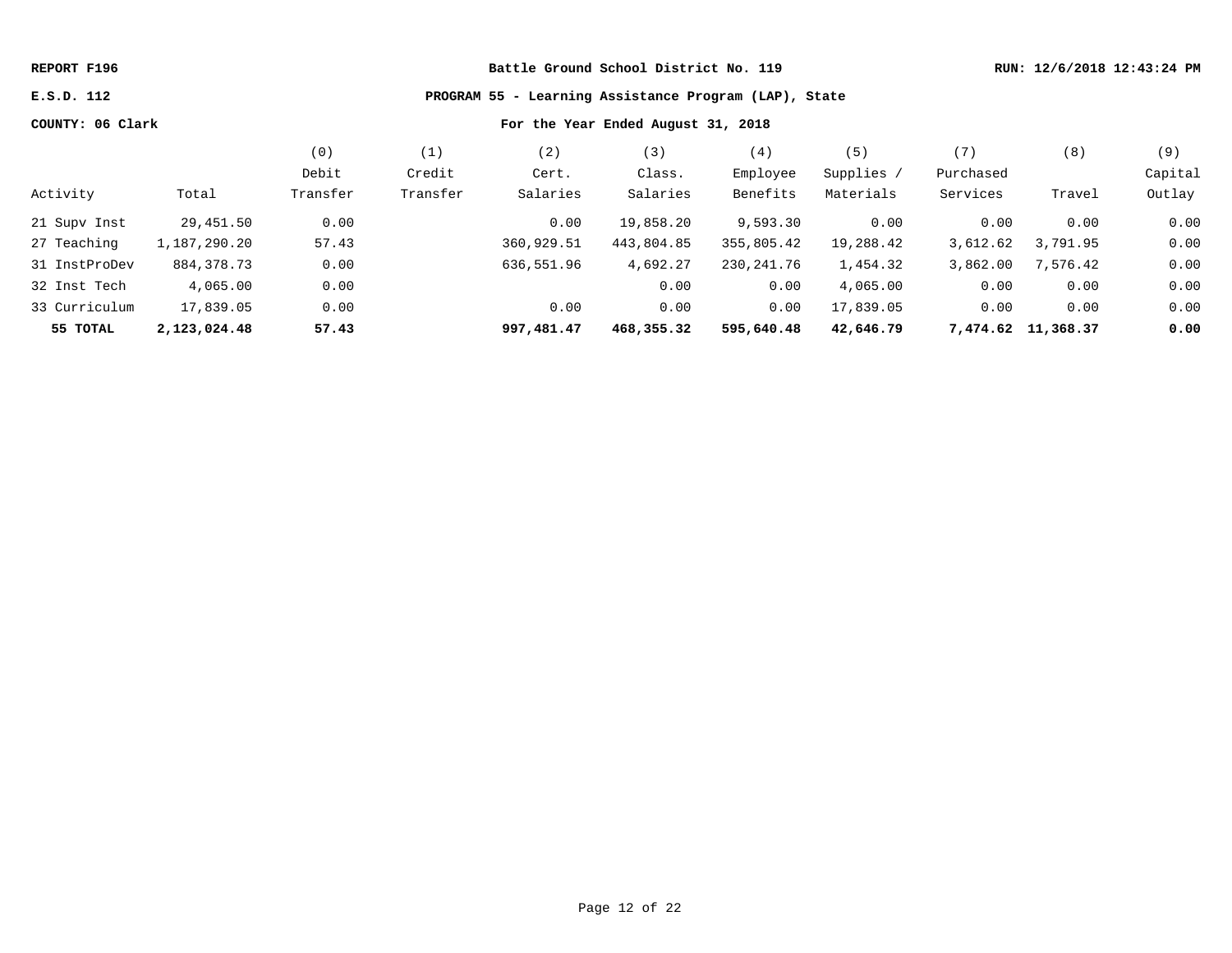| REPORT F196      |            |                                    |                                                | RUN: 12/6/2018 12:43:24 PM |          |           |            |           |          |         |  |  |
|------------------|------------|------------------------------------|------------------------------------------------|----------------------------|----------|-----------|------------|-----------|----------|---------|--|--|
| E.S.D. 112       |            |                                    | PROGRAM 58 - Special and Pilot Programs, State |                            |          |           |            |           |          |         |  |  |
| COUNTY: 06 Clark |            | For the Year Ended August 31, 2018 |                                                |                            |          |           |            |           |          |         |  |  |
|                  |            | (0)                                | (1)                                            | (2)                        | (3)      | (4)       | (5)        | (7)       | (8)      | (9)     |  |  |
|                  |            | Debit                              | Credit                                         | Cert.                      | Class.   | Employee  | Supplies / | Purchased |          | Capital |  |  |
| Activity         | Total      | Transfer                           | Transfer                                       | Salaries                   | Salaries | Benefits  | Materials  | Services  | Travel   | Outlay  |  |  |
| 27 Teaching      | 284,953.42 | 0.00                               |                                                | 223, 324. 15               | 0.00     | 49,393.58 | 4,827.69   | 7,408.00  | 0.00     | 0.00    |  |  |
| 31 InstProDev    | 95,685.87  | 947.04                             |                                                | 54,085.40                  | 193.05   | 11,983.40 | 9,984.21   | 11,539.15 | 6,953.62 | 0.00    |  |  |
| 33 Curriculum    | 378.30     | 0.00                               |                                                | 0.00                       | 0.00     | 0.00      | 263.00     | 95.00     | 20.30    | 0.00    |  |  |
| 58 TOTAL         | 381,017.59 | 947.04                             |                                                | 277,409.55                 | 193.05   | 61,376.98 | 15,074.90  | 19,042.15 | 6,973.92 | 0.00    |  |  |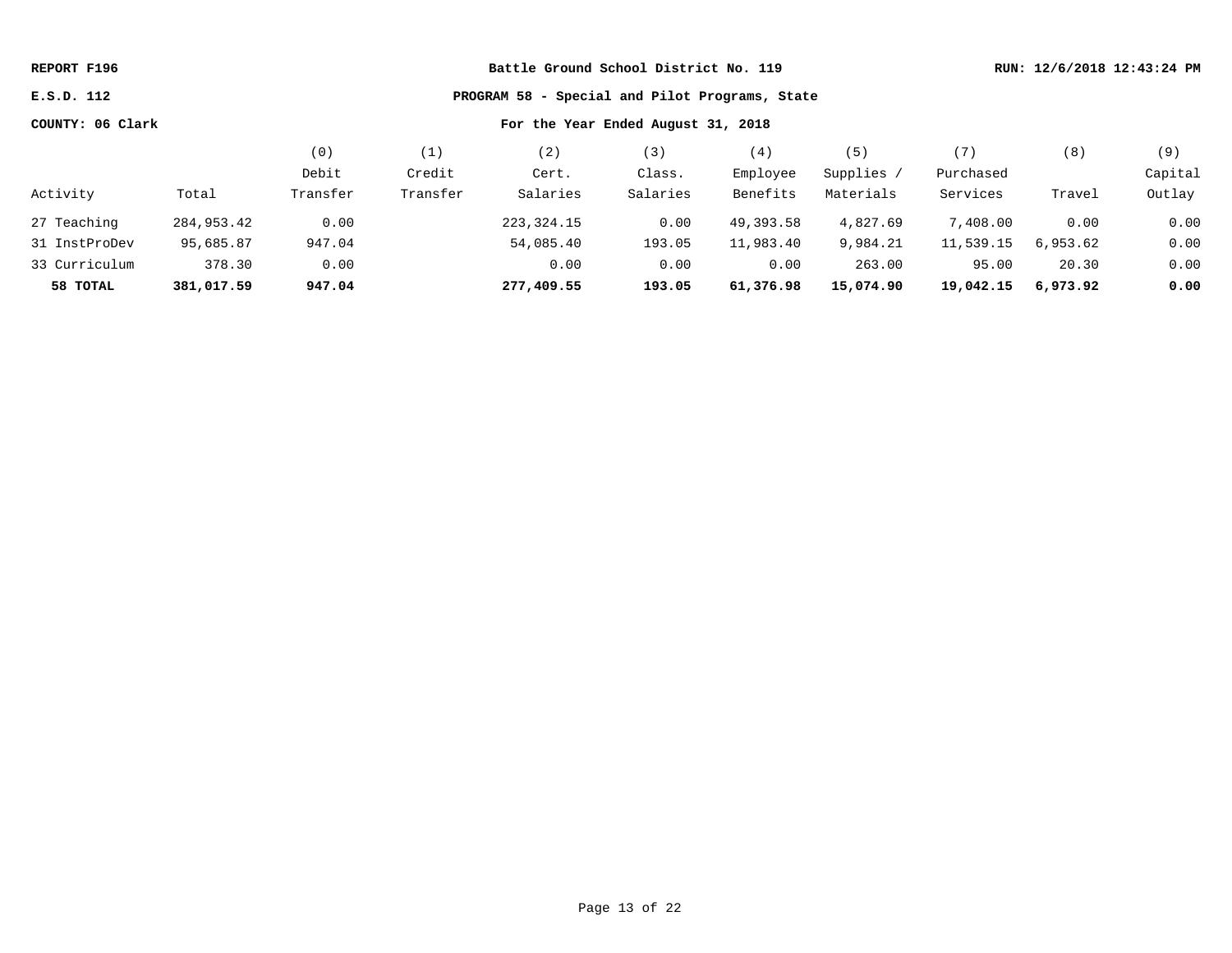| REPORT F196      |           |          | Battle Ground School District No. 119             |                                    |          |           |            |           | RUN: 12/6/2018 12:43:24 PM |         |  |  |
|------------------|-----------|----------|---------------------------------------------------|------------------------------------|----------|-----------|------------|-----------|----------------------------|---------|--|--|
| E.S.D. 112       |           |          | PROGRAM 64 - Limited English Proficiency, Federal |                                    |          |           |            |           |                            |         |  |  |
| COUNTY: 06 Clark |           |          |                                                   | For the Year Ended August 31, 2018 |          |           |            |           |                            |         |  |  |
|                  |           | (0)      | (1)                                               | (2)                                | (3)      | (4)       | (5)        | (7)       | (8)                        | (9)     |  |  |
|                  |           | Debit    | Credit                                            | Cert.                              | Class.   | Employee  | Supplies / | Purchased |                            | Capital |  |  |
| Activity         | Total     | Transfer | Transfer                                          | Salaries                           | Salaries | Benefits  | Materials  | Services  | Travel                     | Outlay  |  |  |
| 31 InstProDev    | 88,260.42 | 0.00     |                                                   | 62,310.87                          | 0.00     | 17,922.17 | 237.15     | 7,789.00  | 1.23                       | 0.00    |  |  |
| 64 TOTAL         | 88,260.42 | 0.00     |                                                   | 62,310.87                          | 0.00     | 17,922.17 | 237.15     | 7,789.00  | 1.23                       | 0.00    |  |  |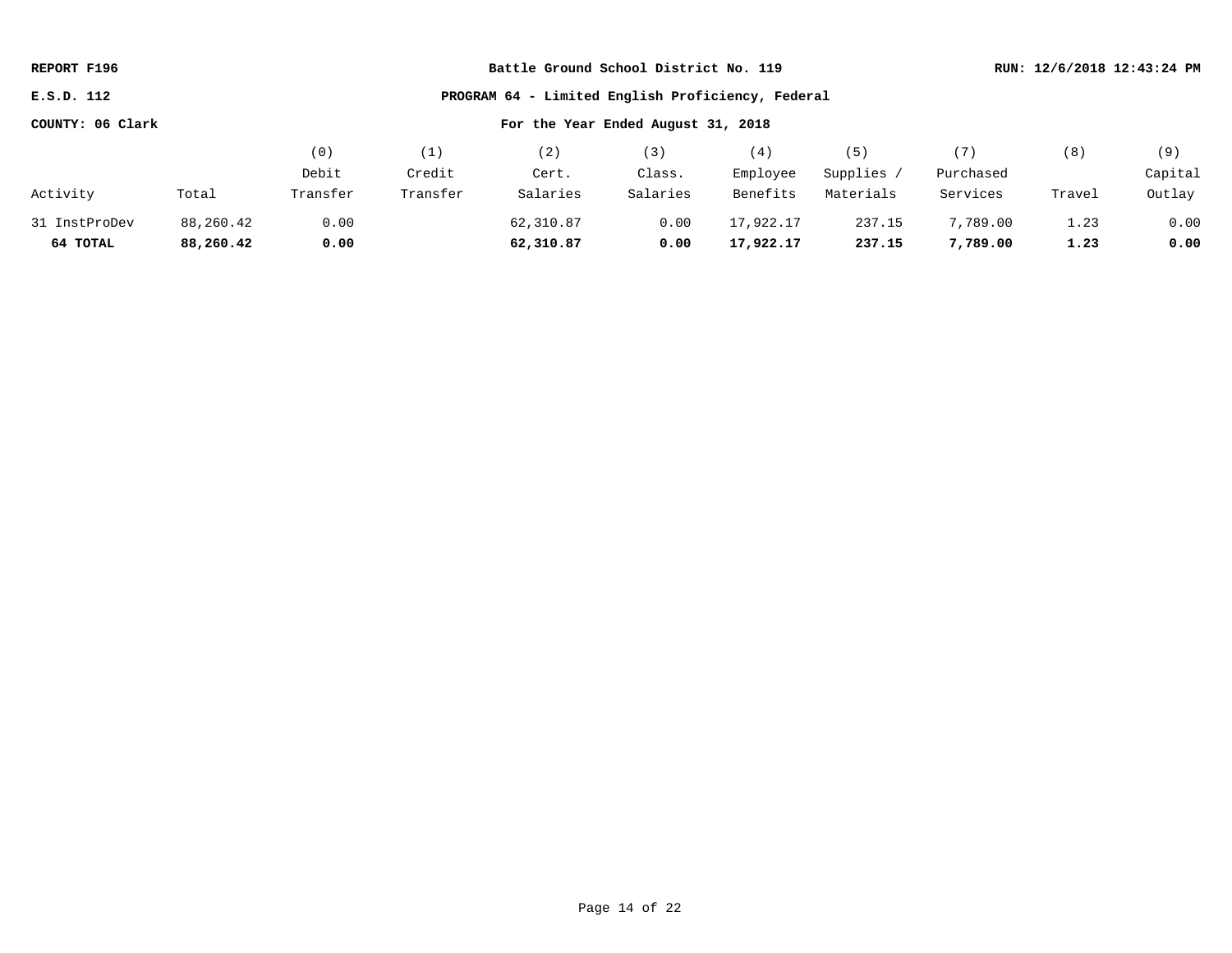|                  |          |          |            |            | RUN: 12/6/2018 12:43:24 PM |                                                                                                                           |           |          |         |
|------------------|----------|----------|------------|------------|----------------------------|---------------------------------------------------------------------------------------------------------------------------|-----------|----------|---------|
|                  |          |          |            |            |                            |                                                                                                                           |           |          |         |
| COUNTY: 06 Clark |          |          |            |            |                            |                                                                                                                           |           |          |         |
|                  | (0)      | (1)      | (2)        | (3)        | (4)                        | (5)                                                                                                                       | (7)       | (8)      | (9)     |
|                  | Debit    | Credit   | Cert.      | Class.     | Employee                   | Supplies /                                                                                                                | Purchased |          | Capital |
| Total            | Transfer | Transfer | Salaries   | Salaries   | Benefits                   | Materials                                                                                                                 | Services  | Travel   | Outlay  |
| 166,602.65       | 0.00     |          | 70,297.92  | 47,054.45  | 49,250.28                  | 0.00                                                                                                                      | 0.00      | 0.00     | 0.00    |
| 818,621.43       | 49.69    |          | 288,329.07 | 203,694.27 | 200,292.59                 | 117,272.27                                                                                                                | 6,800.22  | 2,183.32 | 0.00    |
| 37,818.77        | 0.00     |          | 23,616.88  | 243.32     | 4,957.30                   | 4,578.11                                                                                                                  | 2,906.98  | 1,516.18 | 0.00    |
| 5,262.93         | 0.00     |          |            | 0.00       | 0.00                       | 5,262.93                                                                                                                  | 0.00      | 0.00     | 0.00    |
| 3,975.57         | 0.00     |          | 0.00       | 0.00       | 0.00                       | 3,975.57                                                                                                                  | 0.00      | 0.00     | 0.00    |
| 1,032,281.35     | 49.69    |          | 382,243.87 | 250,992.04 | 254,500.17                 | 131,088.88                                                                                                                | 9,707.20  | 3,699.50 | 0.00    |
|                  |          |          |            |            |                            | Battle Ground School District No. 119<br>PROGRAM 65 - Transitional Bilingual, State<br>For the Year Ended August 31, 2018 |           |          |         |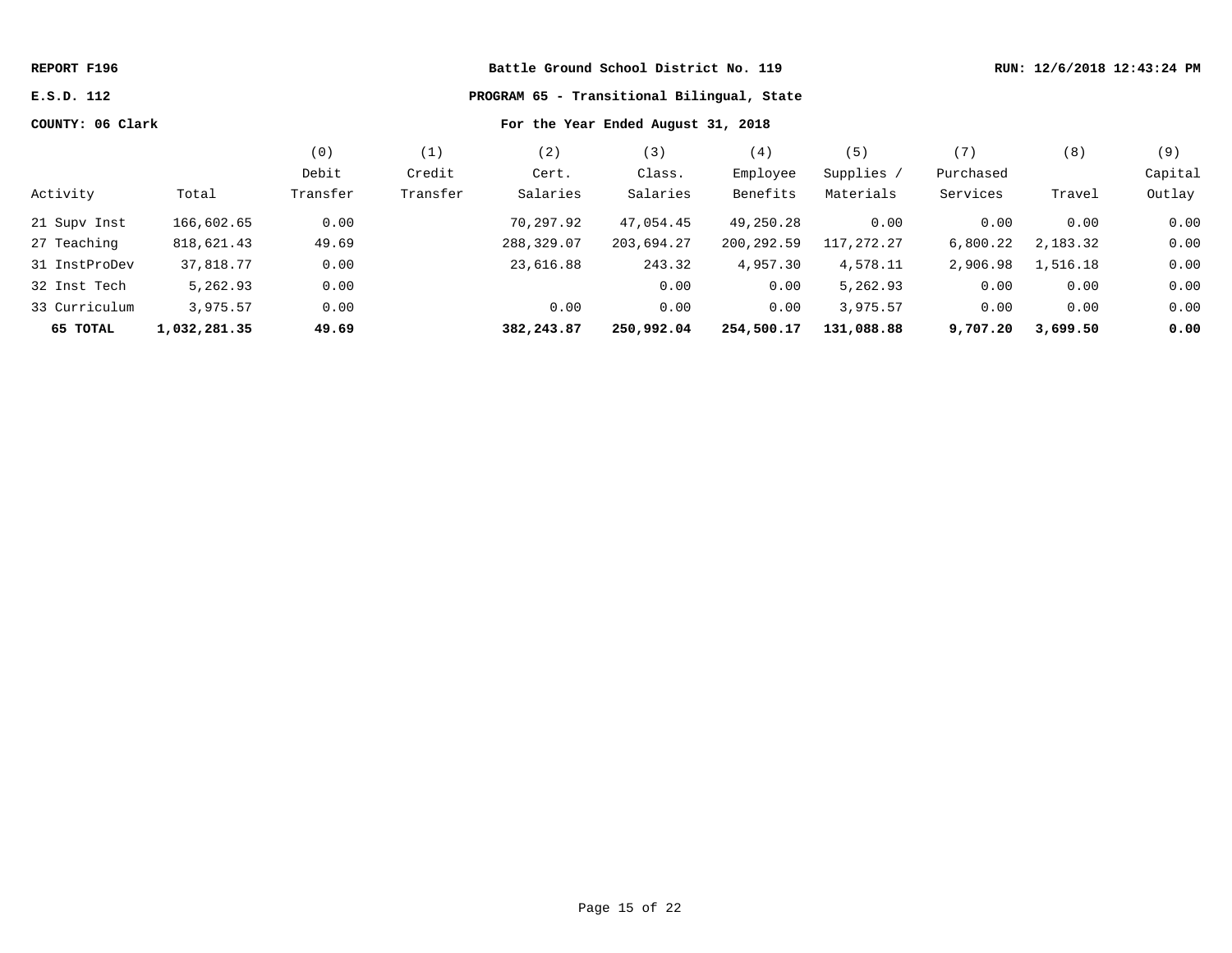| REPORT F196                               |            |                                    |          | Battle Ground School District No. 119 |          |           |            |           | RUN: 12/6/2018 12:43:24 PM |         |
|-------------------------------------------|------------|------------------------------------|----------|---------------------------------------|----------|-----------|------------|-----------|----------------------------|---------|
| E.S.D. 112<br>PROGRAM 74 - Highly Capable |            |                                    |          |                                       |          |           |            |           |                            |         |
| COUNTY: 06 Clark                          |            | For the Year Ended August 31, 2018 |          |                                       |          |           |            |           |                            |         |
|                                           |            | (0)                                | (1)      | (2)                                   | (3)      | (4)       | (5)        | (7)       | (8)                        | (9)     |
|                                           |            | Debit                              | Credit   | Cert.                                 | Class.   | Employee  | Supplies / | Purchased |                            | Capital |
| Activity                                  | Total      | Transfer                           | Transfer | Salaries                              | Salaries | Benefits  | Materials  | Services  | Travel                     | Outlay  |
| 27 Teaching                               | 204,455.08 | 150.00                             |          | 100,984.06                            | 7,043.43 | 32,080.04 | 56,824.43  | 2,821.70  | 4,551.42                   | 0.00    |
| 31 InstProDev                             | 28,956.83  | 0.00                               |          | 4,819.00                              | 0.00     | 698.00    | 0.00       | 19,602.31 | 3,837.52                   | 0.00    |
| 32 Inst Tech                              | 27,414.71  | 0.00                               |          |                                       | 0.00     | 0.00      | 27,414.71  | 0.00      | 0.00                       | 0.00    |
| 33 Curriculum                             | 2,239.52   | 0.00                               |          | 0.00                                  | 0.00     | 0.00      | 2,239.52   | 0.00      | 0.00                       | 0.00    |
| 74 TOTAL                                  | 263,066.14 | 150.00                             |          | 105,803.06                            | 7,043.43 | 32,778.04 | 86,478.66  | 22,424.01 | 8,388.94                   | 0.00    |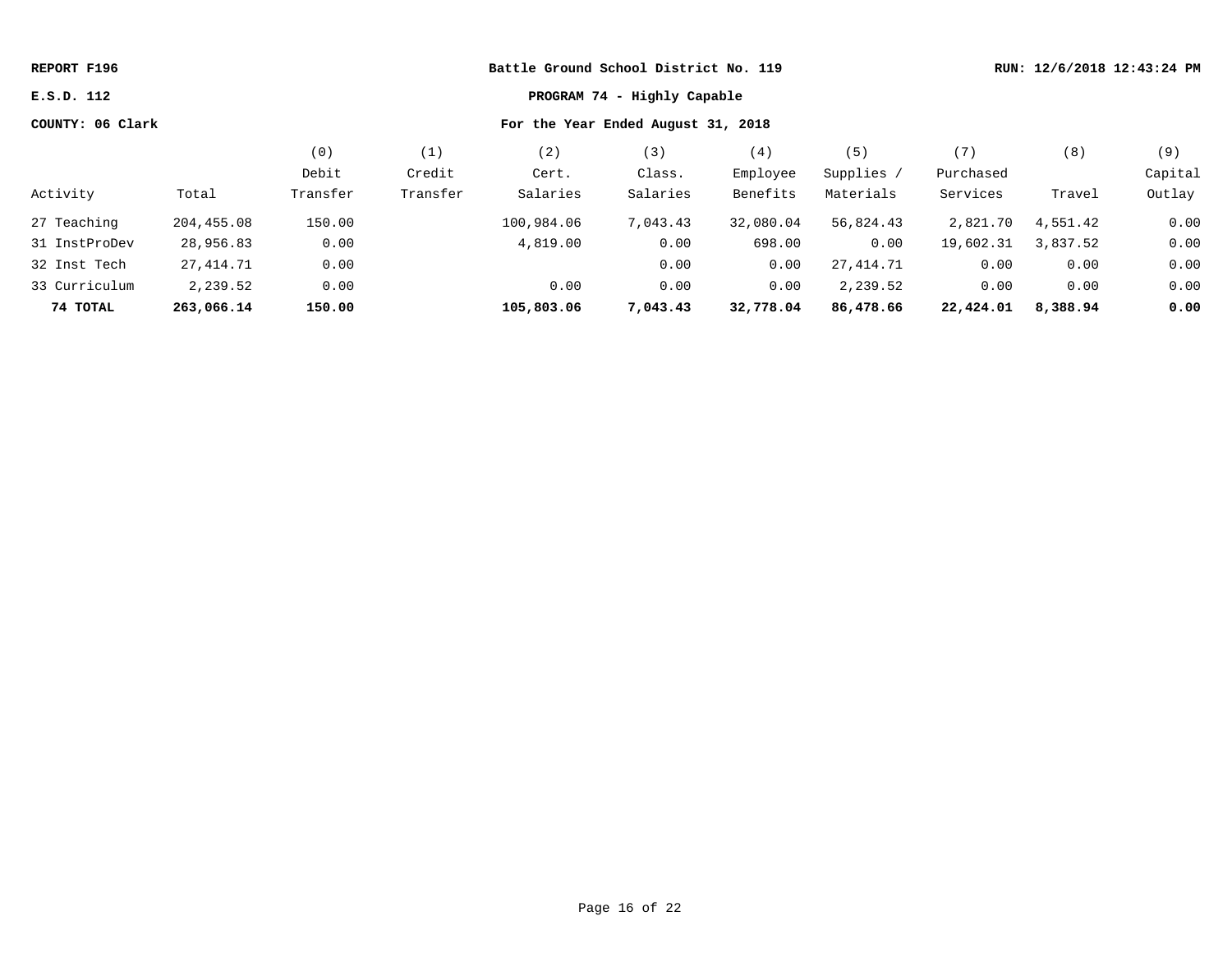# **E.S.D. 112 PROGRAM 79 - Instructional Programs, Other**

|               |              | (0)      | (1)      | (2)        | (3)        | (4)        | (5)        | (7)                   | (8)                  | (9)     |
|---------------|--------------|----------|----------|------------|------------|------------|------------|-----------------------|----------------------|---------|
|               |              | Debit    | Credit   | Cert.      | Class.     | Employee   | Supplies / | Purchased             |                      | Capital |
| Activity      | Total        | Transfer | Transfer | Salaries   | Salaries   | Benefits   | Materials  | Services              | Travel               | Outlay  |
| 21 Supv Inst  | 24,977.56    | 681.78   |          | 0.00       | 4,082.67   | 1,176.74   | 10,648.01  | 1,779.00              | 6,609.36             | 0.00    |
| 22 Lrn Resrc  | 2,498.05     | 0.00     |          | 0.00       | 0.00       | 0.00       | 2,498.05   | 0.00                  | 0.00                 | 0.00    |
| 23 Princ Off  | 543.68       | 0.00     |          | 0.00       | 437.13     | 95.17      | 11.38      | 0.00                  | 0.00                 | 0.00    |
| 24 Guid/Coun  | 345,552.28   | 0.00     |          | 0.00       | 164,735.46 | 78,161.30  | 1,282.38   | 100,000.60            | 1,372.54             | 0.00    |
| 27 Teaching   | 683,974.60   | 244.83   |          | 48,739.66  | 20,973.57  | 11,465.03  | 400,804.10 |                       | 39,832.11 161,915.30 | 0.00    |
| 28 Extracur   | 1,303.51     | 0.00     |          | 0.00       | 1,174.64   | 128.87     | 0.00       | 0.00                  | 0.00                 | 0.00    |
| 29 Pmt to SD  | 43,812.65    |          |          |            |            |            |            | 43,812.65             |                      |         |
| 31 InstProDev | 247,444.15   | 41.00    |          | 147,001.59 | 308.94     | 41,500.86  | 11,859.93  |                       | 23,025.21 23,706.62  | 0.00    |
| 32 Inst Tech  | 2,872.50     | 0.00     |          |            | 0.00       | 0.00       | 2,872.50   | 0.00                  | 0.00                 | 0.00    |
| 33 Curriculum | 12,494.32    | 0.00     |          | 0.00       | 0.00       | 0.00       | 12,494.32  | 0.00                  | 0.00                 | 0.00    |
| 63 Oper Bldg  | 180.12       | 0.00     |          |            | 148.32     | 31.80      | 0.00       | 0.00                  | 0.00                 | 0.00    |
| 79 TOTAL      | 1,365,653.42 | 967.61   |          | 195,741.25 | 191,860.73 | 132,559.77 | 442,470.67 | 208,449.57 193,603.82 |                      | 0.00    |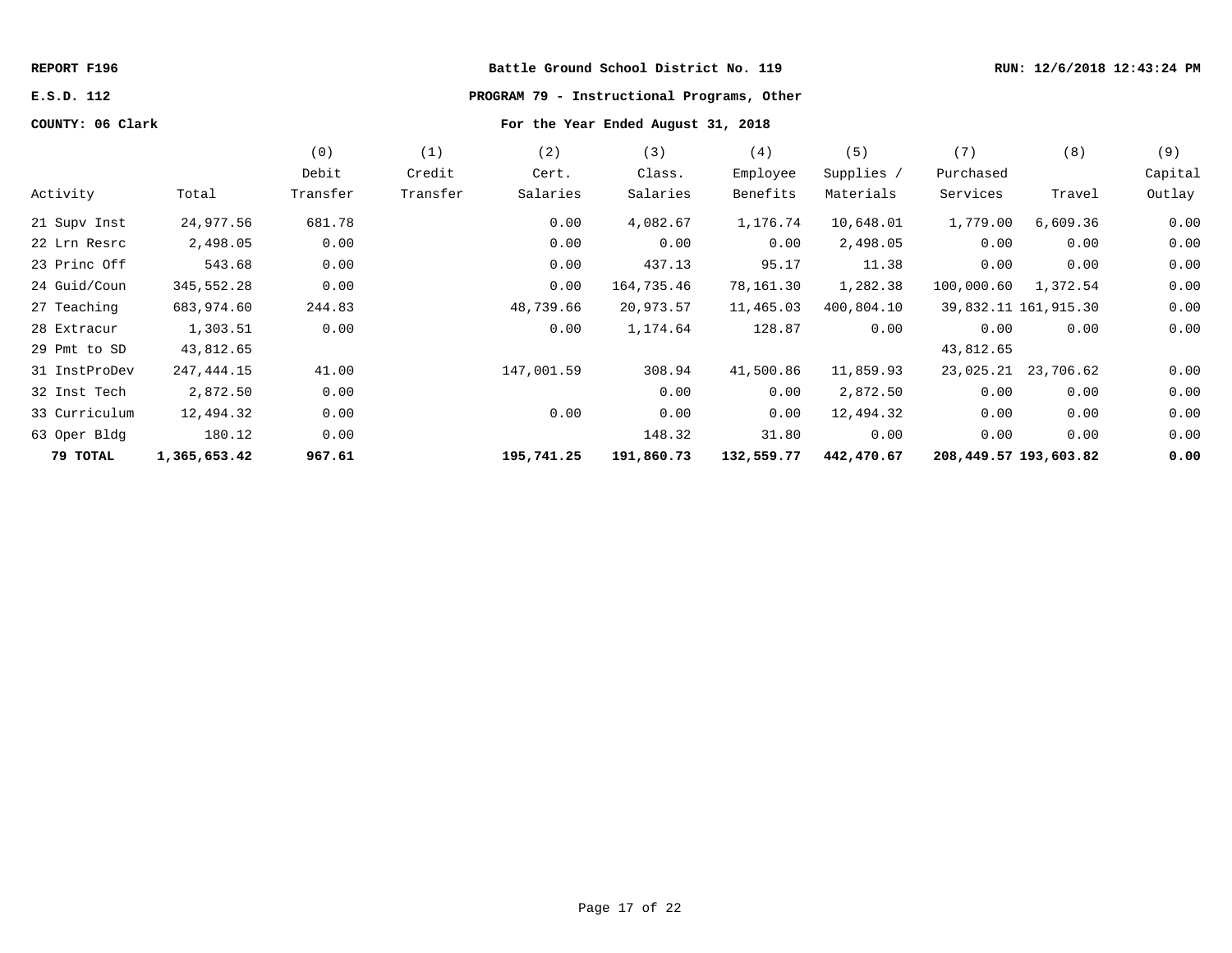| REPORT F196                                  | Battle Ground School District No. 119 |          |          |                                    |            | RUN: 12/6/2018 12:43:24 PM |            |                          |        |         |
|----------------------------------------------|---------------------------------------|----------|----------|------------------------------------|------------|----------------------------|------------|--------------------------|--------|---------|
| PROGRAM 86 - Community Schools<br>E.S.D. 112 |                                       |          |          |                                    |            |                            |            |                          |        |         |
| COUNTY: 06 Clark                             |                                       |          |          | For the Year Ended August 31, 2018 |            |                            |            |                          |        |         |
|                                              |                                       | (0)      | (1)      | (2)                                | (3)        | (4)                        | (5)        | (7)                      | (8)    | (9)     |
|                                              |                                       | Debit    | Credit   | Cert.                              | Class.     | Employee                   | Supplies / | Purchased                |        | Capital |
| Activity                                     | Total                                 | Transfer | Transfer | Salaries                           | Salaries   | Benefits                   | Materials  | Services                 | Travel | Outlay  |
| 21 Supv Inst                                 | 50,662.61                             | 0.00     |          | 0.00                               | 39,873.60  | 10,592.97                  | 0.00       | 0.00                     | 196.04 | 0.00    |
| 23 Princ Off                                 | 121,459.37                            | 0.00     |          | 0.00                               | 80,595.45  | 30,981.70                  | 0.00       | 9,866.93                 | 15.29  | 0.00    |
| 27 Teaching                                  | 269,533.05                            | 85.14    |          | 0.00                               | 72,323.10  | 30,089.71                  | 13,712.59  | 143, 183. 38 10, 139. 13 |        | 0.00    |
| 86 ТОТАL                                     | 441,655.03                            | 85.14    |          | 0.00                               | 192,792.15 | 71,664.38                  | 13,712.59  | 153,050.31 10,350.46     |        | 0.00    |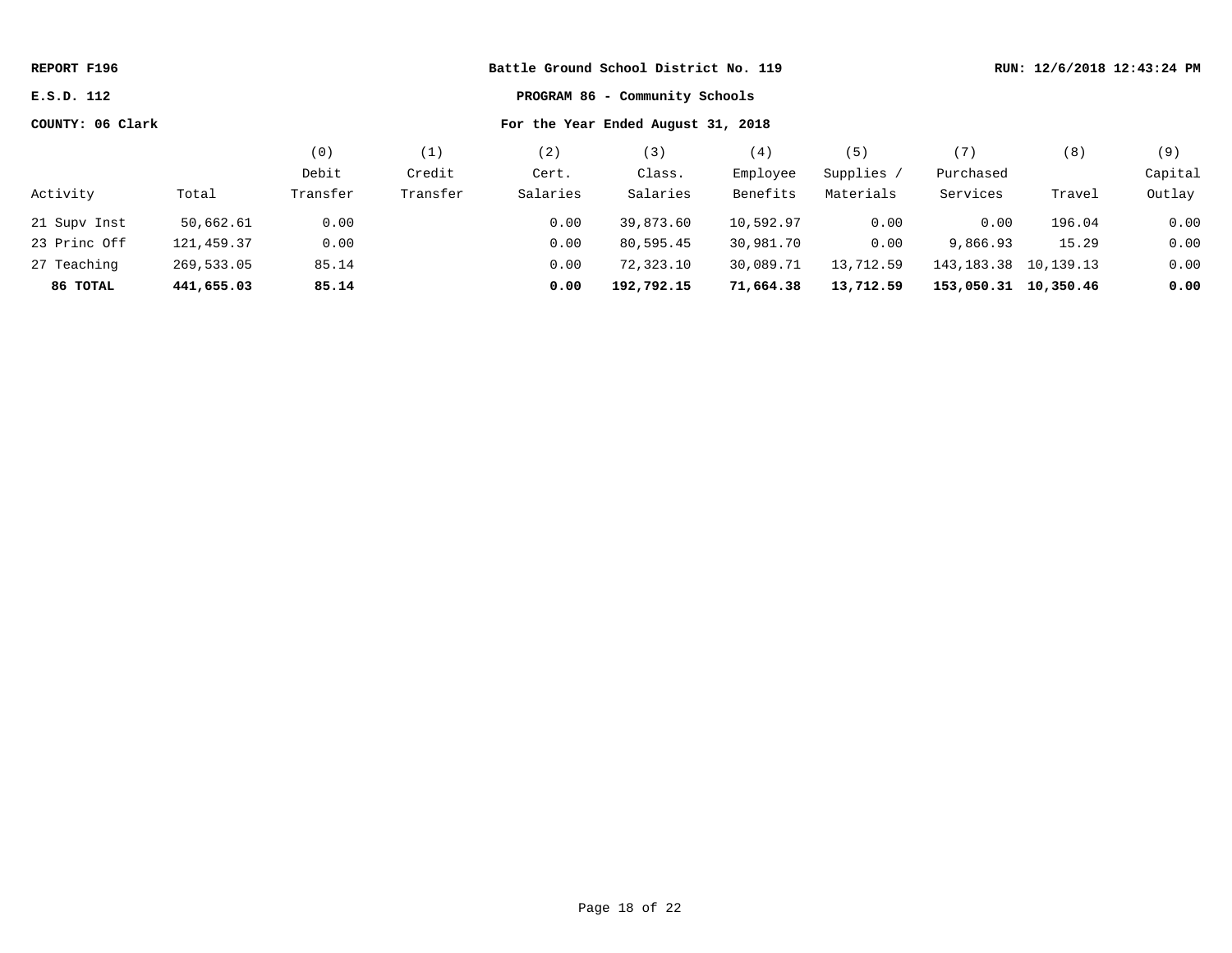| REPORT F196                                         |           |                                    |          | Battle Ground School District No. 119 |           |          |             |                |        | RUN: 12/6/2018 12:43:24 PM |
|-----------------------------------------------------|-----------|------------------------------------|----------|---------------------------------------|-----------|----------|-------------|----------------|--------|----------------------------|
| E.S.D. 112<br>PROGRAM 89 - Other Community Services |           |                                    |          |                                       |           |          |             |                |        |                            |
| COUNTY: 06 Clark                                    |           | For the Year Ended August 31, 2018 |          |                                       |           |          |             |                |        |                            |
|                                                     |           | (0)                                | (1)      | (2)                                   | (3)       | (4)      | (5)         | (7)            | (8)    | (9)                        |
|                                                     |           | Debit                              | Credit   | Cert.                                 | Class.    | Employee | Supplies /  | Purchased      |        | Capital                    |
| Activity                                            | Total     | Transfer                           | Transfer | Salaries                              | Salaries  | Benefits | Materials   | Services       | Travel | Outlay                     |
| 28 Extracur                                         | 39,480.14 | 0.00                               |          | 0.00                                  | 38,896.78 | 7,648.40 | 28, 203. 45 | $-35, 268, 49$ | 0.00   | 0.00                       |
| 91 Publ Acty                                        | 17,174.78 | 17,174.78                          | 0.00     | 0.00                                  | 0.00      | 0.00     | 0.00        | 0.00           | 0.00   | 0.00                       |
| 89 TOTAL                                            | 56,654.92 | 17,174.78                          | 0.00     | 0.00                                  | 38,896.78 | 7,648.40 | 28,203.45   | $-35,268.49$   | 0.00   | 0.00                       |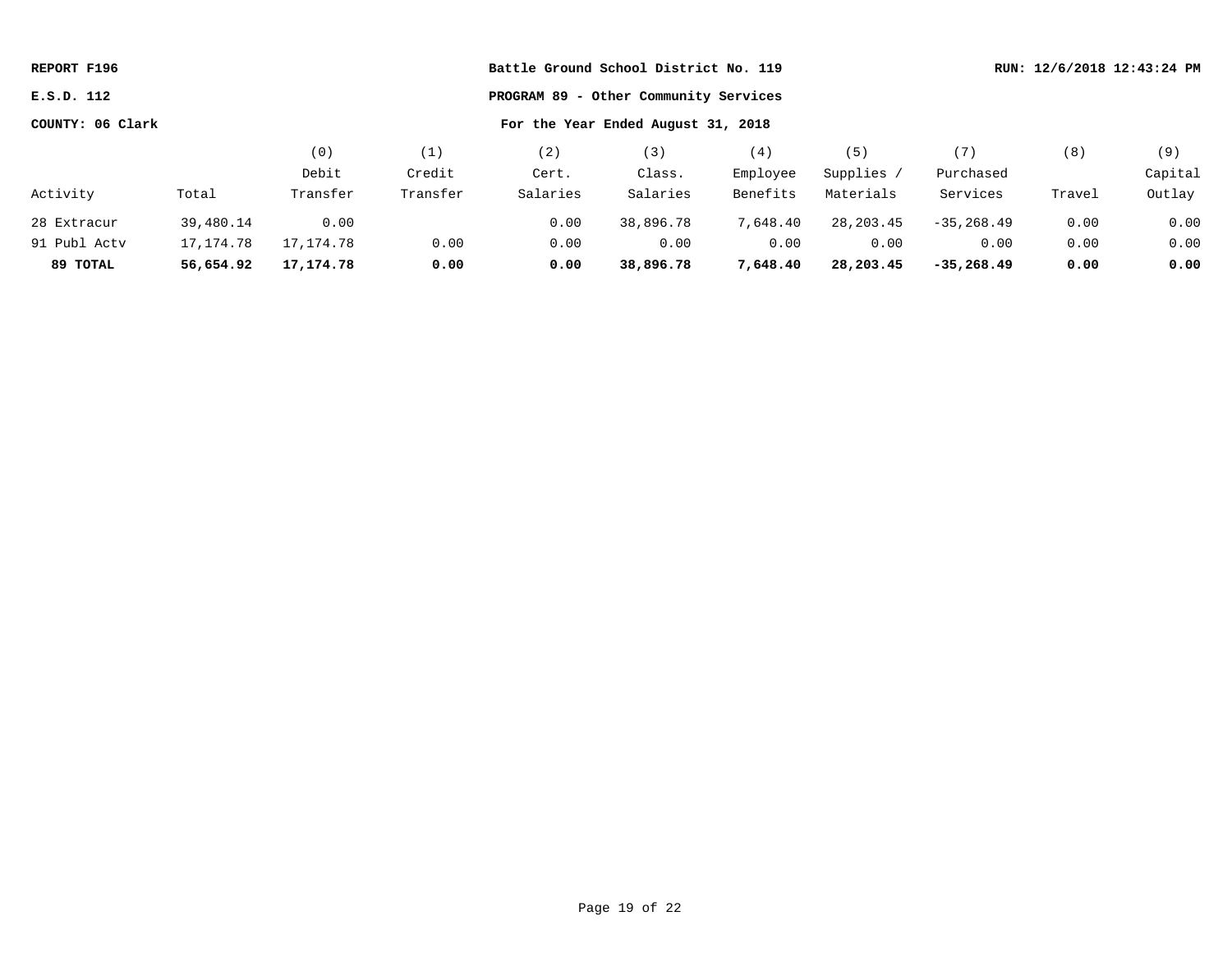# **E.S.D. 112 PROGRAM 97 - District-wide Support**

|              |                 | (0)      | (1)           | (2)        | (3)          | (4)                                                            | (5)        | (7)            | (8)       | (9)        |
|--------------|-----------------|----------|---------------|------------|--------------|----------------------------------------------------------------|------------|----------------|-----------|------------|
|              |                 | Debit    | Credit        | Cert.      | Class.       | Employee                                                       | Supplies / | Purchased      |           | Capital    |
| Activity     | Total           | Transfer | Transfer      | Salaries   | Salaries     | Benefits                                                       | Materials  | Services       | Travel    | Outlay     |
| 11 Bd of Dir | 473, 253. 23    | 55.04    |               |            | 96,010.80    | 28, 252.37                                                     | 17,945.95  | 326,818.19     | 4,170.88  | 0.00       |
| 12 Supt Off  | 541,952.99      | 0.00     |               | 402,980.11 | 0.00         | 102,276.16                                                     | 17,050.62  | 14,920.11      | 4,725.99  | 0.00       |
| 13 Busns Off | 1,548,075.03    | 14.67    |               | 0.00       | 903, 352.84  | 359,558.33                                                     | 48,890.73  | 205, 355.94    | 5,831.52  | 25,071.00  |
| 14 HR        | 1, 223, 175.84  | 314.77   |               | 293,687.62 | 564,819.05   | 316,077.73                                                     | 30,205.36  | 14, 134. 70    | 3,386.53  | 550.08     |
| 15 Pblc Rltn | 243,865.37      | 12.80    |               | 0.00       | 147,662.40   | 42,727.52                                                      | 6,673.98   | 44,842.50      | 1,946.17  | 0.00       |
| 25 Pupil M/S | 409,655.41      | 0.00     |               | 104,746.26 | 85,110.48    | 49,238.86                                                      | 82,604.69  | 80,773.60      | 1,990.60  | 5,190.92   |
| 61 Supv Bldg | 745,531.33      | 0.00     |               | 0.00       | 531,186.50   | 202,407.72                                                     | 6, 316.65  | 4,387.61       | 1,232.85  | 0.00       |
| 62 Grnd Mnt  | 597, 323.25     | 45.59    |               |            | 346,788.31   | 153,451.17                                                     | 40,642.42  | 23,561.04      | 0.00      | 32,834.72  |
| 63 Oper Bldg | 4,715,827.03    | 0.00     |               |            | 2,984,414.33 | 1,420,523.35                                                   | 270,502.64 | 24, 115.46     | 352.95    | 15,918.30  |
| 64 Maintnce  | 3,810,930.52    | 0.00     | 0.00          |            | 975, 917.99  | 447,604.62                                                     | 426,725.88 | 1,849,752.64   | 904.45    | 110,024.94 |
| 65 Utilities | 3, 217, 586. 27 | 0.00     | 0.00          |            | 30,066.34    | 18,242.90                                                      | 31,845.13  | 3, 137, 431.90 | 0.00      | 0.00       |
| 68 Insurance | 992,187.74      | 340.00   |               |            |              |                                                                | 1,646.33   | 990, 201.41    |           | 0.00       |
| 72 Info Sys  | 1,146,064.60    | 0.00     | 0.00          | 0.00       | 431,970.12   | 197,342.42                                                     | 0.00       | 516,752.06     | 0.00      | 0.00       |
| 73 Printing  | 128,590.77      | 0.00     | $-141,876.05$ | 0.00       | 84,631.44    | 38, 337.86                                                     | 46,961.44  | 100,536.08     | 0.00      | 0.00       |
| 74 Warehouse | 668, 393.45     | 0.00     | 0.00          | 0.00       | 455,312.00   | 187,033.92                                                     | 9,700.41   | 15,701.70      | 645.42    | 0.00       |
| 75 Mtr Pool  | 118,933.65      | 0.00     | 0.00          | 0.00       | 34,524.97    | 12,135.56                                                      | 27,384.03  | 16,196.98      | 0.00      | 28,692.11  |
| 83 Interest  | 7,995.20        |          |               |            |              |                                                                |            | 7,995.20       |           |            |
| 84 Principal | 157,499.63      |          |               |            |              |                                                                |            | 157,499.63     |           |            |
| 97 TOTAL     | 20,746,841.31   | 782.87   | $-141,876.05$ |            |              | 801,413.99 7,671,767.57 3,575,210.49 1,065,096.26 7,530,976.75 |            |                | 25,187.36 | 218,282.07 |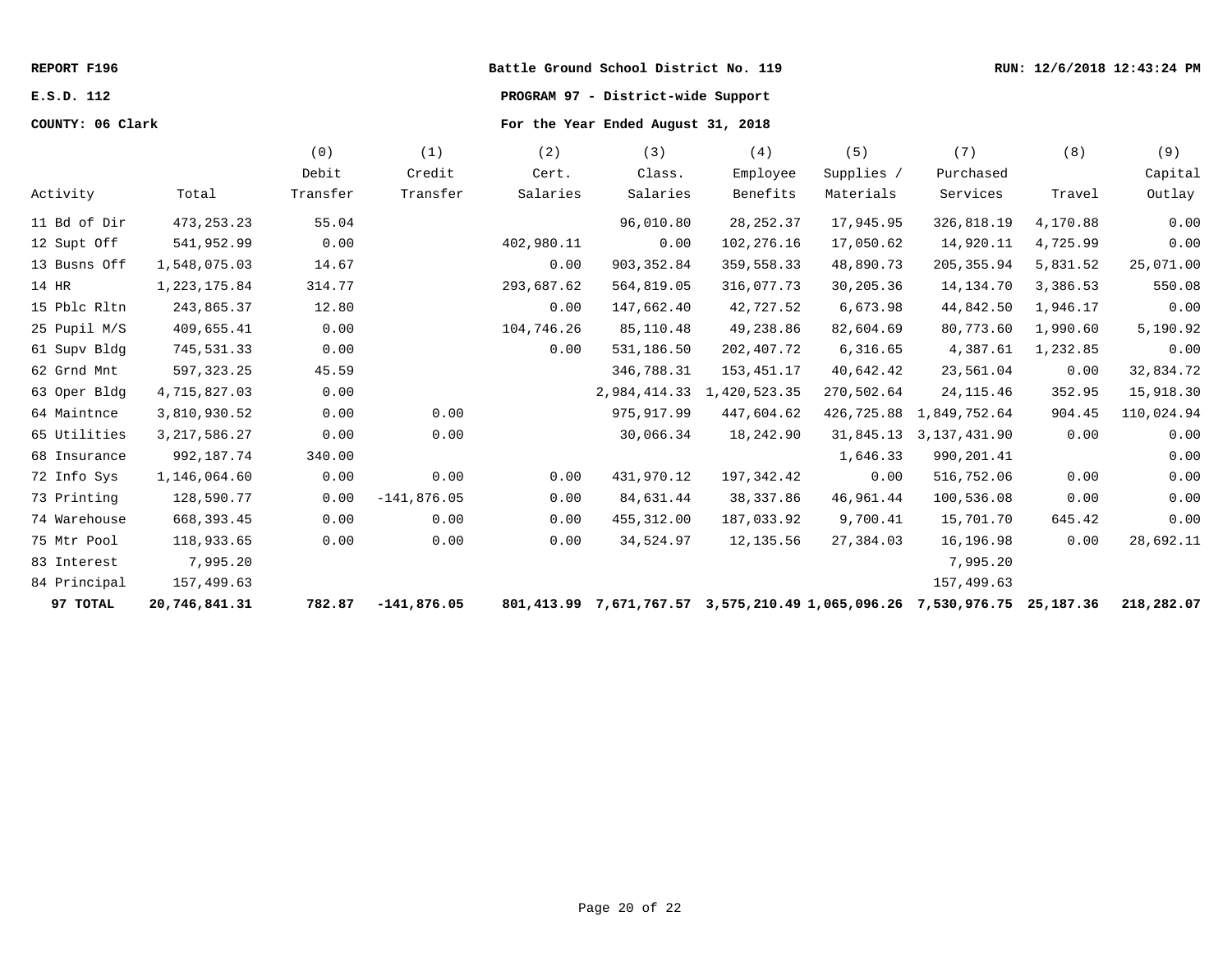| REPORT F196                                            |               |          |               | Battle Ground School District No. 119 |                                   |          |            |                         |        | RUN: 12/6/2018 12:43:24 PM |
|--------------------------------------------------------|---------------|----------|---------------|---------------------------------------|-----------------------------------|----------|------------|-------------------------|--------|----------------------------|
| E.S.D. 112                                             |               |          |               |                                       | PROGRAM 98 - School Food Services |          |            |                         |        |                            |
| COUNTY: 06 Clark<br>For the Year Ended August 31, 2018 |               |          |               |                                       |                                   |          |            |                         |        |                            |
|                                                        |               | (0)      | (1)           | (2)                                   | (3)                               | (4)      | (5)        | (7)                     | (8)    | (9)                        |
|                                                        |               | Debit    | Credit        | Cert.                                 | Class.                            | Employee | Supplies / | Purchased               |        | Capital                    |
| Activity                                               | Total         | Transfer | Transfer      | Salaries                              | Salaries                          | Benefits | Materials  | Services                | Travel | Outlay                     |
| 41 Supervisn                                           | 26,044.64     | 6,106.64 |               | 0.00                                  | 12,530.68                         | 5,252.76 | 241.21     | 1,913.35                | 0.00   | 0.00                       |
| 42 Food                                                | 231,029.00    | 0.00     |               |                                       |                                   |          | 231,029.00 | 0.00                    |        |                            |
| 44 Operation                                           | 2,870,889.61  | 0.00     |               |                                       | 0.00                              | 0.00     |            | 41,525.79 2,813,141.87  | 0.00   | 16,221.95                  |
| 49 Transfers                                           | $-17, 174.78$ |          | $-17, 174.78$ |                                       |                                   |          |            |                         |        |                            |
| 98 TOTAL                                               | 3,110,788.47  | 6,106.64 | $-17, 174.78$ | 0.00                                  | 12,530.68                         | 5,252.76 |            | 272,796.00 2,815,055.22 | 0.00   | 16,221.95                  |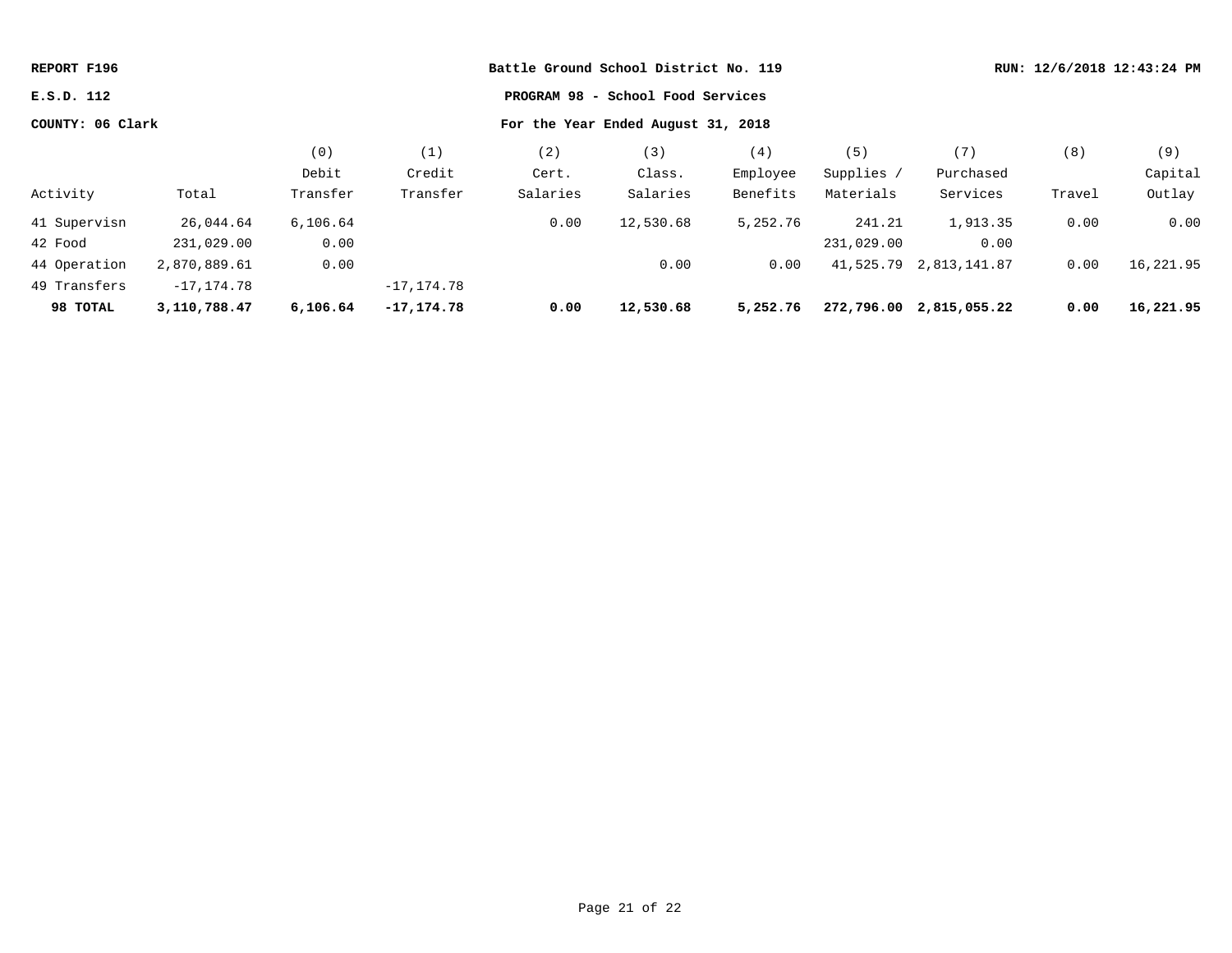| REPORT F196                                            |              |          |          |           | Battle Ground School District No. 119 |            |            |                         |        | RUN: 12/6/2018 12:43:24 PM |
|--------------------------------------------------------|--------------|----------|----------|-----------|---------------------------------------|------------|------------|-------------------------|--------|----------------------------|
| E.S.D. 112                                             |              |          |          |           | PROGRAM 99 - Pupil Transportation     |            |            |                         |        |                            |
| COUNTY: 06 Clark<br>For the Year Ended August 31, 2018 |              |          |          |           |                                       |            |            |                         |        |                            |
|                                                        |              | (0)      | (1)      | (2)       | (3)                                   | (4)        | (5)        | (7)                     | (8)    | (9)                        |
|                                                        |              | Debit    | Credit   | Cert.     | Class.                                | Employee   | Supplies / | Purchased               |        | Capital                    |
| Activity                                               | Total        | Transfer | Transfer | Salaries  | Salaries                              | Benefits   | Materials  | Services                | Travel | Outlay                     |
| 25 Pupil M/S                                           | 321,937.84   | 0.00     |          | 0.00      | 251,480.62                            | 70,457.22  | 0.00       | 0.00                    | 0.00   | 0.00                       |
| 51 Supervisn                                           | 161,914.97   | 0.00     |          | 34,763.85 | 82,506.16                             | 44,544.96  | 0.00       | 100.00                  | 0.00   | 0.00                       |
| 52 Operation                                           | 8,741,277.01 | 0.00     |          |           | 0.00                                  | 0.00       |            | 713,835.37 8,027,441.64 | 0.00   | 0.00                       |
| 99 TOTAL                                               | 9,225,129.82 | 0.00     |          | 34,763.85 | 333,986.78                            | 115,002.18 |            | 713,835.37 8,027,541.64 | 0.00   | 0.00                       |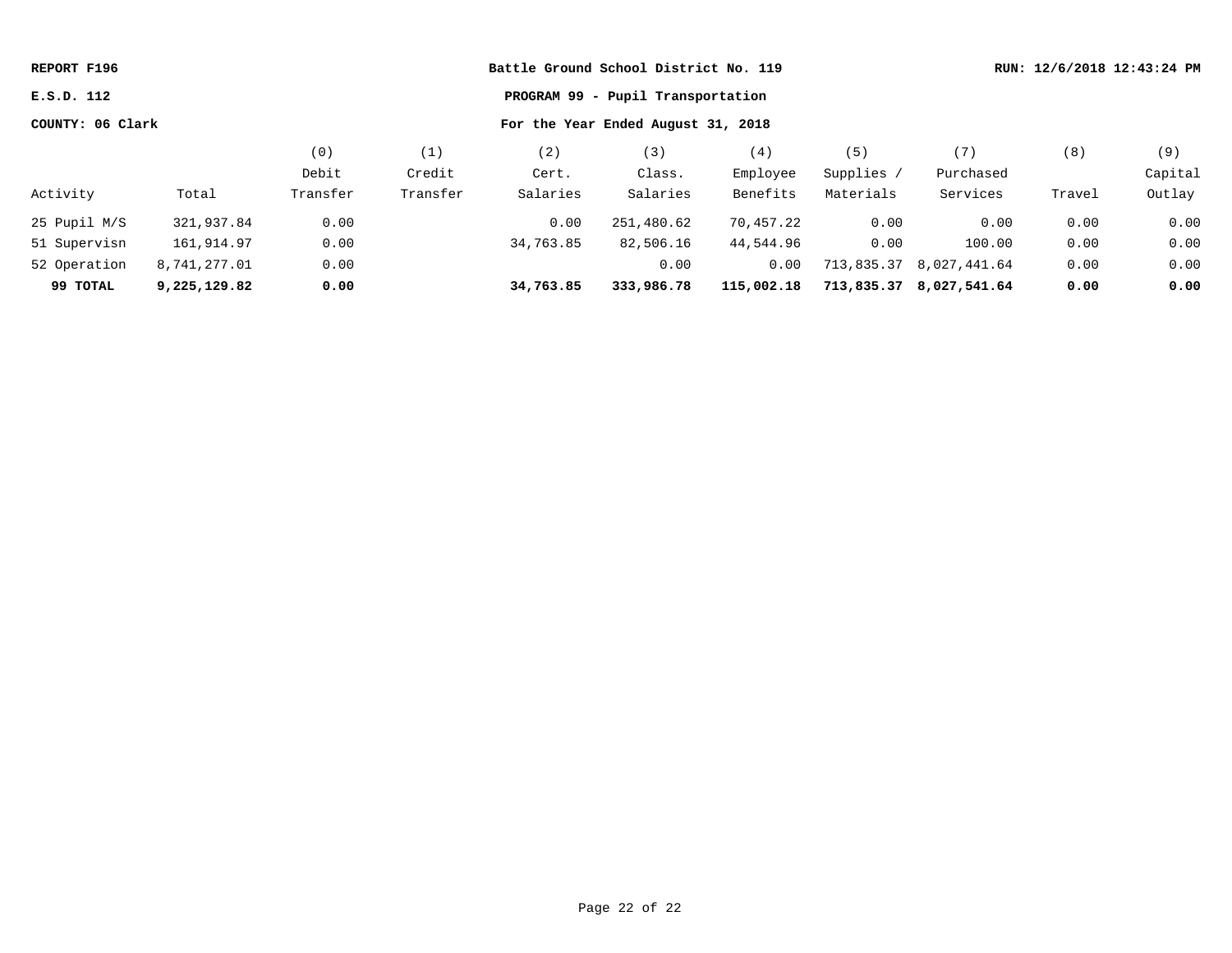| REPORT F196      | Battle Ground School District No. 119      | RUN: 12/6/2018 12:43:25 PM |
|------------------|--------------------------------------------|----------------------------|
| E.S.D.<br>112    | Data Requirements for Supplemental Reports |                            |
| COUNTY: 06 Clark | For the Year Ended August 31, 2018         |                            |

### **Other Data Requirements and Certifications**

| А.             | Enter the amount of E-Rate received by the school district either as the total discount or<br>as a reimbursement amount which was coded in Revenue 2910. This amount may be a<br>combination of both and should be displayed on the award by utility. | 163,319.91   |
|----------------|-------------------------------------------------------------------------------------------------------------------------------------------------------------------------------------------------------------------------------------------------------|--------------|
| в.             | Enter the amount of revenue received this year of Growth Management Act impact fees<br>imposed under the authority of RCW 82.02.050 through 82.02.090                                                                                                 | 4,838,467.75 |
| $\mathbf{C}$ . | Enter the amount of revenue received this year of State Environmental Policy Act<br>mitigation fees imposed under the authority of RCW 43.21C.060.                                                                                                    | 0.00         |
| D.             | Under RCW 28A.400.205 the district must certify "that it has spent the funds provided for<br>cost-of-living increases on salaries and salary-related benefits."                                                                                       | Yes          |
| Е.             | Enter the total amount of Program 55 - Learning Assistance Program Regular Expenditures                                                                                                                                                               | 2,117,244.69 |
| F.             | Enter the total amount of Program 55 - Learning Assistance-High Poverty Expenditures                                                                                                                                                                  | 5,779.79     |
| G.             | Enter the total amount of Program 55 - Learning Assistance Program Expenditures                                                                                                                                                                       | 2,123,024.48 |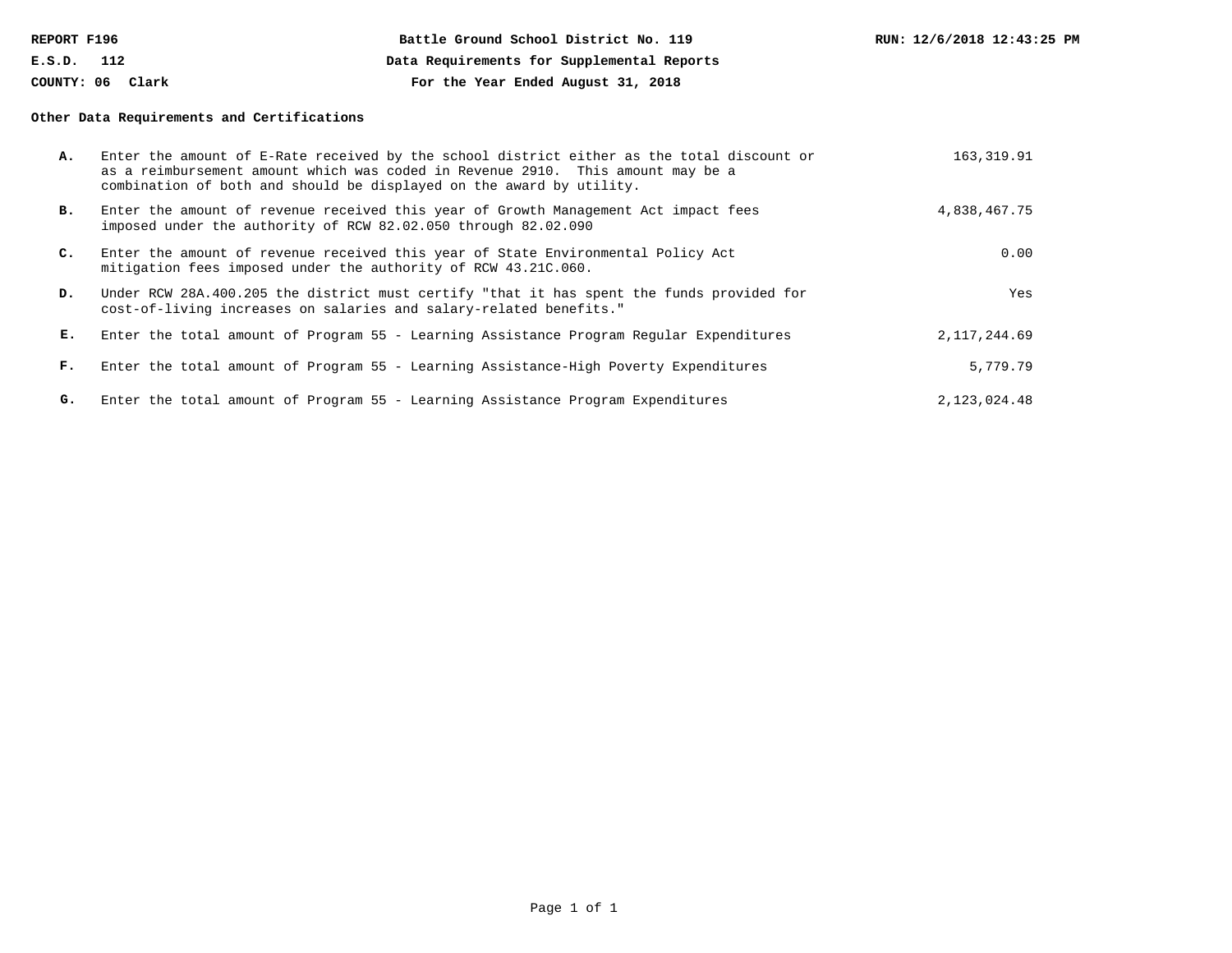| REPORT F196                                                  | Battle Ground School District No. 119                                                                                                                                                                                                                                                                                                                                                                                                                                                                                                                                                                  | RUN: 12/6/2018 12:43:26 PM |
|--------------------------------------------------------------|--------------------------------------------------------------------------------------------------------------------------------------------------------------------------------------------------------------------------------------------------------------------------------------------------------------------------------------------------------------------------------------------------------------------------------------------------------------------------------------------------------------------------------------------------------------------------------------------------------|----------------------------|
| $E.S.D.$ 112                                                 | Data Requirements for End of Year Reporting to<br>Apportionment and State Recovery Rate                                                                                                                                                                                                                                                                                                                                                                                                                                                                                                                |                            |
| COUNTY: 06 Clark                                             | For the Year Ended August 31, 2018                                                                                                                                                                                                                                                                                                                                                                                                                                                                                                                                                                     |                            |
| 1. Fire District Payment RCW 52.30.020                       |                                                                                                                                                                                                                                                                                                                                                                                                                                                                                                                                                                                                        |                            |
| not required to make an entry in this item number.           | Total expenditures paid to fire protection districts for fire protection services. Eligible<br>school districts received reimbursement in the July apportionment payment (Revenue Account 3100)<br>for fire protection services purchased during the calendar year (see Report 1191, line C.7. for<br>the amount of payment). Fire district reimbursement is provided solely for the purpose of paying<br>for fire protection services. Therefore, any such reimbursement not used to pay for fire<br>protection services must be recovered by OSPI. School districts that did not receive payment are | 13,346.57                  |
|                                                              | 2. Indirect Rate for State Revenue Recoveries (b/c) (SYSTEM CALCULATED)                                                                                                                                                                                                                                                                                                                                                                                                                                                                                                                                | 0.152                      |
| a) Total All Programs (SYSTEM CALCULATED)                    |                                                                                                                                                                                                                                                                                                                                                                                                                                                                                                                                                                                                        | 157, 257, 088.40           |
| b) Total Program 97 Districtwide Support (SYSTEM CALCULATED) |                                                                                                                                                                                                                                                                                                                                                                                                                                                                                                                                                                                                        | 20,746,841.31              |

136,510,247.09

c) Total All Programs less Program 97 Districtwide Support (a-b) (SYSTEM CALCULATED)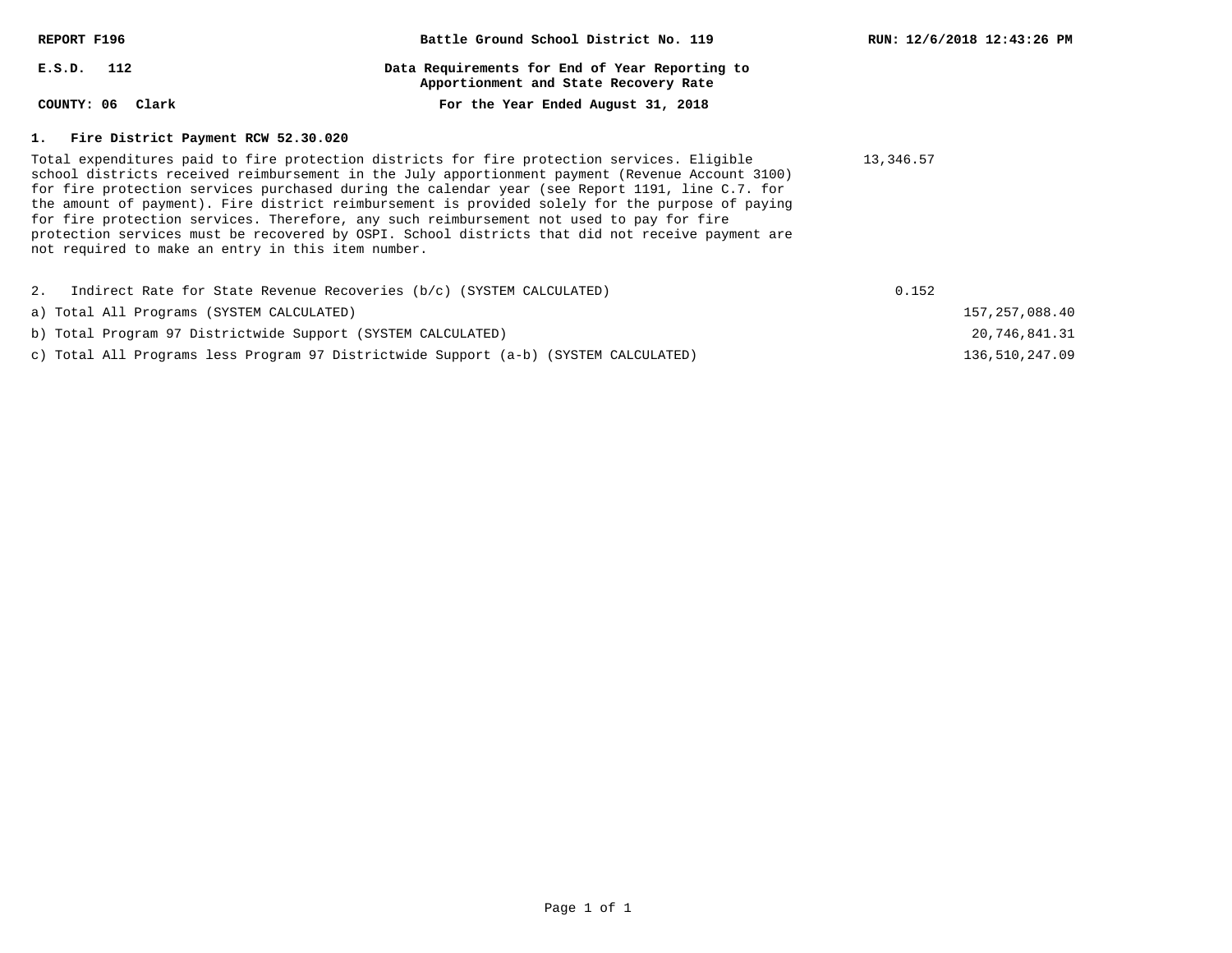| REPORT F196                          | Battle Ground School District No. 119                                                              | RUN: 12/6/2018 12:43:26 PM |
|--------------------------------------|----------------------------------------------------------------------------------------------------|----------------------------|
| E.S.D.<br>112<br>COUNTY: 06<br>Clark | Data Requirements for Calculating Federal Indirect Cost Rate<br>Including Fixed with Carry-Forward |                            |
|                                      | For the Year Ended August 31, 2018                                                                 |                            |

#### **DISTORTING ITEMS**

1. Flow-through funds for program 01-89, 98, and 99

0.00

2. Flow-through funds or contingencies or election expenses or alterations or renovations or fines and penalties charged in Activity 11, Board of Directors.

0.00

3. Flow-through funds or contingencies or election expenses or alterations or renovations or fines and penalties charged in Activity 12, Superintendents Office.

0.00

4. Flow-through funds or contingencies or election expenses or alterations or renovations or fines and penalties charged in Activity 13, Business Office.

0.00

5. Flow-through funds or contingencies or election expenses or alterations or renovations or fines and penalties charged in Activity 14, Human Resources.

0.00

6. Flow-through funds or contingencies or election expenses or alterations or renovations or fines and penalties charged in Program 97, Activity 25, Pupil Management & Safety.

0.00

7. Flow-through funds or contingencies or election expenses or alterations or renovations or fines and penalties charged in Program 97, Activity 61, Supervision.

0.00

8. Flow-through funds or contingencies or election expenses or alterations or renovations or fines and penalties charged in Program 97, Activity 62, Grounds Maintenance.

0.00

9. Flow-through funds or contingencies or election expenses or alterations or renovations or fines and penalties charged in Program 97, Activity 63, Operation of Buildings.

0.00

10. Flow-through funds or contingencies or election expenses or alterations or renovations or fines and penalties charged in Program 97, Activity 64, Maintenance.

0.00

11. Flow-through funds or contingencies or election expenses or alterations or renovations or fines and penalties charged in Program 97, Activity 65, Utilities.

0.00

12. Flow-through funds or contingencies or election expenses or alterations or renovations or fines and penalties charged in Program 97, Activity 67, Buildings and Property Security.

0.00

13. Flow-through funds or contingencies or election expenses or alterations or renovations or fines and penalties charged in Program 97, Activity 68, Insurance.

0.00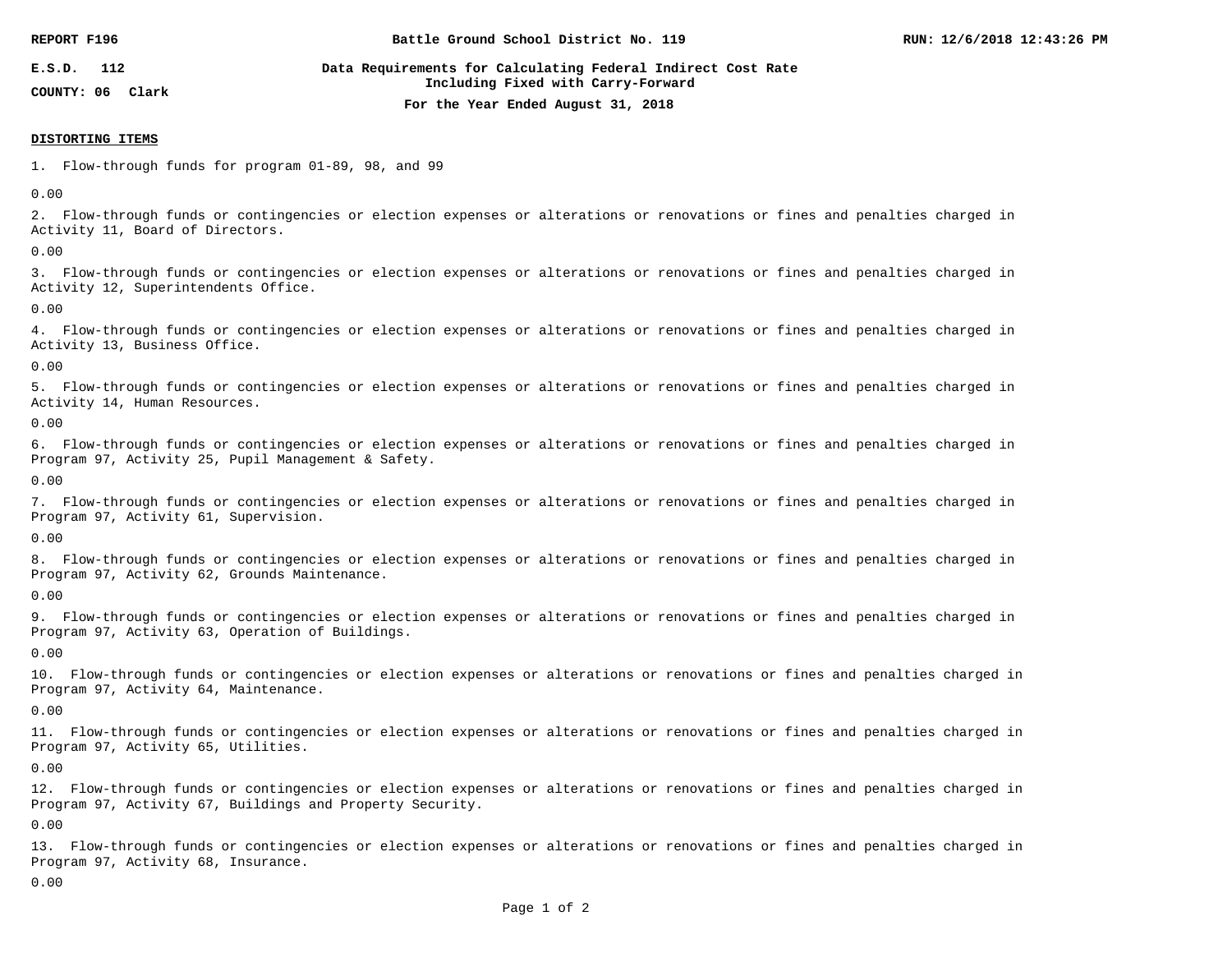| REPORT F196      | Battle Ground School District No. 119                                                              | RUN: 12/6/2018 12:43:26 PM |
|------------------|----------------------------------------------------------------------------------------------------|----------------------------|
| E.S.D.<br>112    | Data Requirements for Calculating Federal Indirect Cost Rate<br>Including Fixed with Carry-Forward |                            |
| COUNTY: 06 Clark | For the Year Ended August 31, 2018                                                                 |                            |

#### **DISTORTING ITEMS**

14. Flow-through funds or contingencies or election expenses or alterations or renovations or fines and penalties charged in Activity 72, Information Systems.

0.00

15. Flow-through funds or contingencies or election expenses or alterations or renovations or fines and penalties charged in Activity 73, Printing.

0.00

16. Flow-through funds or contingencies or election expenses or alterations or renovations or fines and penalties charged in Activity 74, Warehousing.

0.00

17. Flow-through funds or contingencies or election expenses or alterations or renovations or fines and penalties charged in Activity 75, Motor Pool.

0.00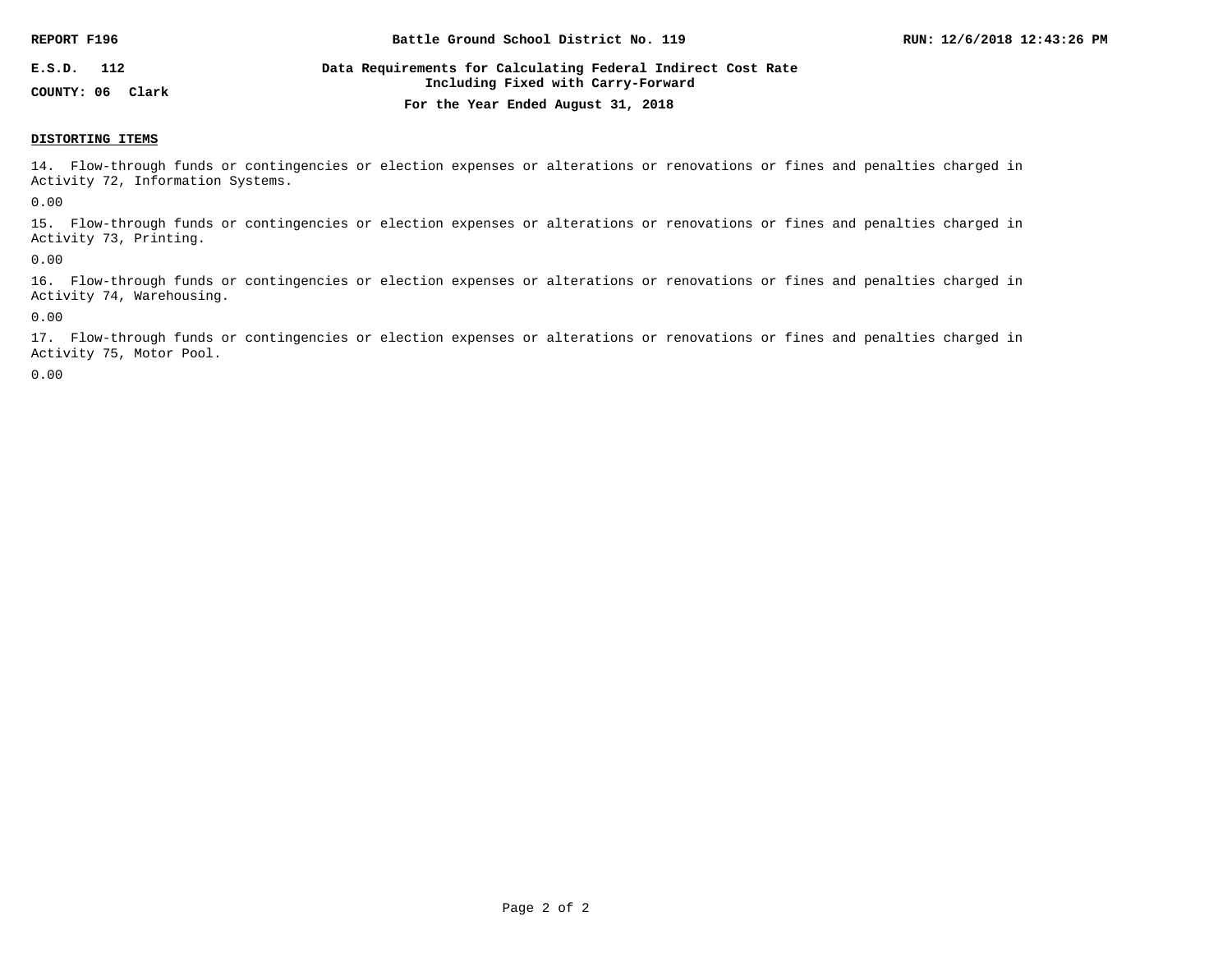| REPORT F196      | Battle Ground School District No. 119                                                              | RUN: 12/6/2018 12:43:27 PM |
|------------------|----------------------------------------------------------------------------------------------------|----------------------------|
| E.S.D.<br>112    | Data Requirements for Calculating Federal Indirect Cost Rate<br>Including Fixed with Carry-Forward |                            |
| COUNTY: 06 Clark | For the Year Ended August 31, 2018                                                                 |                            |

### **INDIRECT EXPENDITURES**

18. Audit costs recorded in Program 97, Activity 11, Board of Directors, and not directly charged to another program.

34,514.64

19. Legal costs, associated with interpretation of laws and regulations, recorded in Program 97, Activity 11, Board of Directors but not specifically associated with the Board of Directors.

86,997.10

20. Costs recorded in Program 97, Activity 12, for the Superintendent, Deputy Superintendent, or Assistant Superintendent, and their secretary whose responsibilities are allocable to indirect cost Activities 13, 14 and 72 thru 75. These positions are required to maintain supporting documentation if a portion of their responsibilities are allocable to these indirect cost activities. Include the salary and benefits, supplies, travel, printing, warehousing, motor pool, and information systems as related to the above mentioned staff if allocable to Activities 13, 14, and 72 thru 75. DO NOT INCLUDE CAPITAL OUTLAY (Object 9).

0.00

21. The cost of Public Relations activities recorded in Program 97, Activity 15, excluding capital outlay (Object 9), and not directly charged to another program for the following: Cost for liaison with the news media and government relations officers as a means of informing the general public on matters of public concern, such as notice of Federal awards, financial matters, etc. DO NOT INCLUDE COSTS DESIGNED SOLEY TO PROMOTE THE GOVERNMENTAL UNIT. \*Expenditures in this Activity will not be included in the indirect pool if this manual input item is blank.

121,932.68

22. Termination Leave costs for federally supported staff which have been charged to a state or local program. Do not include Termination Leave costs for federally supported staff charged to Program 97, Activity 13 or 14, as they are already included in the indirect calculation. These costs should not be charged directly to the federal award, but may be considered an indirect expenditure, and added to the federal unrestricted indirect expenditure pool.

0.00

23. Costs recorded in Program 97, Activity 72, for districtwide Information Systems Activities. Do not include expenditures for any student records, such as student records fees, software, or student records staff. DO NOT INCLUDE CAPITAL OUTLAY (Object 9). \*Expenditures in this Activity will not be included in the indirect pool if this manual input item is blank.

249,359.00

24. General administration (organization-wide) expenditures charged in Program 97, Activity 25, Pupil Management & Safety, which is allocable to Activities 13 or 14, if a cost allocation plan supports the allocation. DO NOT INCLUDE CAPITAL OUTLAY (Object 9).

0.00

25. Space and occupancy costs for general administration (organization-wide) charged in Program 97, Activity 61, Supervision, which is allocable to Activities 13, 14, and Activity 12 if applicable, if a space plan supports the allocation. DO NOT INCLUDE CAPITAL OUTLAY (Object 9).

0.00

26. Space and occupancy costs for general administration (organization-wide) charged in Program 97, Activity 62, Grounds Maintenance, which is allocable to Activities 13, 14, and Activity 12 if applicable, if a space plan supports the allocation. DO NOT INCLUDE CAPITAL OUTLAY (Object 9).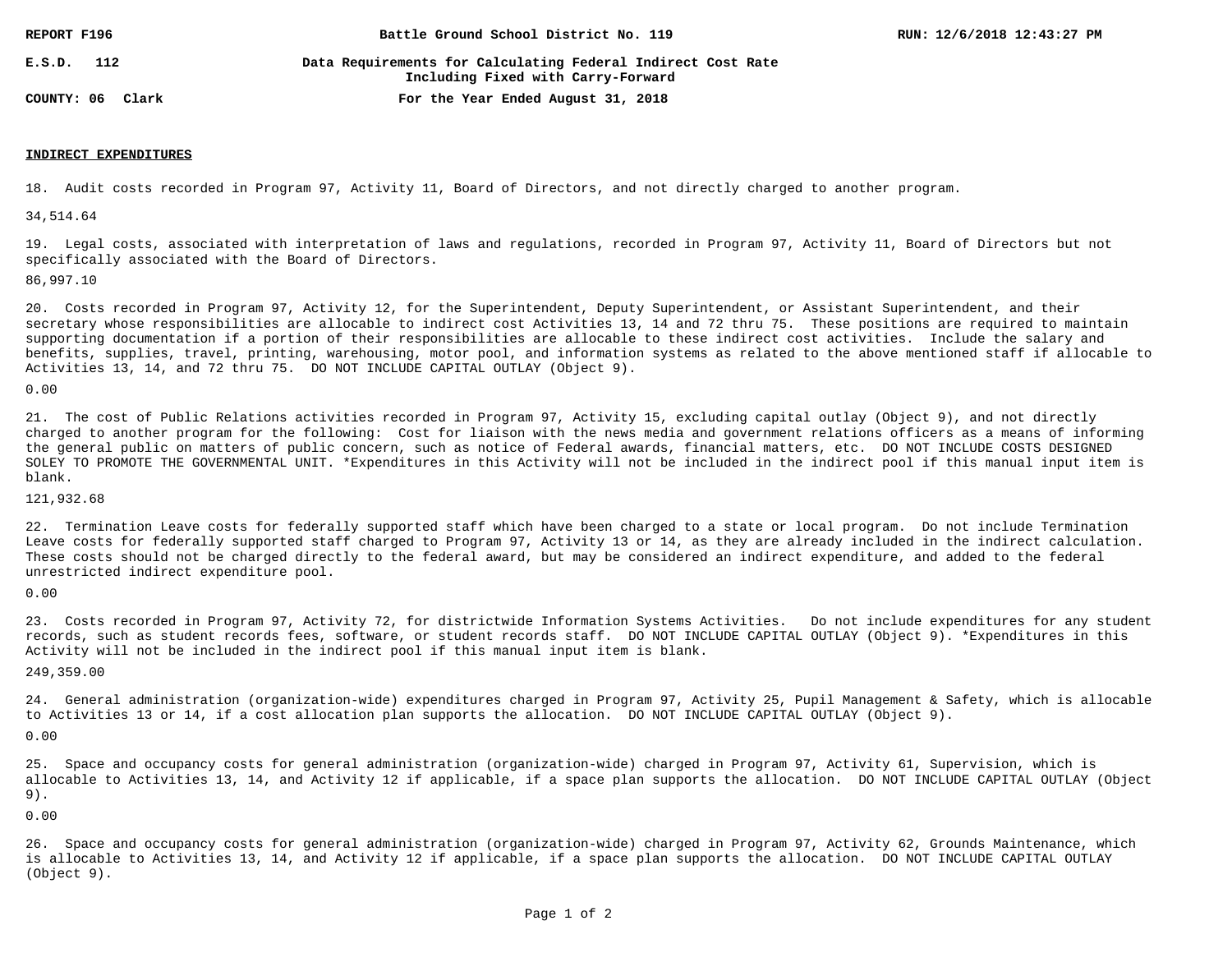| REPORT F196         | Battle Ground School District No. 119                                                              | RUN: 12/6/2018 12:43:27 PM |
|---------------------|----------------------------------------------------------------------------------------------------|----------------------------|
| E.S.D.<br>112       | Data Requirements for Calculating Federal Indirect Cost Rate<br>Including Fixed with Carry-Forward |                            |
| COUNTY: 06<br>Clark | For the Year Ended August 31, 2018                                                                 |                            |

### **INDIRECT EXPENDITURES**

0.00

27. Space and occupancy costs for general administration (organization-wide) charged in Program 97, Activity 63, Operation of Buildings, which is allocable to Activities 13, 14, and Activity 12 if applicable, if a space plan supports the allocation. DO NOT INCLUDE CAPITAL OUTLAY (Object 9).

0.00

28. Space and occupancy costs for general administration (organization-wide) charged in Program 97, Activity 64, Maintenance, which is allocable to Activities 13, 14, and Activity 12 if applicable, if a space plan supports the allocation. DO NOT INCLUDE CAPITAL OUTLAY (Object 9).

0.00

29. Space and occupancy costs for general administration (organization-wide) charged in Program 97, Activity 65, Utilities, which is allocable to Activities 13, 14, and Activity 12 if applicable, if a space plan supports the allocation. DO NOT INCLUDE CAPITAL OUTLAY (Object 9).

5,679.97

30. Space and occupancy costs for general administration (organization-wide) charged in Program 97, Activity 67, Building and Property Security, which is allocable to Activities 13, 14, and Activity 12 if applicable, if a space plan supports the allocation. DO NOT INCLUDE CAPITAL OUTLAY (Object 9).

0.00

31. Space and occupancy costs for general administration (organization-wide) charged in Program 97, Activity 68, Insurance, which is allocable to Activities 13, 14, and Activity 12 if applicable, if a space plan supports the allocation. DO NOT INCLUDE CAPITAL OUTLAY (Object 9).

3,052.17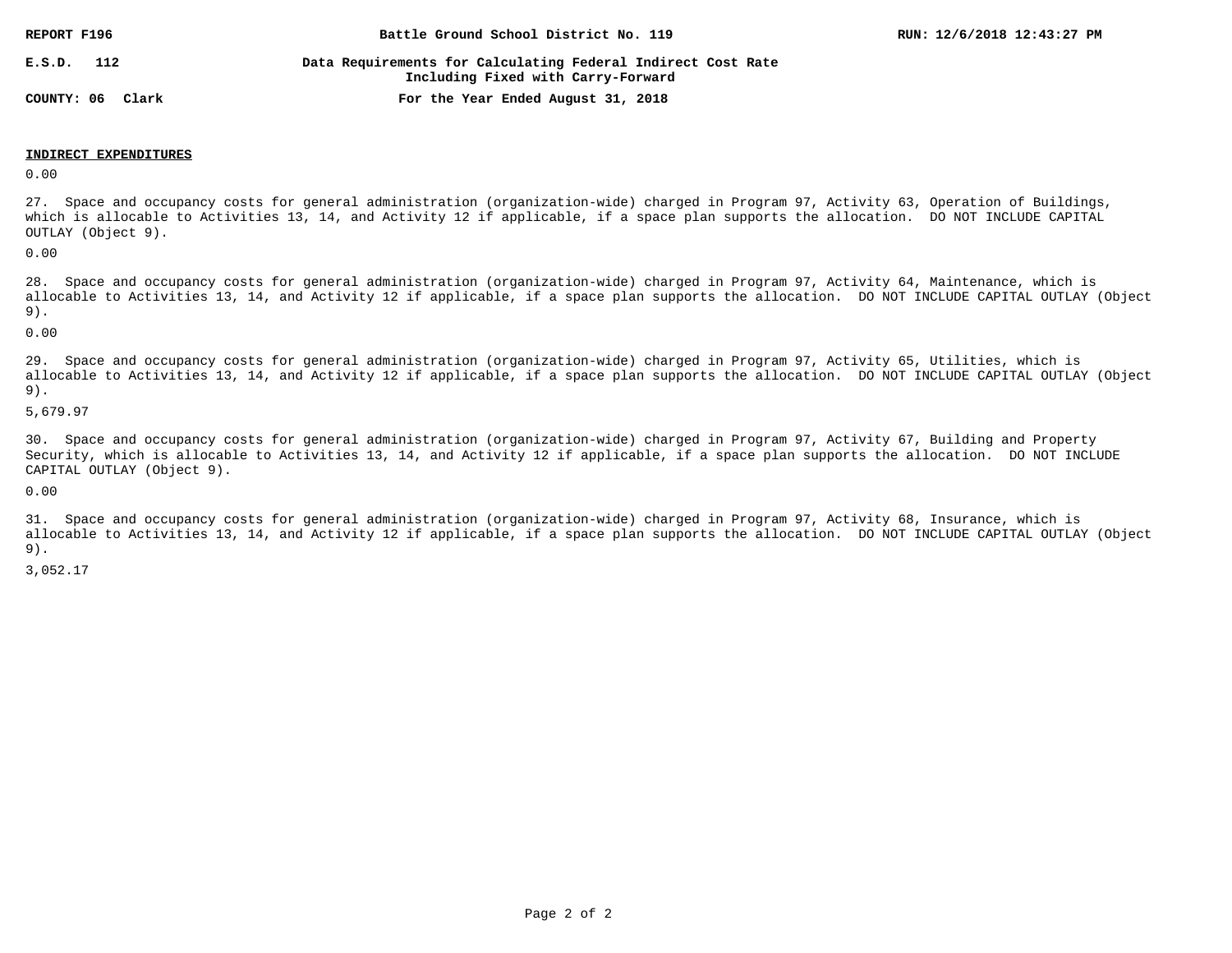**COUNTY: 06 Clark**

#### **Fiscal Year 2017-2018**

### **Schedule for Determining School District Federal Restricted Indirect Cost Rate Including Fixed With Carry-Forward Calculation for Fiscal Year 2019-20**

|                                      |                                               | <b>EXCLUDED</b>                 |                               |                                   |                                       |                                                        |                                                |
|--------------------------------------|-----------------------------------------------|---------------------------------|-------------------------------|-----------------------------------|---------------------------------------|--------------------------------------------------------|------------------------------------------------|
|                                      | <b>TOTAL</b><br>PROGRAM<br><b>EXPENDITURE</b> | <b>CAPITAL</b><br><b>OUTLAY</b> | <b>DEBT</b><br><b>SERVICE</b> | <b>DISTORTING</b><br><b>ITEMS</b> | (ADDED TO BASE)<br><b>UNALLOWABLE</b> | $($ POOL $)$<br><b>INDIRECT</b><br><b>EXPENDITURES</b> | (BASE)<br><b>DIRECT</b><br><b>EXPENDITURES</b> |
| PROGRAM AND ACTIVITY TITLES          |                                               |                                 |                               |                                   |                                       |                                                        |                                                |
| TOTAL PROGRAMS 01-89, 98, 99         | 136,510,247.09                                | 155,820.97                      |                               | 231,029.00                        |                                       |                                                        | 136, 123, 397. 12                              |
| PROGRAM 97 ACTIVITIES                |                                               |                                 |                               |                                   |                                       |                                                        |                                                |
| 11 Board of Directors                | 473, 253. 23                                  | 0.00                            |                               | 0.00                              | 351,741.49                            | 121,511.74                                             |                                                |
| 12 Superintendent's Office           | 541,952.99                                    | 0.00                            |                               | 0.00                              | 541,952.99                            | 0.00                                                   |                                                |
| 13 Business Office                   | 1,548,075.03                                  | 25,071.00                       |                               | 0.00                              |                                       | 1,523,004.03                                           |                                                |
| 14 Human Resources                   | 1, 223, 175.84                                | 550.08                          |                               | 0.00                              |                                       | 1,222,625.76                                           |                                                |
| 15 Public Relations                  | 243,865.37                                    | 0.00                            |                               |                                   | 121,932.69                            | 121,932.68                                             |                                                |
| 25 Pupil Management and Safety       | 409,655.41                                    | 5,190.92                        |                               | 0.00                              | 404, 464. 49                          | 0.00                                                   |                                                |
| 61 Supervision                       | 745,531.33                                    | 0.00                            |                               | 0.00                              | 745,531.33                            | 0.00                                                   |                                                |
| 62 Grounds Maintenance               | 597, 323.25                                   | 32,834.72                       |                               | 0.00                              | 564,488.53                            | 0.00                                                   |                                                |
| 63 Operation of Buildings            | 4,715,827.03                                  | 15,918.30                       |                               | 0.00                              | 4,699,908.73                          | 0.00                                                   |                                                |
| 64 Maintenance                       | 3,810,930.52                                  | 110,024.94                      |                               | 0.00                              | 3,700,905.58                          | 0.00                                                   |                                                |
| 65 Utilities                         | 3, 217, 586.27                                | 0.00                            |                               | 0.00                              | 3, 211, 906.30                        | 5,679.97                                               |                                                |
| 67 Building and Property<br>Security | 0.00                                          | 0.00                            |                               | 0.00                              | 0.00                                  | 0.00                                                   |                                                |
| 68 Insurance                         | 992,187.74                                    | 0.00                            |                               | 0.00                              | 989,135.57                            | 3,052.17                                               |                                                |
| 72 Information Systems               | 1,146,064.60                                  | 0.00                            |                               | 0.00                              | 896,705.60                            | 249,359.00                                             |                                                |
| 73 Printing                          | 128,590.77                                    | 0.00                            |                               | 0.00                              |                                       | 128,590.77                                             |                                                |
| 74 Warehousing                       | 668, 393.45                                   | 0.00                            |                               | 0.00                              |                                       | 668, 393.45                                            |                                                |
| 75 Motor Pool                        | 118,933.65                                    | 28,692.11                       |                               | 0.00                              |                                       | 90,241.54                                              |                                                |
| 83 Interest                          | 7,995.20                                      | 0.00                            | 7,995.20                      |                                   |                                       |                                                        |                                                |
| 84 Principal                         | 157,499.63                                    | 0.00                            | 157,499.63                    |                                   |                                       |                                                        |                                                |
| 85 Debt-Related Expenditures         | 0.00                                          | 0.00                            | 0.00                          |                                   |                                       |                                                        |                                                |
| Total Program 97                     | 20,746,841.31                                 | 218,282.07                      | 165,494.83                    | 0.00                              | 16,228,673.30                         | 4,134,391.11                                           |                                                |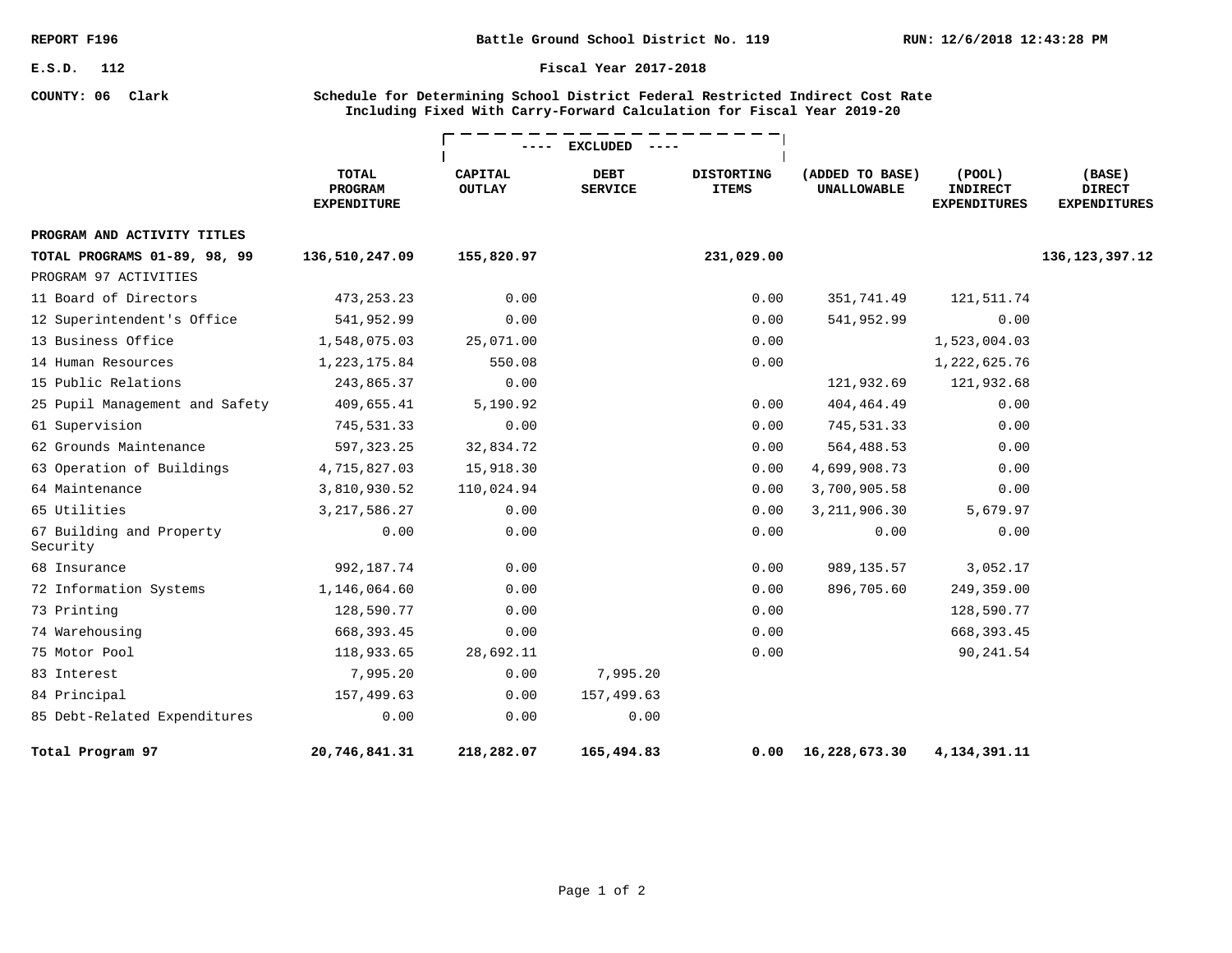**RUN: 12/6/2018 12:43:28 PM Battle Ground School District No. 119**

**Fiscal Year 2017-2018**

# **COUNTY: 06 Clark**

**Schedule for Determining School District Federal Restricted Indirect Cost Rate Including Fixed With Carry-Forward Calculation for Fiscal Year 2019-20**

|                        |                                        | $- - - -$                | <b>EXCLUDED</b><br>$- - - - -$ |                                   |                                       |                                                  |                                                |
|------------------------|----------------------------------------|--------------------------|--------------------------------|-----------------------------------|---------------------------------------|--------------------------------------------------|------------------------------------------------|
|                        | TOTAL<br>PROGRAM<br><b>EXPENDITURE</b> | CAPITAL<br><b>OUTLAY</b> | <b>DEBT</b><br><b>SERVICE</b>  | <b>DISTORTING</b><br><b>ITEMS</b> | (ADDED TO BASE)<br><b>UNALLOWABLE</b> | (POOL)<br><b>INDIRECT</b><br><b>EXPENDITURES</b> | (BASE)<br><b>DIRECT</b><br><b>EXPENDITURES</b> |
| Sub-Total All Programs | 157, 257, 088.40                       | 374,103.04               | 165,494.83                     | 231,029.00                        |                                       |                                                  | 4, 134, 391, 11 136, 123, 397, 12              |
| Unallowable Costs      |                                        |                          |                                |                                   | $-16, 228, 673.30$                    |                                                  | 16,228,673.30                                  |
| TOTALS                 | 157,257,088.40                         | 374,103.04               | 165,494.83                     | 231,029.00                        |                                       |                                                  | 4, 134, 391, 11 152, 352, 070, 42              |

\*\*\* FIXED WITH CARRY-FORWARD RESTRICTED INDIRECT RATE CALCULATION \*\*\*

| FY 15-16                                                                                      |                  |
|-----------------------------------------------------------------------------------------------|------------------|
| 1. FY 15-16 INDIRECT EXPENDITURES                                                             | 4,075,379.57     |
| 2. FY 15-16 DIRECT EXPENDITURES                                                               | 135,909,490.03   |
| 3. FY 15-16 OVER/UNDER RECOVERY (CALCULATED)                                                  | 148,400.98       |
| 4. FY 15-16 TOTAL POOL (LINE $1 +$ LINE 3)                                                    | 4,223,780.55     |
| 5. CALCULATED FY 15-16 RESTRICTED INDIRECT RATE TO BE USED IN FY 17-18                        | 0.0311           |
| FY 17-18                                                                                      |                  |
| 6. FY 17-18 INDIRECT EXPENDITURES FROM COLUMN 6                                               | 4, 134, 391. 11  |
| 7. FY 15-16 OVER/UNDER RECOVERY (LINE 3)                                                      | 148,400.98       |
| 8. FY 17-18 ADJUSTED IND POOL (LINE 6 + LINE 7)                                               | 4,282,792.09     |
| 9. FY 17-18 DIRECT EXPENDITURES FROM COLUMN 7                                                 | 152, 352, 070.42 |
| 10. FY 17-18 RESTRICTED INDIRECT RATE (LINE 5)                                                | 0.0311           |
| 11. FY 17-18 AMOUNT RECOVERED (LINE 9 * LINE 10)                                              | 4,738,149.39     |
| 12. FY 17-18 OVER/UNDER RECOVER (LINE 8 - LINE 11)                                            | $-455, 357.30$   |
| 13. FY 17-18 TOTAL POOL (LINE 6 + LINE 12)                                                    | 3,679,033.81     |
| 14. CALCULATED FY 17-18 RESTRICTED INDIRECT RATE TO BE USED IN FY 19-20<br>(LINE 13 / LINE 9) | 0.0241           |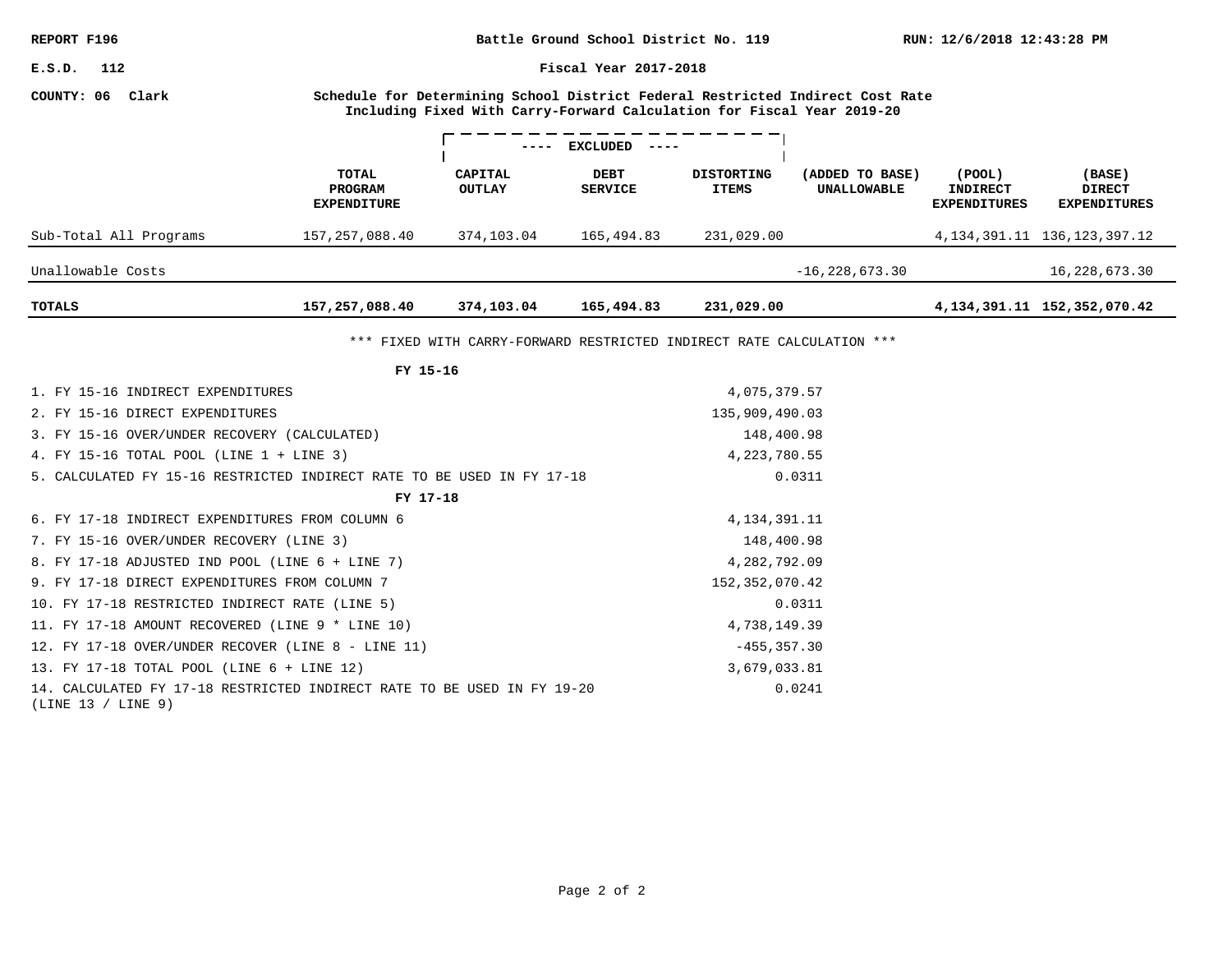**COUNTY: 06 Clark**

**Battle Ground School District No. 119**

#### **Fiscal Year 2017-2018**

### **Schedule for Determining School District Federal Unrestricted Indirect Cost Rate Including Fixed With Carry-Forward Calculation for FY 2019-20**

|                                      |                                               | <b>EXCLUDED</b>                 |                               |                                   |                                       |                                                        |                                                |
|--------------------------------------|-----------------------------------------------|---------------------------------|-------------------------------|-----------------------------------|---------------------------------------|--------------------------------------------------------|------------------------------------------------|
|                                      | <b>TOTAL</b><br>PROGRAM<br><b>EXPENDITURE</b> | <b>CAPITAL</b><br><b>OUTLAY</b> | <b>DEBT</b><br><b>SERVICE</b> | <b>DISTORTING</b><br><b>ITEMS</b> | (ADDED TO BASE)<br><b>UNALLOWABLE</b> | $($ POOL $)$<br><b>INDIRECT</b><br><b>EXPENDITURES</b> | (BASE)<br><b>DIRECT</b><br><b>EXPENDITURES</b> |
| PROGRAM AND ACTIVITY TITLES          |                                               |                                 |                               |                                   |                                       |                                                        |                                                |
| Total Programs 01-89, 98, 99         | 136,510,247.09                                | 155,820.97                      |                               | 231,029.00                        |                                       |                                                        | 136, 123, 397. 12                              |
| PROGRAM 97 ACTIVITIES                |                                               |                                 |                               |                                   |                                       |                                                        |                                                |
| 11 Board of Directors                | 473, 253. 23                                  | 0.00                            |                               | 0.00                              | 351,741.49                            | 121,511.74                                             |                                                |
| 12 Superintendents Office            | 541,952.99                                    | 0.00                            |                               | 0.00                              |                                       | 541,952.99                                             |                                                |
| 13 Business Office                   | 1,548,075.03                                  | 25,071.00                       |                               | 0.00                              |                                       | 1,523,004.03                                           |                                                |
| 14 Human Resources                   | 1,223,175.84                                  | 550.08                          |                               | 0.00                              |                                       | 1,222,625.76                                           |                                                |
| 15 Public Relations                  | 243,865.37                                    | 0.00                            |                               |                                   | 121,932.69                            | 121,932.68                                             |                                                |
| 25 Pupil Management and Safety       | 409,655.41                                    | 5,190.92                        |                               | 0.00                              |                                       | 404, 464. 49                                           |                                                |
| 61 Supervision                       | 745,531.33                                    | 0.00                            |                               | 0.00                              |                                       | 745,531.33                                             |                                                |
| 62 Grounds Maintenance               | 597, 323.25                                   | 32,834.72                       |                               | 0.00                              |                                       | 564,488.53                                             |                                                |
| 63 Operation of Buildings            | 4,715,827.03                                  | 15,918.30                       |                               | 0.00                              |                                       | 4,699,908.73                                           |                                                |
| 64 Maintenance                       | 3,810,930.52                                  | 110,024.94                      |                               | 0.00                              |                                       | 3,700,905.58                                           |                                                |
| 65 Utilities                         | 3, 217, 586.27                                | 0.00                            |                               | 0.00                              |                                       | 3, 217, 586.27                                         |                                                |
| 67 Building and Property<br>Security | 0.00                                          | 0.00                            |                               | 0.00                              |                                       | 0.00                                                   |                                                |
| 68 Insurance                         | 992, 187. 74                                  | 0.00                            |                               | 0.00                              |                                       | 992, 187. 74                                           |                                                |
| 72 Information Systems               | 1,146,064.60                                  | 0.00                            |                               | 0.00                              |                                       | 1,146,064.60                                           |                                                |
| 73 Printing                          | 128,590.77                                    | 0.00                            |                               | 0.00                              |                                       | 128,590.77                                             |                                                |
| 74 Warehousing                       | 668, 393.45                                   | 0.00                            |                               | 0.00                              |                                       | 668, 393.45                                            |                                                |
| 75 Motor Pool                        | 118,933.65                                    | 28,692.11                       |                               | 0.00                              |                                       | 90,241.54                                              |                                                |
| 83 Interest                          | 7,995.20                                      | 0.00                            | 7,995.20                      |                                   |                                       |                                                        |                                                |
| 84 Principal                         | 157,499.63                                    | 0.00                            | 157,499.63                    |                                   |                                       |                                                        |                                                |
| 85 Debt-Related Expenditures         | 0.00                                          | 0.00                            | 0.00                          |                                   |                                       |                                                        |                                                |
| Total Program 97                     | 20,746,841.31                                 | 218,282.07                      | 165,494.83                    | 0.00                              | 473,674.18                            | 19,889,390.23                                          |                                                |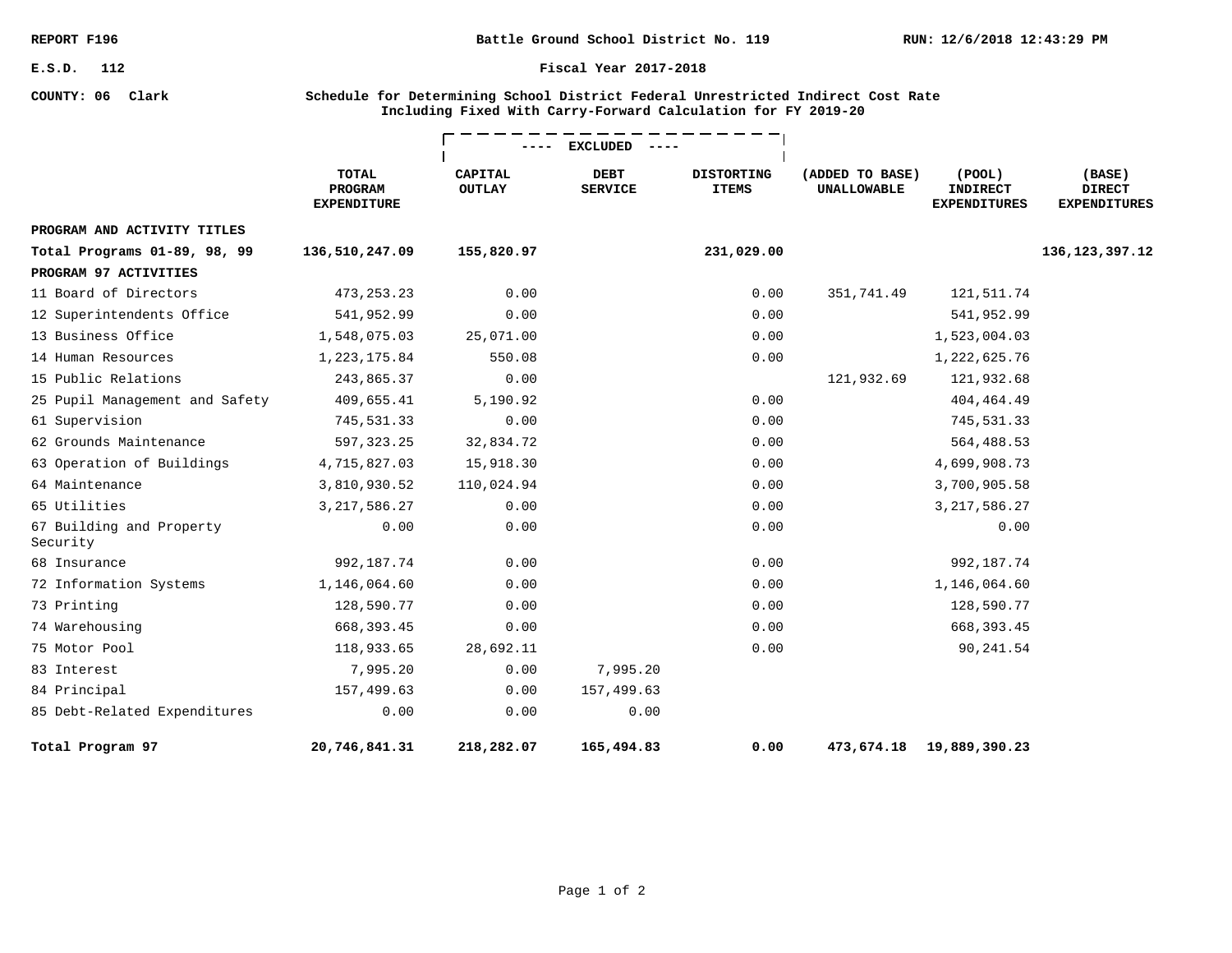| REPORT F196                                                                                                                                                              |                                        |                                                                         | RUN: 12/6/2018 12:43:29 PM |                                   |                                       |                                                  |                                                |  |  |
|--------------------------------------------------------------------------------------------------------------------------------------------------------------------------|----------------------------------------|-------------------------------------------------------------------------|----------------------------|-----------------------------------|---------------------------------------|--------------------------------------------------|------------------------------------------------|--|--|
| E.S.D.<br>112<br>Fiscal Year 2017-2018                                                                                                                                   |                                        |                                                                         |                            |                                   |                                       |                                                  |                                                |  |  |
| COUNTY: 06<br>Clark<br>Schedule for Determining School District Federal Unrestricted Indirect Cost Rate<br>Including Fixed With Carry-Forward Calculation for FY 2019-20 |                                        |                                                                         |                            |                                   |                                       |                                                  |                                                |  |  |
|                                                                                                                                                                          |                                        |                                                                         | <b>EXCLUDED</b>            |                                   |                                       |                                                  |                                                |  |  |
|                                                                                                                                                                          | TOTAL<br>PROGRAM<br><b>EXPENDITURE</b> | <b>CAPITAL</b><br><b>OUTLAY</b>                                         | DEBT<br><b>SERVICE</b>     | <b>DISTORTING</b><br><b>ITEMS</b> | (ADDED TO BASE)<br><b>UNALLOWABLE</b> | (POOL)<br><b>INDIRECT</b><br><b>EXPENDITURES</b> | (BASE)<br><b>DIRECT</b><br><b>EXPENDITURES</b> |  |  |
| Sub-Total All Programs                                                                                                                                                   | 157, 257, 088.40                       | 374,103.04                                                              | 165,494.83                 | 231,029.00                        |                                       |                                                  | 19,889,390.23 136,123,397.12                   |  |  |
| Unallowable Costs                                                                                                                                                        |                                        |                                                                         |                            |                                   | $-473,674.18$                         |                                                  | 473,674.18                                     |  |  |
| Totals                                                                                                                                                                   | 157,257,088.40                         | 374,103.04                                                              | 165,494.83                 | 231,029.00                        |                                       |                                                  | 19,889,390.23 136,597,071.30                   |  |  |
|                                                                                                                                                                          |                                        | *** FIXED WITH CARRY-FORWARD UNRESTRICTED INDIRECT RATE CALCULATION *** |                            |                                   |                                       |                                                  |                                                |  |  |
|                                                                                                                                                                          | FY 15-16                               |                                                                         |                            |                                   |                                       |                                                  |                                                |  |  |
| 1. FY 15-16 INDIRECT EXPENDITURES                                                                                                                                        |                                        |                                                                         |                            | 18,562,985.43                     |                                       |                                                  |                                                |  |  |
| 2. FY 15-16 DIRECT EXPENDITURES                                                                                                                                          |                                        |                                                                         |                            | 121, 421, 884. 17                 |                                       |                                                  |                                                |  |  |
| 3. FY 15-16 OVER (UNDER) RECOVERY                                                                                                                                        |                                        |                                                                         |                            | 35,605.92                         |                                       |                                                  |                                                |  |  |
| 4. FY 15-16 TOTAL POOL (LINE $1 +$ LINE 3)                                                                                                                               |                                        |                                                                         |                            | 18,598,591.35                     |                                       |                                                  |                                                |  |  |
| 5. CALCULATED FY 15-16 UNRESTRICTED INDIRECT RATE TO BE USED IN FY 17-18                                                                                                 |                                        |                                                                         | 0.1532                     |                                   |                                       |                                                  |                                                |  |  |
|                                                                                                                                                                          | FY 17-18                               |                                                                         |                            |                                   |                                       |                                                  |                                                |  |  |
| 6. FY 17-18 INDIRECT EXPENDITURES FROM COLUMN 6                                                                                                                          |                                        |                                                                         |                            | 19,889,390.23                     |                                       |                                                  |                                                |  |  |
| 7. FY 15-16 OVER (UNDER) RECOVERY (LINE 3)                                                                                                                               |                                        |                                                                         |                            |                                   | 35,605.92                             |                                                  |                                                |  |  |
| 8. FY 17-18 ADJUSTED INDIRECT POOL (LINE 6 + LINE 7)                                                                                                                     |                                        |                                                                         |                            | 19,924,996.15                     |                                       |                                                  |                                                |  |  |
| 9. FY 17-18 DIRECT EXPENDITURES FROM COLUMN 7                                                                                                                            |                                        |                                                                         |                            | 136,597,071.30                    |                                       |                                                  |                                                |  |  |
| 10. FY 17-18 UNRESTRICTED INDIRECT RATE (LINE 5)                                                                                                                         |                                        |                                                                         |                            |                                   | 0.1532                                |                                                  |                                                |  |  |
| 11. FY 17-18 AMOUNT RECOVERED (LINE 9 * LINE 10)<br>20,926,671.32                                                                                                        |                                        |                                                                         |                            |                                   |                                       |                                                  |                                                |  |  |
| 12. FY 17-18 OVER (UNDER) RECOVER (LINE 8 - LINE 11)<br>$-1,001,675.17$                                                                                                  |                                        |                                                                         |                            |                                   |                                       |                                                  |                                                |  |  |
| 13. FY 17-18 TOTAL POOL (LINE 6 + LINE 12)                                                                                                                               |                                        |                                                                         |                            | 18,887,715.06                     |                                       |                                                  |                                                |  |  |
| 14. CALCULATED FY 17-18 UNRESTRICTED INDIRECT RATE TO BE USED IN FY 19-20<br>(LINE 13 / LINE 9)                                                                          |                                        |                                                                         |                            |                                   | 0.1383                                |                                                  |                                                |  |  |
|                                                                                                                                                                          |                                        |                                                                         |                            |                                   |                                       |                                                  |                                                |  |  |
|                                                                                                                                                                          |                                        |                                                                         |                            |                                   |                                       |                                                  |                                                |  |  |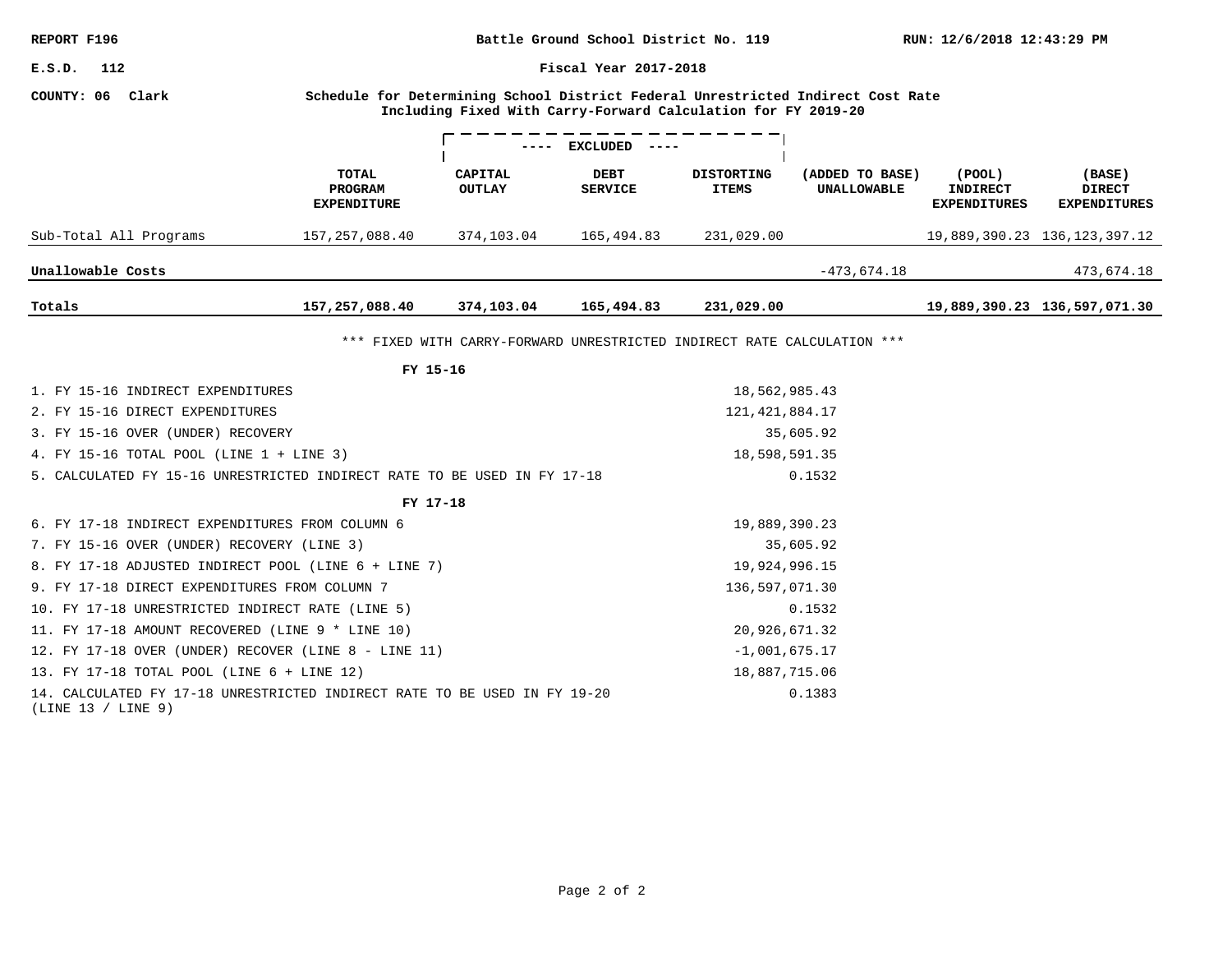**COUNTY: 06 Clark**

#### **General Fund**

# **Resource to Program Expenditure Report**

### **For the Year Ended August 31, 2018**

|    |                                                    | Program<br>Expenditures | State<br>Resources | Federal<br>Resources | Other<br>Resources |
|----|----------------------------------------------------|-------------------------|--------------------|----------------------|--------------------|
|    | <b>BASIC EDUCATION PROGRAMS</b>                    |                         |                    |                      |                    |
| 01 | Basic Education                                    | 80, 366, 733. 32        | 66,029,986.93      | 79,116.67            | 14, 257, 629. 72   |
| 02 | Alternative Learning Experience (ALE)              | 10,034,083.55           | 9,119,932.60       | 0.00                 | 914,150.95         |
| 03 | Dropout Reengagement                               | 83,017.27               | 83,017.27          | 0.00                 | 0.00               |
| 31 | Vocational-Basic, State                            | 6,179,378.68            | 5,920,285.98       | 133, 127. 72         | 125,964.98         |
| 34 | Middle School Career and Technical Ed, State       | 512, 154.46             | 512, 154.46        | 0.00                 | 0.00               |
| 45 | Skill Center-Basic, State                          | 0.00                    | 0.00               | 0.00                 | 0.00               |
| 97 | Districtwide Support                               | 20,746,841.31           | 15, 320, 125.57    | 130, 126.40          | 5,296,589.34       |
|    | TOTAL BASIC EDUCATIONAL PROGRAMS                   | 117,922,208.59          | 96,985,502.81      | 342,370.79           | 20,594,334.99      |
|    | OTHER INSTRUCTIONAL PROGRAMS                       |                         |                    |                      |                    |
| 11 | Federal Stimulus - Title I                         | 0.00                    | 0.00               | 0.00                 | 0.00               |
| 12 | Federal Stimulus - School Improvement              | 0.00                    | 0.00               | 0.00                 | 0.00               |
| 13 | Federal Stimulus - State Fiscal Stabilization Fund | 0.00                    | 0.00               | 0.00                 | 0.00               |
| 14 | Federal Stimulus - IDEA                            | 0.00                    | 0.00               | 0.00                 | 0.00               |
| 18 | Federal Stimulus - Competitive Grants              | 0.00                    | 0.00               | 0.00                 | 0.00               |
| 19 | Federal Stimulus - Other                           | 0.00                    | 0.00               | 0.00                 | 0.00               |
| 21 | Special Education-Supplemental, State              | 16,501,462.22           | 14,842,956.88      | 117,018.30           | 1,541,487.04       |
| 22 | Special Education - Infants and Toddlers - State   | 398,961.00              | 398,961.00         | 0.00                 | 0.00               |
| 24 | Special Education-Supplemental, Federal            | 2,639,894.55            | 0.00               | 2,639,894.55         | 0.00               |
| 25 | Special Education - Infants and Toddlers - Federal | 0.00                    | 0.00               | 0.00                 | 0.00               |
| 26 | Special Education-Institutions, State              | 0.00                    | 0.00               | 0.00                 | 0.00               |
| 29 | Special Education-Other, Federal                   | 0.00                    | 0.00               | 0.00                 | 0.00               |
| 38 | Vocational, Federal                                | 53, 141.94              | 0.00               | 53, 141.94           | 0.00               |
| 39 | Vocational, Other Categorical                      | 0.00                    | 0.00               | 0.00                 | 0.00               |
| 46 | Skill Center, Federal                              | 0.00                    | 0.00               | 0.00                 | 0.00               |
| 51 | ESEA Disadvantaged, Federal                        | 1,422,239.59            | 0.00               | 1,422,239.59         | 0.00               |
| 52 | Other Title Grants Under ESEA, Federal             | 231,648.87              | 0.00               | 231,648.87           | 0.00               |
| 53 | ESEA Migrant, Federal                              | 0.00                    | 0.00               | 0.00                 | 0.00               |
| 54 | Reading First, Federal                             | 0.00                    | 0.00               | 0.00                 | 0.00               |
| 55 | Learning Assistance, State                         | 2, 123, 024.48          | 2, 123, 024.48     | 0.00                 | 0.00               |
| 56 | State Inst, Centers and Homes                      | 0.00                    | 0.00               | 0.00                 | 0.00               |
| 57 | State Inst, Neglected and Delinquent, Federal      | 0.00                    | 0.00               | 0.00                 | 0.00               |
| 58 | Special and Pilot Programs, State                  | 381,017.59              | 381,017.59         | 0.00                 | 0.00               |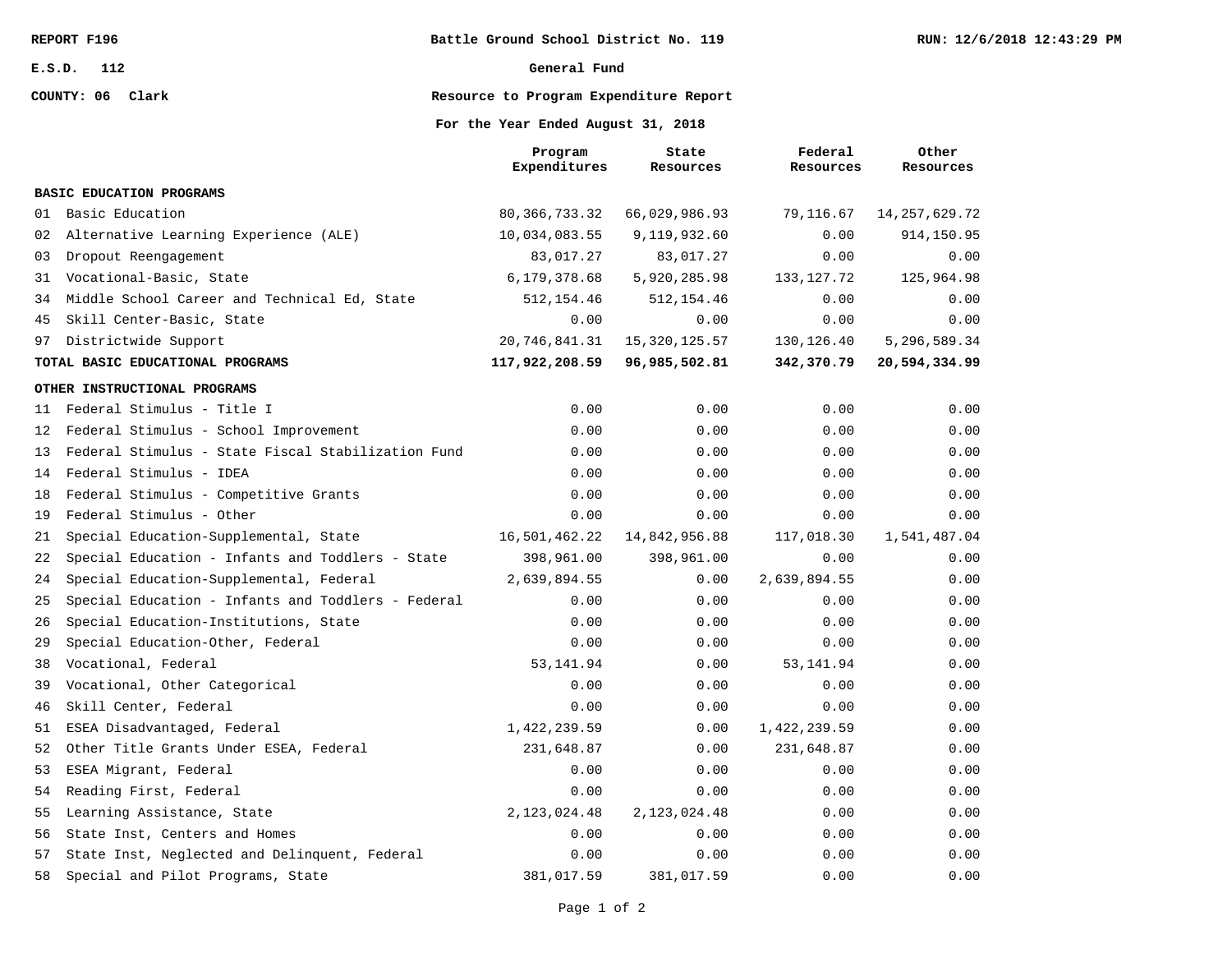## **COUNTY: 06 Clark**

### **General Fund**

# **Resource to Program Expenditure Report**

### **For the Year Ended August 31, 2018**

|    |                                            | Program<br>Expenditures | State<br>Resources | Federal<br>Resources | Other<br>Resources |
|----|--------------------------------------------|-------------------------|--------------------|----------------------|--------------------|
|    | OTHER INSTRUCTIONAL PROGRAMS               |                         |                    |                      |                    |
| 59 | Institutions - Juveniles in Adult Jails    | 0.00                    | 0.00               | 0.00                 | 0.00               |
| 61 | Head Start, Federal                        | 0.00                    | 0.00               | 0.00                 | 0.00               |
| 62 | Math & Science, Professional Dev., Federal | 0.00                    | 0.00               | 0.00                 | 0.00               |
| 64 | Limited English Proficiency, Federal       | 88,260.42               | 0.00               | 88,260.42            | 0.00               |
| 65 | Transitional Bilingual, State              | 1,032,281.35            | 1,032,281.35       | 0.00                 | 0.00               |
| 67 | Indian Education, Federal, JOM             | 0.00                    | 0.00               | 0.00                 | 0.00               |
| 68 | Indian Education, Federal, ED              | 0.00                    | 0.00               | 0.00                 | 0.00               |
| 69 | Compensatory, Other                        | 0.00                    | 0.00               | 0.00                 | 0.00               |
| 71 | Traffic Safety                             | 0.00                    | 0.00               | 0.00                 | 0.00               |
| 73 | Summer School                              | 0.00                    | 0.00               | 0.00                 | 0.00               |
| 74 | Highly Capable                             | 263,066.14              | 263,066.14         | 0.00                 | 0.00               |
| 75 | Professional Development, State            | 0.00                    | 0.00               | 0.00                 | 0.00               |
| 76 | Targeted Assistance, Federal               | 0.00                    | 0.00               | 0.00                 | 0.00               |
| 78 | Youth Training Programs, Federal           | 0.00                    | 0.00               | 0.00                 | 0.00               |
| 79 | Instructional Programs, Other              | 1,365,653.42            | 0.00               | 696,298.72           | 669, 354. 70       |
|    | TOTAL OTHER INSTRUCTIONAL PROGRAMS         | 26,500,651.57           | 19,041,307.44      | 5,248,502.39         | 2,210,841.74       |
|    | OTHER PROGRAMS                             |                         |                    |                      |                    |
| 81 | Public Radio/Television                    | 0.00                    | 0.00               | 0.00                 | 0.00               |
| 86 | Community Schools                          | 441,655.03              | 0.00               | 0.00                 | 441,655.03         |
| 88 | Child Care                                 | 0.00                    | 0.00               | 0.00                 | 0.00               |
| 89 | Other Community Services                   | 56,654.92               | 0.00               | 15,904.47            | 40,750.45          |
| 98 | School Food Services                       | 3,110,788.47            | 46,657.74          | 1,860,293.63         | 1,203,837.10       |
| 99 | Pupil Transportation                       | 9, 225, 129.82          | 8, 264, 552. 35    | 0.00                 | 960,577.47         |
|    | TOTAL OTHER PROGRAMS                       | 12,834,228.24           | 8,311,210.09       | 1,876,198.10         | 2,646,820.05       |
|    | <b>TOTALS</b>                              | 157,257,088.40          | 124,338,020.34     | 7,467,071.28         | 25, 451, 996. 78   |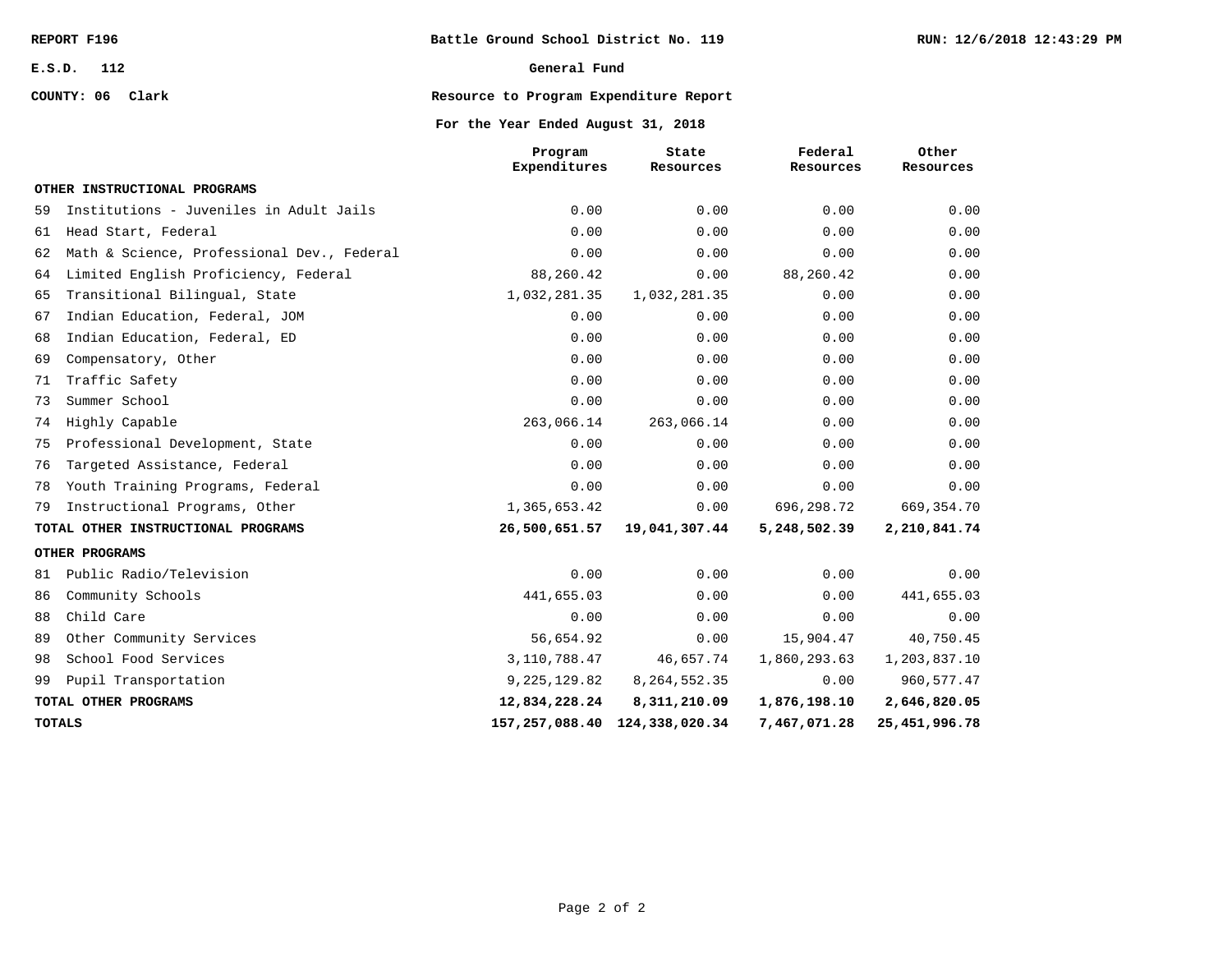**REPORT F196**

**Battle Ground School District No. 119**

**E.S.D. 112**

# **Preliminary Special Education Maintenance of Effort**

**COUNTY: 06**

**Clark Fiscal Year 2017-2018**

This Special Education MOE test is preliminary and does not incorporate any provisions for reducing local effort pursuant to IDEA regulations. Adjustments may be made to the data below through December following the fiscal year end. Therefore, this may change the results to the final test completed after the December adjustments.

|                                                                                                                | $FY$ 16 - 17  | $FY$ 17 - 18   |
|----------------------------------------------------------------------------------------------------------------|---------------|----------------|
| Preliminary FY 2017-2018 to FY 2016-2017 Aggregate Maintenance of Effort Test                                  | Actual (A)    | Actual (B)     |
| 1. Program 21 direct expenditures: Program 21 expenditures must include expenditure amounts related to         | 15,390,067.06 | 16,501,462.22  |
| Revenue Account 4121 and 3121 redirected through the apportionment process to another school district or       |               |                |
| ESD.                                                                                                           |               |                |
| 2. Minus Revenue 7121 Payments From Other Districts.                                                           | 0.00          | 0.00           |
| 3. Minus Revenue 6321 Special Education-Medicaid Reimbursements.                                               | 192,681.72    | 117,018.30     |
| 4. Equals aggregate special education expenditures for resident special education students.                    | 15,197,385.34 | 16,384,443.92  |
| 5. Preliminary Aggregate Maintenance of Effort Test (4B minus 4A). (A positive amount means the test was       |               | 1,187,058.58   |
| passed and a negative amount indicates non-compliance.)                                                        |               |                |
| Preliminary FY 2017-2018 to FY 2016-2017 Per Pupil Maintenance of Effort Test                                  |               |                |
| 6. Resident special education students (updated by OSPI).                                                      | 1,751.00      | 1,833.44       |
| 7. Expenditures per pupil (line 4/line 6).                                                                     | 8,679.26      | 8,936.44       |
| 8. Preliminary Per Pupil Maintenance of Effort Test (7B minus 7A). (A positive amount means the test was       |               | 257.18         |
| passed and a negative amount indicates non-compliance.)                                                        |               |                |
| Preliminary Year-End Local Special Education Maintenance of Effort Test FY 2017-2018 to FY 2016-2017 Aggregate |               |                |
| Maintenance of Effort Test                                                                                     |               |                |
| 9. Resource to program expenditure report Other Resources for Program 21 for the current year is compared      | 1,952,896.12  | 1,541,487.04   |
| to Other Resources for Program 21 for the prior year.                                                          |               |                |
| 10. Preliminary Local Aggregate Maintenance of Effort Test (9B minus 9A). (A positive amount means the test    |               | $-411, 409.08$ |
| was passed and a negative amount indicates non-compliance.)                                                    |               |                |
| 11. Expenditures per pupil (line 9/line 6).                                                                    | 1,115.30      | 840.76         |
| 12. Preliminary Local Per Pupil Maintenance of Effort Test (11B) minus 11A). (A positive amount means the      |               | $-274.54$      |
| test was passed and a negative amount indicates non-compliance.)                                               |               |                |

#### **Notes:**

**A. Actual revenue and expenditure data are obtained from F-196 data.**

**B. Resident special education student data as shown on line 6 are obtained from 1220 Reports and include students in ages 3-PreK, and K-21.**

**C. Based on the information to date, the school district has passed the preliminary year-end Maintenance of Effort Test if \*ONE\* of the values on line 5, 8, 10, \*OR\* 12 is a zero or positive.**

**D. In accordance with WAC 392-172A-06015, districts relying on the local aggregate to pass MOE must look back to the last fiscal year the district relied on the local aggregate test.**

**If \*ALL\* values on lines 5, 8, 10 \*AND\* 12 are negative, the district is non-compliant for the preliminary year-end Maintenance of Effort Test.**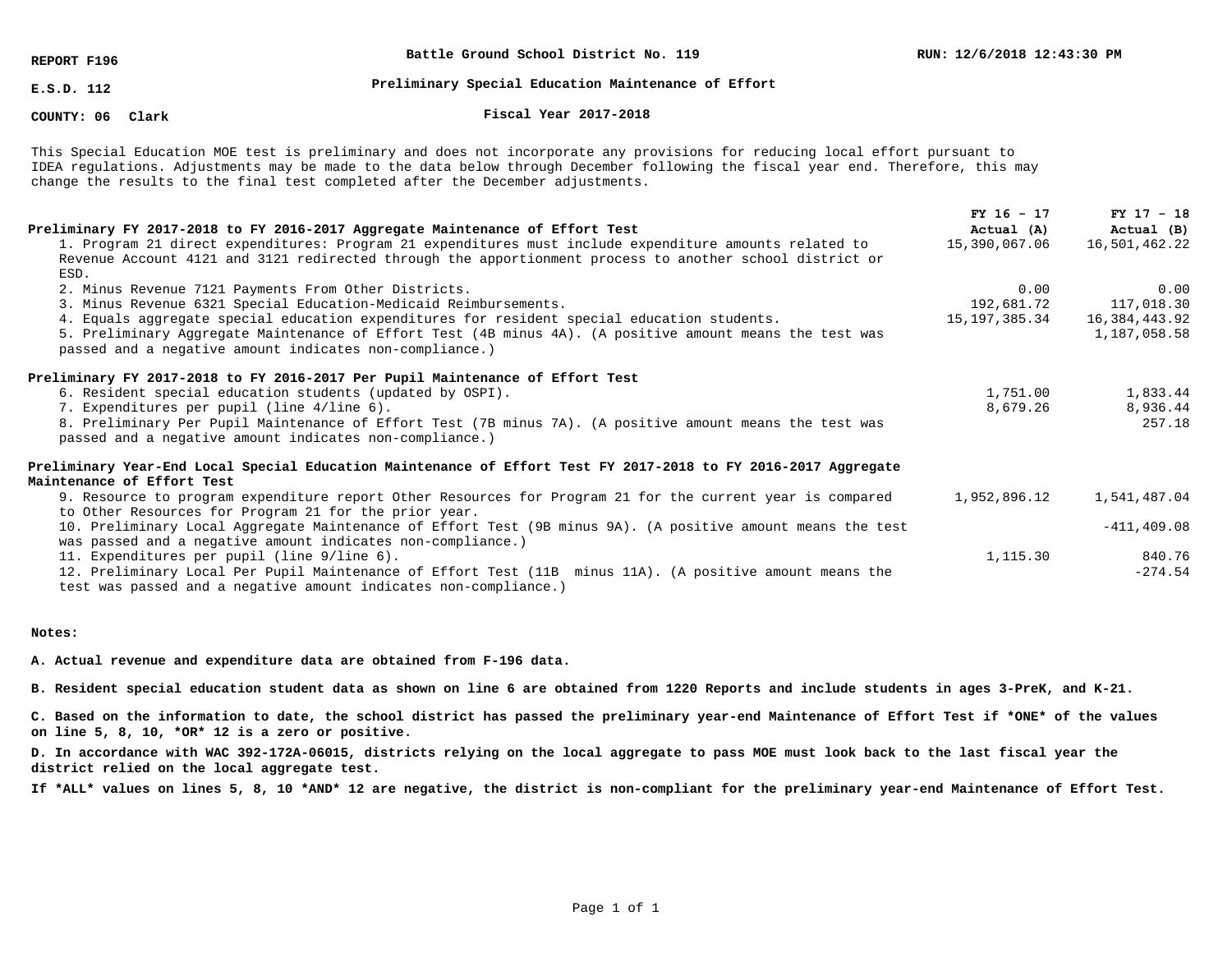### **Preliminary Federal Cross-Cutting Maintenance of Effort Battle Ground School District No. 119 Fiscal Year 2017-2018**

This is the preliminary Federal Cross-Cutting Maintenance of Effort. Adjustments may be made to the data below through December following the fiscal year end. Therefore, this may change the results to the final test completed after the December adjustments.

Data Items Used in the Federal Cross-Cutting Maintenance of Effort Test

### **Food Services Deficit Calculation**

| Total Expenditures<br>$+$<br>157, 257, 088.40<br>148, 251, 867. 23<br>Total Program 98<br>3, 110, 788. 47 3, 206, 741. 38<br>(plus)<br>$+$<br>Public Radio/Television<br>(minus)<br>0.00<br>Revenue 2298 (Local)<br>1, 143, 151. 15 1, 086, 327. 91<br>$\overline{\phantom{a}}$<br>0.00<br>$\overline{\phantom{a}}$<br>Community Schools<br>(minus)<br>441,655.03<br>439,453.60<br>Revenue 4198 (State)<br>46,657.74<br>58,172.00<br>$\overline{\phantom{a}}$<br>$\overline{\phantom{a}}$<br>Child Care<br>0.00<br>98,381.60<br>Revenue 4398 (State)<br>0.00<br>0.00<br>(minus)<br>$\overline{\phantom{a}}$<br>$\overline{\phantom{a}}$<br>1,623,102.63 1,734,664.62<br>Other Community Services<br>(minus)<br>56,654.92<br>83,790.10<br>Revenue 6198 (Fed)<br>$\overline{\phantom{m}}$<br>School Food Services<br>3, 110, 788.47<br>0.00<br>0.00<br>(minus)<br>3,206,741.38<br>Revenue 6298 (Fed)<br>$\overline{\phantom{a}}$<br>$\qquad \qquad -$<br>0.00<br>0.00<br>Debt Service, Interest<br>(minus)<br>$\overline{\phantom{a}}$<br>7,995.20<br>10,123.17<br>Revenue 6398 (Fed)<br>$\overline{\phantom{a}}$<br>Debt Service, Principal<br>(minus)<br>157,499.63<br>Revenue 6998 (Fed)<br>237,191.00<br>238,778.00<br>$\overline{\phantom{a}}$<br>155,371.66<br>$\overline{\phantom{a}}$<br>Debt Service, Debt Related<br>(minus)<br>0.00<br>32,886.90<br>0.00<br>Revenue 7198 (Other)<br>35,964.40<br>$\overline{\phantom{a}}$<br>Expenditures<br>Revenue 8198 (Other)<br>0.00<br>0.00<br>$\overline{\phantom{a}}$<br>52,834.45<br>Capital Outlay, All Object 9<br>27,799.05<br>(minus)<br>374,103.04<br>636,762.54<br>TOTAL FOOD SERVICES DEFICIT<br>Federal, General Purpose Revenue<br>32.50<br>$\overline{\phantom{a}}$<br>(minus)<br>298.15<br>Federal, Special Purpose Revenue<br>(minus)<br>7,466,770.60<br>8,191,224.81<br>$\overline{\phantom{a}}$<br>Note:<br>Food Service Deficit<br>(plus)<br>27,799.05<br>52,834.45<br>$+$<br>If Total Food Service Deficit is a positive<br>Food Services Revenue, Federal<br>(plus)<br>1,623,102.63<br>1,734,664.62<br>$+$<br>amount, it is added to the total aggregate<br>Food Services Revenue, Federal<br>(plus)<br>0.00<br>$+$<br>0.00<br>expenditures. If Total Food Service<br>0.00<br>0.00<br>Food Services Revenue, Federal<br>(plus)<br>$+$<br>Deficit is a negative amount, zero dollars<br>Food Services Revenue, USDA<br>(plus)<br>237,191.00<br>238,778.00<br>$+$<br>are displayed.<br>Commodities<br>Capital Outlay, Stim, Title I<br>0.00<br>(plus)<br>$+$<br>Capital Outlay, Stim, Schl Imprv<br>0.00<br>(plus)<br>$+$<br>0.00<br>Capital Outlay, Stim, SFSF<br>(plus)<br>$+$<br>Capital Outlay, Stim, IDEA<br>(plus)<br>0.00<br>$\pm$<br>0.00<br>Capital Outlay, Stim, Compt Grants<br>(plus)<br>$+$<br>Capital Outlay, Stim, Other<br>(plus)<br>0.00<br>$+$<br>0.00<br>Capital Outlay, Sp Ed, Sup, Fed<br>(plus)<br>0.00<br>$+$<br>0.00<br>0.00<br>Capital Outlay, Sp Ed, Inst, St<br>(plus)<br>$^+$<br>Capital Outlay, Sp Ed, Oth, Fed<br>(plus)<br>0.00<br>0.00<br>$+$<br>Capital Outlay, Voc, Fed<br>(plus)<br>0.00<br>0.00<br>$+$<br>Capital Outlay, Voc, Other<br>(plus)<br>0.00<br>0.00<br>$+$<br>0.00<br>Capital Outlay, Skill Cntr, Fed<br>(plus)<br>0.00<br>$+$<br>Capital Outlay, ESEA Disadvantaged-<br>(plus)<br>0.00<br>0.00<br>$+$<br>Federal<br>Capital Outlay, Other Title Grants<br>0.00<br>0.00<br>(plus)<br>$+$<br>Under ESEA-Federal<br>Capital Outlay, ESEA Migrant-<br>0.00<br>0.00<br>(plus)<br>$+$<br>Federal<br>Capital Outlay, Read First, Fed<br>0.00<br>0.00<br>(plus)<br>$+$<br>0.00<br>Capital Outlay, St In, Ctr/Hm, D<br>(plus)<br>0.00<br>$+$<br>0.00<br>Capital Outlay, St In, N/D, Fed<br>(plus)<br>0.00<br>$+$<br>Capital Outlay, In, Juveniles in<br>0.00<br>0.00<br>(plus)<br>$+$<br>Adult Jails<br>Capital Outlay, Head Start, Fed<br>0.00<br>0.00<br>$+$<br>(plus)<br>0.00<br>Capital Outlay, MS, Pro Dv, Fed<br>(plus)<br>0.00<br>$+$<br>(plus)<br>0.00<br>0.00<br>Capital Outlay, LEP, Fed<br>$+$<br>Capital Outlay, Ind Ed, Fd, JOM<br>(plus)<br>0.00<br>0.00<br>$+$<br>0.00<br>0.00<br>Capital Outlay, Ind Ed, Fd, ED<br>(plus)<br>$+$ | Description | Operation | FY 2017 - 18 | FY 2016 - 17 | FY 2017 - 18 FY 2016 - 17 |  |
|----------------------------------------------------------------------------------------------------------------------------------------------------------------------------------------------------------------------------------------------------------------------------------------------------------------------------------------------------------------------------------------------------------------------------------------------------------------------------------------------------------------------------------------------------------------------------------------------------------------------------------------------------------------------------------------------------------------------------------------------------------------------------------------------------------------------------------------------------------------------------------------------------------------------------------------------------------------------------------------------------------------------------------------------------------------------------------------------------------------------------------------------------------------------------------------------------------------------------------------------------------------------------------------------------------------------------------------------------------------------------------------------------------------------------------------------------------------------------------------------------------------------------------------------------------------------------------------------------------------------------------------------------------------------------------------------------------------------------------------------------------------------------------------------------------------------------------------------------------------------------------------------------------------------------------------------------------------------------------------------------------------------------------------------------------------------------------------------------------------------------------------------------------------------------------------------------------------------------------------------------------------------------------------------------------------------------------------------------------------------------------------------------------------------------------------------------------------------------------------------------------------------------------------------------------------------------------------------------------------------------------------------------------------------------------------------------------------------------------------------------------------------------------------------------------------------------------------------------------------------------------------------------------------------------------------------------------------------------------------------------------------------------------------------------------------------------------------------------------------------------------------------------------------------------------------------------------------------------------------------------------------------------------------------------------------------------------------------------------------------------------------------------------------------------------------------------------------------------------------------------------------------------------------------------------------------------------------------------------------------------------------------------------------------------------------------------------------------------------------------------------------------------------------------------------------------------------------------------------------------------------------------------------------------------------------------------------------------------------------------------------------------------------------------------------------------------------------------------------------------------------------------------------|-------------|-----------|--------------|--------------|---------------------------|--|
|                                                                                                                                                                                                                                                                                                                                                                                                                                                                                                                                                                                                                                                                                                                                                                                                                                                                                                                                                                                                                                                                                                                                                                                                                                                                                                                                                                                                                                                                                                                                                                                                                                                                                                                                                                                                                                                                                                                                                                                                                                                                                                                                                                                                                                                                                                                                                                                                                                                                                                                                                                                                                                                                                                                                                                                                                                                                                                                                                                                                                                                                                                                                                                                                                                                                                                                                                                                                                                                                                                                                                                                                                                                                                                                                                                                                                                                                                                                                                                                                                                                                                                                                                          |             |           |              |              |                           |  |
|                                                                                                                                                                                                                                                                                                                                                                                                                                                                                                                                                                                                                                                                                                                                                                                                                                                                                                                                                                                                                                                                                                                                                                                                                                                                                                                                                                                                                                                                                                                                                                                                                                                                                                                                                                                                                                                                                                                                                                                                                                                                                                                                                                                                                                                                                                                                                                                                                                                                                                                                                                                                                                                                                                                                                                                                                                                                                                                                                                                                                                                                                                                                                                                                                                                                                                                                                                                                                                                                                                                                                                                                                                                                                                                                                                                                                                                                                                                                                                                                                                                                                                                                                          |             |           |              |              |                           |  |
|                                                                                                                                                                                                                                                                                                                                                                                                                                                                                                                                                                                                                                                                                                                                                                                                                                                                                                                                                                                                                                                                                                                                                                                                                                                                                                                                                                                                                                                                                                                                                                                                                                                                                                                                                                                                                                                                                                                                                                                                                                                                                                                                                                                                                                                                                                                                                                                                                                                                                                                                                                                                                                                                                                                                                                                                                                                                                                                                                                                                                                                                                                                                                                                                                                                                                                                                                                                                                                                                                                                                                                                                                                                                                                                                                                                                                                                                                                                                                                                                                                                                                                                                                          |             |           |              |              |                           |  |
|                                                                                                                                                                                                                                                                                                                                                                                                                                                                                                                                                                                                                                                                                                                                                                                                                                                                                                                                                                                                                                                                                                                                                                                                                                                                                                                                                                                                                                                                                                                                                                                                                                                                                                                                                                                                                                                                                                                                                                                                                                                                                                                                                                                                                                                                                                                                                                                                                                                                                                                                                                                                                                                                                                                                                                                                                                                                                                                                                                                                                                                                                                                                                                                                                                                                                                                                                                                                                                                                                                                                                                                                                                                                                                                                                                                                                                                                                                                                                                                                                                                                                                                                                          |             |           |              |              |                           |  |
|                                                                                                                                                                                                                                                                                                                                                                                                                                                                                                                                                                                                                                                                                                                                                                                                                                                                                                                                                                                                                                                                                                                                                                                                                                                                                                                                                                                                                                                                                                                                                                                                                                                                                                                                                                                                                                                                                                                                                                                                                                                                                                                                                                                                                                                                                                                                                                                                                                                                                                                                                                                                                                                                                                                                                                                                                                                                                                                                                                                                                                                                                                                                                                                                                                                                                                                                                                                                                                                                                                                                                                                                                                                                                                                                                                                                                                                                                                                                                                                                                                                                                                                                                          |             |           |              |              |                           |  |
|                                                                                                                                                                                                                                                                                                                                                                                                                                                                                                                                                                                                                                                                                                                                                                                                                                                                                                                                                                                                                                                                                                                                                                                                                                                                                                                                                                                                                                                                                                                                                                                                                                                                                                                                                                                                                                                                                                                                                                                                                                                                                                                                                                                                                                                                                                                                                                                                                                                                                                                                                                                                                                                                                                                                                                                                                                                                                                                                                                                                                                                                                                                                                                                                                                                                                                                                                                                                                                                                                                                                                                                                                                                                                                                                                                                                                                                                                                                                                                                                                                                                                                                                                          |             |           |              |              |                           |  |
|                                                                                                                                                                                                                                                                                                                                                                                                                                                                                                                                                                                                                                                                                                                                                                                                                                                                                                                                                                                                                                                                                                                                                                                                                                                                                                                                                                                                                                                                                                                                                                                                                                                                                                                                                                                                                                                                                                                                                                                                                                                                                                                                                                                                                                                                                                                                                                                                                                                                                                                                                                                                                                                                                                                                                                                                                                                                                                                                                                                                                                                                                                                                                                                                                                                                                                                                                                                                                                                                                                                                                                                                                                                                                                                                                                                                                                                                                                                                                                                                                                                                                                                                                          |             |           |              |              |                           |  |
|                                                                                                                                                                                                                                                                                                                                                                                                                                                                                                                                                                                                                                                                                                                                                                                                                                                                                                                                                                                                                                                                                                                                                                                                                                                                                                                                                                                                                                                                                                                                                                                                                                                                                                                                                                                                                                                                                                                                                                                                                                                                                                                                                                                                                                                                                                                                                                                                                                                                                                                                                                                                                                                                                                                                                                                                                                                                                                                                                                                                                                                                                                                                                                                                                                                                                                                                                                                                                                                                                                                                                                                                                                                                                                                                                                                                                                                                                                                                                                                                                                                                                                                                                          |             |           |              |              |                           |  |
|                                                                                                                                                                                                                                                                                                                                                                                                                                                                                                                                                                                                                                                                                                                                                                                                                                                                                                                                                                                                                                                                                                                                                                                                                                                                                                                                                                                                                                                                                                                                                                                                                                                                                                                                                                                                                                                                                                                                                                                                                                                                                                                                                                                                                                                                                                                                                                                                                                                                                                                                                                                                                                                                                                                                                                                                                                                                                                                                                                                                                                                                                                                                                                                                                                                                                                                                                                                                                                                                                                                                                                                                                                                                                                                                                                                                                                                                                                                                                                                                                                                                                                                                                          |             |           |              |              |                           |  |
|                                                                                                                                                                                                                                                                                                                                                                                                                                                                                                                                                                                                                                                                                                                                                                                                                                                                                                                                                                                                                                                                                                                                                                                                                                                                                                                                                                                                                                                                                                                                                                                                                                                                                                                                                                                                                                                                                                                                                                                                                                                                                                                                                                                                                                                                                                                                                                                                                                                                                                                                                                                                                                                                                                                                                                                                                                                                                                                                                                                                                                                                                                                                                                                                                                                                                                                                                                                                                                                                                                                                                                                                                                                                                                                                                                                                                                                                                                                                                                                                                                                                                                                                                          |             |           |              |              |                           |  |
|                                                                                                                                                                                                                                                                                                                                                                                                                                                                                                                                                                                                                                                                                                                                                                                                                                                                                                                                                                                                                                                                                                                                                                                                                                                                                                                                                                                                                                                                                                                                                                                                                                                                                                                                                                                                                                                                                                                                                                                                                                                                                                                                                                                                                                                                                                                                                                                                                                                                                                                                                                                                                                                                                                                                                                                                                                                                                                                                                                                                                                                                                                                                                                                                                                                                                                                                                                                                                                                                                                                                                                                                                                                                                                                                                                                                                                                                                                                                                                                                                                                                                                                                                          |             |           |              |              |                           |  |
|                                                                                                                                                                                                                                                                                                                                                                                                                                                                                                                                                                                                                                                                                                                                                                                                                                                                                                                                                                                                                                                                                                                                                                                                                                                                                                                                                                                                                                                                                                                                                                                                                                                                                                                                                                                                                                                                                                                                                                                                                                                                                                                                                                                                                                                                                                                                                                                                                                                                                                                                                                                                                                                                                                                                                                                                                                                                                                                                                                                                                                                                                                                                                                                                                                                                                                                                                                                                                                                                                                                                                                                                                                                                                                                                                                                                                                                                                                                                                                                                                                                                                                                                                          |             |           |              |              |                           |  |
|                                                                                                                                                                                                                                                                                                                                                                                                                                                                                                                                                                                                                                                                                                                                                                                                                                                                                                                                                                                                                                                                                                                                                                                                                                                                                                                                                                                                                                                                                                                                                                                                                                                                                                                                                                                                                                                                                                                                                                                                                                                                                                                                                                                                                                                                                                                                                                                                                                                                                                                                                                                                                                                                                                                                                                                                                                                                                                                                                                                                                                                                                                                                                                                                                                                                                                                                                                                                                                                                                                                                                                                                                                                                                                                                                                                                                                                                                                                                                                                                                                                                                                                                                          |             |           |              |              |                           |  |
|                                                                                                                                                                                                                                                                                                                                                                                                                                                                                                                                                                                                                                                                                                                                                                                                                                                                                                                                                                                                                                                                                                                                                                                                                                                                                                                                                                                                                                                                                                                                                                                                                                                                                                                                                                                                                                                                                                                                                                                                                                                                                                                                                                                                                                                                                                                                                                                                                                                                                                                                                                                                                                                                                                                                                                                                                                                                                                                                                                                                                                                                                                                                                                                                                                                                                                                                                                                                                                                                                                                                                                                                                                                                                                                                                                                                                                                                                                                                                                                                                                                                                                                                                          |             |           |              |              |                           |  |
|                                                                                                                                                                                                                                                                                                                                                                                                                                                                                                                                                                                                                                                                                                                                                                                                                                                                                                                                                                                                                                                                                                                                                                                                                                                                                                                                                                                                                                                                                                                                                                                                                                                                                                                                                                                                                                                                                                                                                                                                                                                                                                                                                                                                                                                                                                                                                                                                                                                                                                                                                                                                                                                                                                                                                                                                                                                                                                                                                                                                                                                                                                                                                                                                                                                                                                                                                                                                                                                                                                                                                                                                                                                                                                                                                                                                                                                                                                                                                                                                                                                                                                                                                          |             |           |              |              |                           |  |
|                                                                                                                                                                                                                                                                                                                                                                                                                                                                                                                                                                                                                                                                                                                                                                                                                                                                                                                                                                                                                                                                                                                                                                                                                                                                                                                                                                                                                                                                                                                                                                                                                                                                                                                                                                                                                                                                                                                                                                                                                                                                                                                                                                                                                                                                                                                                                                                                                                                                                                                                                                                                                                                                                                                                                                                                                                                                                                                                                                                                                                                                                                                                                                                                                                                                                                                                                                                                                                                                                                                                                                                                                                                                                                                                                                                                                                                                                                                                                                                                                                                                                                                                                          |             |           |              |              |                           |  |
|                                                                                                                                                                                                                                                                                                                                                                                                                                                                                                                                                                                                                                                                                                                                                                                                                                                                                                                                                                                                                                                                                                                                                                                                                                                                                                                                                                                                                                                                                                                                                                                                                                                                                                                                                                                                                                                                                                                                                                                                                                                                                                                                                                                                                                                                                                                                                                                                                                                                                                                                                                                                                                                                                                                                                                                                                                                                                                                                                                                                                                                                                                                                                                                                                                                                                                                                                                                                                                                                                                                                                                                                                                                                                                                                                                                                                                                                                                                                                                                                                                                                                                                                                          |             |           |              |              |                           |  |
|                                                                                                                                                                                                                                                                                                                                                                                                                                                                                                                                                                                                                                                                                                                                                                                                                                                                                                                                                                                                                                                                                                                                                                                                                                                                                                                                                                                                                                                                                                                                                                                                                                                                                                                                                                                                                                                                                                                                                                                                                                                                                                                                                                                                                                                                                                                                                                                                                                                                                                                                                                                                                                                                                                                                                                                                                                                                                                                                                                                                                                                                                                                                                                                                                                                                                                                                                                                                                                                                                                                                                                                                                                                                                                                                                                                                                                                                                                                                                                                                                                                                                                                                                          |             |           |              |              |                           |  |
|                                                                                                                                                                                                                                                                                                                                                                                                                                                                                                                                                                                                                                                                                                                                                                                                                                                                                                                                                                                                                                                                                                                                                                                                                                                                                                                                                                                                                                                                                                                                                                                                                                                                                                                                                                                                                                                                                                                                                                                                                                                                                                                                                                                                                                                                                                                                                                                                                                                                                                                                                                                                                                                                                                                                                                                                                                                                                                                                                                                                                                                                                                                                                                                                                                                                                                                                                                                                                                                                                                                                                                                                                                                                                                                                                                                                                                                                                                                                                                                                                                                                                                                                                          |             |           |              |              |                           |  |
|                                                                                                                                                                                                                                                                                                                                                                                                                                                                                                                                                                                                                                                                                                                                                                                                                                                                                                                                                                                                                                                                                                                                                                                                                                                                                                                                                                                                                                                                                                                                                                                                                                                                                                                                                                                                                                                                                                                                                                                                                                                                                                                                                                                                                                                                                                                                                                                                                                                                                                                                                                                                                                                                                                                                                                                                                                                                                                                                                                                                                                                                                                                                                                                                                                                                                                                                                                                                                                                                                                                                                                                                                                                                                                                                                                                                                                                                                                                                                                                                                                                                                                                                                          |             |           |              |              |                           |  |
|                                                                                                                                                                                                                                                                                                                                                                                                                                                                                                                                                                                                                                                                                                                                                                                                                                                                                                                                                                                                                                                                                                                                                                                                                                                                                                                                                                                                                                                                                                                                                                                                                                                                                                                                                                                                                                                                                                                                                                                                                                                                                                                                                                                                                                                                                                                                                                                                                                                                                                                                                                                                                                                                                                                                                                                                                                                                                                                                                                                                                                                                                                                                                                                                                                                                                                                                                                                                                                                                                                                                                                                                                                                                                                                                                                                                                                                                                                                                                                                                                                                                                                                                                          |             |           |              |              |                           |  |
|                                                                                                                                                                                                                                                                                                                                                                                                                                                                                                                                                                                                                                                                                                                                                                                                                                                                                                                                                                                                                                                                                                                                                                                                                                                                                                                                                                                                                                                                                                                                                                                                                                                                                                                                                                                                                                                                                                                                                                                                                                                                                                                                                                                                                                                                                                                                                                                                                                                                                                                                                                                                                                                                                                                                                                                                                                                                                                                                                                                                                                                                                                                                                                                                                                                                                                                                                                                                                                                                                                                                                                                                                                                                                                                                                                                                                                                                                                                                                                                                                                                                                                                                                          |             |           |              |              |                           |  |
|                                                                                                                                                                                                                                                                                                                                                                                                                                                                                                                                                                                                                                                                                                                                                                                                                                                                                                                                                                                                                                                                                                                                                                                                                                                                                                                                                                                                                                                                                                                                                                                                                                                                                                                                                                                                                                                                                                                                                                                                                                                                                                                                                                                                                                                                                                                                                                                                                                                                                                                                                                                                                                                                                                                                                                                                                                                                                                                                                                                                                                                                                                                                                                                                                                                                                                                                                                                                                                                                                                                                                                                                                                                                                                                                                                                                                                                                                                                                                                                                                                                                                                                                                          |             |           |              |              |                           |  |
|                                                                                                                                                                                                                                                                                                                                                                                                                                                                                                                                                                                                                                                                                                                                                                                                                                                                                                                                                                                                                                                                                                                                                                                                                                                                                                                                                                                                                                                                                                                                                                                                                                                                                                                                                                                                                                                                                                                                                                                                                                                                                                                                                                                                                                                                                                                                                                                                                                                                                                                                                                                                                                                                                                                                                                                                                                                                                                                                                                                                                                                                                                                                                                                                                                                                                                                                                                                                                                                                                                                                                                                                                                                                                                                                                                                                                                                                                                                                                                                                                                                                                                                                                          |             |           |              |              |                           |  |
|                                                                                                                                                                                                                                                                                                                                                                                                                                                                                                                                                                                                                                                                                                                                                                                                                                                                                                                                                                                                                                                                                                                                                                                                                                                                                                                                                                                                                                                                                                                                                                                                                                                                                                                                                                                                                                                                                                                                                                                                                                                                                                                                                                                                                                                                                                                                                                                                                                                                                                                                                                                                                                                                                                                                                                                                                                                                                                                                                                                                                                                                                                                                                                                                                                                                                                                                                                                                                                                                                                                                                                                                                                                                                                                                                                                                                                                                                                                                                                                                                                                                                                                                                          |             |           |              |              |                           |  |
|                                                                                                                                                                                                                                                                                                                                                                                                                                                                                                                                                                                                                                                                                                                                                                                                                                                                                                                                                                                                                                                                                                                                                                                                                                                                                                                                                                                                                                                                                                                                                                                                                                                                                                                                                                                                                                                                                                                                                                                                                                                                                                                                                                                                                                                                                                                                                                                                                                                                                                                                                                                                                                                                                                                                                                                                                                                                                                                                                                                                                                                                                                                                                                                                                                                                                                                                                                                                                                                                                                                                                                                                                                                                                                                                                                                                                                                                                                                                                                                                                                                                                                                                                          |             |           |              |              |                           |  |
|                                                                                                                                                                                                                                                                                                                                                                                                                                                                                                                                                                                                                                                                                                                                                                                                                                                                                                                                                                                                                                                                                                                                                                                                                                                                                                                                                                                                                                                                                                                                                                                                                                                                                                                                                                                                                                                                                                                                                                                                                                                                                                                                                                                                                                                                                                                                                                                                                                                                                                                                                                                                                                                                                                                                                                                                                                                                                                                                                                                                                                                                                                                                                                                                                                                                                                                                                                                                                                                                                                                                                                                                                                                                                                                                                                                                                                                                                                                                                                                                                                                                                                                                                          |             |           |              |              |                           |  |
|                                                                                                                                                                                                                                                                                                                                                                                                                                                                                                                                                                                                                                                                                                                                                                                                                                                                                                                                                                                                                                                                                                                                                                                                                                                                                                                                                                                                                                                                                                                                                                                                                                                                                                                                                                                                                                                                                                                                                                                                                                                                                                                                                                                                                                                                                                                                                                                                                                                                                                                                                                                                                                                                                                                                                                                                                                                                                                                                                                                                                                                                                                                                                                                                                                                                                                                                                                                                                                                                                                                                                                                                                                                                                                                                                                                                                                                                                                                                                                                                                                                                                                                                                          |             |           |              |              |                           |  |
|                                                                                                                                                                                                                                                                                                                                                                                                                                                                                                                                                                                                                                                                                                                                                                                                                                                                                                                                                                                                                                                                                                                                                                                                                                                                                                                                                                                                                                                                                                                                                                                                                                                                                                                                                                                                                                                                                                                                                                                                                                                                                                                                                                                                                                                                                                                                                                                                                                                                                                                                                                                                                                                                                                                                                                                                                                                                                                                                                                                                                                                                                                                                                                                                                                                                                                                                                                                                                                                                                                                                                                                                                                                                                                                                                                                                                                                                                                                                                                                                                                                                                                                                                          |             |           |              |              |                           |  |
|                                                                                                                                                                                                                                                                                                                                                                                                                                                                                                                                                                                                                                                                                                                                                                                                                                                                                                                                                                                                                                                                                                                                                                                                                                                                                                                                                                                                                                                                                                                                                                                                                                                                                                                                                                                                                                                                                                                                                                                                                                                                                                                                                                                                                                                                                                                                                                                                                                                                                                                                                                                                                                                                                                                                                                                                                                                                                                                                                                                                                                                                                                                                                                                                                                                                                                                                                                                                                                                                                                                                                                                                                                                                                                                                                                                                                                                                                                                                                                                                                                                                                                                                                          |             |           |              |              |                           |  |
|                                                                                                                                                                                                                                                                                                                                                                                                                                                                                                                                                                                                                                                                                                                                                                                                                                                                                                                                                                                                                                                                                                                                                                                                                                                                                                                                                                                                                                                                                                                                                                                                                                                                                                                                                                                                                                                                                                                                                                                                                                                                                                                                                                                                                                                                                                                                                                                                                                                                                                                                                                                                                                                                                                                                                                                                                                                                                                                                                                                                                                                                                                                                                                                                                                                                                                                                                                                                                                                                                                                                                                                                                                                                                                                                                                                                                                                                                                                                                                                                                                                                                                                                                          |             |           |              |              |                           |  |
|                                                                                                                                                                                                                                                                                                                                                                                                                                                                                                                                                                                                                                                                                                                                                                                                                                                                                                                                                                                                                                                                                                                                                                                                                                                                                                                                                                                                                                                                                                                                                                                                                                                                                                                                                                                                                                                                                                                                                                                                                                                                                                                                                                                                                                                                                                                                                                                                                                                                                                                                                                                                                                                                                                                                                                                                                                                                                                                                                                                                                                                                                                                                                                                                                                                                                                                                                                                                                                                                                                                                                                                                                                                                                                                                                                                                                                                                                                                                                                                                                                                                                                                                                          |             |           |              |              |                           |  |
|                                                                                                                                                                                                                                                                                                                                                                                                                                                                                                                                                                                                                                                                                                                                                                                                                                                                                                                                                                                                                                                                                                                                                                                                                                                                                                                                                                                                                                                                                                                                                                                                                                                                                                                                                                                                                                                                                                                                                                                                                                                                                                                                                                                                                                                                                                                                                                                                                                                                                                                                                                                                                                                                                                                                                                                                                                                                                                                                                                                                                                                                                                                                                                                                                                                                                                                                                                                                                                                                                                                                                                                                                                                                                                                                                                                                                                                                                                                                                                                                                                                                                                                                                          |             |           |              |              |                           |  |
|                                                                                                                                                                                                                                                                                                                                                                                                                                                                                                                                                                                                                                                                                                                                                                                                                                                                                                                                                                                                                                                                                                                                                                                                                                                                                                                                                                                                                                                                                                                                                                                                                                                                                                                                                                                                                                                                                                                                                                                                                                                                                                                                                                                                                                                                                                                                                                                                                                                                                                                                                                                                                                                                                                                                                                                                                                                                                                                                                                                                                                                                                                                                                                                                                                                                                                                                                                                                                                                                                                                                                                                                                                                                                                                                                                                                                                                                                                                                                                                                                                                                                                                                                          |             |           |              |              |                           |  |
|                                                                                                                                                                                                                                                                                                                                                                                                                                                                                                                                                                                                                                                                                                                                                                                                                                                                                                                                                                                                                                                                                                                                                                                                                                                                                                                                                                                                                                                                                                                                                                                                                                                                                                                                                                                                                                                                                                                                                                                                                                                                                                                                                                                                                                                                                                                                                                                                                                                                                                                                                                                                                                                                                                                                                                                                                                                                                                                                                                                                                                                                                                                                                                                                                                                                                                                                                                                                                                                                                                                                                                                                                                                                                                                                                                                                                                                                                                                                                                                                                                                                                                                                                          |             |           |              |              |                           |  |
|                                                                                                                                                                                                                                                                                                                                                                                                                                                                                                                                                                                                                                                                                                                                                                                                                                                                                                                                                                                                                                                                                                                                                                                                                                                                                                                                                                                                                                                                                                                                                                                                                                                                                                                                                                                                                                                                                                                                                                                                                                                                                                                                                                                                                                                                                                                                                                                                                                                                                                                                                                                                                                                                                                                                                                                                                                                                                                                                                                                                                                                                                                                                                                                                                                                                                                                                                                                                                                                                                                                                                                                                                                                                                                                                                                                                                                                                                                                                                                                                                                                                                                                                                          |             |           |              |              |                           |  |
|                                                                                                                                                                                                                                                                                                                                                                                                                                                                                                                                                                                                                                                                                                                                                                                                                                                                                                                                                                                                                                                                                                                                                                                                                                                                                                                                                                                                                                                                                                                                                                                                                                                                                                                                                                                                                                                                                                                                                                                                                                                                                                                                                                                                                                                                                                                                                                                                                                                                                                                                                                                                                                                                                                                                                                                                                                                                                                                                                                                                                                                                                                                                                                                                                                                                                                                                                                                                                                                                                                                                                                                                                                                                                                                                                                                                                                                                                                                                                                                                                                                                                                                                                          |             |           |              |              |                           |  |
|                                                                                                                                                                                                                                                                                                                                                                                                                                                                                                                                                                                                                                                                                                                                                                                                                                                                                                                                                                                                                                                                                                                                                                                                                                                                                                                                                                                                                                                                                                                                                                                                                                                                                                                                                                                                                                                                                                                                                                                                                                                                                                                                                                                                                                                                                                                                                                                                                                                                                                                                                                                                                                                                                                                                                                                                                                                                                                                                                                                                                                                                                                                                                                                                                                                                                                                                                                                                                                                                                                                                                                                                                                                                                                                                                                                                                                                                                                                                                                                                                                                                                                                                                          |             |           |              |              |                           |  |
|                                                                                                                                                                                                                                                                                                                                                                                                                                                                                                                                                                                                                                                                                                                                                                                                                                                                                                                                                                                                                                                                                                                                                                                                                                                                                                                                                                                                                                                                                                                                                                                                                                                                                                                                                                                                                                                                                                                                                                                                                                                                                                                                                                                                                                                                                                                                                                                                                                                                                                                                                                                                                                                                                                                                                                                                                                                                                                                                                                                                                                                                                                                                                                                                                                                                                                                                                                                                                                                                                                                                                                                                                                                                                                                                                                                                                                                                                                                                                                                                                                                                                                                                                          |             |           |              |              |                           |  |
|                                                                                                                                                                                                                                                                                                                                                                                                                                                                                                                                                                                                                                                                                                                                                                                                                                                                                                                                                                                                                                                                                                                                                                                                                                                                                                                                                                                                                                                                                                                                                                                                                                                                                                                                                                                                                                                                                                                                                                                                                                                                                                                                                                                                                                                                                                                                                                                                                                                                                                                                                                                                                                                                                                                                                                                                                                                                                                                                                                                                                                                                                                                                                                                                                                                                                                                                                                                                                                                                                                                                                                                                                                                                                                                                                                                                                                                                                                                                                                                                                                                                                                                                                          |             |           |              |              |                           |  |
|                                                                                                                                                                                                                                                                                                                                                                                                                                                                                                                                                                                                                                                                                                                                                                                                                                                                                                                                                                                                                                                                                                                                                                                                                                                                                                                                                                                                                                                                                                                                                                                                                                                                                                                                                                                                                                                                                                                                                                                                                                                                                                                                                                                                                                                                                                                                                                                                                                                                                                                                                                                                                                                                                                                                                                                                                                                                                                                                                                                                                                                                                                                                                                                                                                                                                                                                                                                                                                                                                                                                                                                                                                                                                                                                                                                                                                                                                                                                                                                                                                                                                                                                                          |             |           |              |              |                           |  |
|                                                                                                                                                                                                                                                                                                                                                                                                                                                                                                                                                                                                                                                                                                                                                                                                                                                                                                                                                                                                                                                                                                                                                                                                                                                                                                                                                                                                                                                                                                                                                                                                                                                                                                                                                                                                                                                                                                                                                                                                                                                                                                                                                                                                                                                                                                                                                                                                                                                                                                                                                                                                                                                                                                                                                                                                                                                                                                                                                                                                                                                                                                                                                                                                                                                                                                                                                                                                                                                                                                                                                                                                                                                                                                                                                                                                                                                                                                                                                                                                                                                                                                                                                          |             |           |              |              |                           |  |
|                                                                                                                                                                                                                                                                                                                                                                                                                                                                                                                                                                                                                                                                                                                                                                                                                                                                                                                                                                                                                                                                                                                                                                                                                                                                                                                                                                                                                                                                                                                                                                                                                                                                                                                                                                                                                                                                                                                                                                                                                                                                                                                                                                                                                                                                                                                                                                                                                                                                                                                                                                                                                                                                                                                                                                                                                                                                                                                                                                                                                                                                                                                                                                                                                                                                                                                                                                                                                                                                                                                                                                                                                                                                                                                                                                                                                                                                                                                                                                                                                                                                                                                                                          |             |           |              |              |                           |  |
|                                                                                                                                                                                                                                                                                                                                                                                                                                                                                                                                                                                                                                                                                                                                                                                                                                                                                                                                                                                                                                                                                                                                                                                                                                                                                                                                                                                                                                                                                                                                                                                                                                                                                                                                                                                                                                                                                                                                                                                                                                                                                                                                                                                                                                                                                                                                                                                                                                                                                                                                                                                                                                                                                                                                                                                                                                                                                                                                                                                                                                                                                                                                                                                                                                                                                                                                                                                                                                                                                                                                                                                                                                                                                                                                                                                                                                                                                                                                                                                                                                                                                                                                                          |             |           |              |              |                           |  |
|                                                                                                                                                                                                                                                                                                                                                                                                                                                                                                                                                                                                                                                                                                                                                                                                                                                                                                                                                                                                                                                                                                                                                                                                                                                                                                                                                                                                                                                                                                                                                                                                                                                                                                                                                                                                                                                                                                                                                                                                                                                                                                                                                                                                                                                                                                                                                                                                                                                                                                                                                                                                                                                                                                                                                                                                                                                                                                                                                                                                                                                                                                                                                                                                                                                                                                                                                                                                                                                                                                                                                                                                                                                                                                                                                                                                                                                                                                                                                                                                                                                                                                                                                          |             |           |              |              |                           |  |
|                                                                                                                                                                                                                                                                                                                                                                                                                                                                                                                                                                                                                                                                                                                                                                                                                                                                                                                                                                                                                                                                                                                                                                                                                                                                                                                                                                                                                                                                                                                                                                                                                                                                                                                                                                                                                                                                                                                                                                                                                                                                                                                                                                                                                                                                                                                                                                                                                                                                                                                                                                                                                                                                                                                                                                                                                                                                                                                                                                                                                                                                                                                                                                                                                                                                                                                                                                                                                                                                                                                                                                                                                                                                                                                                                                                                                                                                                                                                                                                                                                                                                                                                                          |             |           |              |              |                           |  |
|                                                                                                                                                                                                                                                                                                                                                                                                                                                                                                                                                                                                                                                                                                                                                                                                                                                                                                                                                                                                                                                                                                                                                                                                                                                                                                                                                                                                                                                                                                                                                                                                                                                                                                                                                                                                                                                                                                                                                                                                                                                                                                                                                                                                                                                                                                                                                                                                                                                                                                                                                                                                                                                                                                                                                                                                                                                                                                                                                                                                                                                                                                                                                                                                                                                                                                                                                                                                                                                                                                                                                                                                                                                                                                                                                                                                                                                                                                                                                                                                                                                                                                                                                          |             |           |              |              |                           |  |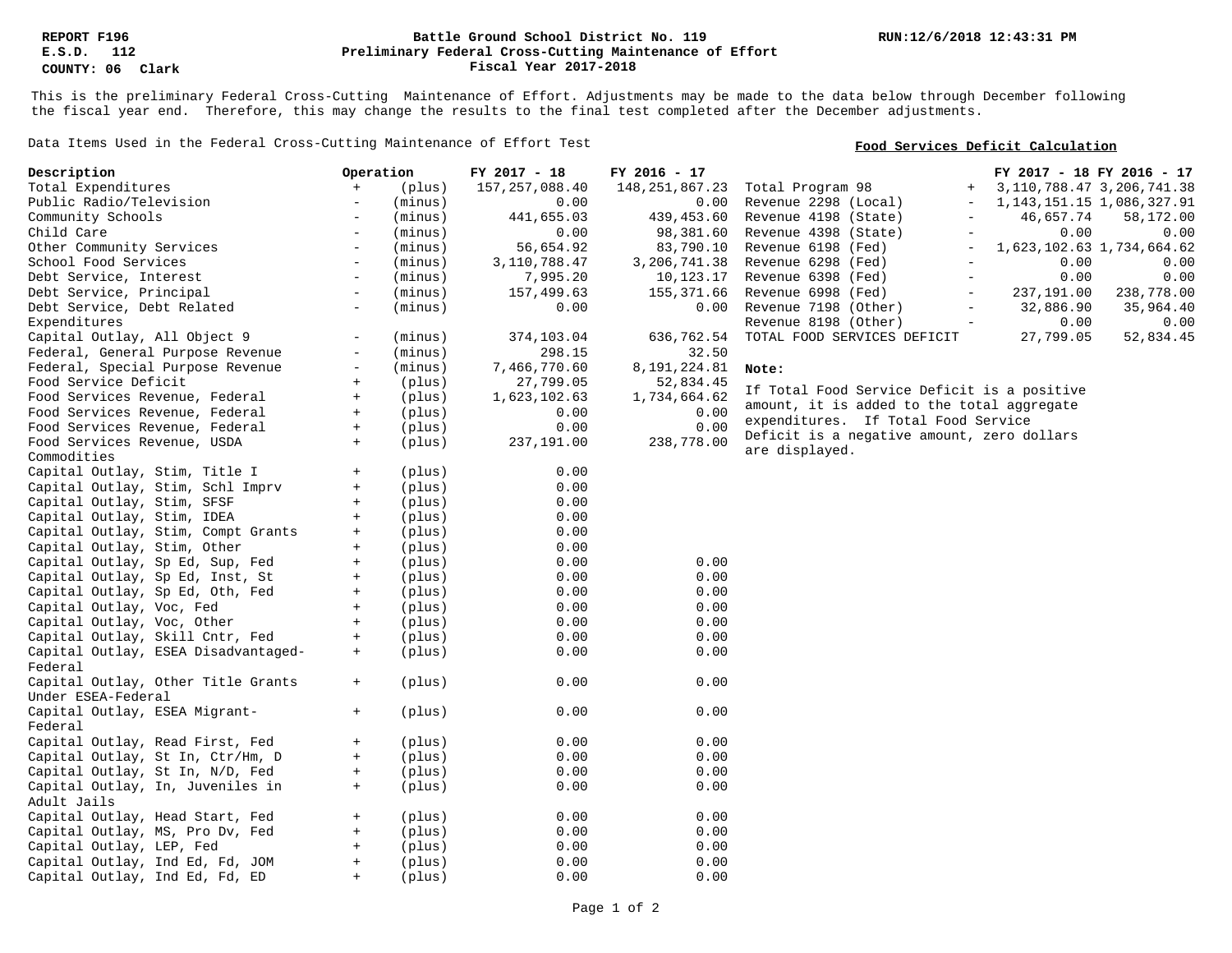**REPORT F196 E.S.D. 112**

**COUNTY: 06 Clark**

## **Preliminary Federal Cross-Cutting Maintenance of Effort Battle Ground School District No. 119 Fiscal Year 2017-2018**

| Description                        |  |                                  |           | Operation         | $FY$ 2017 - 18 | FY 2016 - 17   |
|------------------------------------|--|----------------------------------|-----------|-------------------|----------------|----------------|
| Capital Outlay, Comp, Othr         |  |                                  | $\ddot{}$ | (plus)            | 0.00           | 0.00           |
|                                    |  | Capital Outlay, Target Asst, Fed | $+$       | (plus)            | 0.00           | 0.00           |
|                                    |  | Capital Outlay, Yth Trg Pm, Fed  | $^{+}$    | (plus)            | 0.00           | 0.00           |
|                                    |  | Capital Outlay, Inst Pqm, Othr   | $+$       | (plus)            | 0.00           | 27, 444.31     |
|                                    |  | Capital Outlay, Public Radio/TV  | $+$       | (plus)            | 0.00           | 0.00           |
|                                    |  | Capital Outlay, Comm Schools     | $+$       | (plus)            | 0.00           | 0.00           |
| Capital Outlay, Child Care         |  |                                  | $+$       | (plus)            | 0.00           | 0.00           |
|                                    |  | Capital Outlay, Othr Comm Srv    | $+$       | (plus)            | 0.00           | 0.00           |
|                                    |  | Capital Outlay, Food Services    | $\ddot{}$ | (plus)            | 16,221.95      | 41,094.56      |
| Total Expenditures for Preliminary |  |                                  | $=$       | equals)           | 147,545,637.99 | 137,524,801.81 |
| Maintenance of Effort              |  |                                  |           |                   |                |                |
|                                    |  |                                  |           | FY 17-18/FY 16-17 |                | 1.07           |

The amount for the current fiscal year should be at least 90 percent of the previous year's amount.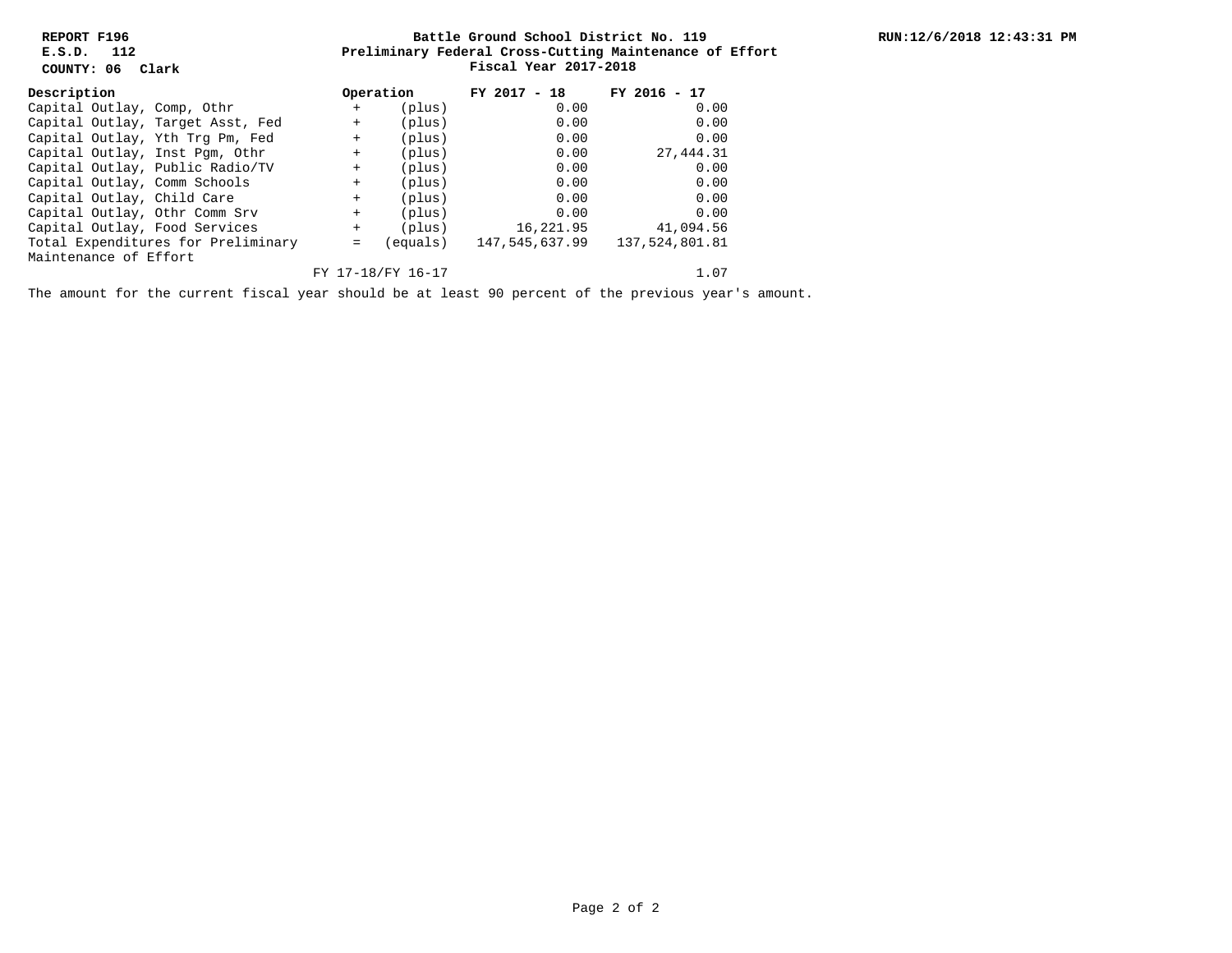**REPORT F-196**

**COUNTY: 06 Clark**

**Battle Ground School District No. 119**

**E.S.D. 112 Fiscal Year 2017-2018**

**Preliminary Vocational Education Maintenance of Effort**

**This is the preliminary Vocational Education Maintenance of Effort. Adjustments may be made to the data below through December following the fiscal year end. Therefore, this may change the results to the final test completed after the December adjustments.**

| Description                                                    | Operation           | $FY$ 2017 - 18 | $FY$ 2016 - 17 |
|----------------------------------------------------------------|---------------------|----------------|----------------|
| Program 31, Vocational--Basic State                            | + (plus)            | 6,179,378.68   | 5,481,943.08   |
| Program 34, Middle School Career and Technical Education-State | + (plus)            | 512, 154.46    | 359,756.44     |
| Program 38, Vocational--Federal                                | + (plus)            | 53, 141.94     | 59, 119. 43    |
| Program 39, Vocational--Other Categorical                      | + (plus)            | 0.00           | 0.00           |
| Program 45, Skill Center--State                                | + (plus)            | 0.00           | 0.00           |
| Program 46, Skill Center--Federal                              | + (plus)            | 0.00           | 0.00           |
| Secondary Vocational Education Revenue                         | - (minus)           | 187,922.37     | 159,917.56     |
| Skill Center Revenue                                           | - (minus)           | 0.00           | 0.00           |
| Secondary Vocational Education Revenue                         | - (minus)           | 0.00           | 0.00           |
| Total Expenditures for Preliminary Maintenance of Effort       | $=$ equals          | 6,556,752.71   | 5,740,901.39   |
|                                                                | FY 17-18 / FY 16-17 |                | 1.14           |

This report is for information only and does not reflect on the financial condition of the district.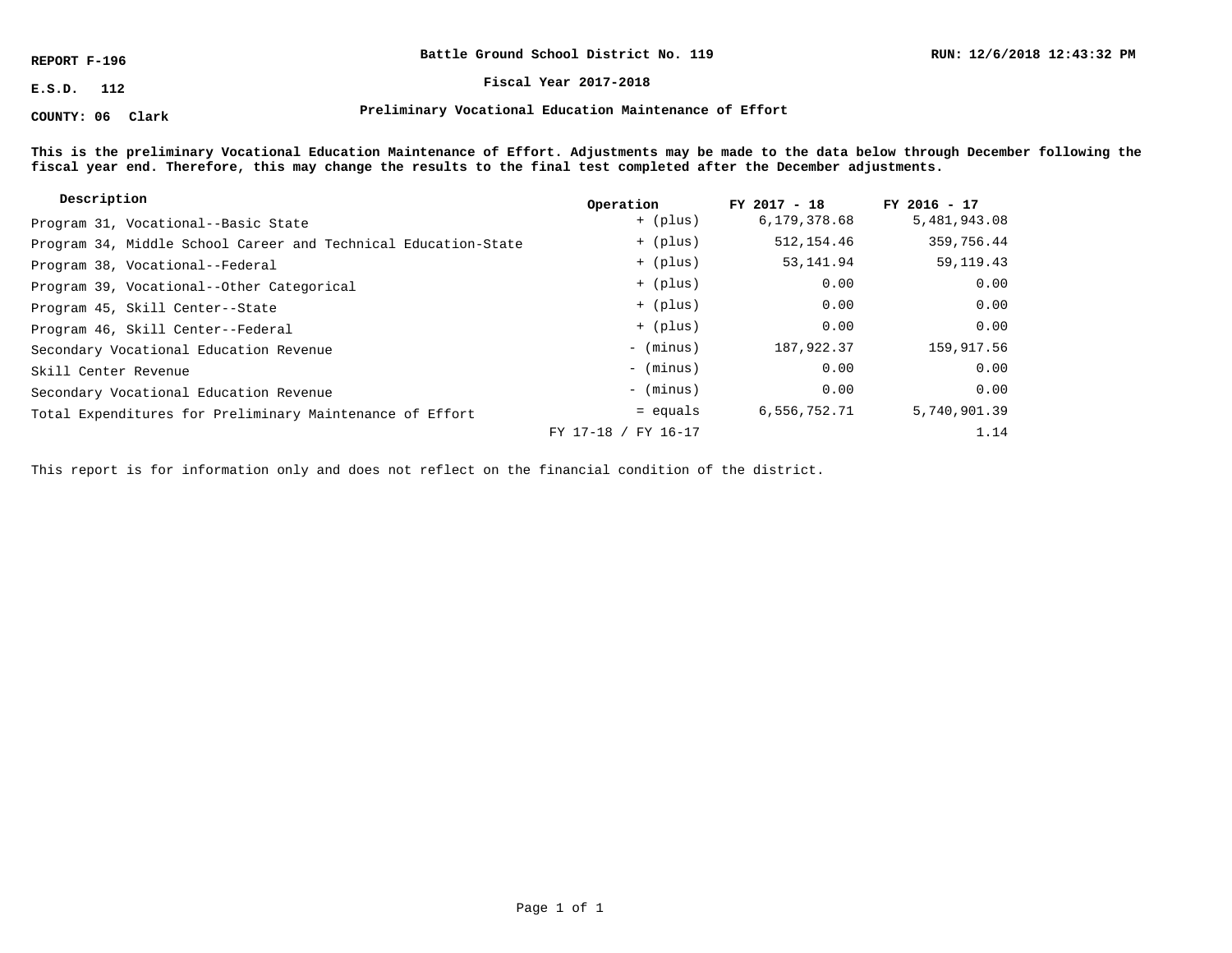| REPORT F196      | RUN: 12/6/2018 12:43:32 PM                  |  |
|------------------|---------------------------------------------|--|
| E.S.D.<br>112    | Battle Ground School District No.119        |  |
| COUNTY: 06 Clark | Financial Edit Report Fiscal Year 2017-2018 |  |

## **GENERAL FUND**

| Type | Number | Message                                                                                                                                                                                                               | Amount 1      | Amount 2     |
|------|--------|-----------------------------------------------------------------------------------------------------------------------------------------------------------------------------------------------------------------------|---------------|--------------|
| Info | 1.537  | On the Balance Sheet GF G.L. 240, Cash on Deposit with County<br>Treasurer, is not equal to F-197 County Treasurer Item 240,<br>Cash on Deposit with County Treasurer.                                                | 1,019,596.23  | 1,040,428.95 |
| Info | 1.556  | Your district has a negative GF expenditures in<br>Program/Activity/Object 89-28-7.                                                                                                                                   | $-35, 268.49$ |              |
| Info | 1.585  | On the Special Education Maintenance of Effort test, ONE of<br>the values on line 5, 8, 10, OR 12 is zero or a positive<br>number. Your district has passed the Preliminary Special<br>Education MOE test. "Good job" |               |              |
| Info | 1.588  | Your district has passed the Preliminary Federal Cross-Cutting<br>MOE. Current year aggregate expenditures are greater than the<br>previous year aggregate expenditures. *Good job*                                   |               |              |
| Info | 1.595  | On the Balance Sheet, G.L. 320, Due From Other Funds, for all<br>funds is not equal G.L. 640, Due to Other Funds, for all<br>funds.                                                                                   | 190,802.67    | 193,302.67   |
| Info | 1,600  | On the Data Requirements for Supplemental Reports the<br>mitigation fees item is blank. Did your district receive<br>mitigation fees revenue this year?                                                               | 0.00          |              |

### **ASSOCIATED STUDENT BODY FUND**

Associated Student Body Fund: Cleared all edits

#### **DEBT SERVICE FUND**

| Type | Number | Message                                                                                                                                                                        | Amount 1  | Amount <sub>2</sub> |
|------|--------|--------------------------------------------------------------------------------------------------------------------------------------------------------------------------------|-----------|---------------------|
| Info | 3.502  | On the Balance Sheet DSF G.L. 240, Cash on Deposit with County<br>Treasurer, is not equal to F-197 County Treasurer report item<br>240, Cash on Deposit with County Treasurer. | 10,745.83 | 10,019.25           |